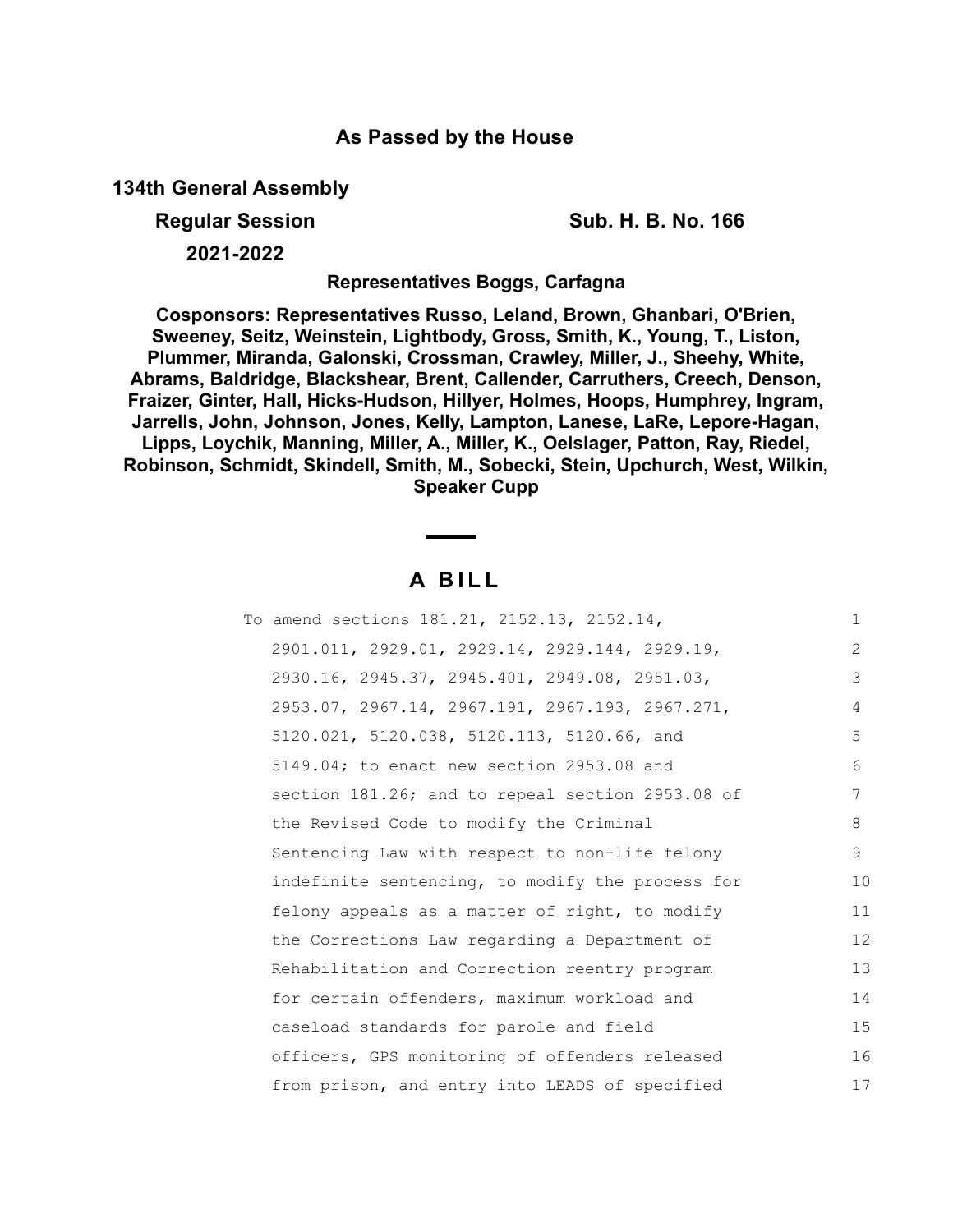| information about GPS-monitored offenders, and | 18 |
|------------------------------------------------|----|
| to require the Ohio Criminal Sentencing        | 19 |
| Commission to appoint an Offender Supervision  | 20 |
| Study Committee.                               |    |

# **BE IT ENACTED BY THE GENERAL ASSEMBLY OF THE STATE OF OHIO:**

| Section 1. That sections 181.21, 2152.13, 2152.14,               | 22 |
|------------------------------------------------------------------|----|
| 2901.011, 2929.01, 2929.14, 2929.144, 2929.19, 2930.16, 2945.37, | 23 |
| 2945.401, 2949.08, 2951.03, 2953.07, 2967.14, 2967.191,          | 24 |
| 2967.193, 2967.271, 5120.021, 5120.038, 5120.113, 5120.66, and   | 25 |
| 5149.04 be amended and new section 2953.08 and section 181.26 of | 26 |
| the Revised Code be enacted to read as follows:                  | 27 |
| Sec. 181.21. (A) There is hereby created within the              | 28 |
| supreme court the state criminal sentencing commission,          | 29 |
| consisting of thirty-one members. One member shall be the chief  | 30 |
| justice of the supreme court, who shall be the chairperson of    | 31 |
| the commission. The following ten members of the commission, no  | 32 |
| more than six of whom shall be members of the same political     | 33 |
| party, shall be appointed by the chief justice: one judge of a   | 34 |
| court of appeals, three judges of courts of common pleas who are | 35 |
| not juvenile court judges, three judges of juvenile courts, and  | 36 |
| three judges of municipal courts or county courts. Four members  | 37 |
| shall be the superintendent of the state highway patrol, the     | 38 |
| state public defender, the director of youth services, and the   | 39 |
| director of rehabilitation and correction, or their individual   | 40 |
| designees. The following twelve members, no more than seven of   | 41 |
| whom shall be members of the same political party, shall be      | 42 |
| appointed by the governor after consulting with the appropriate  | 43 |
| state associations, if any, that are represented by these        | 44 |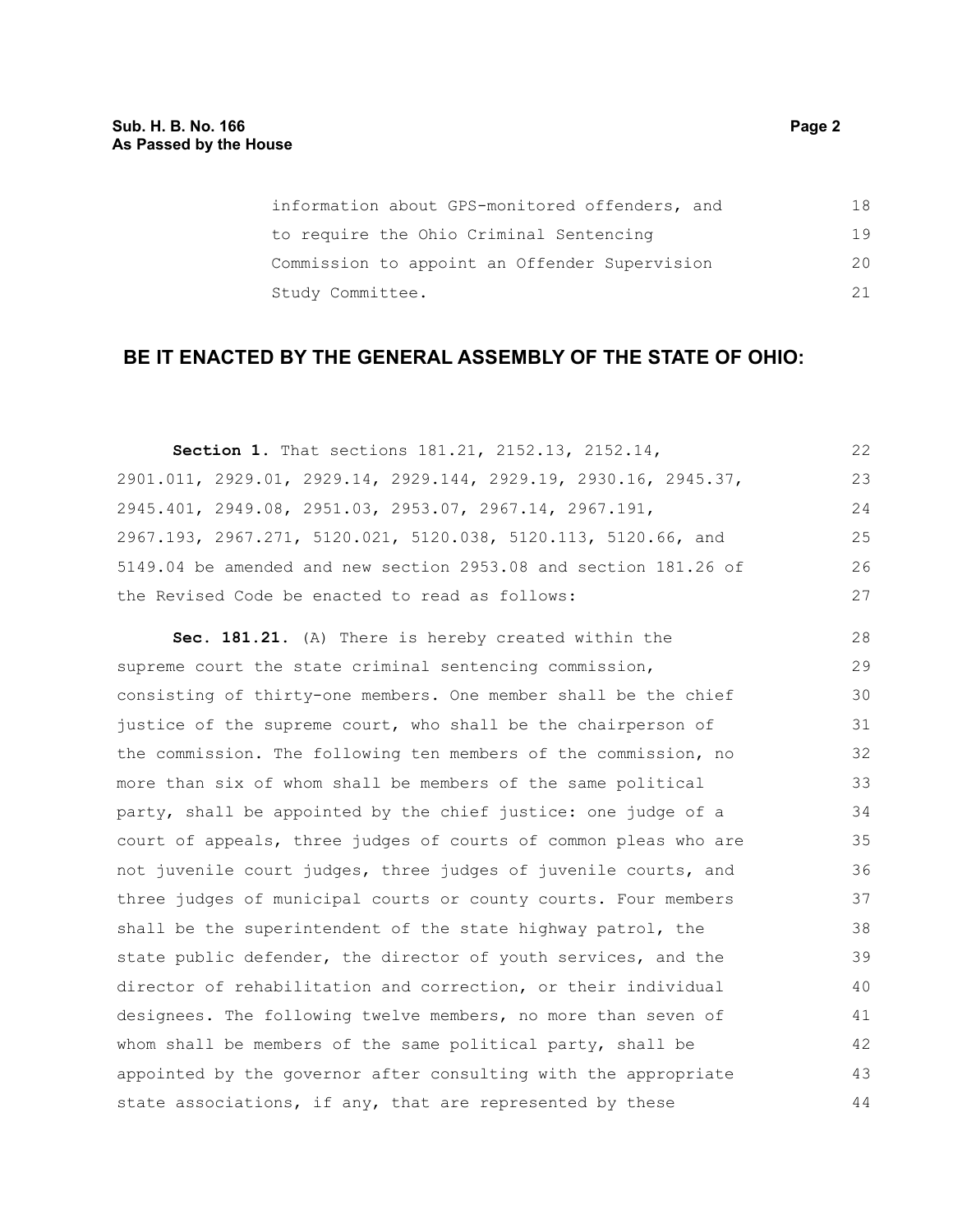members: one sheriff; two county prosecuting attorneys, at least one of whom shall be experienced in the prosecution of cases in juvenile court involving alleged delinquent children, unruly children, and juvenile traffic offenders; two peace officers of a municipal corporation or township, at least one of whom shall be experienced in the investigation of cases involving juveniles; one former victim of a violation of Title XXIX of the Revised Code; one attorney whose practice of law primarily involves the representation of criminal defendants; one member of the Ohio state bar association; one attorney whose practice of law primarily involves the representation in juvenile court of alleged delinquent children, unruly children, and juvenile traffic offenders; one full-time city prosecuting attorney; one county commissioner; and one mayor, city manager, or member of a legislative authority of a municipal corporation. Two members shall be members of the senate, one appointed by the president of the senate and one appointed by the minority leader of the senate. Two members shall be members of the house of representatives, one appointed by the speaker of the house of representatives and one appointed by the minority leader of the house of representatives. 45 46 47 48 49 50 51 52 53 54 55 56 57 58 59  $60$ 61 62 63 64 65

The chief justice shall become a member of the commission on August 22, 1990, and the chief justice's successors in office shall become members of the commission on the day that they assume the office of chief justice. The term of office of the chief justice as a member of the commission shall continue for as long as that person holds the office of chief justice. The term of office of the member who is an attorney whose practice of law primarily involves the representation of criminal defendants, the term of office of the member who is an attorney whose practice of law primarily involves the representation in 66 67 68 69 70 71 72 73 74 75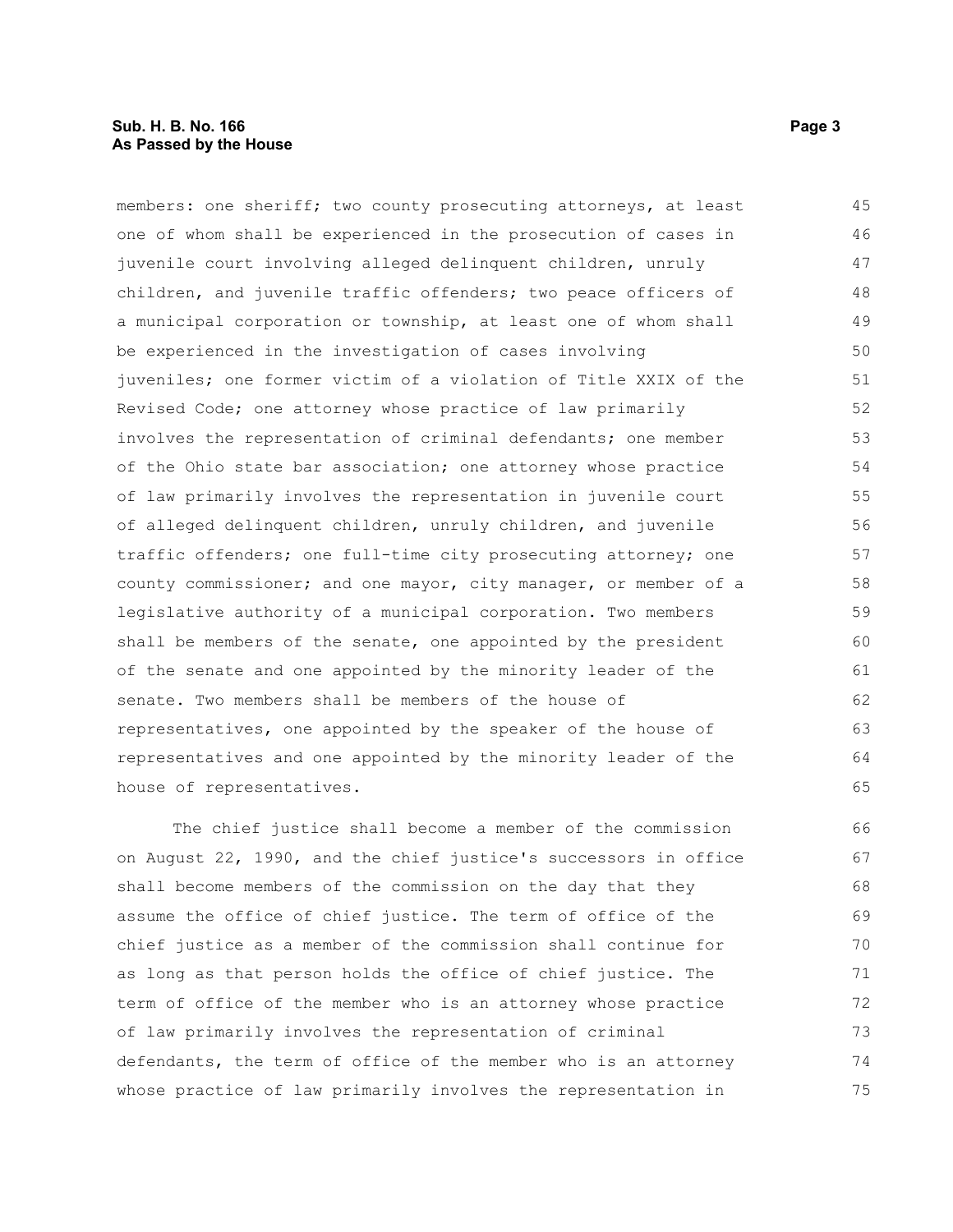# **Sub. H. B. No. 166 Page 4** Page 4 Page 4 Page 4 Page 4 Page 4 Page 4 Page 4 Page 4 Page 4 Page 4 Page 4 Page 4 Page 4 **As Passed by the House**

juvenile court of alleged delinquent children, unruly children, and juvenile traffic offenders, and the term of office of the former victim of a violation of Title XXIX of the Revised Code shall be four years. The term of office of the superintendent of the state highway patrol, the state public defender, the director of youth services, and the director of rehabilitation and correction, or their individual designees, as members of the commission shall continue for as long as they hold the office of superintendent of the state highway patrol, state public defender, director of youth services, or director of rehabilitation and correction. The term of office of a municipal corporation or township peace officer as a member of the commission shall be the lesser of four years or until that person ceases to be a peace officer of a municipal corporation or township. Unless the full-time city prosecuting attorney is an elected official, the term of office of the full-time city prosecuting attorney shall be the lesser of four years or until the full-time city prosecuting attorney ceases to be a full-time city prosecuting attorney. All of the members of the commission who are elected officials shall serve the lesser of four years or until the expiration of their term of office. Any vacancy on the commission shall be filled in the same manner as the original appointment. 76 77 78 79 80 81 82 83 84 85 86 87 88 89  $90$ 91 92 93 94 95 96 97 98

When the chief justice and governor make their appointments to the commission, they shall consider adequate representation by race and gender. 99 100 101

(B) The commission shall select a vice-chairperson and any other necessary officers and adopt rules to govern its proceedings. The commission shall meet as necessary at the call of the chairperson or on the written request of eight or more of its members. Sixteen members of the commission constitute a 102 103 104 105 106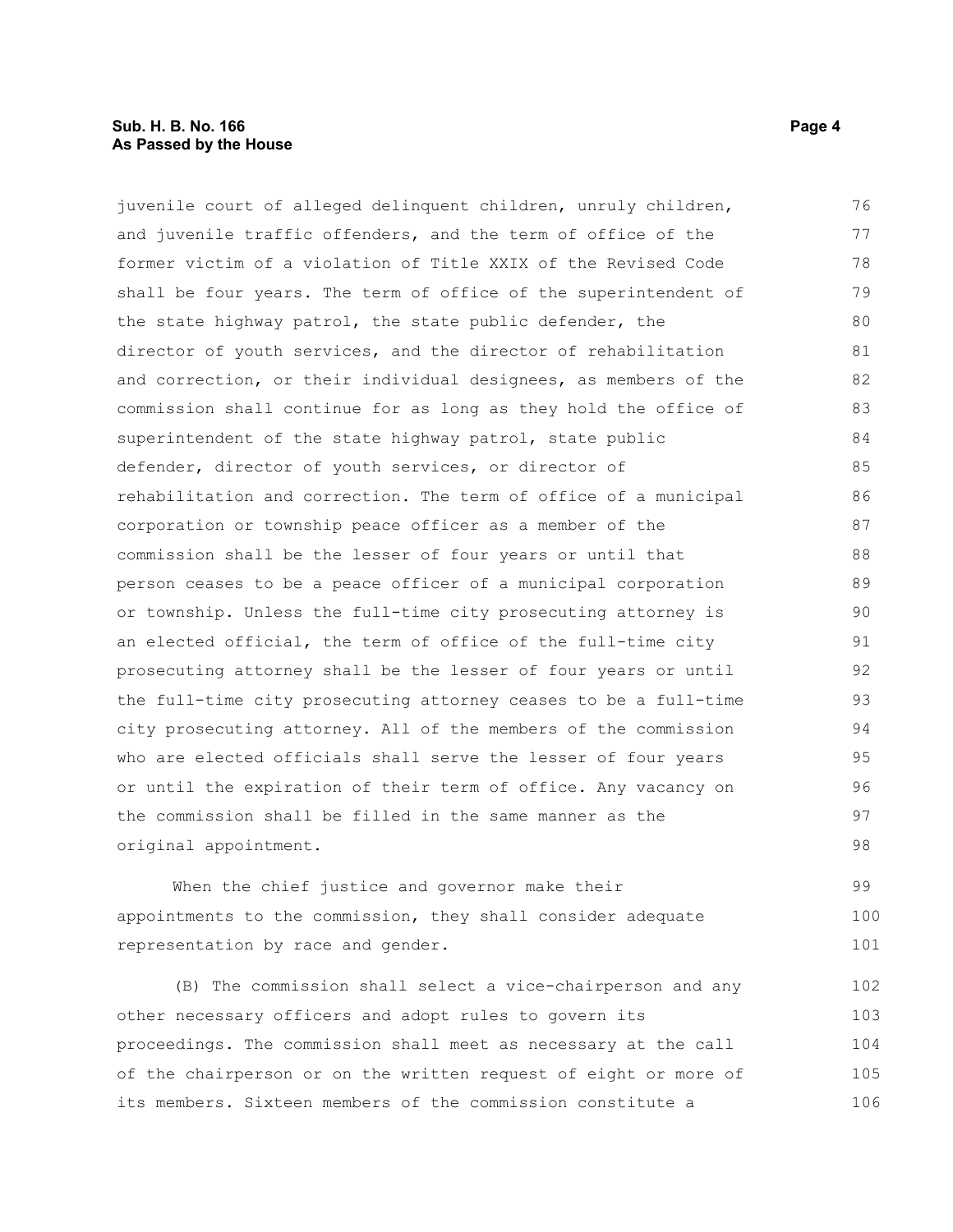# **Sub. H. B. No. 166 Page 5** Page 5 **As Passed by the House**

quorum, and the votes of a majority of the quorum present shall be required to validate any action of the commission. All business of the commission shall be conducted in public meetings. 107 108 109 110

The members of the commission shall serve without compensation, but each member shall be reimbursed for the member's actual and necessary expenses incurred in the performance of the member's official duties on the commission. In the absence of the chairperson, the vice-chairperson shall perform the duties of the chairperson. 111 112 113 114 115 116

(C) The commission shall establish an office and shall appoint and fix the compensation of a project director and any other employees necessary to assist the commission in the execution of its authority under sections 181.21 to  $181.25-$ 181.26 of the Revised Code. The project director shall have a thorough understanding of the criminal laws of this state and experience in committee-oriented research. The other employees may include a research coordinator with experience and training in policy-oriented research; professional staff employees with backgrounds in criminal law, criminal justice, political science, or related fields of expertise; administrative assistants; and secretaries. The commission also may appoint and fix the compensation of part-time data collectors, clerical employees, and other temporary employees as needed to enable the commission to execute its authority under sections 181.21 to 181.25-181.26 of the Revised Code. 117 118 119 120 121 122 123 124 125 126 127 128 129 130 131 132

(D)(1) The sentencing commission shall establish an ad hoc, standing offender supervision study committee. The committee shall consist of one member who is a person appointed by the governor and the following twelve members appointed by 133 134 135 136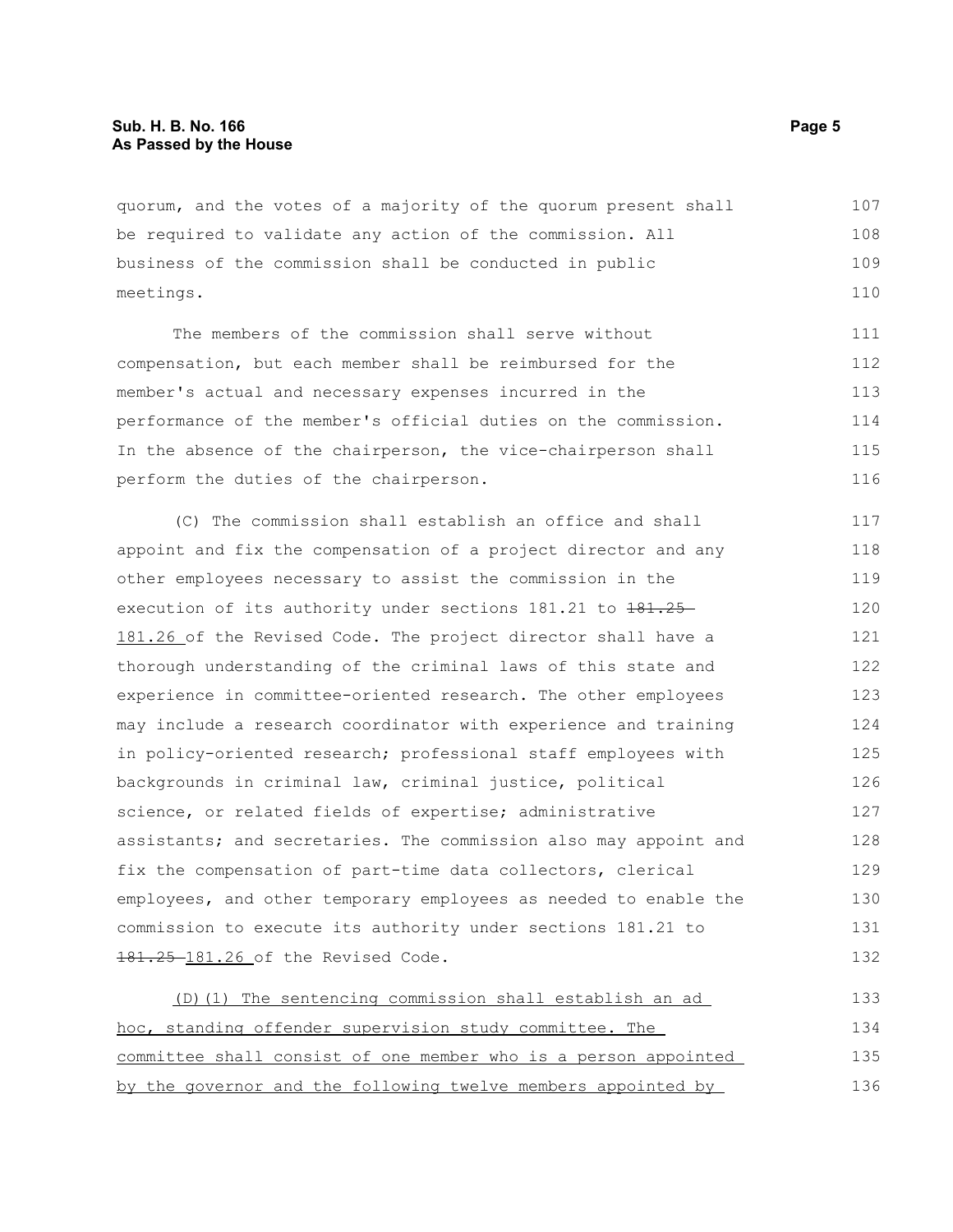| the commission: one active parole line officer who is a member        | 137 |
|-----------------------------------------------------------------------|-----|
| of the exclusive representative, as defined in section 4117.01        | 138 |
| of the Revised Code, with which the state has entered into a          | 139 |
| collective bargaining agreement that is in effect at the time of      | 140 |
| the appointment and who has been recommended by the exclusive         | 141 |
| representative; one active probation officer; two members of the      | 142 |
| house of representatives who shall not be members of the same         | 143 |
| political party; two members of the senate who shall not be           | 144 |
| members of the same political party; one judge of a court of          | 145 |
| common pleas; one representative of the Ohio community                | 146 |
| corrections association; the director of rehabilitation and           | 147 |
| corrections or the director's representative; one county              | 148 |
| prosecuting attorney; the state public defender, the state            | 149 |
| public defender's representative, or a county public defender;        | 150 |
| and one sheriff. The members of the commission may serve on the       | 151 |
| <u>committee by designation of the chief justice, to the extent</u>   | 152 |
| that the members satisfy the criteria for service on the              | 153 |
| committee. The chief justice shall designate a member to serve        | 154 |
| as chairperson of the committee. The committee shall select a         | 155 |
| <u>vice-chairperson. The committee shall meet as necessary at the</u> | 156 |
| call of the chairperson or on the written request of four or          | 157 |
| more of the committee's members. In the absence of the                | 158 |
| chairperson, the vice-chairperson shall perform the duties of         | 159 |
| the chairperson. A majority of the members of the committee           | 160 |
| shall constitute a quorum, and the votes of a majority of the         | 161 |
| guorum present shall be required to validate any action of the        | 162 |
| committee, including the content of reports and recommendations       | 163 |
| to the commission.                                                    | 164 |
| The members of the committee who are not members of the               | 165 |
| commission shall serve without compensation, but each such            | 166 |

member shall be reimbursed for the member's actual and necessary 167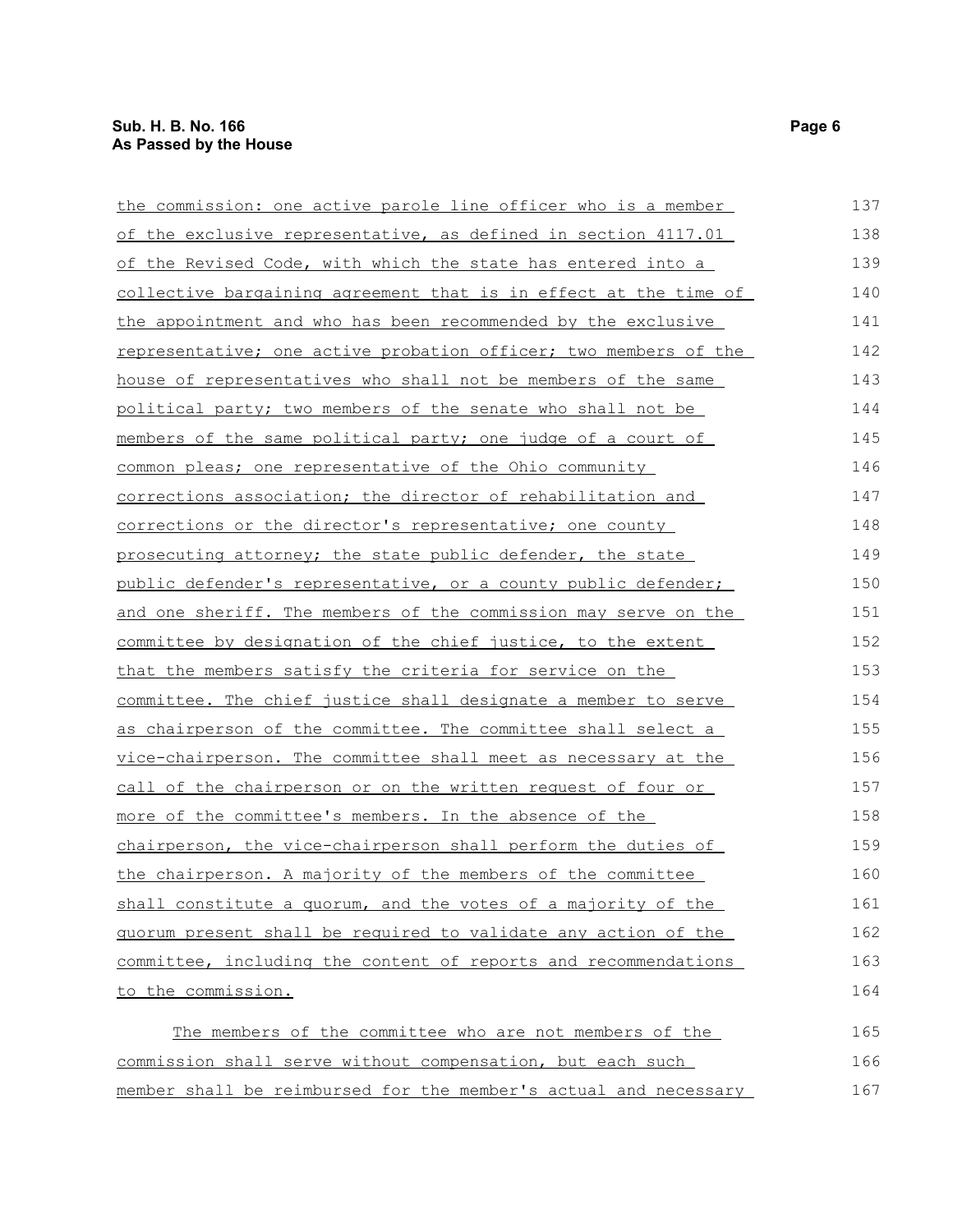| expenses incurred in the performance of the member's official     | 168 |
|-------------------------------------------------------------------|-----|
| duties on the commission. Section 181.21 of the Revised Code      | 169 |
| applies to the members of the committee who are members of the    | 170 |
| commission.                                                       | 171 |
| (2) The offender supervision study committee shall study          | 172 |
| and review all issues related to the supervision of offenders,    | 173 |
| including issues related to parole, community control,            | 174 |
| probation, community corrections, and transitional control, and   | 175 |
| issues related to interstate compact policies. The committee      | 176 |
| shall submit a report to the commission not later than the        | 177 |
| thirty-first day of December in each even-numbered year that      | 178 |
| contains its findings with respect to the issues it studies and   | 179 |
| reviews and recommendations regarding possible changes in the     | 180 |
| law based on those findings.                                      | 181 |
| The commission shall comply with division (D) of section          | 182 |
| 181.26 of the Revised Code with respect to the reports submitted  | 183 |
| <u>to it under this division.</u>                                 | 184 |
| (3) The sentencing commission may appoint persons who are         | 185 |
| experts in issues related to the supervision of offenders to      | 186 |
| assist the committee in the performance of its duties under       | 187 |
| $division (D) (2) of this section. No person appointed in a$      | 188 |
| capacity under this division may vote on any action of the        | 189 |
| committee, including the content of any report or recommendation  | 190 |
| to the commission.                                                | 191 |
| Sec. 181.26. (A) In addition to its duties set forth in           | 192 |
| sections 181.23 to 181.25 and 181.27 of the Revised Code, the     | 193 |
| state criminal sentencing commission shall review all reports     | 194 |
| submitted to it by the offender supervision study committee       | 195 |
| under division (D) (2) of section 181.21 of the Revised Code and, | 196 |
| for each report so received, not later than ninety days after     | 197 |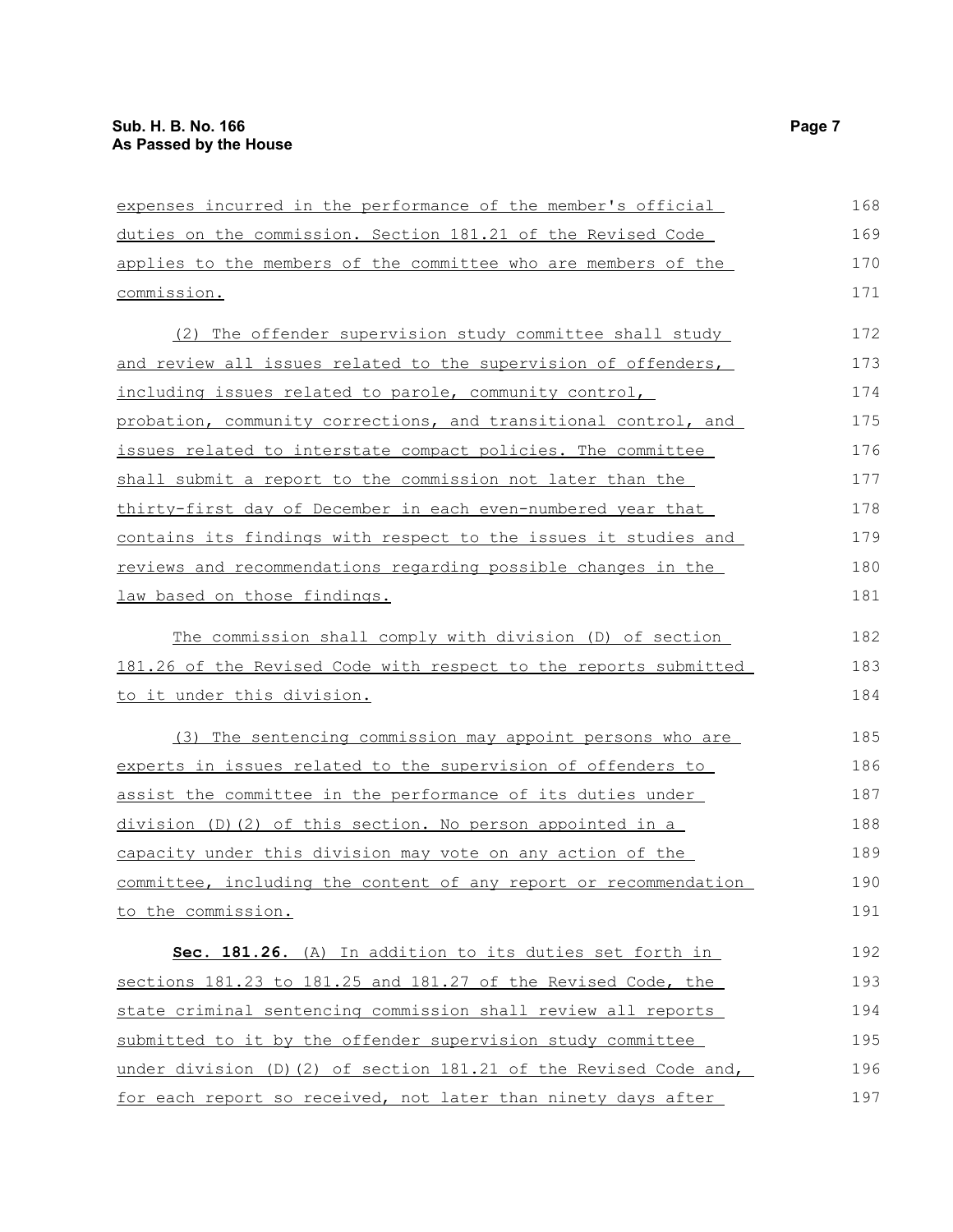| receiving the report, shall submit a report to the general       | 198 |
|------------------------------------------------------------------|-----|
| assembly that contains the commission's recommendations          | 199 |
| regarding possible changes in the law based on the findings of   | 200 |
| the committee that are set forth in the report. In preparing its | 201 |
| report to the general assembly, the commission shall consider    | 202 |
| all findings and recommendations of the committee contained in   | 203 |
| the report the committee submitted to the commission, and the    | 204 |
| commission's report to the general assembly may be, but is not   | 205 |
| required to be, the same as the report of the committee          | 206 |
| submitted to the commission.                                     | 207 |
| (B) The state criminal sentencing commission, within             | 208 |
| ninety days after the effective date of this section, pursuant   | 209 |
| to section 181.23 of the Revised Code, shall study the impact of | 210 |
| sections relevant to the Reagan Tokes Law, including those       | 211 |
| listed in section 2901.011 of the Revised Code as constituting   | 212 |
| the Reagan Tokes Law. The commission shall submit a report to    | 213 |
| the general assembly and the governor that contains the results  | 214 |
| of the study and recommendations on the thirty-first day of      | 215 |
| December in every even-numbered year beginning on December 31,   | 216 |
| 2024.                                                            | 217 |
| Sec. 2152.13. (A) A juvenile court shall impose a serious        | 218 |
| youthful dispositional sentence on a child when required under   | 219 |

division (B)(3) of section 2152.121 of the Revised Code. In such a case, the remaining provisions of this division and divisions (B) and (C) do not apply to the child, and the court shall impose the mandatory serious youthful dispositional sentence under division (D)(1) of this section. 220 221 222 223 224

In all other cases, a juvenile court may impose a serious youthful offender dispositional sentence on a child only if the prosecuting attorney of the county in which the delinquent act 225 226 227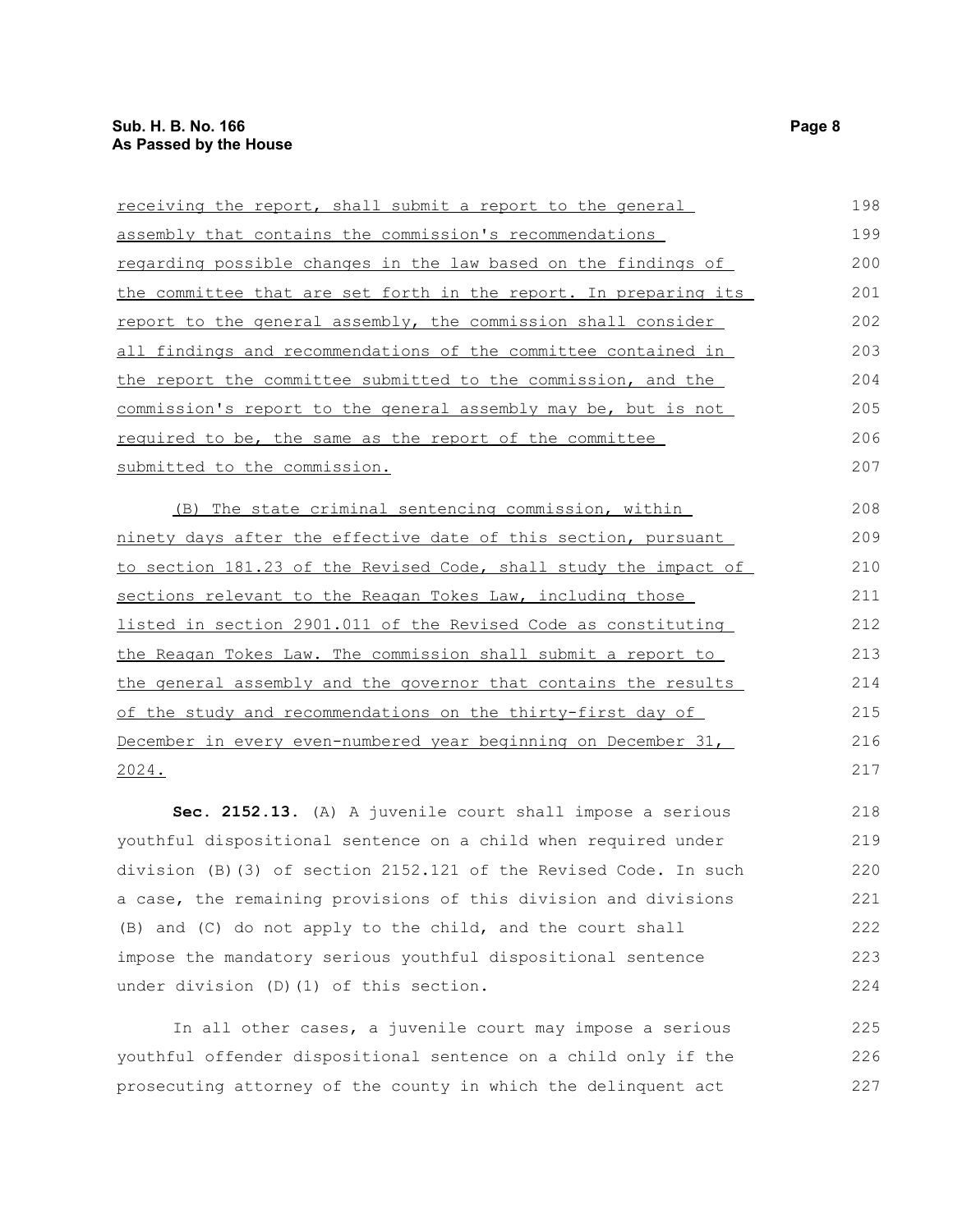allegedly occurred initiates the process against the child in accordance with this division, and the child is an alleged delinquent child who is eligible for the dispositional sentence. The prosecuting attorney may initiate the process in any of the following ways: 228 229 230 231 232

(1) Obtaining an indictment of the child as a serious youthful offender;

(2) The child waives the right to indictment, charging the child in a bill of information as a serious youthful offender; 235 236

(3) Until an indictment or information is obtained, requesting a serious youthful offender dispositional sentence in the original complaint alleging that the child is a delinquent child; 237 238 239 240

(4) Until an indictment or information is obtained, if the original complaint does not request a serious youthful offender dispositional sentence, filing with the juvenile court a written notice of intent to seek a serious youthful offender dispositional sentence within twenty days after the later of the following, unless the time is extended by the juvenile court for good cause shown: 241 242 243 244 245 246 247

(a) The date of the child's first juvenile court hearing regarding the complaint; 248 249

(b) The date the juvenile court determines not to transfer the case under section 2152.12 of the Revised Code. 250 251

After a written notice is filed under division (A)(4) of this section, the juvenile court shall serve a copy of the notice on the child and advise the child of the prosecuting attorney's intent to seek a serious youthful offender dispositional sentence in the case. 252 253 254 255 256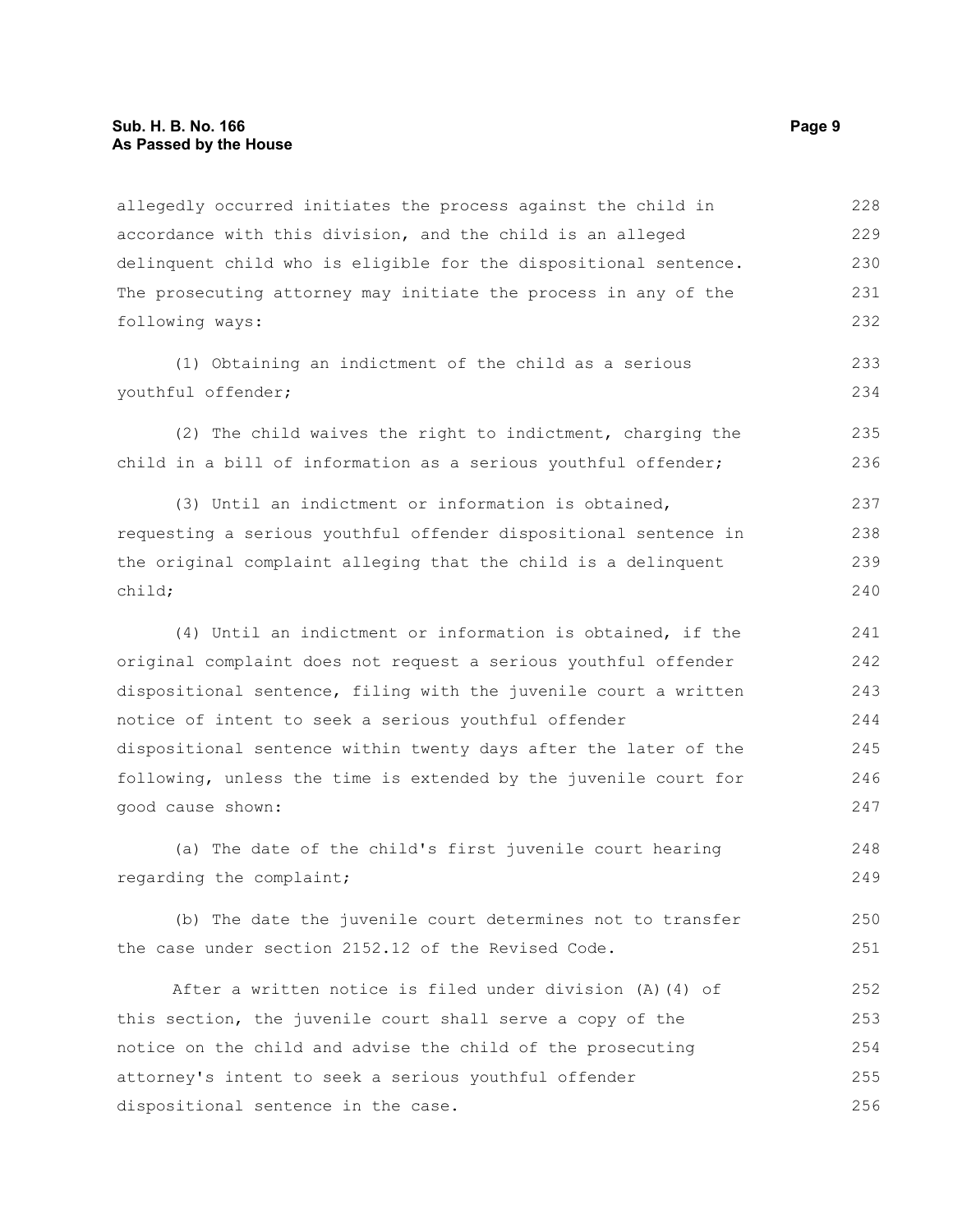# **Sub. H. B. No. 166 Page 10 As Passed by the House**

(B) If an alleged delinquent child is not indicted or charged by information as described in division (A)(1) or (2) of this section and if a notice or complaint as described in division (A)(3) or (4) of this section indicates that the prosecuting attorney intends to pursue a serious youthful offender dispositional sentence in the case, the juvenile court shall hold a preliminary hearing to determine if there is probable cause that the child committed the act charged and is by age eligible for, or required to receive, a serious youthful offender dispositional sentence. 257 258 259 260 261 262 263 264 265 266

(C)(1) A child for whom a serious youthful offender dispositional sentence is sought by a prosecuting attorney has the right to a grand jury determination of probable cause that the child committed the act charged and that the child is eligible by age for a serious youthful offender dispositional sentence. The grand jury may be impaneled by the court of common pleas or the juvenile court.

Once a child is indicted, or charged by information or the juvenile court determines that the child is eligible for a serious youthful offender dispositional sentence, the child is entitled to an open and speedy trial by jury in juvenile court and to be provided with a transcript of the proceedings. The time within which the trial is to be held under Title XXIX of the Revised Code commences on whichever of the following dates is applicable: 274 275 276 277 278 279 280 281

(a) If the child is indicted or charged by information, on the date of the filing of the indictment or information.

(b) If the child is charged by an original complaint that requests a serious youthful offender dispositional sentence, on the date of the filing of the complaint. 284 285 286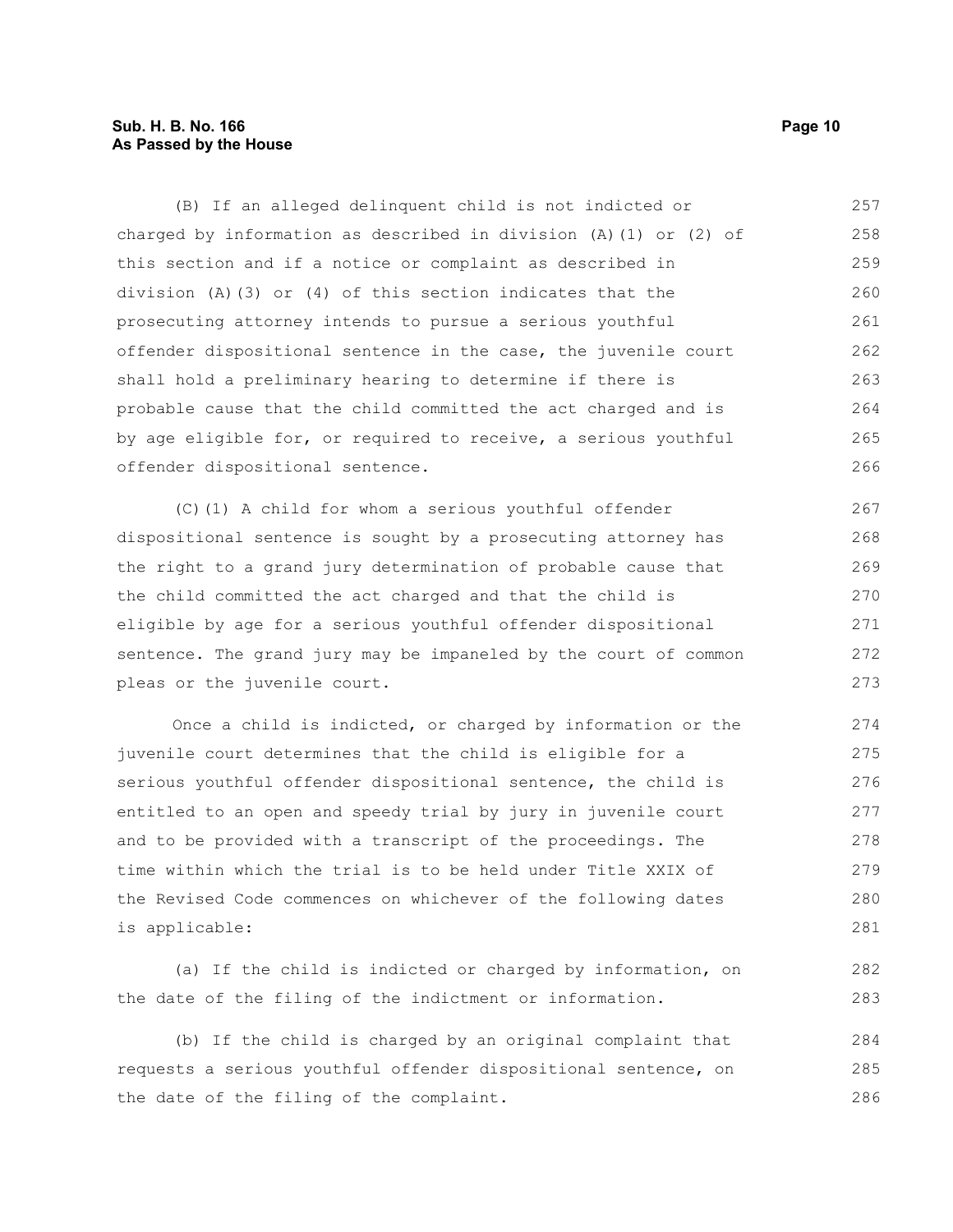# **Sub. H. B. No. 166 Page 11 As Passed by the House**

(c) If the child is not charged by an original complaint that requests a serious youthful offender dispositional sentence, on the date that the prosecuting attorney files the written notice of intent to seek a serious youthful offender dispositional sentence. 287 288 289 290 291

(2) If the child is detained awaiting adjudication, upon indictment or being charged by information, the child has the same right to bail as an adult charged with the offense the alleged delinquent act would be if committed by an adult. Except as provided in division (D) of section 2152.14 of the Revised Code, all provisions of Title XXIX of the Revised Code and the Criminal Rules shall apply in the case and to the child. The juvenile court shall afford the child all rights afforded a person who is prosecuted for committing a crime including the right to counsel and the right to raise the issue of competency. The child may not waive the right to counsel. 292 293 294 295 296 297 298 299 300 301 302

(D)(1) If a child is adjudicated a delinquent child for committing an act under circumstances that require the juvenile court to impose upon the child a serious youthful offender dispositional sentence under section 2152.11 of the Revised Code, all of the following apply: 303 304 305 306 307

(a) The juvenile court shall impose upon the child a sentence available for the violation, as if the child were an adult, under Chapter 2929. of the Revised Code, except that the juvenile court shall not impose on the child a sentence of death or life imprisonment without parole.

(b) The juvenile court also shall impose upon the child one or more traditional juvenile dispositions under sections 2152.16, 2152.19, and 2152.20, and, if applicable, section 2152.17 of the Revised Code. 313 314 315 316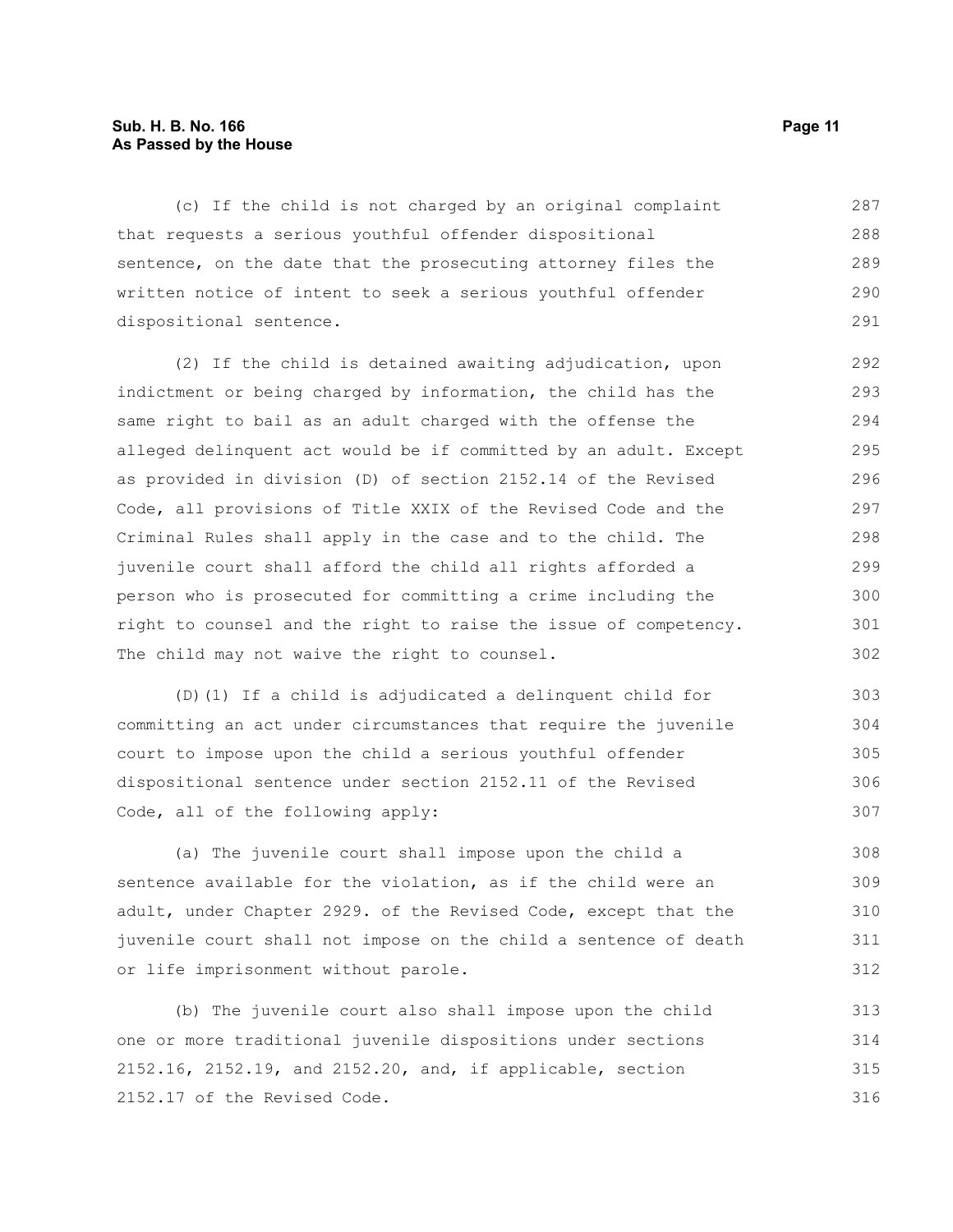(c) The juvenile court shall stay the adult portion of the serious youthful offender dispositional sentence pending the successful completion of the traditional juvenile dispositions imposed. 317 318 319 320

(2)(a) If a child is adjudicated a delinquent child for committing an act under circumstances that allow, but do not require, the juvenile court to impose on the child a serious youthful offender dispositional sentence under section 2152.11 of the Revised Code, all of the following apply: 321 322 323 324 325

(i) If the juvenile court on the record makes a finding that, given the nature and circumstances of the violation and the history of the child, the length of time, level of security, and types of programming and resources available in the juvenile system alone are not adequate to provide the juvenile court with a reasonable expectation that the purposes set forth in section 2152.01 of the Revised Code will be met, the juvenile court may impose upon the child a sentence available for the violation, as if the child were an adult, under Chapter 2929. of the Revised Code, except that the juvenile court shall not impose on the child a sentence of death or life imprisonment without parole. 326 327 328 329 330 331 332 333 334 335 336

(ii) If a sentence is imposed under division (D)(2)(a)(i) of this section, the juvenile court also shall impose upon the child one or more traditional juvenile dispositions under sections 2152.16, 2152.19, and 2152.20 and, if applicable, section 2152.17 of the Revised Code. 337 338 339 340 341

(iii) The juvenile court shall stay the adult portion of the serious youthful offender dispositional sentence pending the successful completion of the traditional juvenile dispositions imposed.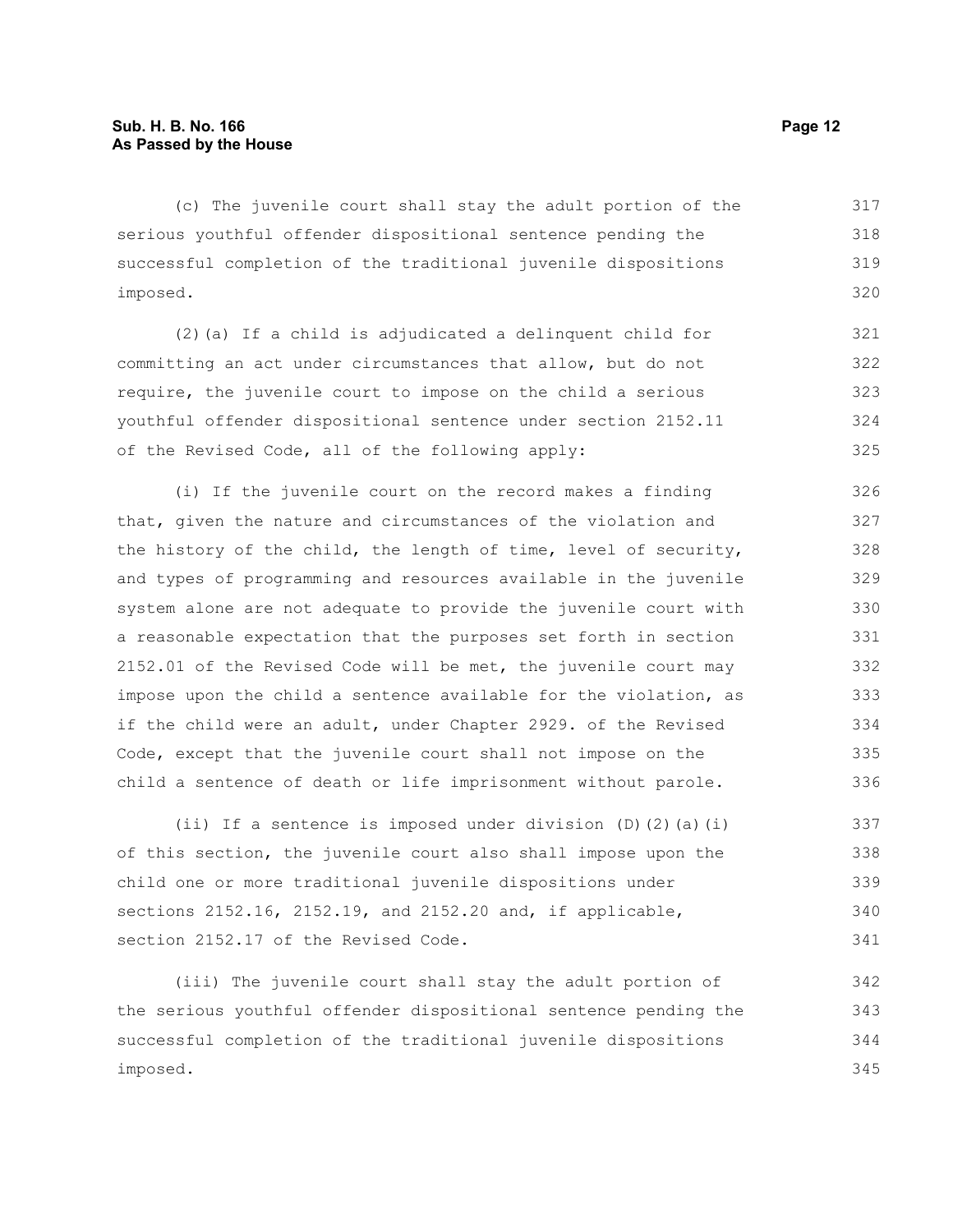# **Sub. H. B. No. 166 Page 13 As Passed by the House**

(b) If the juvenile court does not find that a sentence should be imposed under division (D)(2)(a)(i) of this section, the juvenile court may impose one or more traditional juvenile dispositions under sections 2152.16, 2152.19, 2152.20, and, if applicable, section 2152.17 of the Revised Code. 346 347 348 349 350

(3) A child upon whom a serious youthful offender dispositional sentence is imposed under division (D)(1) or (2) of this section has a right to appeal under  $\frac{div}{div} = \frac{A + B}{A} + \frac{B}{A}$ (3), (4), or (5) divisions (C)(1) to (7) of section 2953.08 of the Revised Code the adult portion of the serious youthful offender dispositional sentence when any of those divisions apply. The child may appeal the adult portion, and the court shall consider the appeal as if the adult portion were not stayed. 351 352 353 354 355 356 357 358 359

**Sec. 2152.14.** (A)(1) The director of youth services may request the prosecuting attorney of the county in which is located the juvenile court that imposed a serious youthful offender dispositional sentence upon a person under section 2152.121 or 2152.13 of the Revised Code to file a motion with that juvenile court to invoke the adult portion of the dispositional sentence if all of the following apply to the person: 360 361 362 363 364 365 366 367

(a) The person is at least fourteen years of age.

(b) The person is in the institutional custody, or an escapee from the custody, of the department of youth services.

(c) The person is serving the juvenile portion of the serious youthful offender dispositional sentence. 371 372

(2) The motion shall state that there is reasonable cause to believe that either of the following misconduct has occurred 373 374

368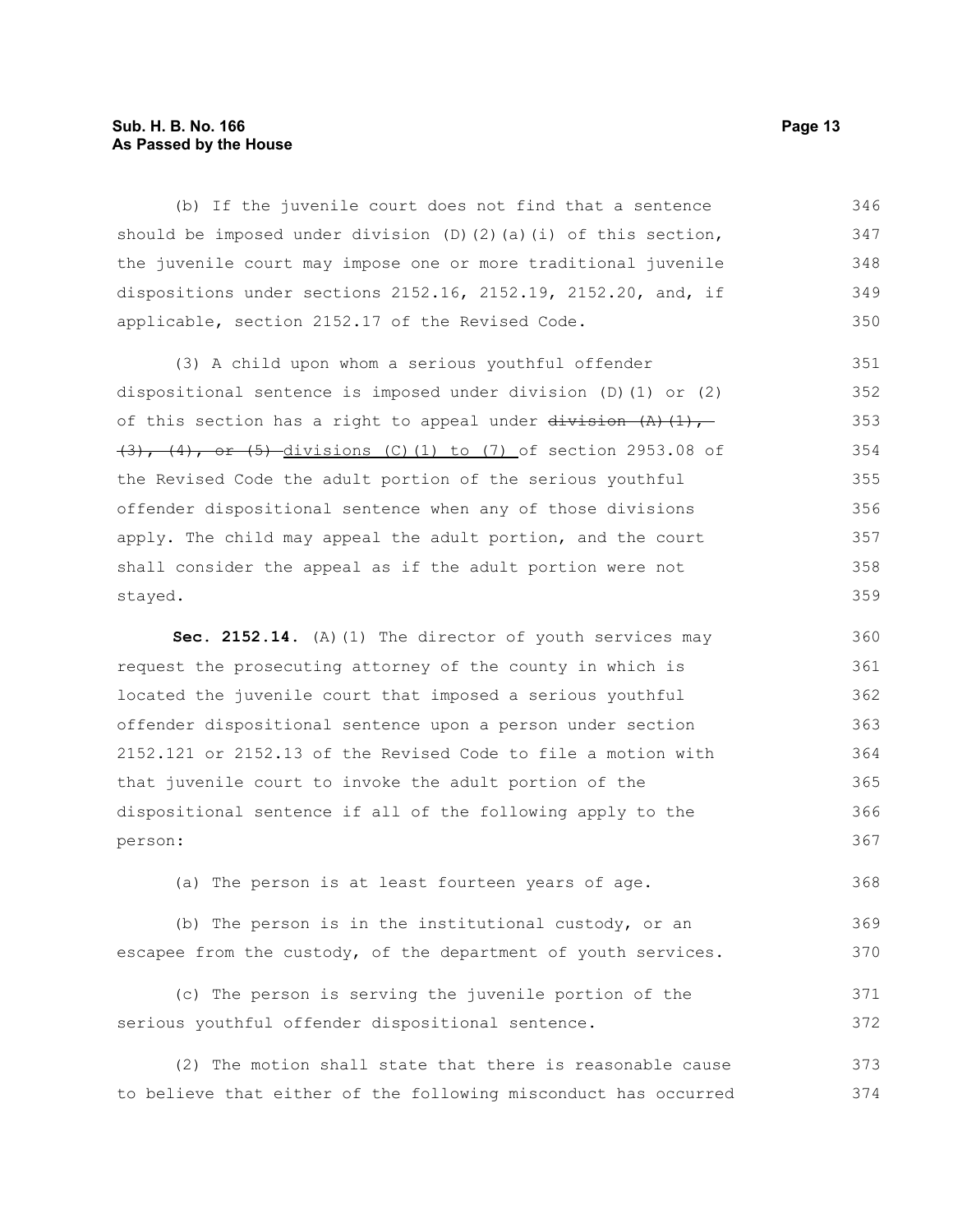and shall state that at least one incident of misconduct of that nature occurred after the person reached fourteen years of age: (a) The person committed an act that is a violation of the rules of the institution and that could be charged as any felony or as a first degree misdemeanor offense of violence if committed by an adult. (b) The person has engaged in conduct that creates a substantial risk to the safety or security of the institution, the community, or the victim. (B) If a person is at least fourteen years of age, is serving the juvenile portion of a serious youthful offender dispositional sentence imposed under section 2152.121 or 2152.13 of the Revised Code, and is on parole or aftercare from a department of youth services facility, or on community control, the director of youth services, the juvenile court that imposed the serious youthful offender dispositional sentence on the person, or the probation department supervising the person may request the prosecuting attorney of the county in which is located the juvenile court to file a motion with the juvenile court to invoke the adult portion of the dispositional sentence. The prosecuting attorney may file a motion to invoke the adult 375 376 377 378 379 380 381 382 383 384 385 386 387 388 389 390 391 392 393 394 395

portion of the dispositional sentence even if no request is made. The motion shall state that there is reasonable cause to believe that either of the following occurred and shall state that at least one incident of misconduct of that nature occurred after the person reached fourteen years of age: 396 397 398 399 400

(1) The person committed an act that is a violation of the conditions of supervision and that could be charged as any felony or as a first degree misdemeanor offense of violence if committed by an adult. 401 402 403 404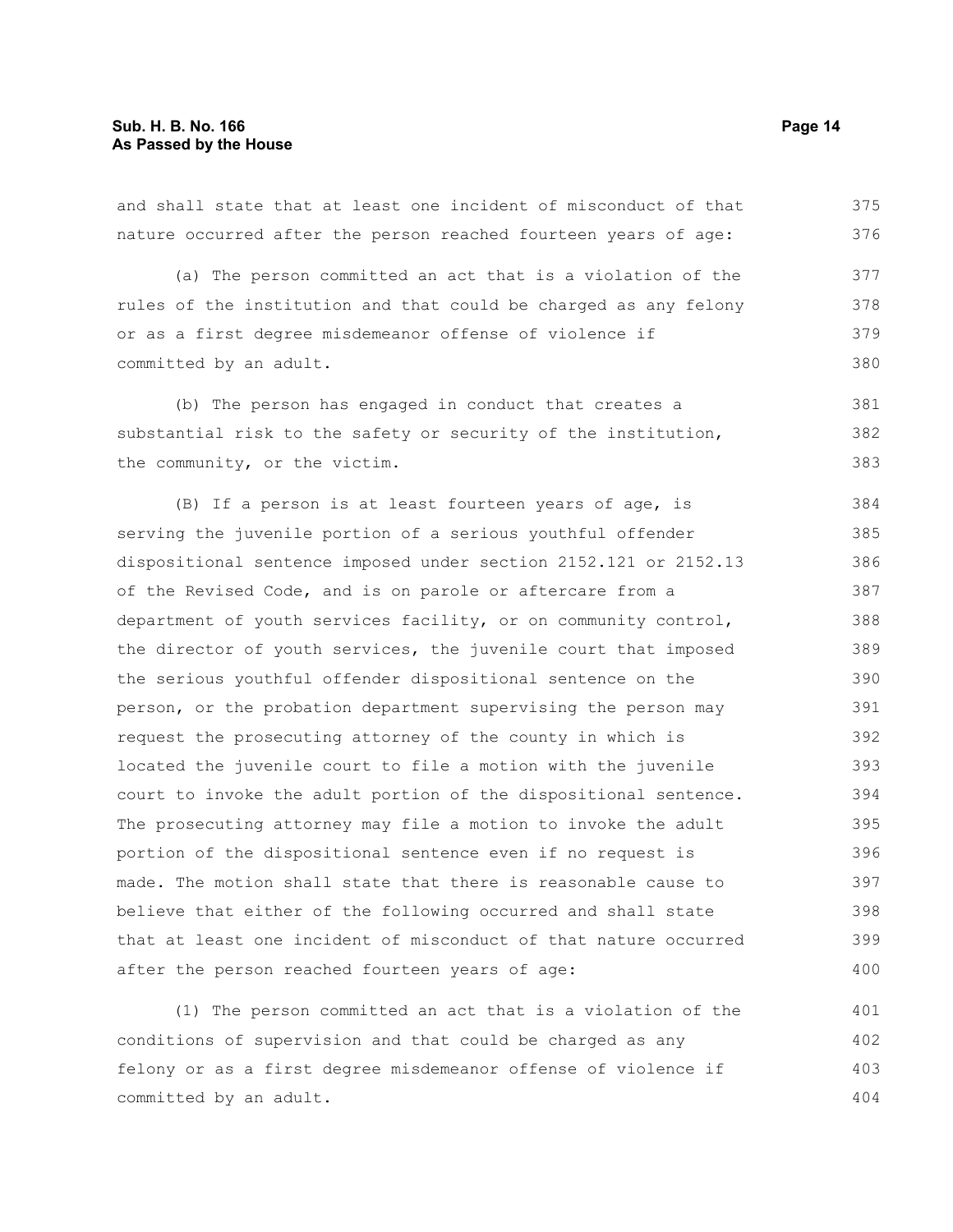(2) The person has engaged in conduct that creates a substantial risk to the safety or security of the community or of the victim. 405 406 407

(C) If the prosecuting attorney declines a request to file a motion that was made by the department of youth services or the supervising probation department under division (A) or (B) of this section or fails to act on a request made under either division by the department within a reasonable time, the department of youth services or the supervising probation department may file a motion of the type described in division (A) or (B) of this section with the juvenile court to invoke the adult portion of the serious youthful offender dispositional sentence. If the prosecuting attorney declines a request to file a motion that was made by the juvenile court under division (B) of this section or fails to act on a request from the court under that division within a reasonable time, the juvenile court may hold the hearing described in division (D) of this section on its own motion. 408 409 410 411 412 413 414 415 416 417 418 419 420 421 422

(D) Upon the filing of a motion described in division (A), (B), or (C) of this section, the juvenile court may hold a hearing to determine whether to invoke the adult portion of a person's serious juvenile offender dispositional sentence. The juvenile court shall not invoke the adult portion of the dispositional sentence without a hearing. At the hearing the person who is the subject of the serious youthful offender disposition has the right to be present, to receive notice of the grounds upon which the adult sentence portion is sought to be invoked, to be represented by counsel including counsel appointed under Juvenile Rule  $4(A)$ , to be advised on the procedures and protections set forth in the Juvenile Rules, and to present evidence on the person's own behalf, including 423 424 425 426 427 428 429 430 431 432 433 434 435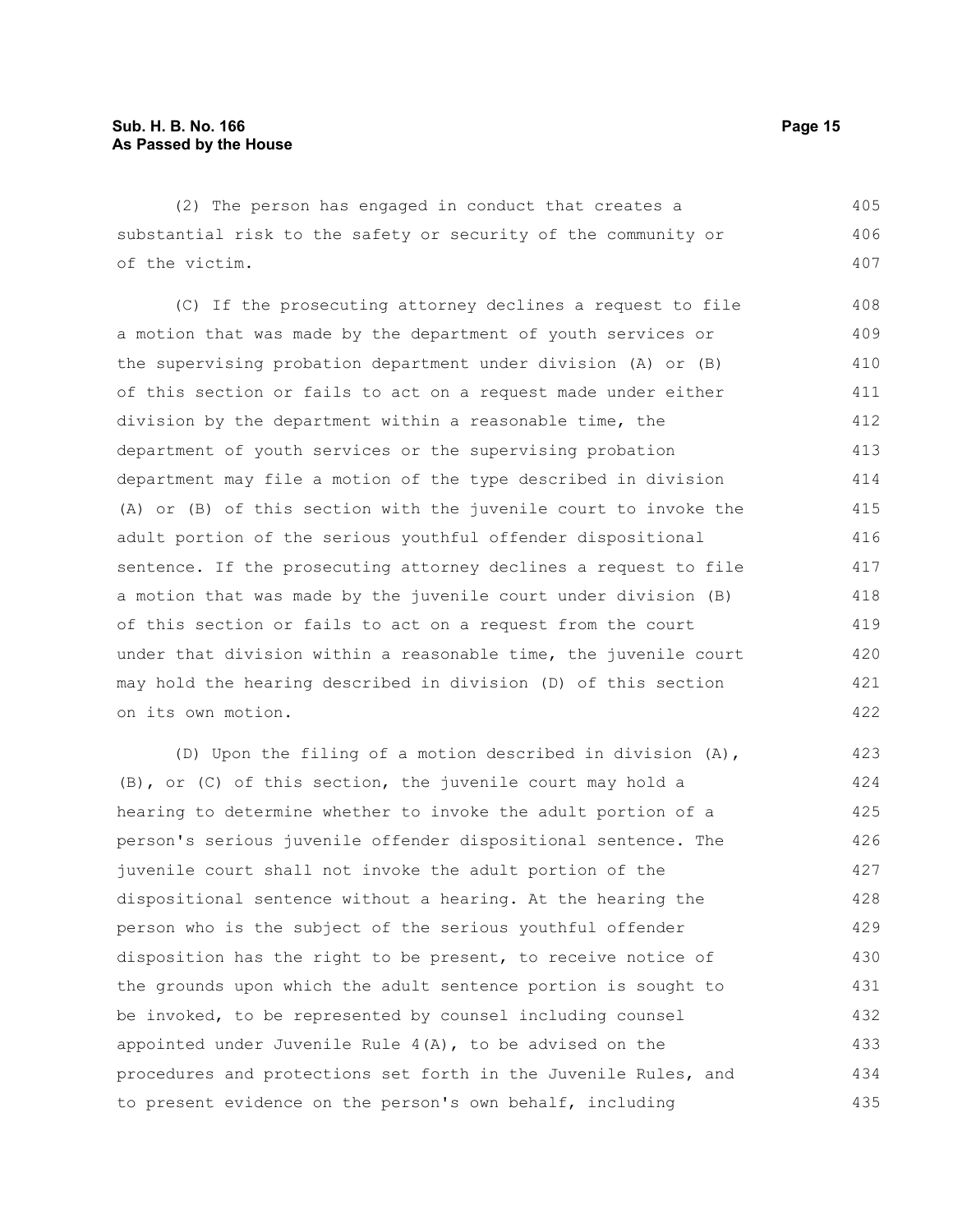# **Sub. H. B. No. 166 Page 16 As Passed by the House**

evidence that the person has a mental illness or intellectual disability. The person may not waive the right to counsel. The hearing shall be open to the public. If the person presents evidence that the person has a mental illness or intellectual disability, the juvenile court shall consider that evidence in determining whether to invoke the adult portion of the serious youthful offender dispositional sentence. 436 437 438 439 440 441 442

(E)(1) The juvenile court may invoke the adult portion of a person's serious youthful offender dispositional sentence if the juvenile court finds all of the following on the record by clear and convincing evidence: 443 444 445 446

(a) The person is serving the juvenile portion of a serious youthful offender dispositional sentence. 447 448

(b) The person is at least fourteen years of age and has been admitted to a department of youth services facility, or criminal charges are pending against the person. 449 450 451

(c) The person engaged in the conduct or acts charged under division (A), (B), or (C) of this section, and the person's conduct demonstrates that the person is unlikely to be rehabilitated during the remaining period of juvenile jurisdiction. 452 453 454 455 456

(2) The court may modify the adult sentence the court invokes to consist of any lesser prison term that could be imposed for the offense and, in addition to the prison term or in lieu of the prison term if the prison term was not mandatory, any community control sanction that the offender was eligible to receive at sentencing. 457 458 459 460 461 462

(F) If a juvenile court issues an order invoking the adult portion of a serious youthful offender dispositional sentence 463 464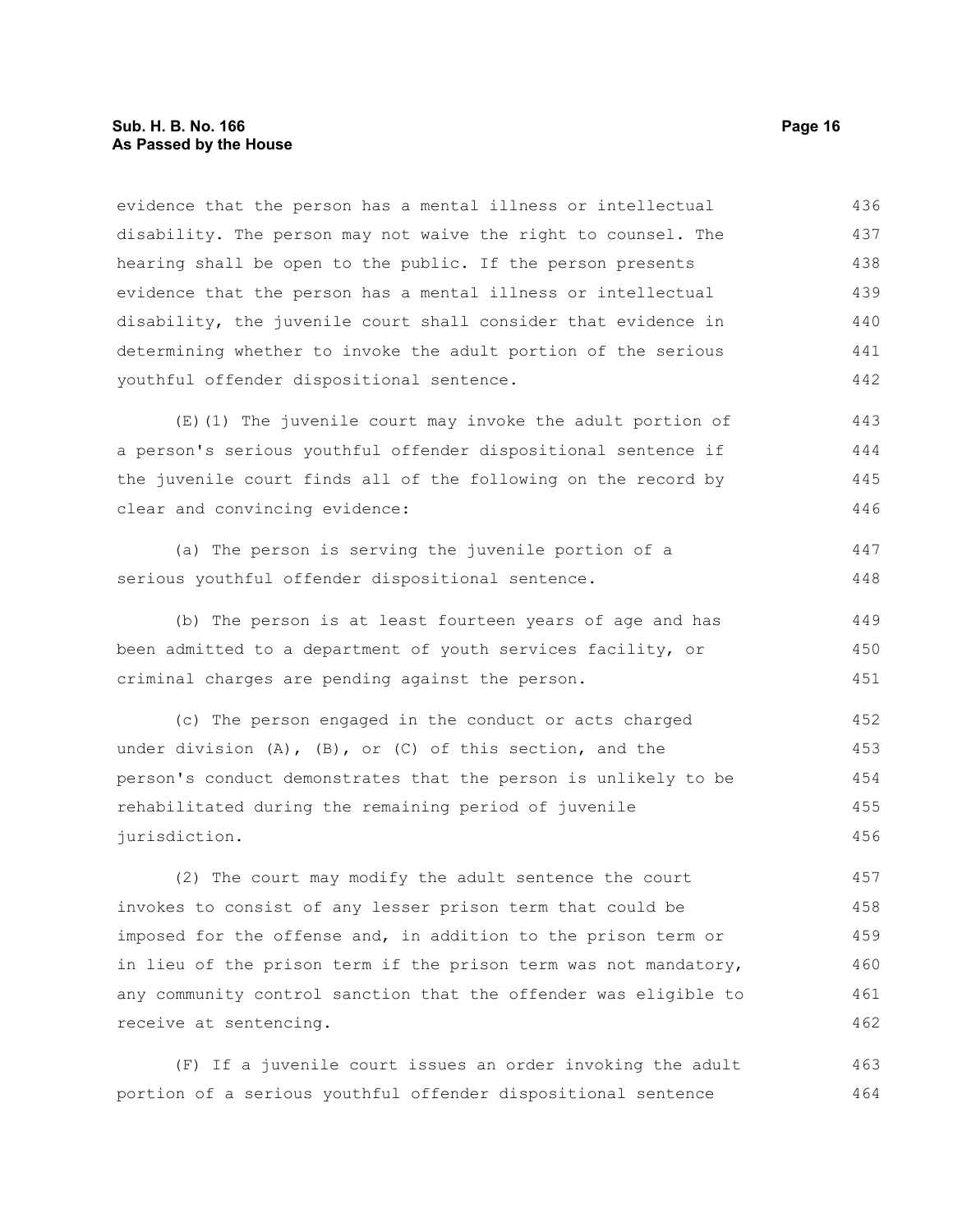under division (E) of this section, the juvenile portion of the dispositional sentence shall terminate, and the department of youth services shall transfer the person to the department of rehabilitation and correction or place the person under another sanction imposed as part of the sentence. The juvenile court shall state in its order the total number of days that the person has been held in detention or in a facility operated by, or under contract with, the department of youth services under the juvenile portion of the dispositional sentence. The time the person must serve on a prison term imposed under the adult portion of the dispositional sentence shall be reduced by the total number of days specified in the order plus any additional days the person is held in a juvenile facility or in detention after the order is issued and before the person is transferred to the custody of the department of rehabilitation and correction. In no case shall the total prison term as calculated under this division exceed the maximum prison term available for an adult who is convicted of violating the same sections of the Revised Code, including, for an offense that would be a felony of the first or second degree that was committed on or after March 22, 2019, both the longest minimum prison term that the defendant or person could have received for the offense if convicted plus the corresponding maximum prison term that would be required for the offense. 465 466 467 468 469 470 471 472 473 474 475 476 477 478 479 480 481 482 483 484 485 486 487 488

Any community control imposed as part of the adult sentence or as a condition of a judicial release from prison shall be under the supervision of the entity that provides adult probation services in the county. Any post-release control imposed after the offender otherwise is released from prison shall be supervised by the adult parole authority. 489 490 491 492 493 494

(G) As used in division (F) of this section, "minimum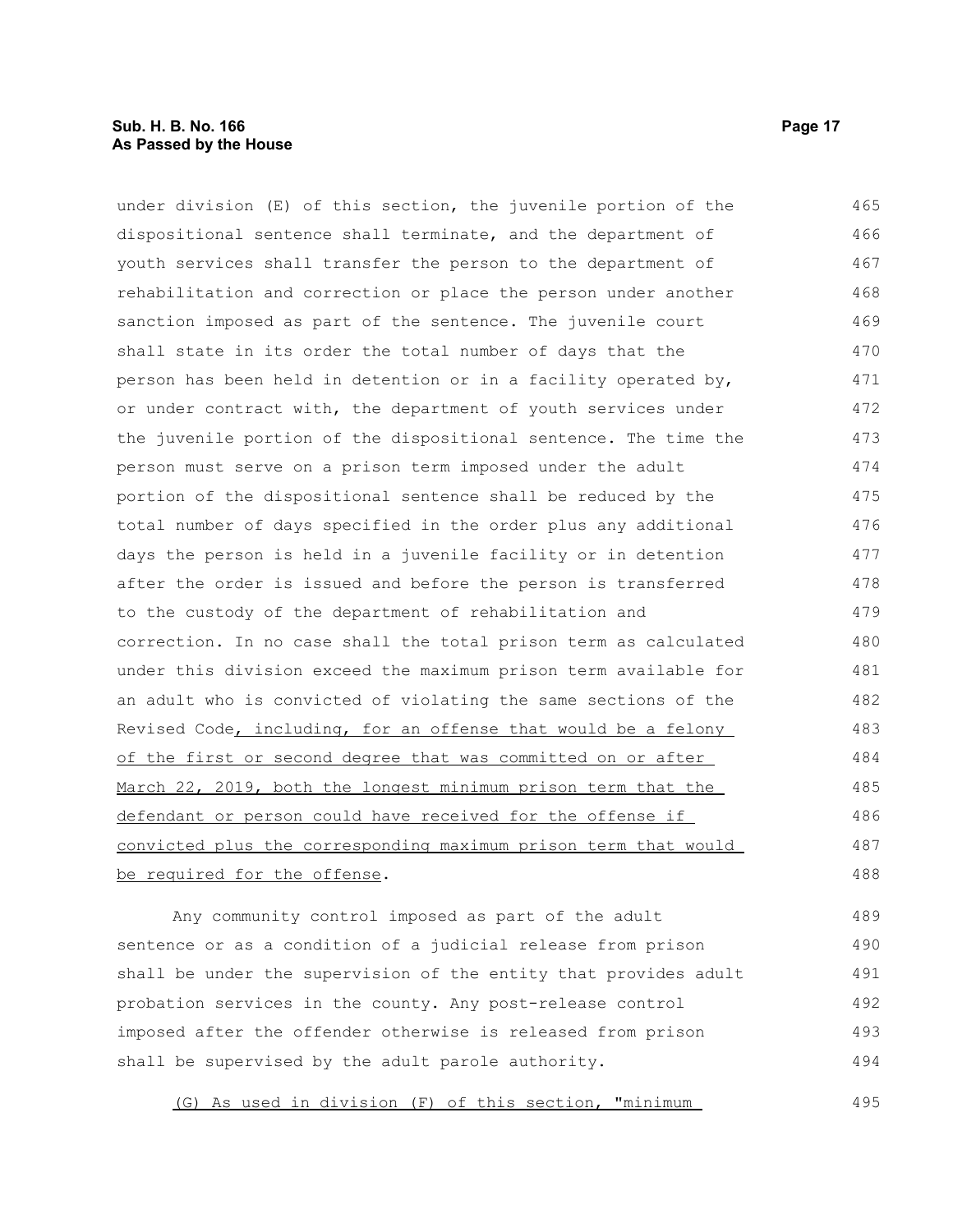| prison term" and "maximum prison term" have the same meanings as | 496 |
|------------------------------------------------------------------|-----|
| in section 2929.01 of the Revised Code.                          | 497 |
| Sec. 2901.011. The amendments to sections 109.42, 121.22,        | 498 |
|                                                                  |     |
| 149.43, 2903.06, 2903.08, 2903.11, 2903.12, 2905.01, 2905.32,    | 499 |
| 2907.02, 2907.03, 2907.05, 2907.07, 2919.22, 2919.25, 2921.321,  | 500 |
| 2921.36, 2923.132, 2925.01, 2925.02, 2925.03, 2925.04, 2925.041, | 501 |
| 2925.11, 2929.01, 2929.14, 2929.142, 2929.15, 2929.19, 2929.191, | 502 |
| 2929.20, 2929.61, 2930.16, 2943.032, 2953.08, 2967.01, 2967.021, | 503 |
| 2967.03, 2967.13, 2967.19, 2967.191, 2967.193, 2967.26, 2967.28, | 504 |
| 2971.03, 3719.99, 5120.021, 5120.53, 5120.66, and 5120.80 and    | 505 |
| the enactment of sections 2901.011, 2929.144, 2967.271, and      | 506 |
| 5120.038 of the Revised Code by S.B. 201 of the 132nd general    | 507 |
| assembly and amendments to those sections made by the act in     | 508 |
| which this amendment was made constitute the Reagan Tokes Law.   | 509 |
| The amendments to sections 2901.01, 2929.011, 2929.14,           | 510 |
| $2929.144$ , 2929.19, 2930.16, 2945.37, 2945.401, 2949.08,       | 511 |
| 2967.191, 2967.193, and 2967.271 of the Revised Code by the act  | 512 |
| in which this amendment was made are intended to be remedial in  | 513 |
| nature and apply to any individual sentenced for an offense      | 514 |
| committed on or after March 22, 2019.                            | 515 |
| Sec. 2929.01. As used in this chapter:                           | 516 |
| (A) (1) "Alternative residential facility" means, subject        | 517 |
| to division (A) (2) of this section, any facility other than an  | 518 |
| offender's home or residence in which an offender is assigned to | 519 |
| live and that satisfies all of the following criteria:           | 520 |
| (a) It provides programs through which the offender may          | 521 |
| seek or maintain employment or may receive education, training,  | 522 |
| treatment, or habilitation.                                      | 523 |
| (b) It has received the appropriate license or certificate       | 524 |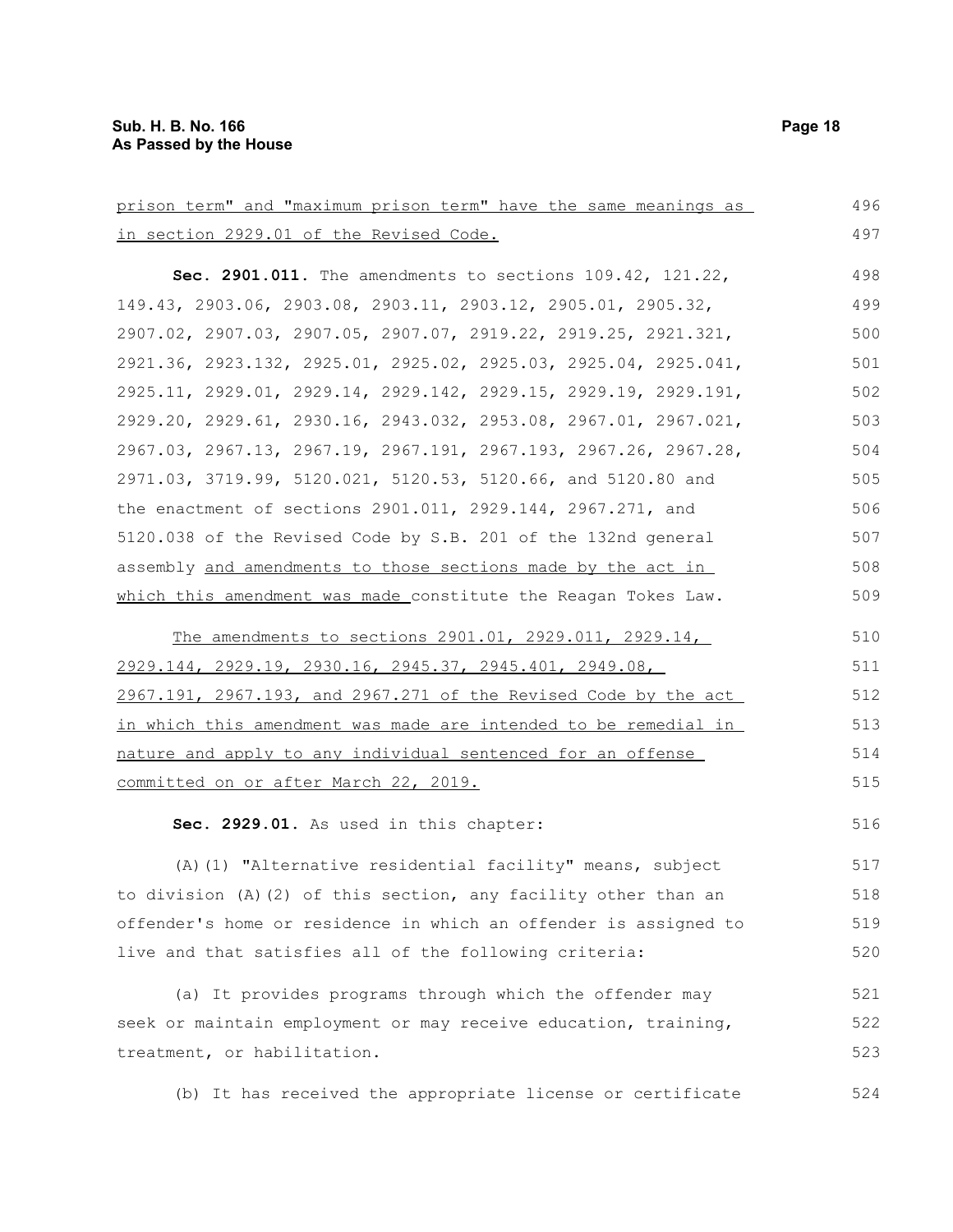#### **Sub. H. B. No. 166 Page 19 As Passed by the House**

for any specialized education, training, treatment, habilitation, or other service that it provides from the government agency that is responsible for licensing or certifying that type of education, training, treatment, habilitation, or service. 525 526 527 528 529

(2) "Alternative residential facility" does not include a community-based correctional facility, jail, halfway house, or prison.

(B) "Basic probation supervision" means a requirement that the offender maintain contact with a person appointed to supervise the offender in accordance with sanctions imposed by the court or imposed by the parole board pursuant to section 2967.28 of the Revised Code. "Basic probation supervision" includes basic parole supervision and basic post-release control supervision. 533 534 535 536 537 538 539

(C) "Cocaine," "fentanyl-related compound," "hashish," "L.S.D.," and "unit dose" have the same meanings as in section 2925.01 of the Revised Code.

(D) "Community-based correctional facility" means a community-based correctional facility and program or district community-based correctional facility and program developed pursuant to sections 2301.51 to 2301.58 of the Revised Code. 543 544 545 546

(E) "Community control sanction" means a sanction that is not a prison term and that is described in section 2929.15, 2929.16, 2929.17, or 2929.18 of the Revised Code or a sanction that is not a jail term and that is described in section 2929.26, 2929.27, or 2929.28 of the Revised Code. "Community control sanction" includes probation if the sentence involved was imposed for a felony that was committed prior to July 1, 547 548 549 550 551 552 553

530 531 532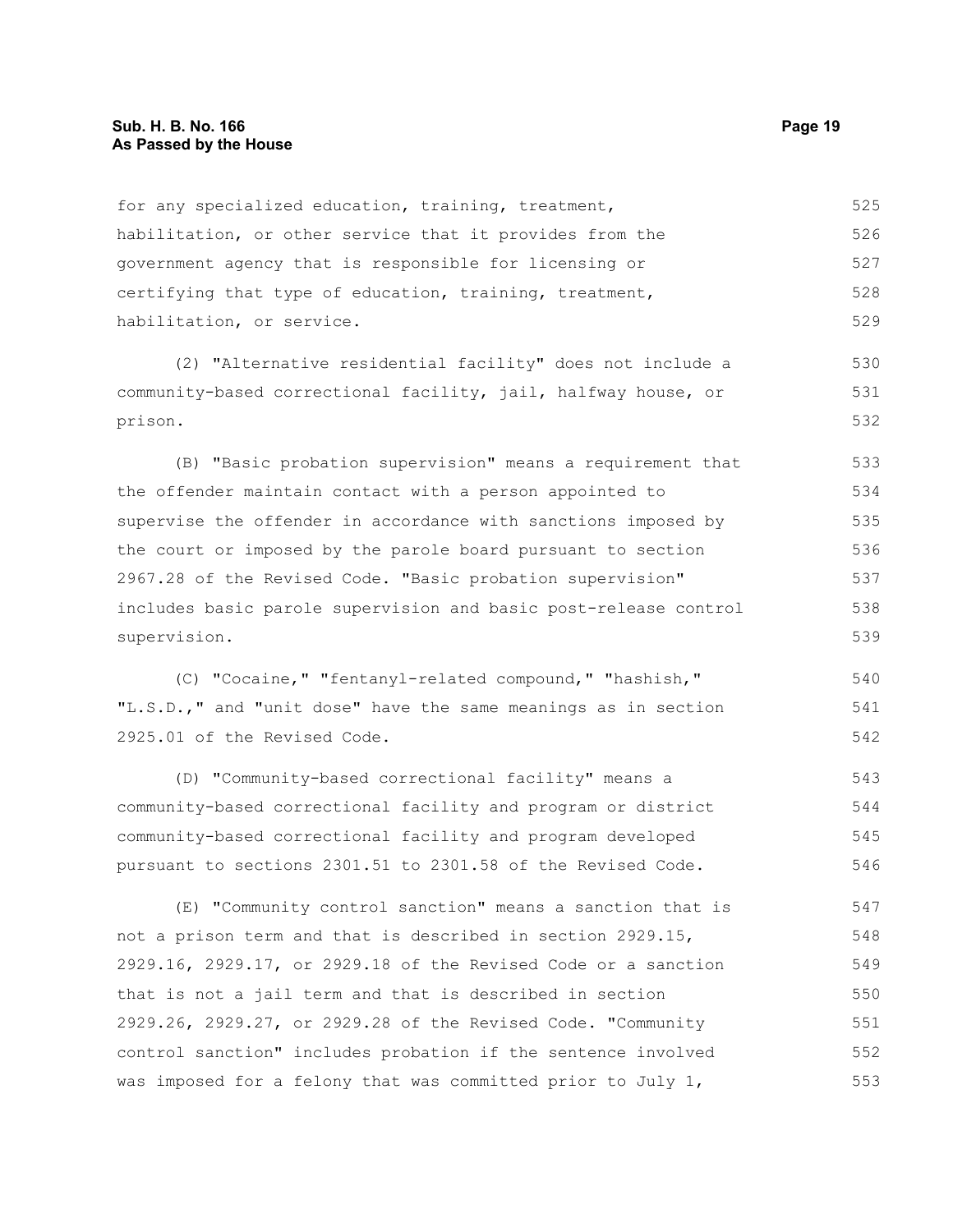1996, or if the sentence involved was imposed for a misdemeanor that was committed prior to January 1, 2004. 554 555

(F) "Controlled substance," "marihuana," "schedule I," and "schedule II" have the same meanings as in section 3719.01 of the Revised Code. 556 557 558

(G) "Curfew" means a requirement that an offender during a specified period of time be at a designated place.

(H) "Day reporting" means a sanction pursuant to which an offender is required each day to report to and leave a center or other approved reporting location at specified times in order to participate in work, education or training, treatment, and other approved programs at the center or outside the center. 561 562 563 564 565

(I) "Deadly weapon" has the same meaning as in section 2923.11 of the Revised Code. 566 567

(J) "Drug and alcohol use monitoring" means a program under which an offender agrees to submit to random chemical analysis of the offender's blood, breath, or urine to determine whether the offender has ingested any alcohol or other drugs. 568 569 570 571

(K) "Drug treatment program" means any program under which a person undergoes assessment and treatment designed to reduce or completely eliminate the person's physical or emotional reliance upon alcohol, another drug, or alcohol and another drug and under which the person may be required to receive assessment and treatment on an outpatient basis or may be required to reside at a facility other than the person's home or residence while undergoing assessment and treatment. 572 573 574 575 576 577 578 579

(L) "Economic loss" means any economic detriment suffered by a victim as a direct and proximate result of the commission of an offense and includes any loss of income due to lost time 580 581 582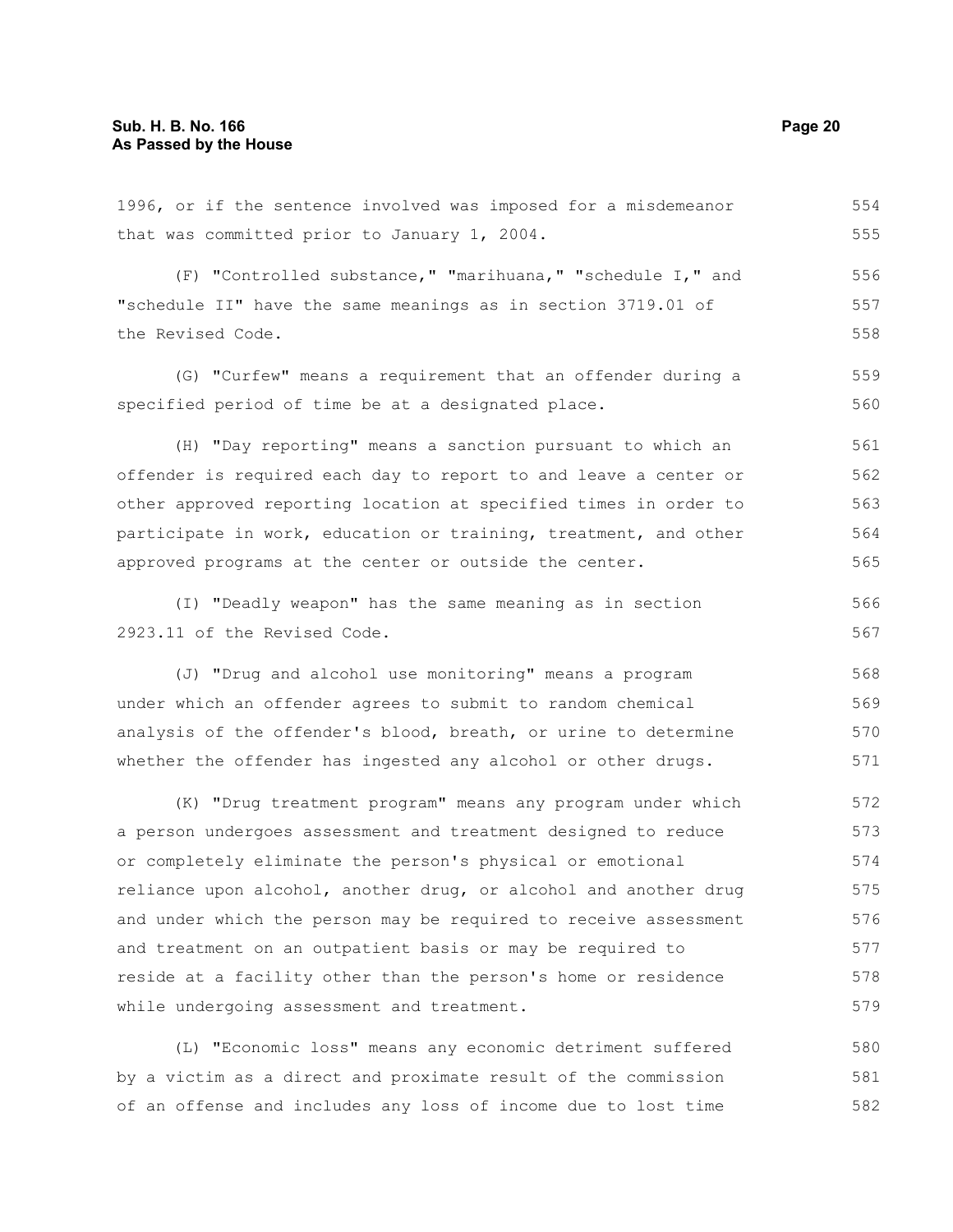### **Sub. H. B. No. 166 Page 21 As Passed by the House**

at work because of any injury caused to the victim, any property loss, medical cost, or funeral expense incurred as a result of the commission of the offense, and the cost of any accounting or auditing done to determine the extent of loss if the cost is incurred and payable by the victim. "Economic loss" does not include non-economic loss or any punitive or exemplary damages. 583 584 585 586 587 588

(M) "Education or training" includes study at, or in conjunction with a program offered by, a university, college, or technical college or vocational study and also includes the completion of primary school, secondary school, and literacy curricula or their equivalent. 589 590 591 592 593

(N) "Firearm" has the same meaning as in section 2923.11 of the Revised Code.

(O) "Halfway house" means a facility licensed by the division of parole and community services of the department of rehabilitation and correction pursuant to section 2967.14 of the Revised Code as a suitable facility for the care and treatment of adult offenders.

(P) "House arrest" means a period of confinement of an offender that is in the offender's home or in other premises specified by the sentencing court or by the parole board pursuant to section 2967.28 of the Revised Code and during which all of the following apply: 601 602 603 604 605

(1) The offender is required to remain in the offender's home or other specified premises for the specified period of confinement, except for periods of time during which the offender is at the offender's place of employment or at other premises as authorized by the sentencing court or by the parole board. 606 607 608 609 610 611

594 595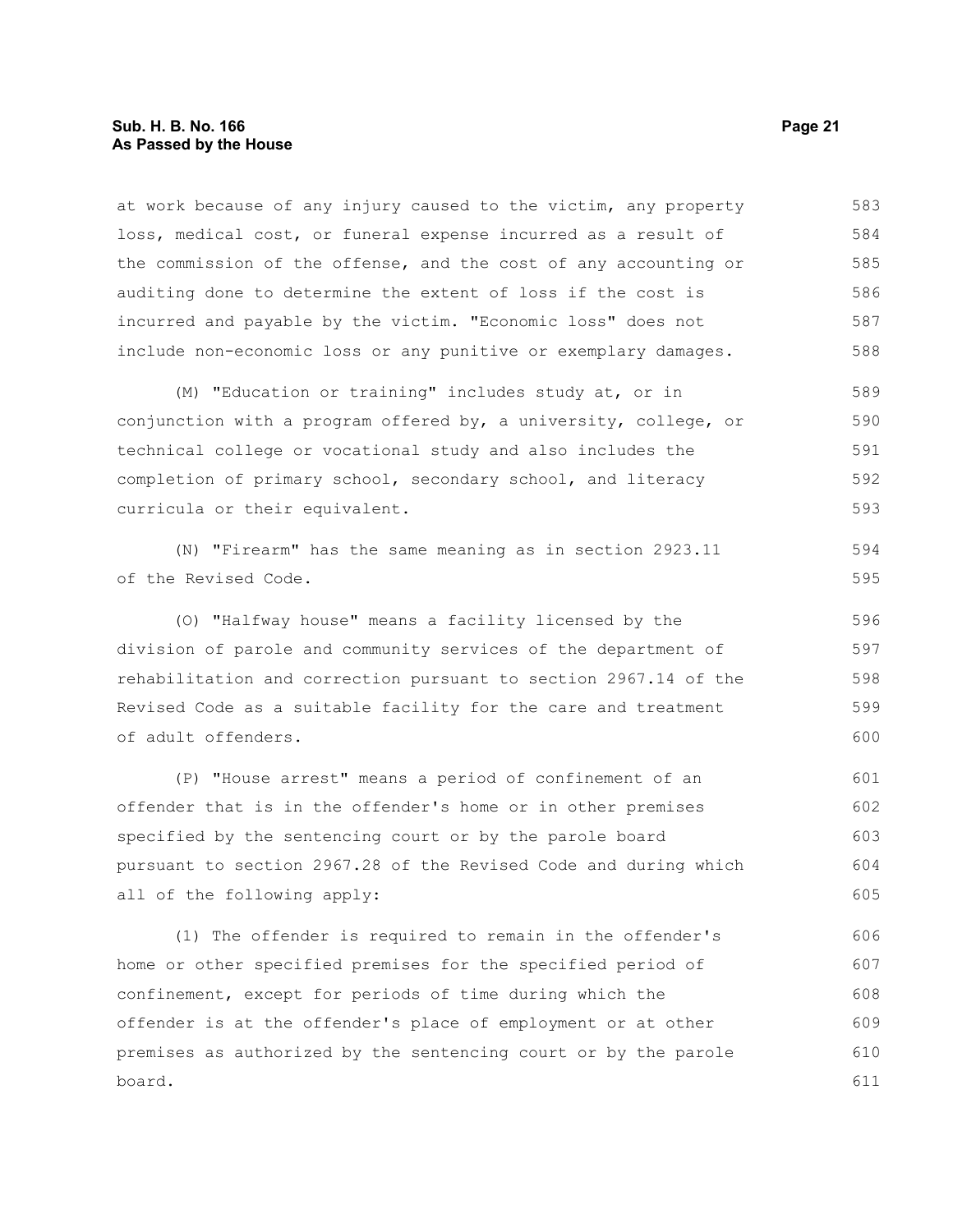# **Sub. H. B. No. 166 Page 22 As Passed by the House**

(2) The offender is required to report periodically to a person designated by the court or parole board. 612 613

(3) The offender is subject to any other restrictions and requirements that may be imposed by the sentencing court or by the parole board. 614 615 616

(Q) "Intensive probation supervision" means a requirement that an offender maintain frequent contact with a person appointed by the court, or by the parole board pursuant to section 2967.28 of the Revised Code, to supervise the offender while the offender is seeking or maintaining necessary employment and participating in training, education, and treatment programs as required in the court's or parole board's order. "Intensive probation supervision" includes intensive parole supervision and intensive post-release control supervision. 617 618 619 620 621 622 623 624 625 626

(R) "Jail" means a jail, workhouse, minimum security jail, or other residential facility used for the confinement of alleged or convicted offenders that is operated by a political subdivision or a combination of political subdivisions of this state. 627 628 629 630 631

(S) "Jail term" means the term in a jail that a sentencing court imposes or is authorized to impose pursuant to section 2929.24 or 2929.25 of the Revised Code or pursuant to any other provision of the Revised Code that authorizes a term in a jail for a misdemeanor conviction.

(T) "Mandatory jail term" means the term in a jail that a sentencing court is required to impose pursuant to division (G) of section 1547.99 of the Revised Code, division (E) of section 2903.06 or division (D) of section 2903.08 of the Revised Code, 637 638 639 640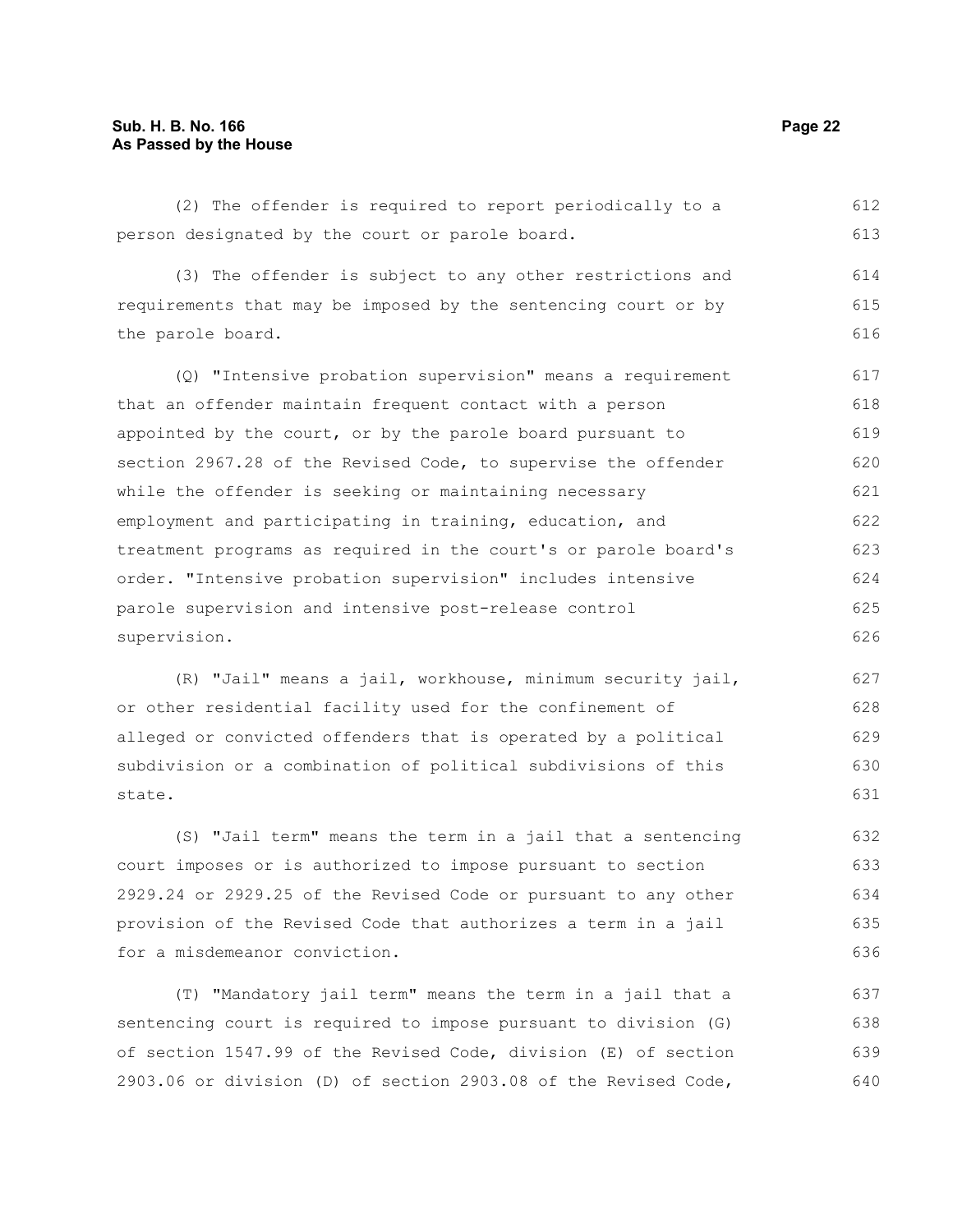#### **Sub. H. B. No. 166 Page 23 As Passed by the House**

division (E) or (G) of section 2929.24 of the Revised Code, division (B) of section 4510.14 of the Revised Code, or division (G) of section 4511.19 of the Revised Code or pursuant to any other provision of the Revised Code that requires a term in a jail for a misdemeanor conviction. 641 642 643 644 645

(U) "Delinquent child" has the same meaning as in section 2152.02 of the Revised Code.

(V) "License violation report" means a report that is made by a sentencing court, or by the parole board pursuant to section 2967.28 of the Revised Code, to the regulatory or licensing board or agency that issued an offender a professional license or a license or permit to do business in this state and that specifies that the offender has been convicted of or pleaded guilty to an offense that may violate the conditions under which the offender's professional license or license or permit to do business in this state was granted or an offense for which the offender's professional license or license or permit to do business in this state may be revoked or suspended. 648 649 650 651 652 653 654 655 656 657 658

(W) "Major drug offender" means an offender who is convicted of or pleads guilty to the possession of, sale of, or offer to sell any drug, compound, mixture, preparation, or substance that consists of or contains at least one thousand grams of hashish; at least one hundred grams of cocaine; at least one thousand unit doses or one hundred grams of heroin; at least five thousand unit doses of L.S.D. or five hundred grams of L.S.D. in a liquid concentrate, liquid extract, or liquid distillate form; at least fifty grams of a controlled substance analog; at least one thousand unit doses or one hundred grams of a fentanyl-related compound; or at least one hundred times the amount of any other schedule I or II controlled substance other 659 660 661 662 663 664 665 666 667 668 669 670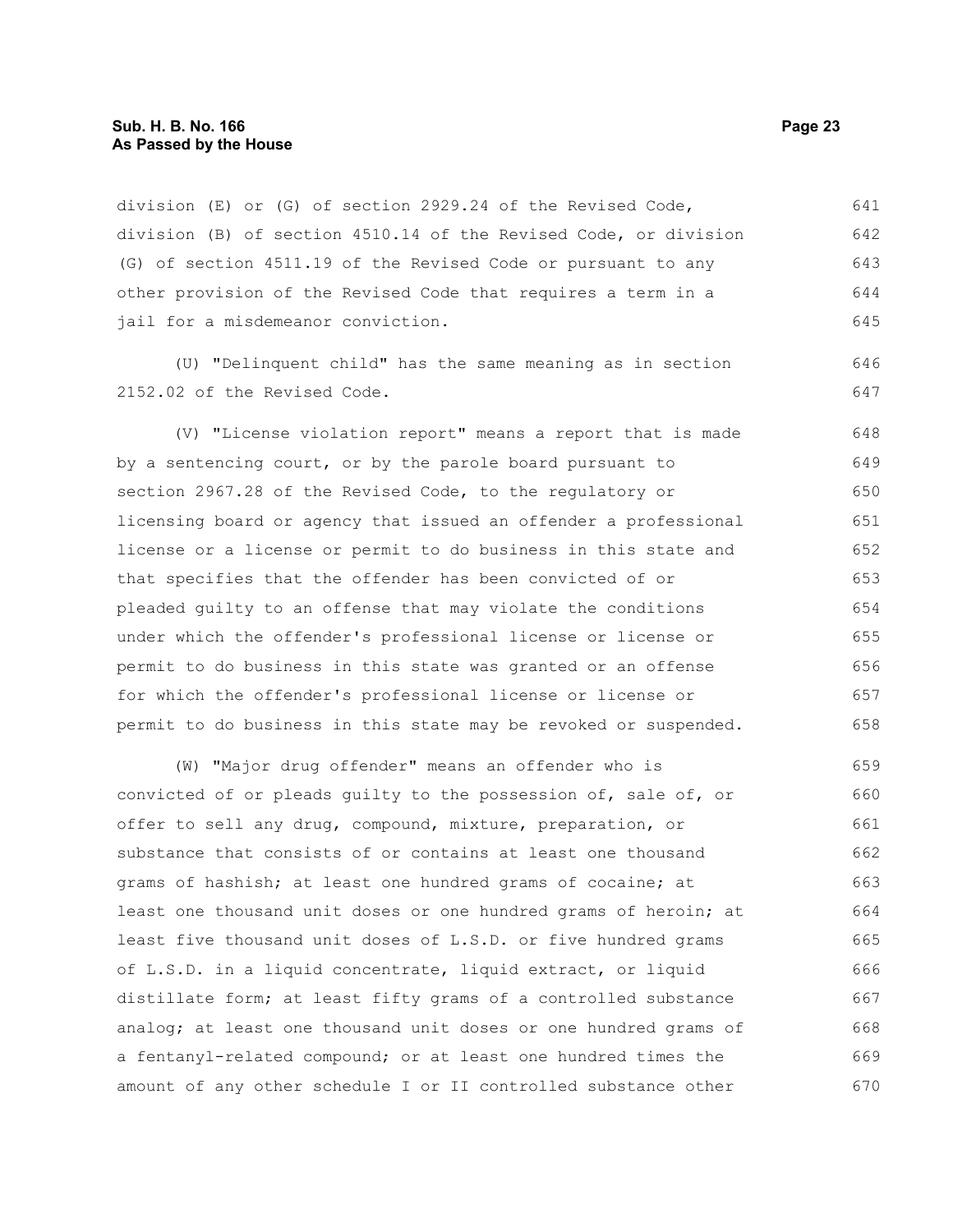than marihuana that is necessary to commit a felony of the third degree pursuant to section 2925.03, 2925.04, 2925.05, or 2925.11 of the Revised Code that is based on the possession of, sale of, or offer to sell the controlled substance. 671 672 673 674

(X) "Mandatory prison term" means any of the following: 675

(1) Subject to division (X)(2) of this section, the term in prison that must be imposed for the offenses or circumstances set forth in divisions  $(F)(1)$  to  $(8)$  or  $(F)(12)$  to  $(21)$  of section 2929.13 and division (B) of section 2929.14 of the Revised Code. Except as provided in sections 2925.02, 2925.03, 2925.04, 2925.05, and 2925.11 of the Revised Code, unless the maximum or another specific term is required under section 2929.14 or 2929.142 of the Revised Code, a mandatory prison term described in this division may be any prison term authorized for the level of offense except that if the offense is a felony of the first or second degree committed on or after March 22, 2019, a mandatory prison term described in this division may be one of the terms prescribed in division  $(A)$   $(1)$   $(a)$  or  $(2)$   $(a)$  of section 2929.14 of the Revised Code, whichever is applicable, that is authorized as the minimum prison term for the offense. 676 677 678 679 680 681 682 683 684 685 686 687 688 689 690

(2) The term of sixty or one hundred twenty days in prison that a sentencing court is required to impose for a third or fourth degree felony OVI offense pursuant to division (G)(2) of section 2929.13 and division (G)(1)(d) or (e) of section 4511.19 of the Revised Code or the term of one, two, three, four, or five years in prison that a sentencing court is required to impose pursuant to division (G)(2) of section 2929.13 of the Revised Code. 691 692 693 694 695 696 697 698

(3) The term in prison imposed pursuant to division (A) of section 2971.03 of the Revised Code for the offenses and in the 699 700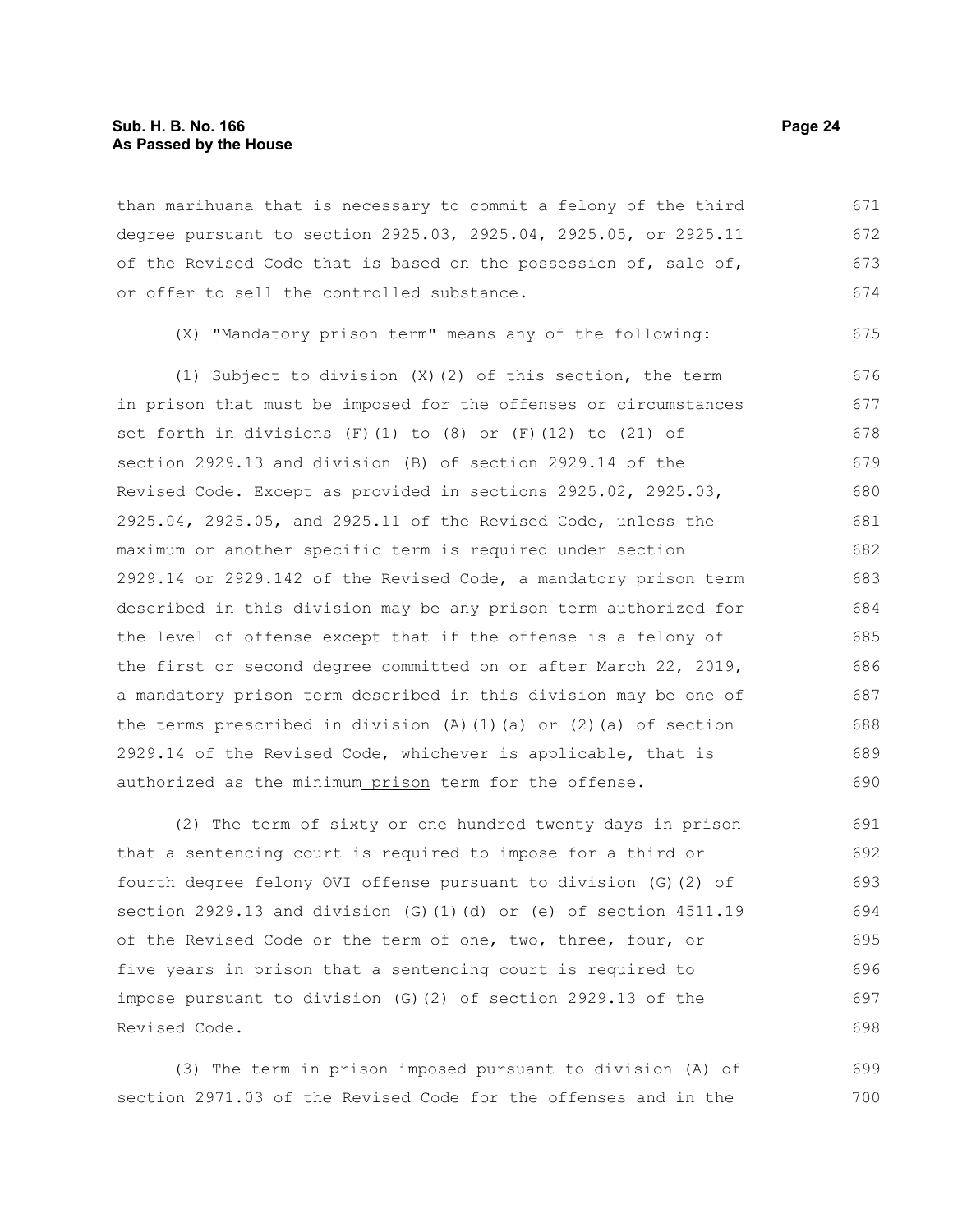indefinite term.

circumstances described in division (F)(11) of section 2929.13 of the Revised Code or pursuant to division  $(B)$   $(1)$   $(a)$ ,  $(b)$ , or (c),  $(B)$ (2)(a), (b), or (c), or  $(B)$ (3)(a), (b), (c), or (d) of section 2971.03 of the Revised Code and that term as modified or terminated pursuant to section 2971.05 of the Revised Code. (Y) "Monitored time" means a period of time during which an offender continues to be under the control of the sentencing court or parole board, subject to no conditions other than leading a law-abiding life. (Z) "Offender" means a person who, in this state, is convicted of or pleads guilty to a felony or a misdemeanor. (AA) "Prison" means a residential facility used for the confinement of convicted felony offenders that is under the control of the department of rehabilitation and correction and includes a violation sanction center operated under authority of section 2967.141 of the Revised Code. (BB)(1) "Prison term" includes either of the following sanctions for an offender: (a) A stated prison term; (b) A term in a prison shortened by, or with the approval of, the sentencing court pursuant to section 2929.143, 2929.20, 2967.26, 5120.031, 5120.032, or 5120.073 of the Revised Code. (2) With respect to a non-life felony indefinite prison term, references in any provision of law to a reduction of, or deduction from, the prison term mean a reduction in, or deduction from, the minimum prison term imposed as part of the 701 702 703 704 705 706 707 708 709 710 711 712 713 714 715 716 717 718 719 720 721 722 723 724 725 726

(CC) "Repeat violent offender" means a person about whom 728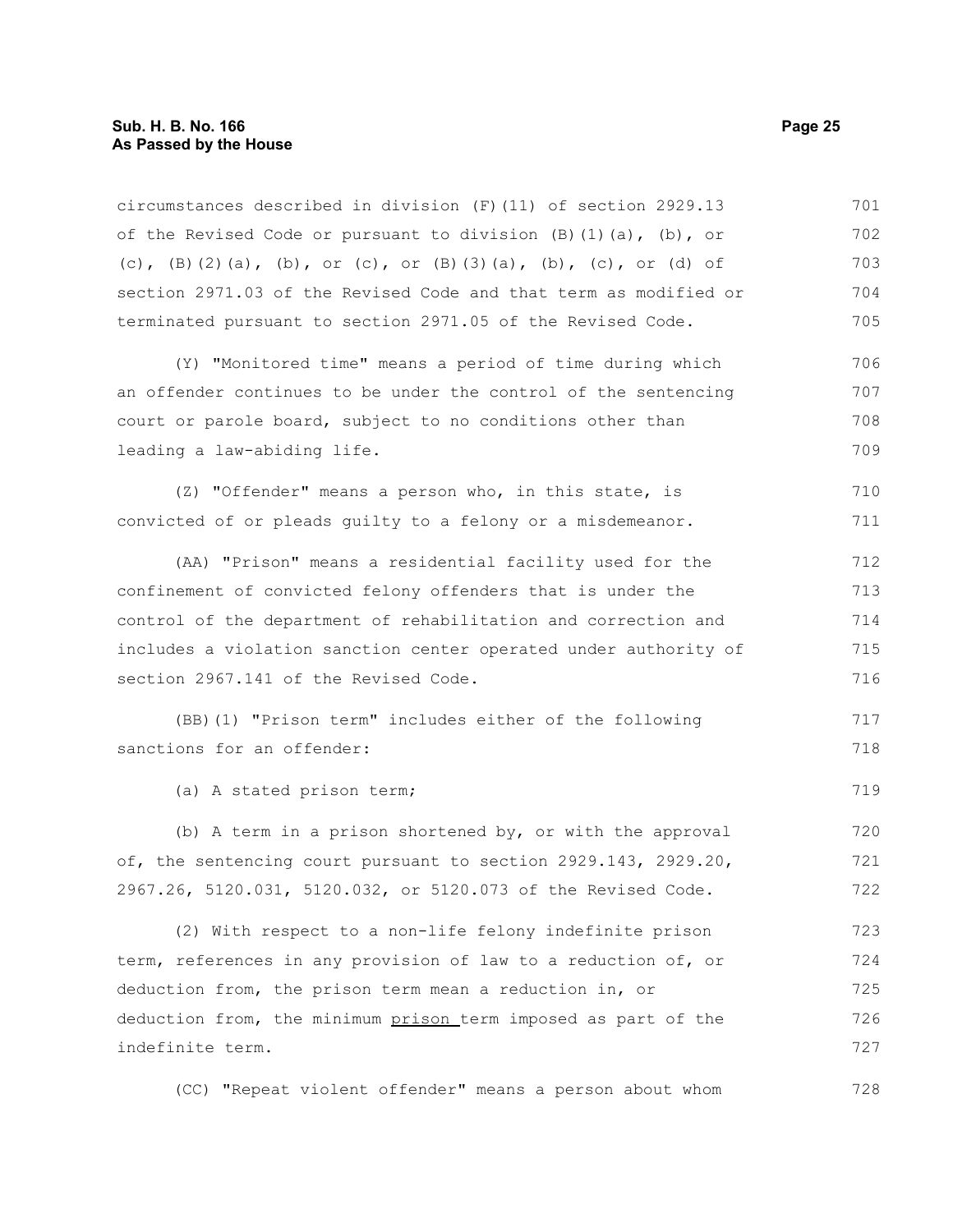both of the following apply:

(1) The person is being sentenced for committing or for complicity in committing any of the following: 730 731

(a) Aggravated murder, murder, any felony of the first or second degree that is an offense of violence, or an attempt to commit any of these offenses if the attempt is a felony of the first or second degree; 734 735

(b) An offense under an existing or former law of this state, another state, or the United States that is or was substantially equivalent to an offense described in division (CC)(1)(a) of this section. 736 737 738 739

(2) The person previously was convicted of or pleaded guilty to an offense described in division (CC)(1)(a) or (b) of this section.

(DD) "Sanction" means any penalty imposed upon an offender who is convicted of or pleads guilty to an offense, as punishment for the offense. "Sanction" includes any sanction imposed pursuant to any provision of sections 2929.14 to 2929.18 or 2929.24 to 2929.28 of the Revised Code.

(EE) "Sentence" means the sanction or combination of sanctions imposed by the sentencing court on an offender who is convicted of or pleads guilty to an offense. 748 749 750

(FF)(1) "Stated prison term" means the prison term, mandatory prison term, or combination of all prison terms and mandatory prison terms imposed by the sentencing court pursuant to section 2929.14, 2929.142, or 2971.03 of the Revised Code or under section 2919.25 of the Revised Code. "Stated prison term" includes any credit received by the offender for time spent in jail awaiting trial, sentencing, or transfer to prison for the 751 752 753 754 755 756 757

732 733

740 741 742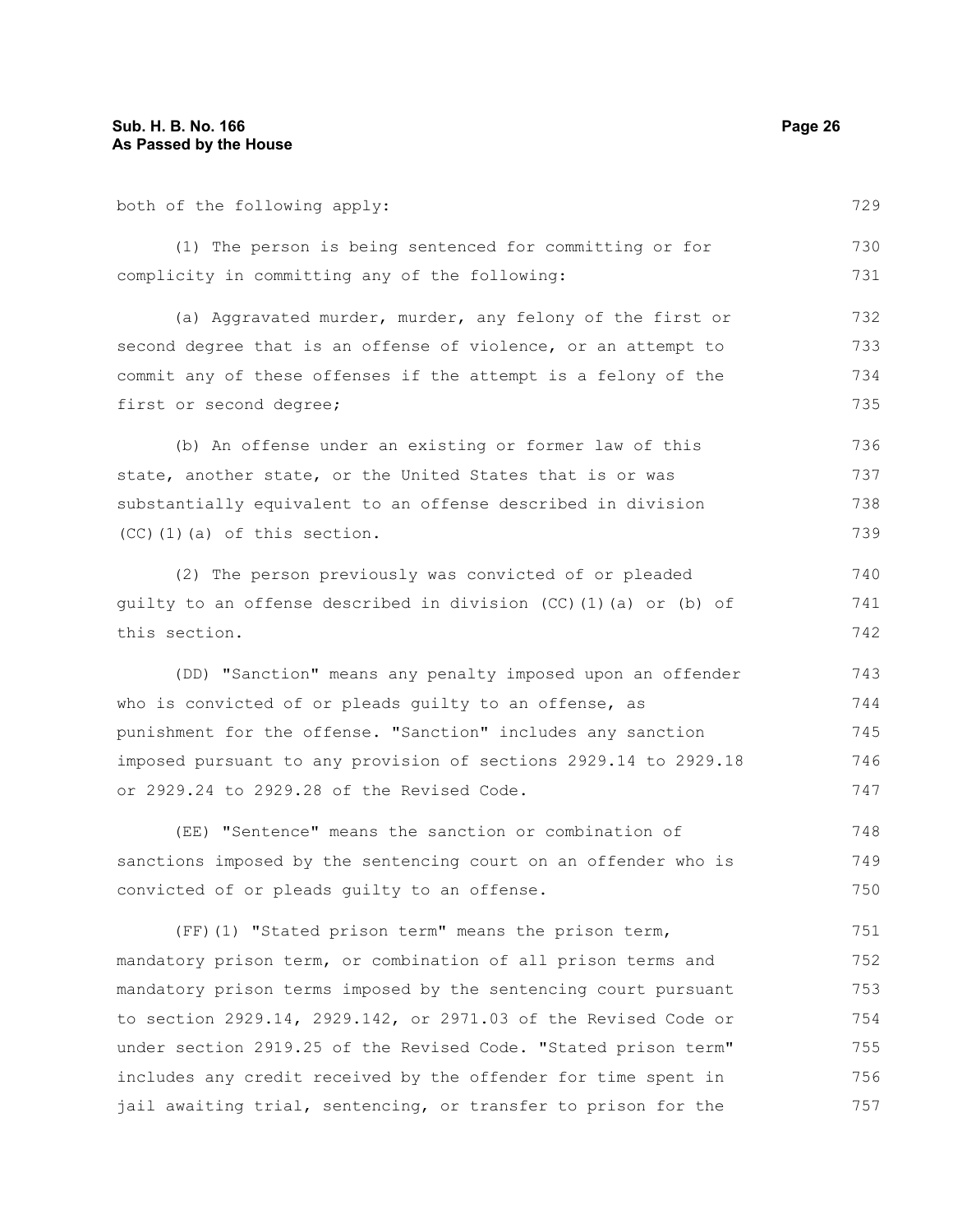# **Sub. H. B. No. 166 Page 27 As Passed by the House**

offense and any time spent under house arrest or house arrest with electronic monitoring imposed after earning credits pursuant to section 2967.193 of the Revised Code. If an offender is serving a prison term as a risk reduction sentence under sections 2929.143 and 5120.036 of the Revised Code, "stated prison term" includes any period of time by which the prison term imposed upon the offender is shortened by the offender's successful completion of all assessment and treatment or programming pursuant to those sections. 758 759 760 761 762 763 764 765 766

(2) As used in the definition of "stated prison term" set forth in division (FF)(1) of this section, a prison term is a definite prison term imposed under section 2929.14 of the Revised Code or any other provision of law, is the a minimum and prison term imposed under section 2929.14 of the Revised Code for a non-life felony indefinite prison term plus any maximum prison terms under a term imposed as part of the non-life felony indefinite prison term under section 2929.144 of the Revised Code, or is a term of life imprisonment except to the extent that the use of that definition in a section of the Revised Code clearly is not intended to include a term of life imprisonment. With respect to an offender sentenced to a non-life felony indefinite prison term, references in section 2967.191 or 2967.193 of the Revised Code or any other provision of law to a reduction of, or deduction from, the offender's stated prison term or to release of the offender before the expiration of the offender's stated prison term mean a reduction in, or deduction from, the minimum prison term imposed as part of the indefinite term or a release of the offender before the expiration of that minimum prison term, references in section 2929.19 or 2967.28 of the Revised Code to a stated prison term with respect to a prison term imposed for a violation of a post-release control 767 768 769 770 771 772 773 774 775 776 777 778 779 780 781 782 783 784 785 786 787 788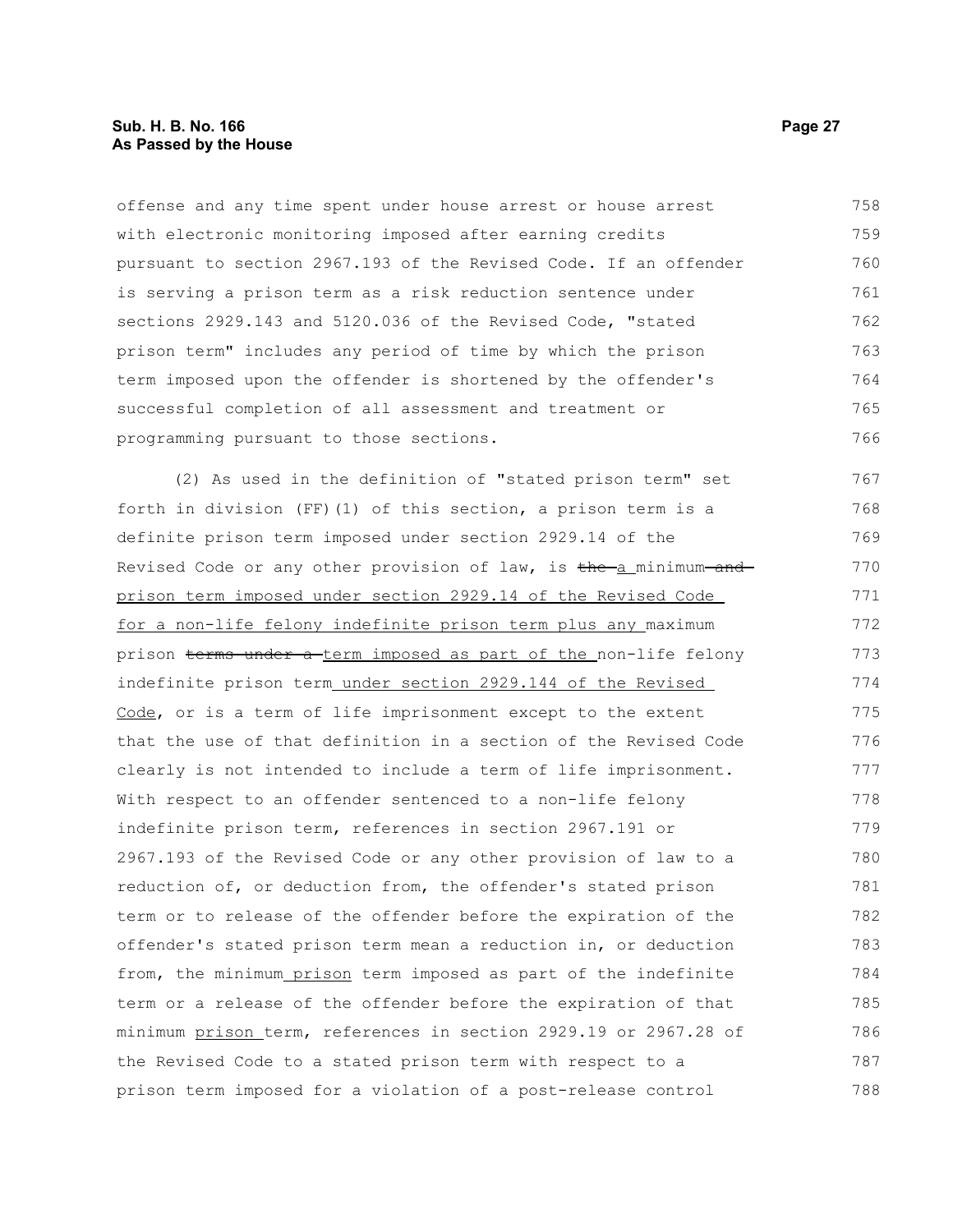# **Sub. H. B. No. 166 Page 28 As Passed by the House**

sanction mean the minimum prison term so imposed, and references in any provision of law to an offender's service of the offender's stated prison term or the expiration of the offender's stated prison term mean service or expiration of the minimum prison term so imposed plus any additional period of incarceration under the sentence that is required under section 2967.271 of the Revised Code. 789 790 791 792 793 794 795

(GG) "Victim-offender mediation" means a reconciliation or mediation program that involves an offender and the victim of the offense committed by the offender and that includes a meeting in which the offender and the victim may discuss the offense, discuss restitution, and consider other sanctions for the offense. 796 797 798 799 800 801

(HH) "Fourth degree felony OVI offense" means a violation of division (A) of section 4511.19 of the Revised Code that, under division (G) of that section, is a felony of the fourth degree.

(II) "Mandatory term of local incarceration" means the term of sixty or one hundred twenty days in a jail, a communitybased correctional facility, a halfway house, or an alternative residential facility that a sentencing court may impose upon a person who is convicted of or pleads guilty to a fourth degree felony OVI offense pursuant to division (G)(1) of section 2929.13 of the Revised Code and division (G)(1)(d) or (e) of section 4511.19 of the Revised Code. 806 807 808 809 810 811 812 813

(JJ) "Designated homicide, assault, or kidnapping offense," "violent sex offense," "sexual motivation specification," "sexually violent offense," "sexually violent predator," and "sexually violent predator specification" have the same meanings as in section 2971.01 of the Revised Code. 814 815 816 817 818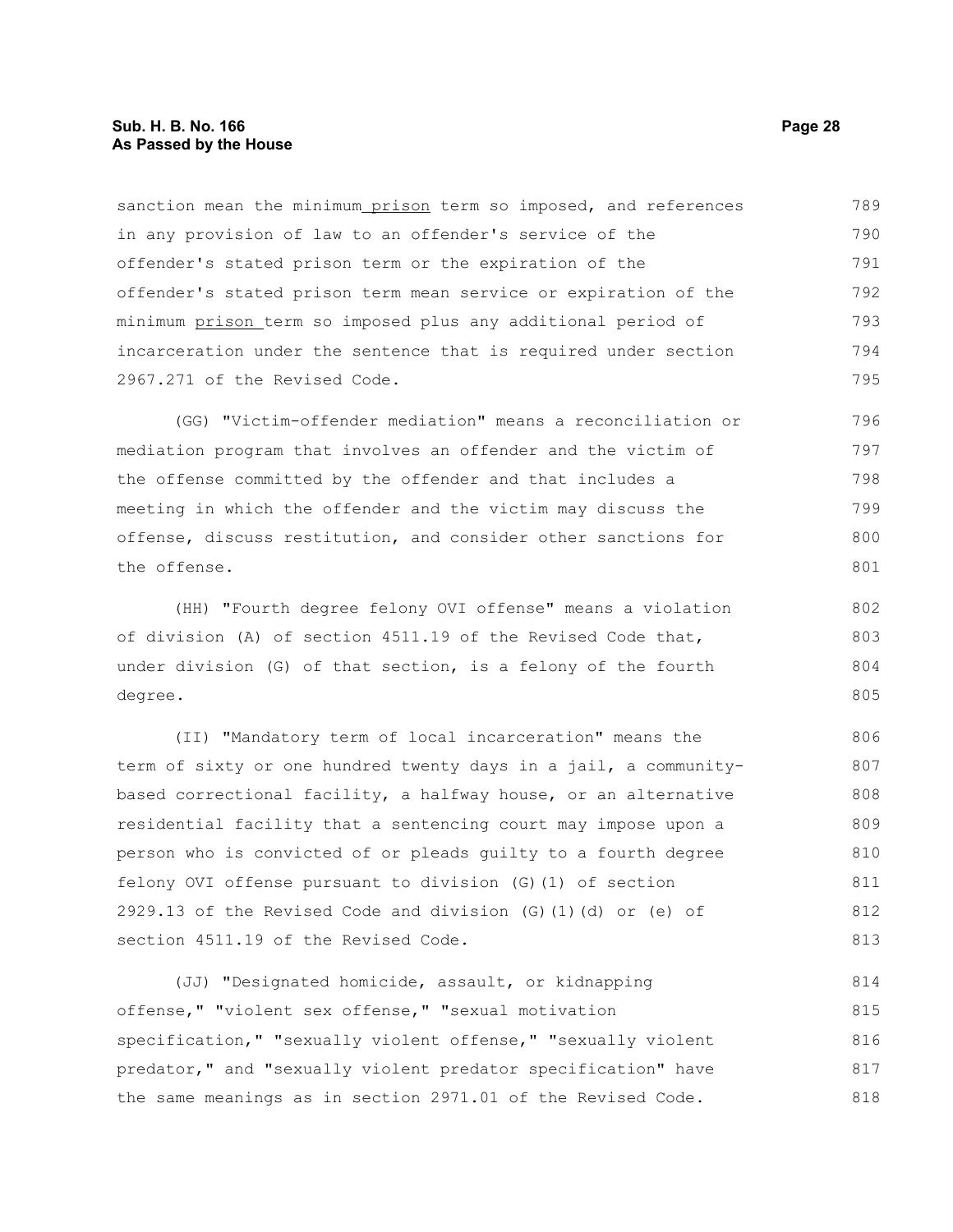# **Sub. H. B. No. 166 Page 29 As Passed by the House**

(KK) "Sexually oriented offense," "child-victim oriented offense," and "tier III sex offender/child-victim offender" have the same meanings as in section 2950.01 of the Revised Code. 819 820 821

(LL) An offense is "committed in the vicinity of a child" if the offender commits the offense within thirty feet of or within the same residential unit as a child who is under eighteen years of age, regardless of whether the offender knows the age of the child or whether the offender knows the offense is being committed within thirty feet of or within the same residential unit as the child and regardless of whether the child actually views the commission of the offense. 822 823 824 825 826 827 828 829

(MM) "Family or household member" has the same meaning as in section 2919.25 of the Revised Code. 830 831

(NN) "Motor vehicle" and "manufactured home" have the same meanings as in section 4501.01 of the Revised Code. 832 833

(OO) "Detention" and "detention facility" have the same meanings as in section 2921.01 of the Revised Code. 834 835

(PP) "Third degree felony OVI offense" means a violation of division (A) of section 4511.19 of the Revised Code that, under division (G) of that section, is a felony of the third degree. 836 837 838 839

(QQ) "Random drug testing" has the same meaning as in section 5120.63 of the Revised Code. 840 841

(RR) "Felony sex offense" has the same meaning as in section 2967.28 of the Revised Code. 842 843

(SS) "Body armor" has the same meaning as in section 2941.1411 of the Revised Code. 844 845

(TT) "Electronic monitoring" means monitoring through the 846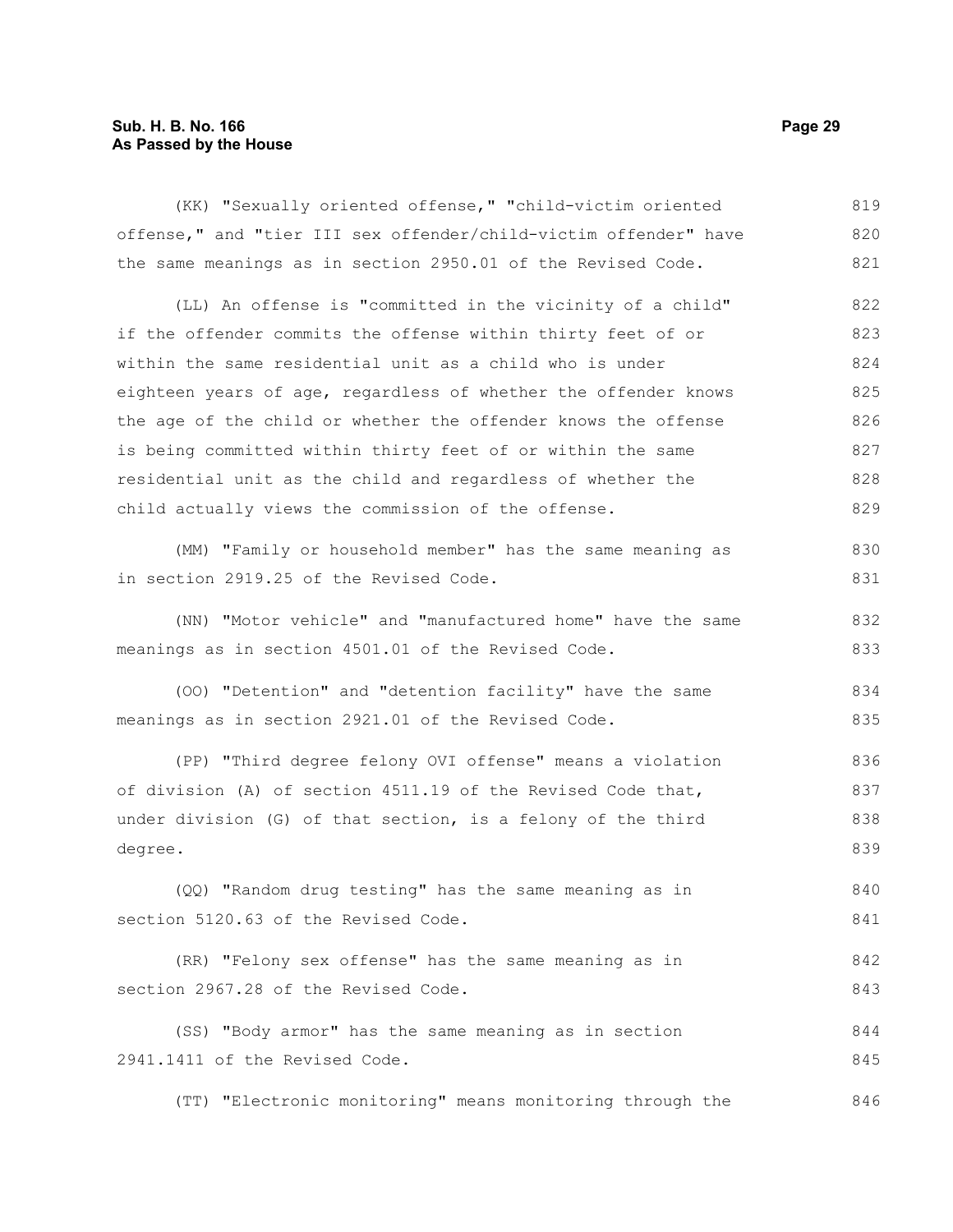use of an electronic monitoring device. (UU) "Electronic monitoring device" means any of the following: (1) Any device that can be operated by electrical or battery power and that conforms with all of the following: (a) The device has a transmitter that can be attached to a person, that will transmit a specified signal to a receiver of the type described in division (UU)(1)(b) of this section if the transmitter is removed from the person, turned off, or altered in any manner without prior court approval in relation to electronic monitoring or without prior approval of the department of rehabilitation and correction in relation to the use of an electronic monitoring device for an inmate on transitional control or otherwise is tampered with, that can transmit continuously and periodically a signal to that receiver when the person is within a specified distance from the receiver, and that can transmit an appropriate signal to that receiver if the person to whom it is attached travels a specified distance from that receiver. (b) The device has a receiver that can receive continuously the signals transmitted by a transmitter of the type described in division (UU)(1)(a) of this section, can transmit continuously those signals by a wireless or landline 847 848 849 850 851 852 853 854 855 856 857 858 859 860 861 862 863 864 865 866 867 868 869

telephone connection to a central monitoring computer of the type described in division (UU)(1)(c) of this section, and can transmit continuously an appropriate signal to that central monitoring computer if the device has been turned off or altered without prior court approval or otherwise tampered with. The device is designed specifically for use in electronic monitoring, is not a converted wireless phone or another 870 871 872 873 874 875 876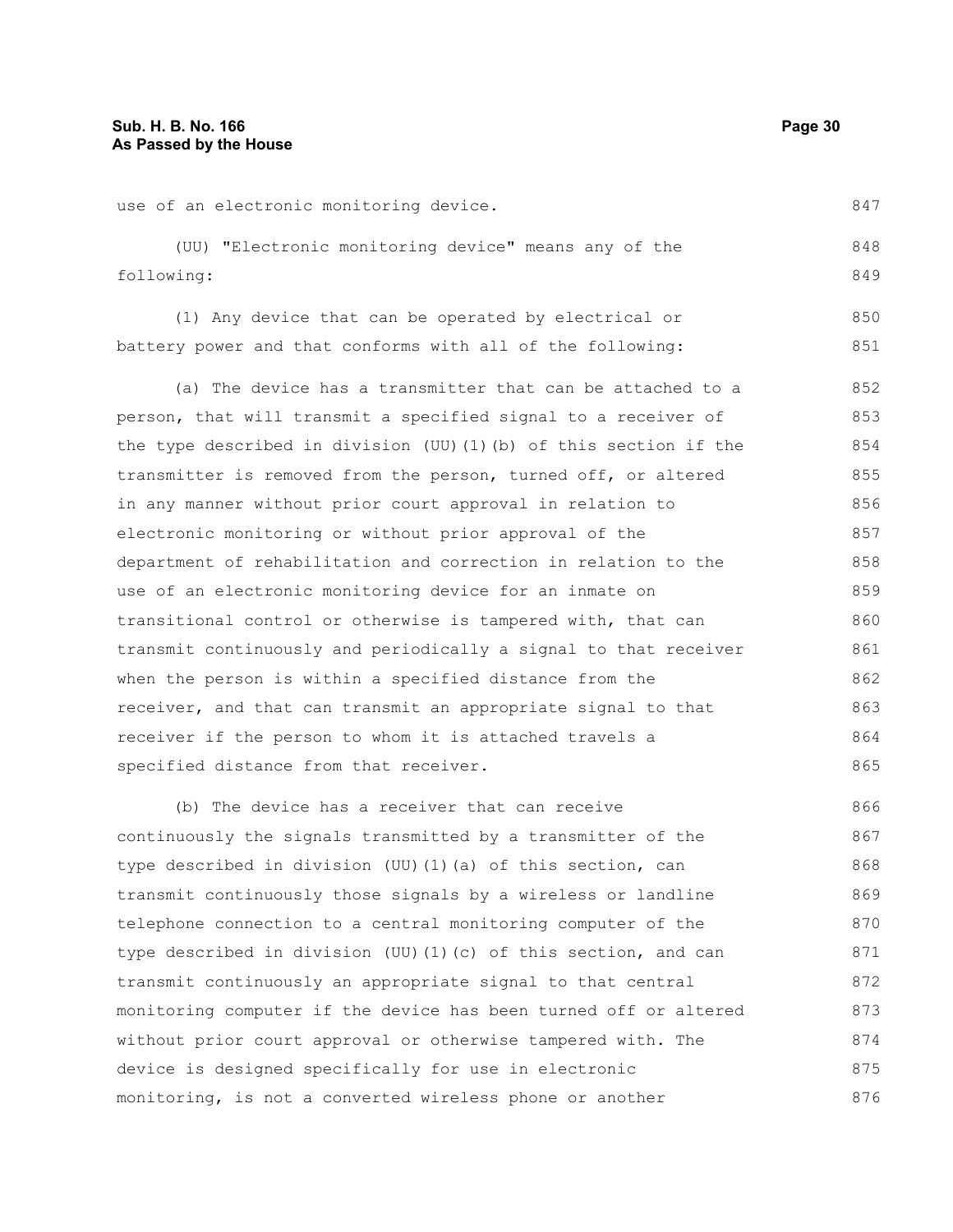tracking device that is clearly not designed for electronic monitoring, and provides a means of text-based or voice communication with the person. 877 878 879

(c) The device has a central monitoring computer that can receive continuously the signals transmitted by a wireless or landline telephone connection by a receiver of the type described in division (UU)(1)(b) of this section and can monitor continuously the person to whom an electronic monitoring device of the type described in division (UU)(1)(a) of this section is attached. 880 881 882 883 884 885 886

(2) Any device that is not a device of the type described in division (UU)(1) of this section and that conforms with all of the following: 887 888 889

(a) The device includes a transmitter and receiver that can monitor and determine the location of a subject person at any time, or at a designated point in time, through the use of a central monitoring computer or through other electronic means. 890 891 892 893

(b) The device includes a transmitter and receiver that can determine at any time, or at a designated point in time, through the use of a central monitoring computer or other electronic means the fact that the transmitter is turned off or altered in any manner without prior approval of the court in relation to the electronic monitoring or without prior approval of the department of rehabilitation and correction in relation to the use of an electronic monitoring device for an inmate on transitional control or otherwise is tampered with. 894 895 896 897 898 899 900 901 902

(3) Any type of technology that can adequately track or determine the location of a subject person at any time and that is approved by the director of rehabilitation and correction, 903 904 905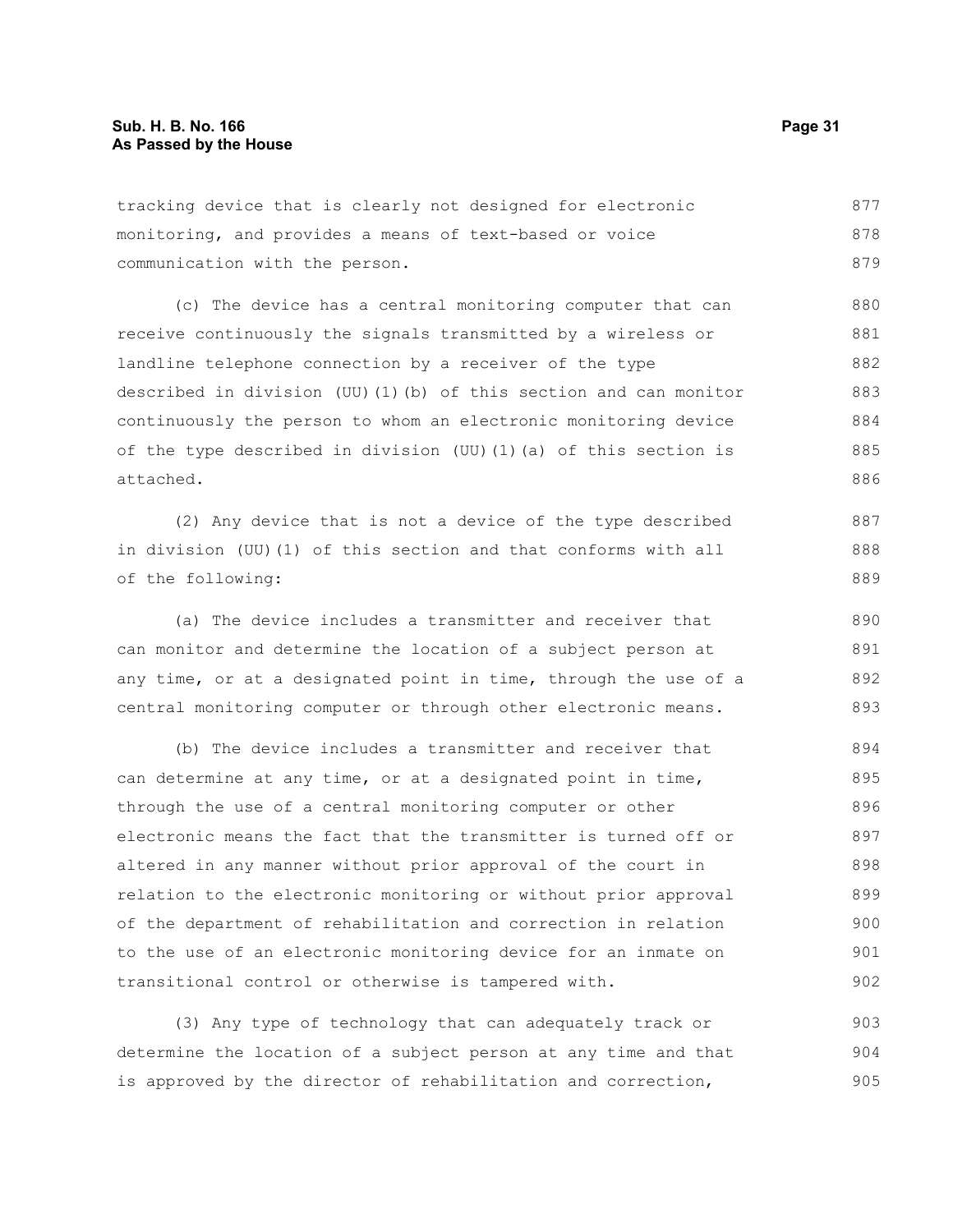including, but not limited to, any satellite technology, voice tracking system, or retinal scanning system that is so approved. (VV) "Non-economic loss" means nonpecuniary harm suffered by a victim of an offense as a result of or related to the commission of the offense, including, but not limited to, pain and suffering; loss of society, consortium, companionship, care, assistance, attention, protection, advice, guidance, counsel, instruction, training, or education; mental anguish; and any other intangible loss. (WW) "Prosecutor" has the same meaning as in section 2935.01 of the Revised Code. (XX) "Continuous alcohol monitoring" means the ability to automatically test and periodically transmit alcohol consumption levels and tamper attempts at least every hour, regardless of the location of the person who is being monitored. (YY) A person is "adjudicated a sexually violent predator" if the person is convicted of or pleads guilty to a violent sex offense and also is convicted of or pleads guilty to a sexually violent predator specification that was included in the indictment, count in the indictment, or information charging 906 907 908 909 910 911 912 913 914 915 916 917 918 919 920 921 922 923 924 925

that violent sex offense or if the person is convicted of or pleads guilty to a designated homicide, assault, or kidnapping offense and also is convicted of or pleads guilty to both a sexual motivation specification and a sexually violent predator specification that were included in the indictment, count in the indictment, or information charging that designated homicide, assault, or kidnapping offense. 926 927 928 929 930 931 932

(ZZ) An offense is "committed in proximity to a school" if the offender commits the offense in a school safety zone or 933 934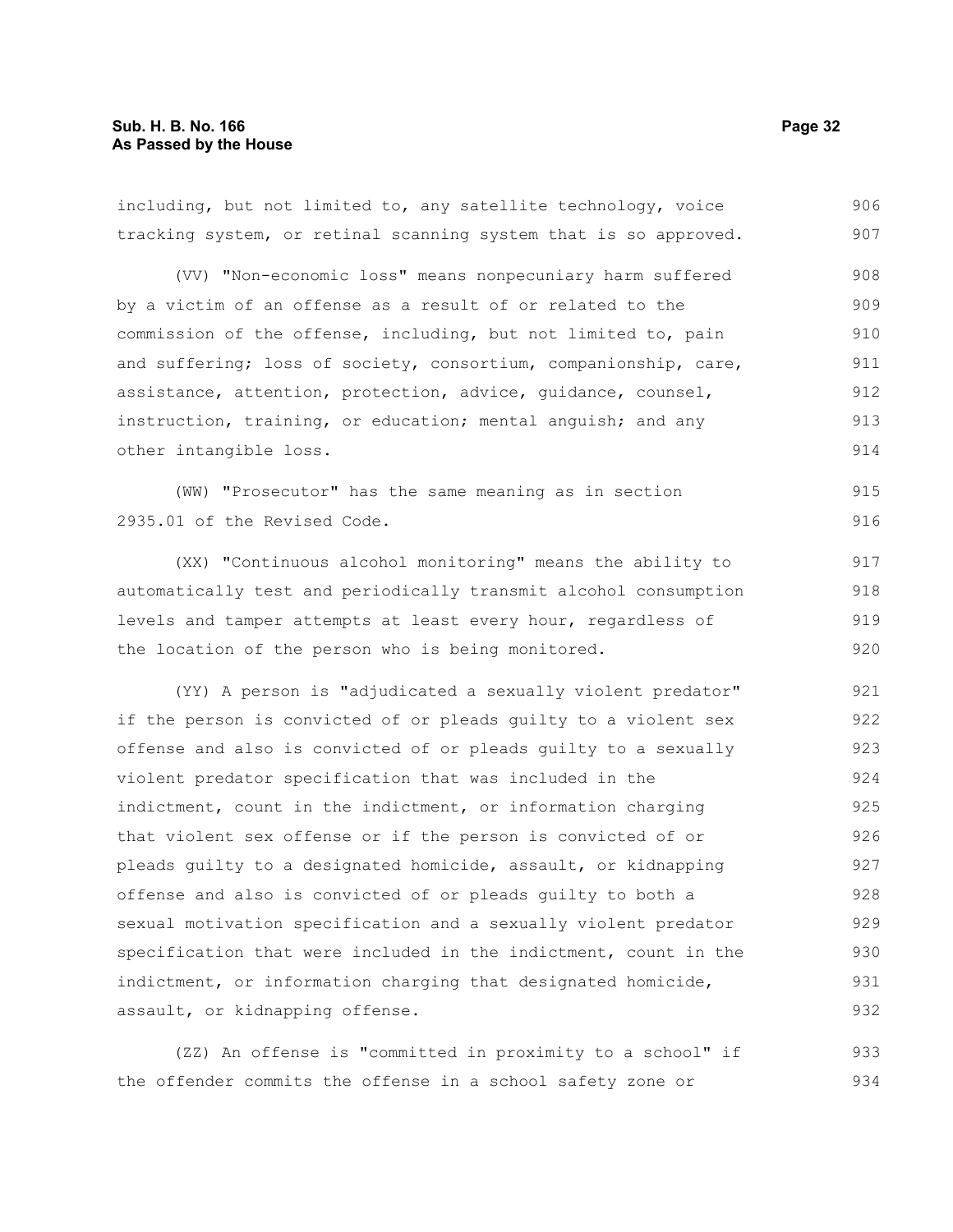#### **Sub. H. B. No. 166 Page 33 As Passed by the House**

within five hundred feet of any school building or the boundaries of any school premises, regardless of whether the offender knows the offense is being committed in a school safety zone or within five hundred feet of any school building or the boundaries of any school premises. 935 936 937 938 939

(AAA) "Human trafficking" means a scheme or plan to which all of the following apply:

(1) Its object is one or both of the following:

(a) To subject a victim or victims to involuntary servitude, as defined in section 2905.31 of the Revised Code or to compel a victim or victims to engage in sexual activity for hire, to engage in a performance that is obscene, sexually oriented, or nudity oriented, or to be a model or participant in the production of material that is obscene, sexually oriented, or nudity oriented; 943 944 945 946 947 948 949

(b) To facilitate, encourage, or recruit a victim who is a minor or is a person with a developmental disability, or victims who are minors or are persons with developmental disabilities, for any purpose listed in divisions (A)(2)(a) to (c) of section 2905.32 of the Revised Code. 950 951 952 953 954

(2) It involves at least two felony offenses, whether or not there has been a prior conviction for any of the felony offenses, to which all of the following apply: 955 956 957

(a) Each of the felony offenses is a violation of section 2905.01, 2905.02, 2905.32, 2907.21, 2907.22, or 2923.32, division (A)(1) or (2) of section 2907.323, or division  $(B)(1)$ , (2), (3), (4), or (5) of section 2919.22 of the Revised Code or is a violation of a law of any state other than this state that is substantially similar to any of the sections or divisions of 958 959 960 961 962 963

940 941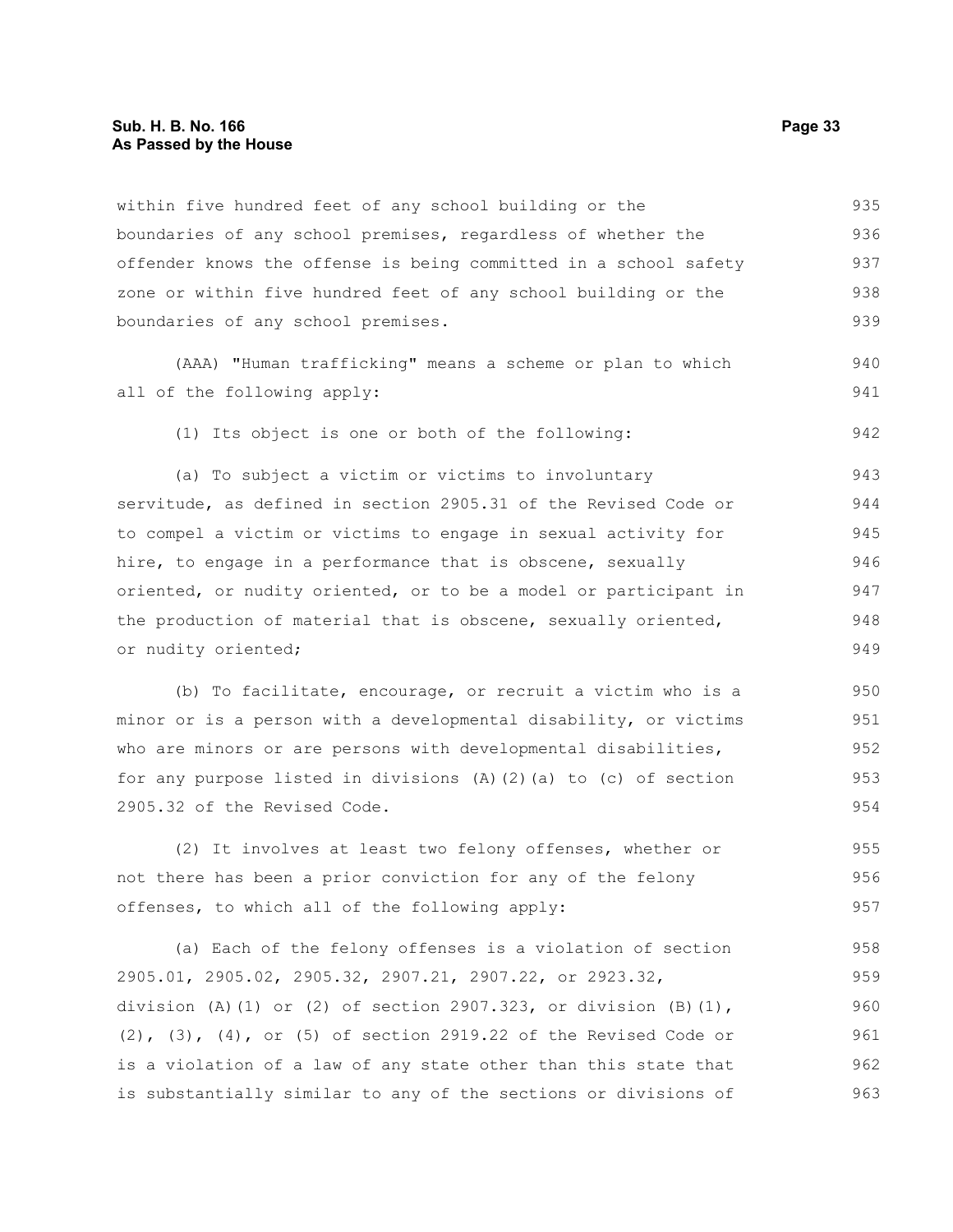| the Revised Code identified in this division.                   | 964 |
|-----------------------------------------------------------------|-----|
| (b) At least one of the felony offenses was committed in        | 965 |
| this state.                                                     | 966 |
| (c) The felony offenses are related to the same scheme or       | 967 |
| plan and are not isolated instances.                            | 968 |
| (BBB) "Material," "nudity," "obscene," "performance," and       | 969 |
| "sexual activity" have the same meanings as in section 2907.01  | 970 |
| of the Revised Code.                                            | 971 |
| (CCC) "Material that is obscene, sexually oriented, or          | 972 |
| nudity oriented" means any material that is obscene, that shows | 973 |
| a person participating or engaging in sexual activity,          | 974 |
| masturbation, or bestiality, or that shows a person in a state  | 975 |
| of nudity.                                                      | 976 |
| (DDD) "Performance that is obscene, sexually oriented, or       | 977 |
| nudity oriented" means any performance that is obscene, that    | 978 |
| shows a person participating or engaging in sexual activity,    | 979 |
| masturbation, or bestiality, or that shows a person in a state  | 980 |
| of nudity.                                                      | 981 |
| (EEE) "Accelerant" means a fuel or oxidizing agent, such        | 982 |
| as an ignitable liquid, used to initiate a fire or increase the | 983 |
| rate of growth or spread of a fire.                             | 984 |
| (FFF) "Permanent disabling harm" means serious physical         | 985 |
| harm that results in permanent injury to the intellectual,      | 986 |
| physical, or sensory functions and that permanently and         | 987 |
| substantially impairs a person's ability to meet one or more of | 988 |
| the ordinary demands of life, including the functions of caring | 989 |
| for one's self, performing manual tasks, walking, seeing,       | 990 |
| hearing, speaking, breathing, learning, and working.            | 991 |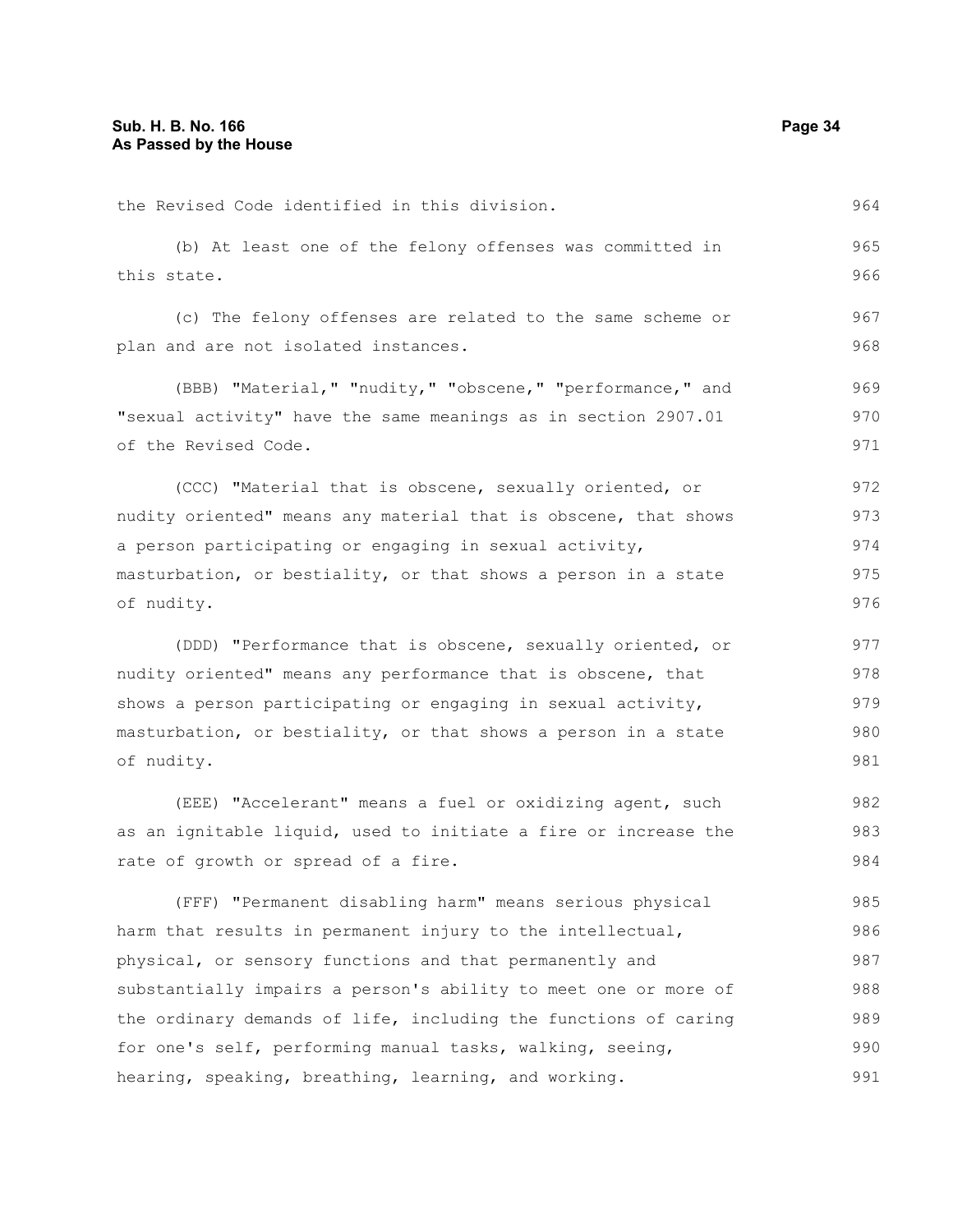| (GGG) "Non-life felony indefinite prison term" means a                                  | 992  |
|-----------------------------------------------------------------------------------------|------|
| prison term imposed under division (A)(1)(a) or (2)(a) of                               | 993  |
| section 2929.14 and section 2929.144 of the Revised Code for a                          | 994  |
| felony of the first or second degree committed on or after March                        | 995  |
| 22, 2019 that consists of both a minimum prison term and a                              | 996  |
| maximum prison term.                                                                    | 997  |
| (HHH) "Minimum prison term" means the minimum term of                                   | 998  |
| years imposed under division $(A) (1) (a)$ or $(2) (a)$ of section                      | 999  |
| 2929.14 of the Revised Code as part of a non-life felony                                | 1000 |
| indefinite prison term.                                                                 | 1001 |
| (III) "Maximum prison term" means the potential additional                              | 1002 |
| prison term imposed as part of a non-life felony indefinite                             | 1003 |
| prison term as calculated under section 2929.144 of the Revised                         | 1004 |
| Code that must be served by the offender at the conclusion of                           | 1005 |
| the offender's minimum prison term or aggregate minimum prison                          | 1006 |
| term, to the extent that the presumption of release under                               | 1007 |
| division (C) of section 2967.271 of the Revised Code has been                           | 1008 |
| rebutted.                                                                               | 1009 |
| (JJJ) "Aggregate minimum prison term" means the sum of all                              | 1010 |
| minimum prison terms and definite terms sentenced to be served                          | 1011 |
| consecutively to one another or combined under division (C) (10)                        | 1012 |
| of section 2929.14 of the Revised Code as part of a non-life                            | 1013 |
| felony indefinite sentence.                                                             | 1014 |
| Sec. 2929.14. (A) Except as provided in division $(B)$ (1),                             | 1015 |
| (B) (2), (B) (3), (B) (4), (B) (5), (B) (6), (B) (7), (B) (8), (B) (9),                 | 1016 |
| (B) $(10)$ , $(B)$ $(11)$ , $(E)$ , $(G)$ , $(H)$ , $(J)$ , or $(K)$ of this section or | 1017 |
| in division (D) (6) of section 2919.25 of the Revised Code and                          | 1018 |
| except in relation to an offense for which a sentence of death                          | 1019 |
| or life imprisonment is to be imposed, if the court imposing a                          | 1020 |
| sentence upon an offender for a felony elects or is required to                         | 1021 |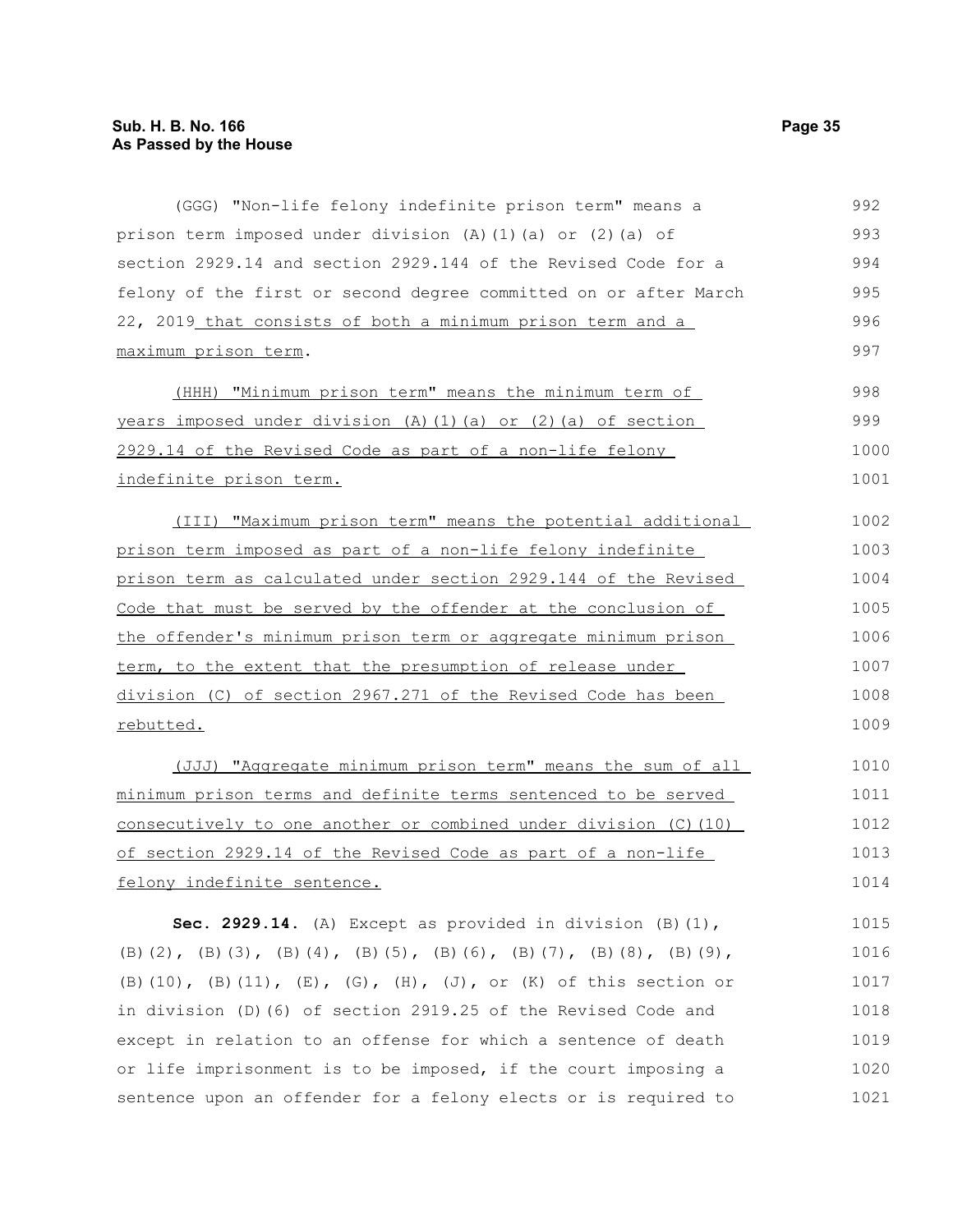impose a prison term on the offender pursuant to this chapter, the court shall impose a prison term that shall be one of the following: 1022 1023 1024

(1)(a) For (1)(a)(i) Except as provided in division (A)(1) (a)(ii) of this section, for a felony of the first degree committed on or after-the effective date of this amendment March  $22, 2019$ , the prison term shall be  $an-a$  non-life felony indefinite prison term with that consists of a stated minimum prison term selected by the court of three, four, five, six, seven, eight, nine, ten, or eleven years and followed by a single maximum prison term that  $\pm$ s-shall be determined pursuant to section 2929.144 of the Revised Code, except that if. 1025 1026 1027 1028 1029 1030 1031 1032 1033

(ii) If the section that criminalizes the conduct constituting the felony specifies a different minimum prison term or penalty for the offense, the specific language of that section shall control over division (A)(1)(a)(i) of this section in determining the minimum prison term or otherwise sentencing the offender but the minimum prison term or sentence imposed under that specific language shall be considered for purposes of the Revised Code as if it had been imposed under this division  $(A)$   $(1)$   $(a)$   $(i)$  of this section. 1034 1035 1036 1037 1038 1039 1040 1041 1042

(b) For a felony of the first degree committed prior to the effective date of this amendment March 22, 2019, the prison term shall be a definite prison term of three, four, five, six, seven, eight, nine, ten, or eleven years. 1043 1044 1045 1046

 $(2)$   $(3)$  For (2)(a)(i) Except as provided in division (A)(2) (a)(ii) of this section, for a felony of the second degree committed on or after-the effective date of this amendment March 22, 2019, the prison term shall be an a non-life felony indefinite prison term with that consists of a stated minimum 1047 1048 1049 1050 1051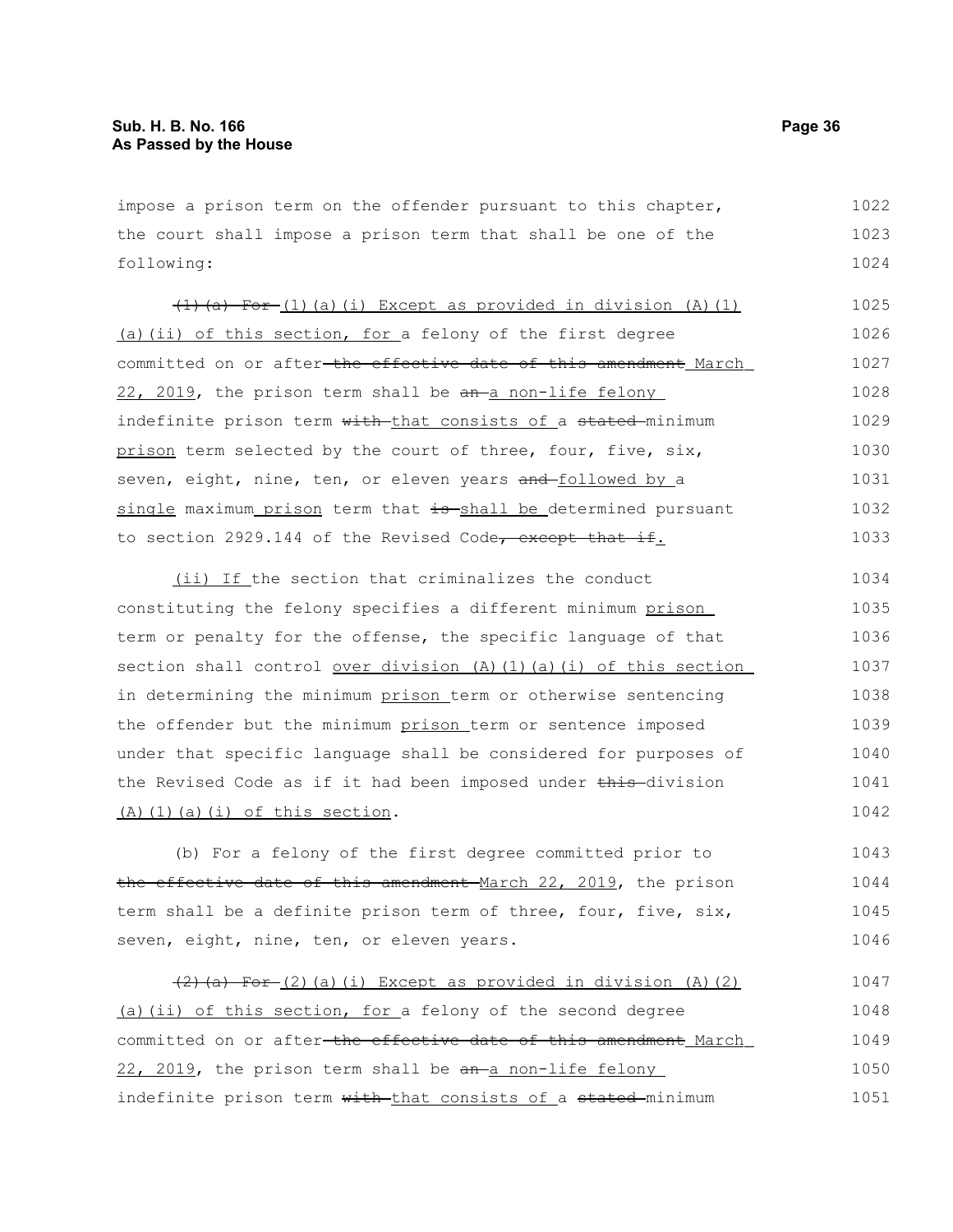prison term selected by the court of two, three, four, five, six, seven, or eight years and followed by a single maximum prison term that is shall be determined pursuant to section 2929.144 of the Revised Code, except that if. 1052 1053 1054 1055

(ii) If the section that criminalizes the conduct constituting the felony specifies a different minimum prison term or penalty for the offense, the specific language of that section shall control over division (A)(2)(a)(i) of this section in determining the minimum prison term or otherwise sentencing the offender but the minimum prison term or sentence imposed under that specific language shall be considered for purposes of the Revised Code as if it had been imposed under this division  $(A)$  $(2)$  $(a)$  $(i)$  of this section. 1056 1057 1058 1059 1060 1061 1062 1063 1064

(b) For a felony of the second degree committed prior to the effective date of this amendment March 22, 2019, the prison term shall be a definite term of two, three, four, five, six, seven, or eight years.

(3)(a) For a felony of the third degree that is a violation of section 2903.06, 2903.08, 2907.03, 2907.04, 2907.05, 2907.321, 2907.322, 2907.323, or 3795.04 of the Revised Code or that is a violation of section 2911.02 or 2911.12 of the Revised Code if the offender previously has been convicted of or pleaded guilty in two or more separate proceedings to two or more violations of section 2911.01, 2911.02, 2911.11, or 2911.12 of the Revised Code, the prison term shall be a definite term of twelve, eighteen, twenty-four, thirty, thirty-six, forty-two, forty-eight, fifty-four, or sixty months. 1069 1070 1071 1072 1073 1074 1075 1076 1077 1078

(b) For a felony of the third degree that is not an offense for which division (A)(3)(a) of this section applies, the prison term shall be a definite term of nine, twelve, 1079 1080 1081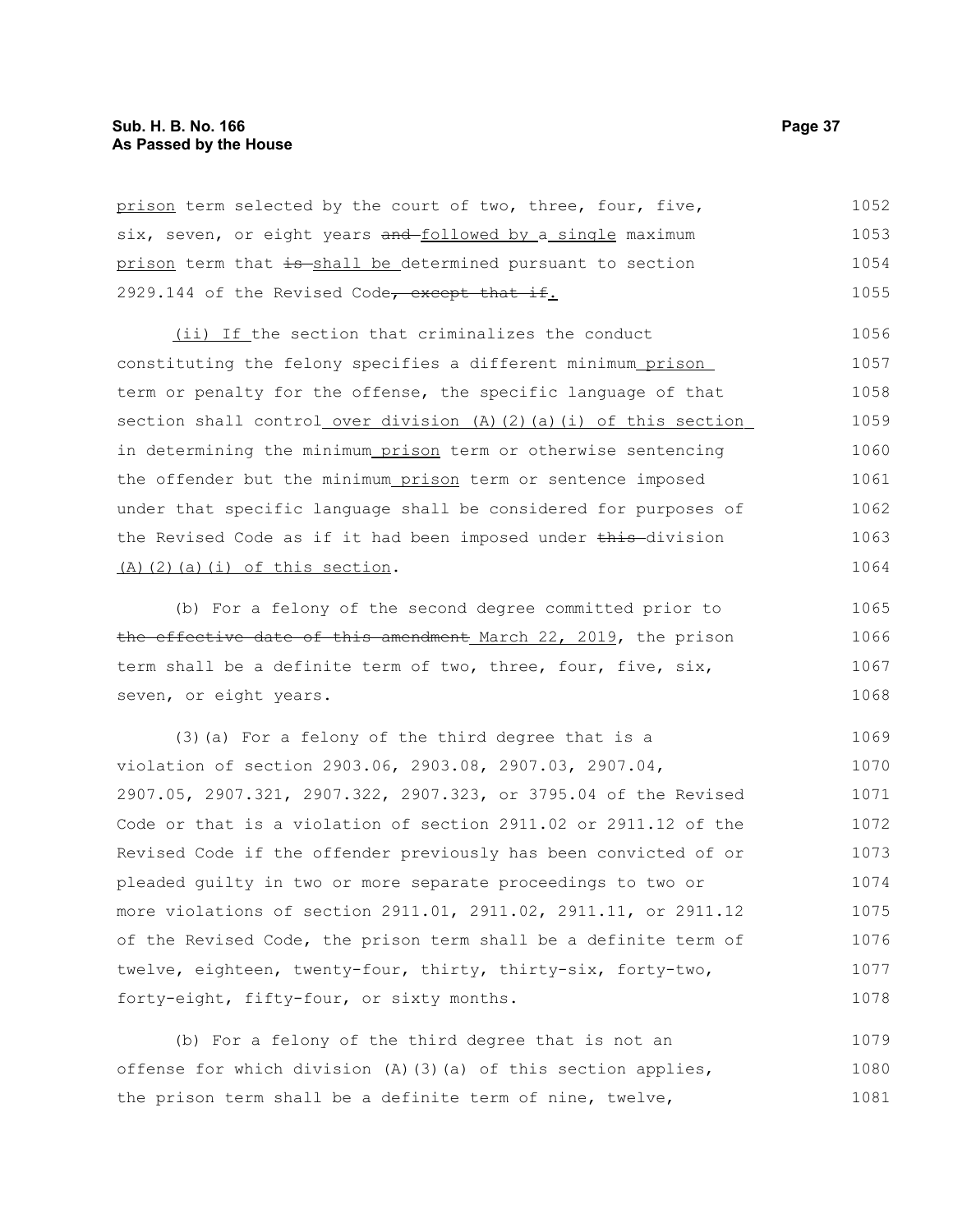eighteen, twenty-four, thirty, or thirty-six months. 1082

(4) For a felony of the fourth degree, the prison term shall be a definite term of six, seven, eight, nine, ten, eleven, twelve, thirteen, fourteen, fifteen, sixteen, seventeen, or eighteen months. 1083 1084 1085 1086

(5) For a felony of the fifth degree, the prison term shall be a definite term of six, seven, eight, nine, ten, eleven, or twelve months. 1087 1088 1089

(B)(1)(a) Except as provided in division (B)(1)(e) of this section, if an offender who is convicted of or pleads guilty to a felony also is convicted of or pleads guilty to a specification of the type described in section 2941.141, 2941.144, or 2941.145 of the Revised Code, the court shall impose on the offender one of the following prison terms: 1090 1091 1092 1093 1094 1095

(i) A prison term of six years if the specification is of the type described in division (A) of section 2941.144 of the Revised Code that charges the offender with having a firearm that is an automatic firearm or that was equipped with a firearm muffler or suppressor on or about the offender's person or under the offender's control while committing the offense; 1096 1097 1098 1099 1100 1101

(ii) A prison term of three years if the specification is of the type described in division (A) of section 2941.145 of the Revised Code that charges the offender with having a firearm on or about the offender's person or under the offender's control while committing the offense and displaying the firearm, brandishing the firearm, indicating that the offender possessed the firearm, or using it to facilitate the offense; 1102 1103 1104 1105 1106 1107 1108

(iii) A prison term of one year if the specification is of the type described in division (A) of section 2941.141 of the 1109 1110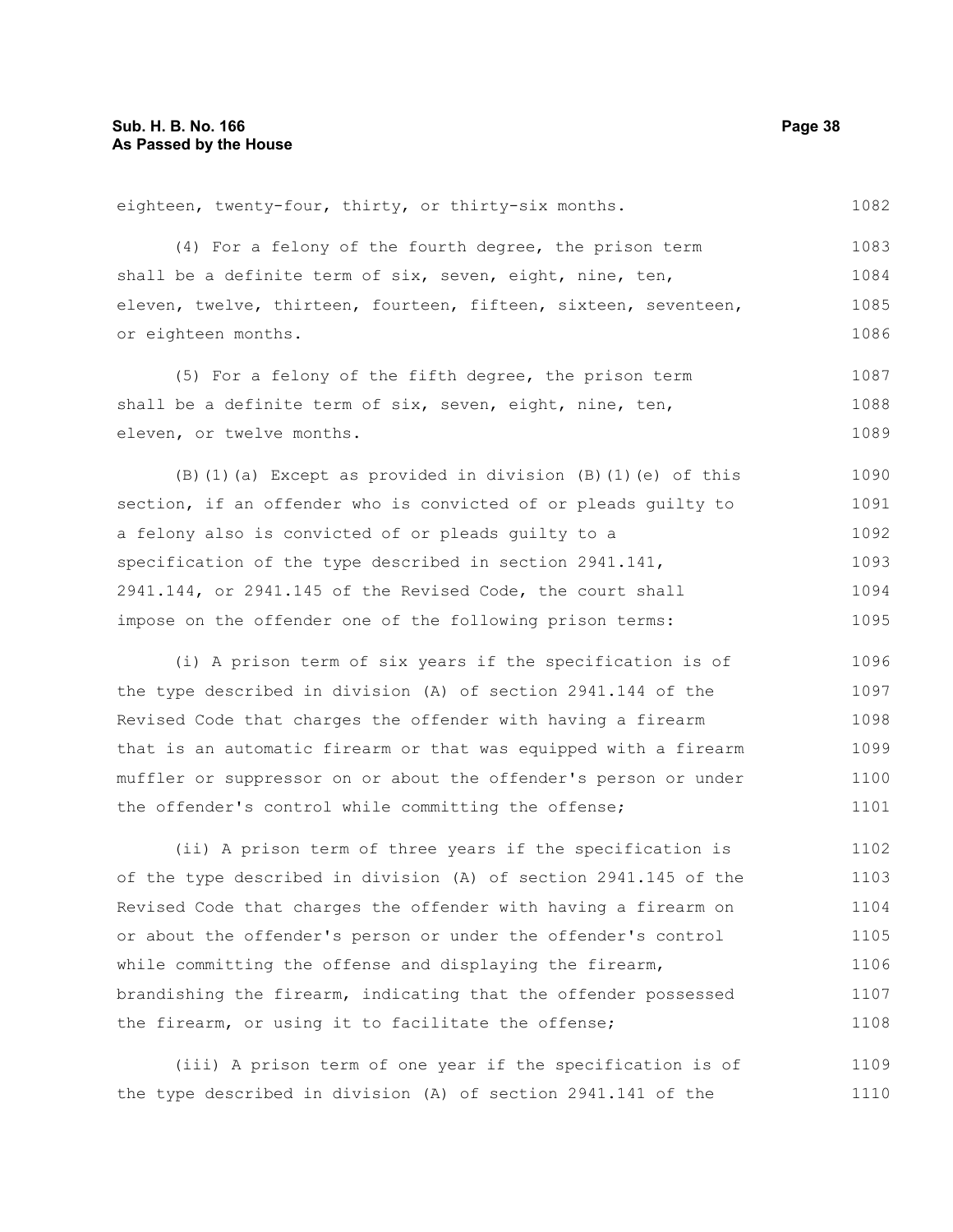Revised Code that charges the offender with having a firearm on or about the offender's person or under the offender's control while committing the offense; 1111 1112 1113

(iv) A prison term of nine years if the specification is of the type described in division (D) of section 2941.144 of the Revised Code that charges the offender with having a firearm that is an automatic firearm or that was equipped with a firearm muffler or suppressor on or about the offender's person or under the offender's control while committing the offense and specifies that the offender previously has been convicted of or pleaded guilty to a specification of the type described in section 2941.141, 2941.144, 2941.145, 2941.146, or 2941.1412 of the Revised Code; 1114 1115 1116 1117 1118 1119 1120 1121 1122 1123

(v) A prison term of fifty-four months if the specification is of the type described in division (D) of section 2941.145 of the Revised Code that charges the offender with having a firearm on or about the offender's person or under the offender's control while committing the offense and displaying the firearm, brandishing the firearm, indicating that the offender possessed the firearm, or using the firearm to facilitate the offense and that the offender previously has been convicted of or pleaded guilty to a specification of the type described in section 2941.141, 2941.144, 2941.145, 2941.146, or 2941.1412 of the Revised Code; 1124 1125 1126 1127 1128 1129 1130 1131 1132 1133 1134

(vi) A prison term of eighteen months if the specification is of the type described in division (D) of section 2941.141 of the Revised Code that charges the offender with having a firearm on or about the offender's person or under the offender's control while committing the offense and that the offender previously has been convicted of or pleaded guilty to a 1135 1136 1137 1138 1139 1140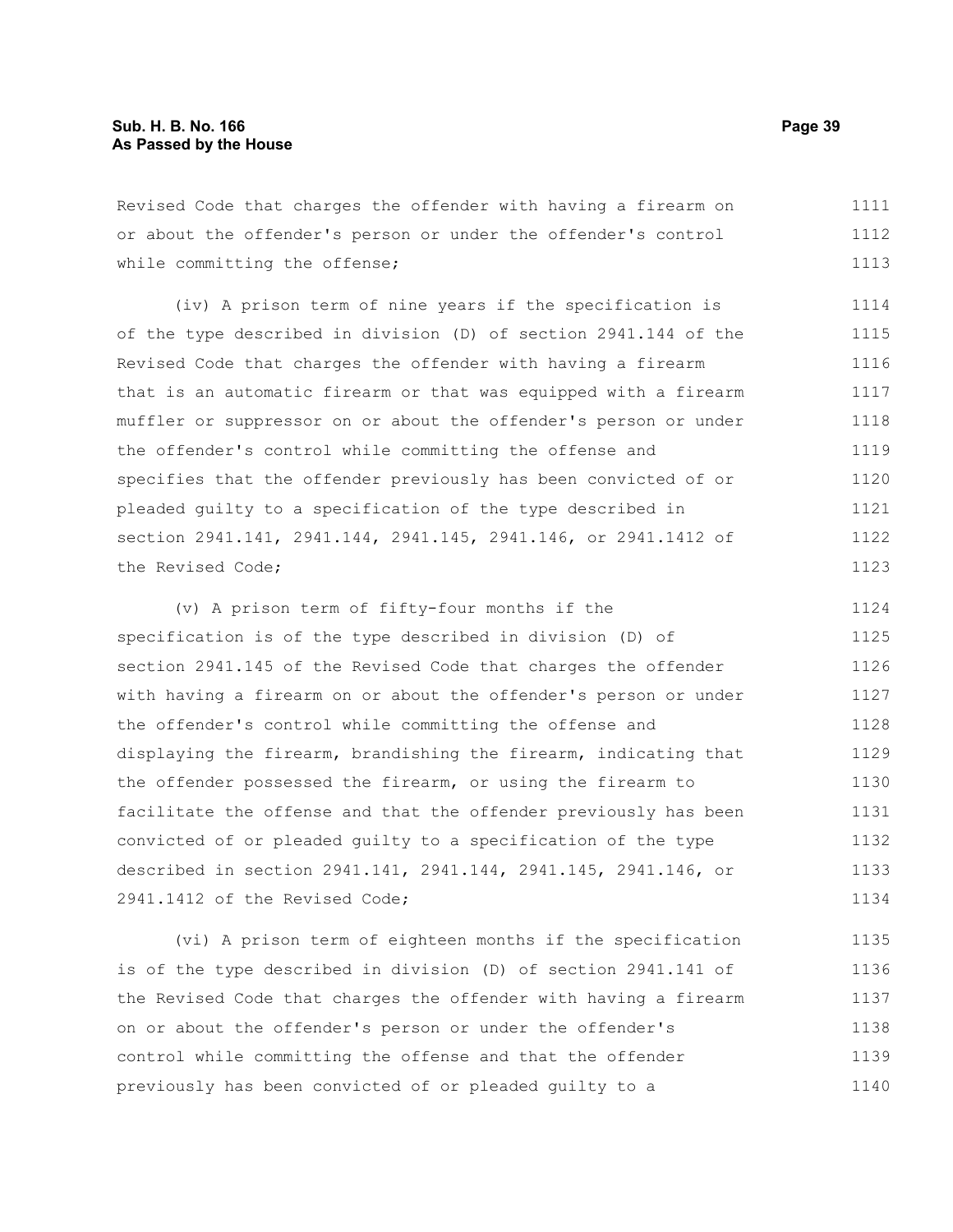specification of the type described in section 2941.141, 2941.144, 2941.145, 2941.146, or 2941.1412 of the Revised Code. 1141 1142

(b) If a court imposes a prison term on an offender under division (B)(1)(a) of this section, the prison term shall not be reduced pursuant to section 2967.19, section 2929.20, section 2967.193, or any other provision of Chapter 2967. or Chapter 5120. of the Revised Code. Except as provided in division (B)(1) (g) of this section, a court shall not impose more than one prison term on an offender under division (B)(1)(a) of this section for felonies committed as part of the same act or transaction. 1143 1144 1145 1146 1147 1148 1149 1150 1151

(c)(i) Except as provided in division (B)(1)(e) of this section, if an offender who is convicted of or pleads guilty to a violation of section 2923.161 of the Revised Code or to a felony that includes, as an essential element, purposely or knowingly causing or attempting to cause the death of or physical harm to another, also is convicted of or pleads guilty to a specification of the type described in division (A) of section 2941.146 of the Revised Code that charges the offender with committing the offense by discharging a firearm from a motor vehicle other than a manufactured home, the court, after imposing a prison term on the offender for the violation of section 2923.161 of the Revised Code or for the other felony offense under division  $(A)$ ,  $(B)$   $(2)$ , or  $(B)$   $(3)$  of this section, shall impose an additional prison term of five years upon the offender that shall not be reduced pursuant to section 2929.20, section 2967.19, section 2967.193, or any other provision of Chapter 2967. or Chapter 5120. of the Revised Code. 1152 1153 1154 1155 1156 1157 1158 1159 1160 1161 1162 1163 1164 1165 1166 1167 1168

(ii) Except as provided in division (B)(1)(e) of this section, if an offender who is convicted of or pleads guilty to 1169 1170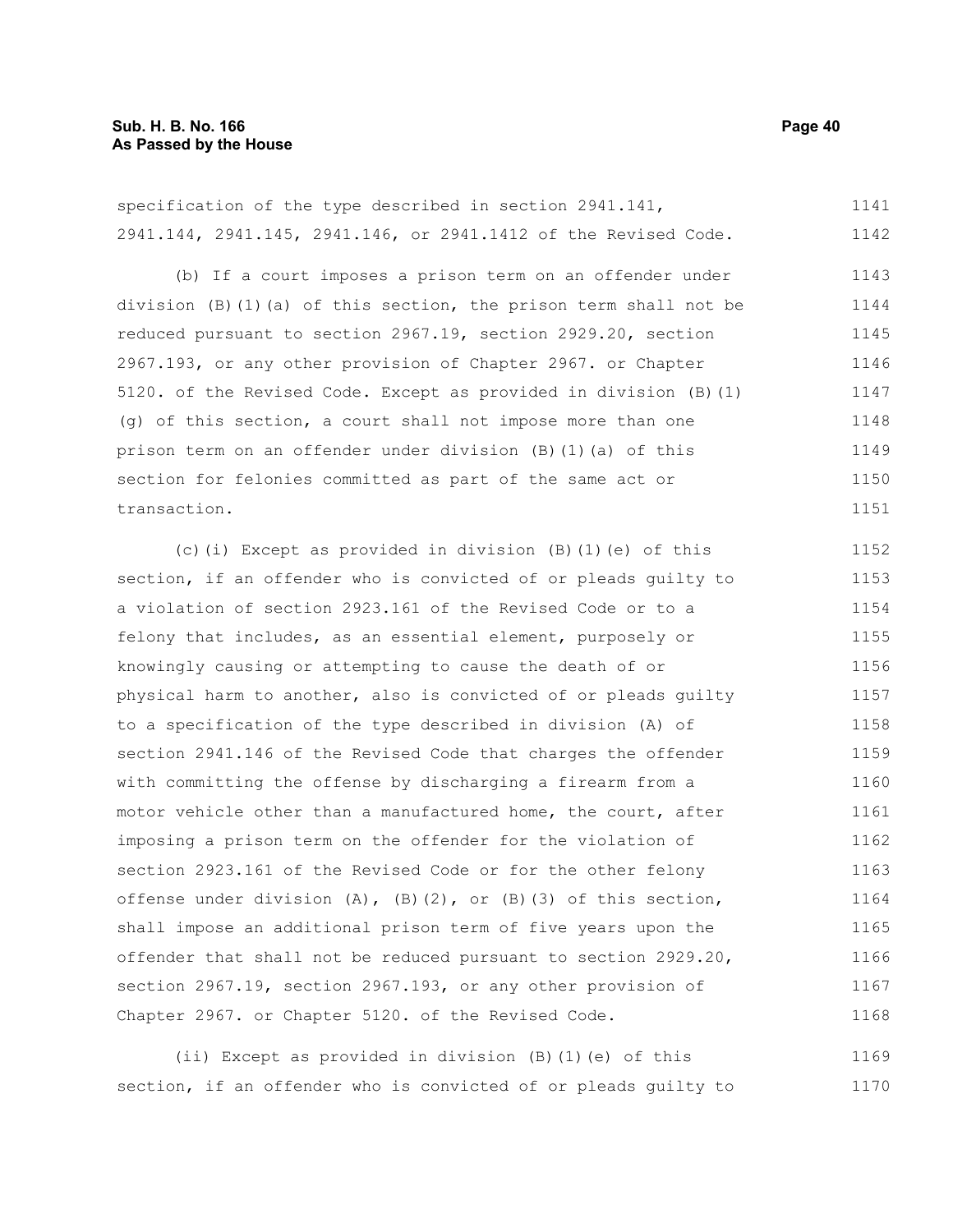# **Sub. H. B. No. 166 Page 41 As Passed by the House**

a violation of section 2923.161 of the Revised Code or to a felony that includes, as an essential element, purposely or knowingly causing or attempting to cause the death of or physical harm to another, also is convicted of or pleads guilty to a specification of the type described in division (C) of section 2941.146 of the Revised Code that charges the offender with committing the offense by discharging a firearm from a motor vehicle other than a manufactured home and that the offender previously has been convicted of or pleaded guilty to a specification of the type described in section 2941.141, 2941.144, 2941.145, 2941.146, or 2941.1412 of the Revised Code, the court, after imposing a prison term on the offender for the violation of section 2923.161 of the Revised Code or for the other felony offense under division  $(A)$ ,  $(B)$   $(2)$ , or  $(3)$  of this section, shall impose an additional prison term of ninety months upon the offender that shall not be reduced pursuant to section 2929.20, 2967.19, 2967.193, or any other provision of Chapter 2967. or Chapter 5120. of the Revised Code. 1171 1172 1173 1174 1175 1176 1177 1178 1179 1180 1181 1182 1183 1184 1185 1186 1187 1188

(iii) A court shall not impose more than one additional prison term on an offender under division (B)(1)(c) of this section for felonies committed as part of the same act or transaction. If a court imposes an additional prison term on an offender under division (B)(1)(c) of this section relative to an offense, the court also shall impose a prison term under division  $(B)$  (1)(a) of this section relative to the same offense, provided the criteria specified in that division for imposing an additional prison term are satisfied relative to the offender and the offense. 1189 1190 1191 1192 1193 1194 1195 1196 1197 1198

(d) If an offender who is convicted of or pleads guilty to an offense of violence that is a felony also is convicted of or pleads guilty to a specification of the type described in 1199 1200 1201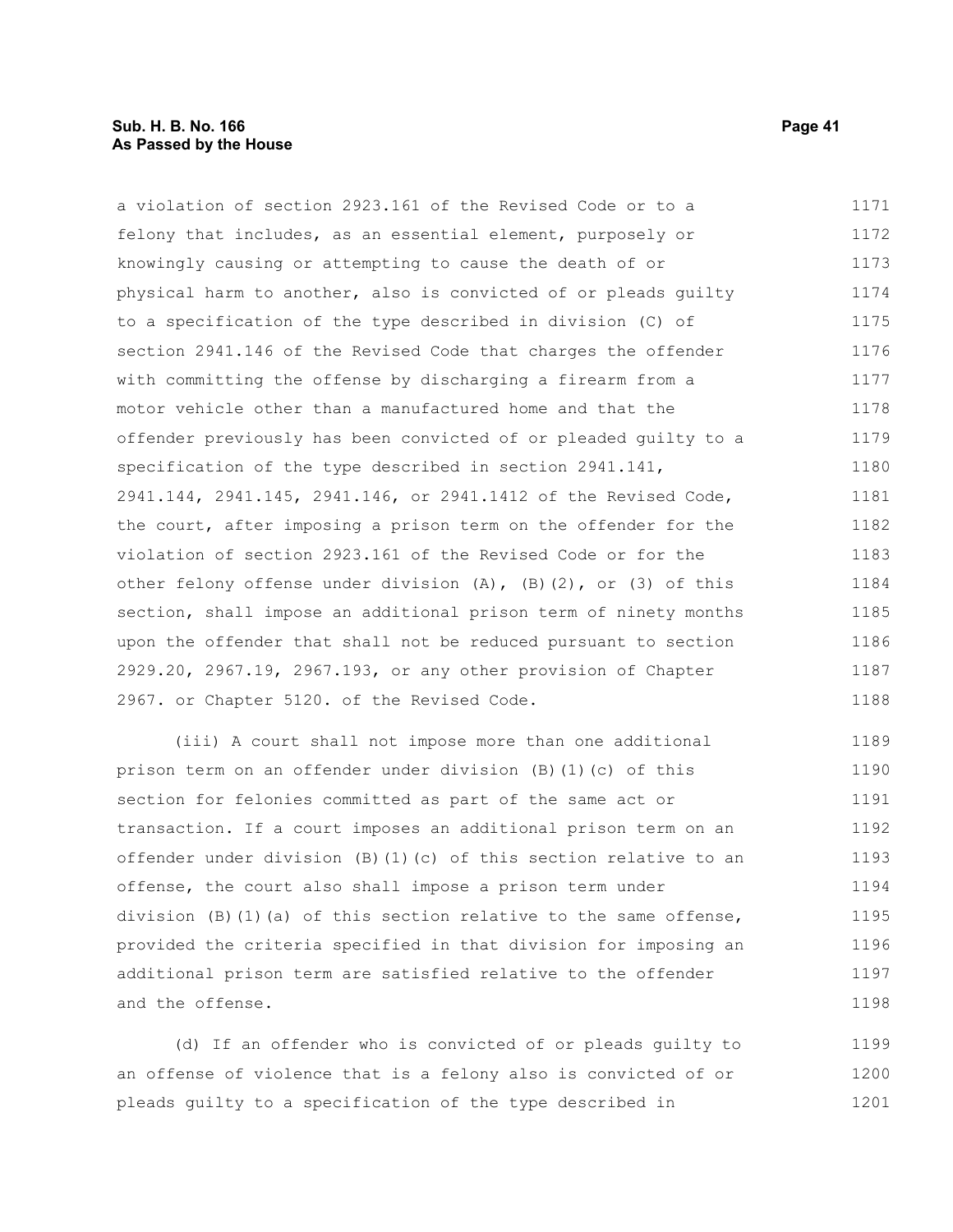section 2941.1411 of the Revised Code that charges the offender with wearing or carrying body armor while committing the felony offense of violence, the court shall impose on the offender an additional prison term of two years. The prison term so imposed, subject to divisions (C) to (I) of section 2967.19 of the Revised Code, shall not be reduced pursuant to section 2929.20, section 2967.19, section 2967.193, or any other provision of Chapter 2967. or Chapter 5120. of the Revised Code. A court shall not impose more than one prison term on an offender under division (B)(1)(d) of this section for felonies committed as part of the same act or transaction. If a court imposes an additional prison term under division (B)(1)(a) or (c) of this section, the court is not precluded from imposing an additional prison term under division (B)(1)(d) of this section. 1202 1203 1204 1205 1206 1207 1208 1209 1210 1211 1212 1213 1214 1215

(e) The court shall not impose any of the prison terms described in division (B)(1)(a) of this section or any of the additional prison terms described in division (B)(1)(c) of this section upon an offender for a violation of section 2923.12 or 2923.123 of the Revised Code. The court shall not impose any of the prison terms described in division (B)(1)(a) or (b) of this section upon an offender for a violation of section 2923.122 that involves a deadly weapon that is a firearm other than a dangerous ordnance, section 2923.16, or section 2923.121 of the Revised Code. The court shall not impose any of the prison terms described in division  $(B)$  (1)(a) of this section or any of the additional prison terms described in division (B)(1)(c) of this section upon an offender for a violation of section 2923.13 of the Revised Code unless all of the following apply: 1216 1217 1218 1219 1220 1221 1222 1223 1224 1225 1226 1227 1228 1229

(i) The offender previously has been convicted of aggravated murder, murder, or any felony of the first or second degree. 1230 1231 1232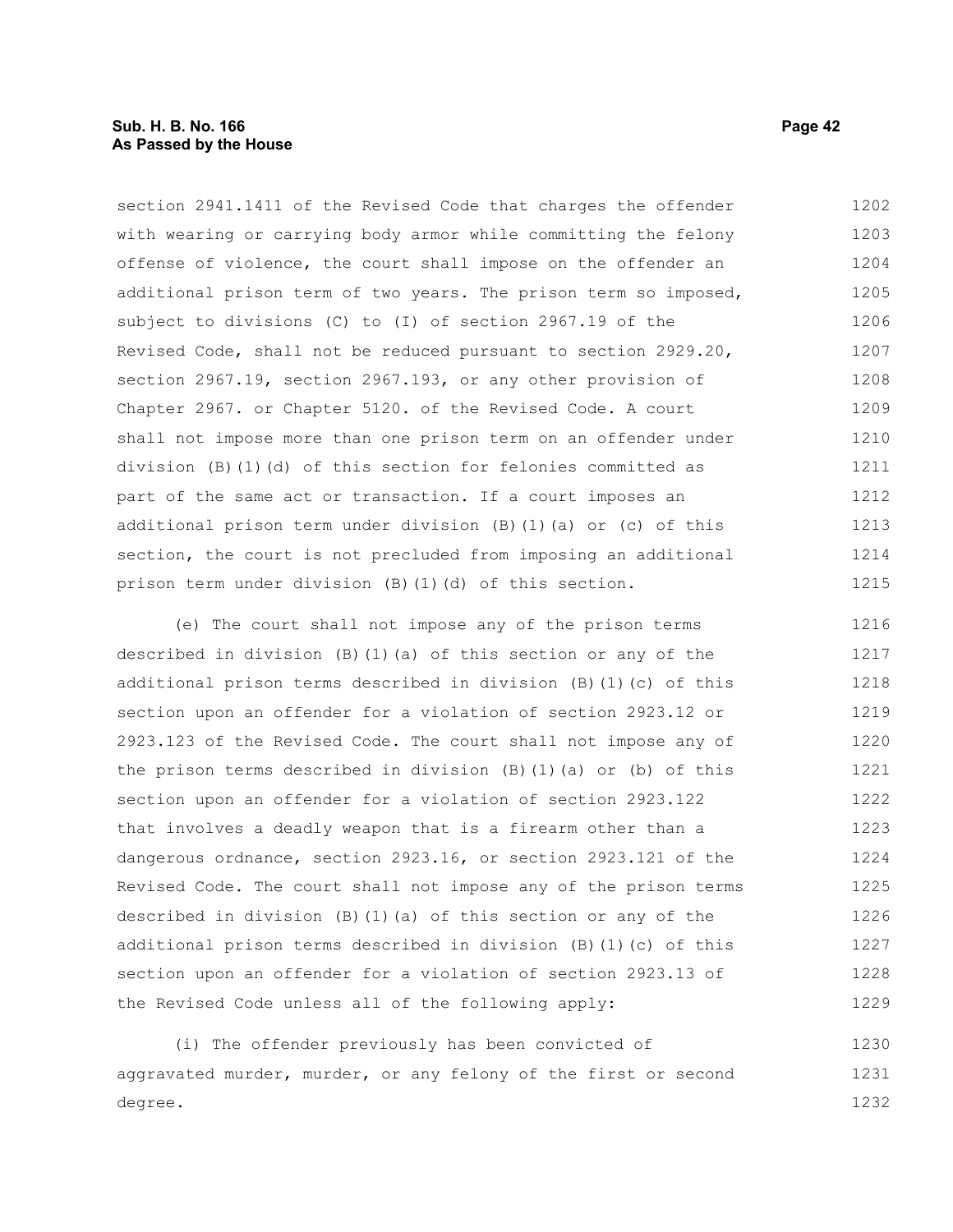# **Sub. H. B. No. 166 Page 43 As Passed by the House**

(ii) Less than five years have passed since the offender was released from prison or post-release control, whichever is later, for the prior offense. 1233 1234 1235

(f)(i) If an offender is convicted of or pleads guilty to a felony that includes, as an essential element, causing or attempting to cause the death of or physical harm to another and also is convicted of or pleads guilty to a specification of the type described in division (A) of section 2941.1412 of the Revised Code that charges the offender with committing the offense by discharging a firearm at a peace officer as defined in section 2935.01 of the Revised Code or a corrections officer, as defined in section 2941.1412 of the Revised Code, the court, after imposing a prison term on the offender for the felony offense under division  $(A)$ ,  $(B)$ (2), or  $(B)$ (3) of this section, shall impose an additional prison term of seven years upon the offender that shall not be reduced pursuant to section 2929.20, section 2967.19, section 2967.193, or any other provision of Chapter 2967. or Chapter 5120. of the Revised Code. 1236 1237 1238 1239 1240 1241 1242 1243 1244 1245 1246 1247 1248 1249 1250

(ii) If an offender is convicted of or pleads guilty to a felony that includes, as an essential element, causing or attempting to cause the death of or physical harm to another and also is convicted of or pleads guilty to a specification of the type described in division (B) of section 2941.1412 of the Revised Code that charges the offender with committing the offense by discharging a firearm at a peace officer, as defined in section 2935.01 of the Revised Code, or a corrections officer, as defined in section 2941.1412 of the Revised Code, and that the offender previously has been convicted of or pleaded guilty to a specification of the type described in section 2941.141, 2941.144, 2941.145, 2941.146, or 2941.1412 of the Revised Code, the court, after imposing a prison term on the 1251 1252 1253 1254 1255 1256 1257 1258 1259 1260 1261 1262 1263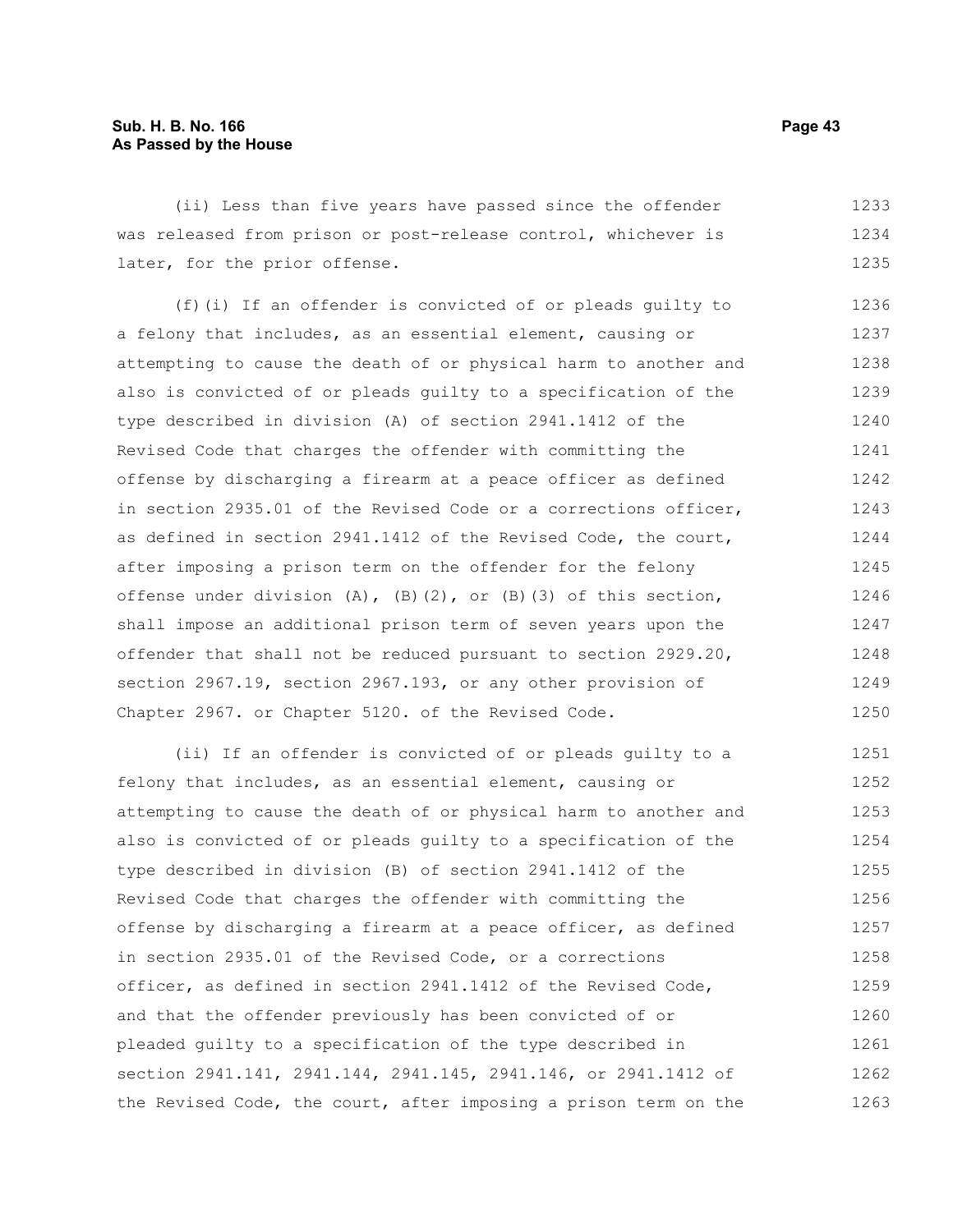# **Sub. H. B. No. 166 Page 44 As Passed by the House**

offender for the felony offense under division  $(A)$ ,  $(B)$   $(2)$ , or (3) of this section, shall impose an additional prison term of one hundred twenty-six months upon the offender that shall not be reduced pursuant to section 2929.20, 2967.19, 2967.193, or any other provision of Chapter 2967. or 5120. of the Revised Code. 1264 1265 1266 1267 1268 1269

(iii) If an offender is convicted of or pleads guilty to two or more felonies that include, as an essential element, causing or attempting to cause the death or physical harm to another and also is convicted of or pleads guilty to a specification of the type described under division  $(B)$  (1)(f) of this section in connection with two or more of the felonies of which the offender is convicted or to which the offender pleads guilty, the sentencing court shall impose on the offender the prison term specified under division (B)(1)(f) of this section for each of two of the specifications of which the offender is convicted or to which the offender pleads guilty and, in its discretion, also may impose on the offender the prison term specified under that division for any or all of the remaining specifications. If a court imposes an additional prison term on an offender under division (B)(1)(f) of this section relative to an offense, the court shall not impose a prison term under division (B)(1)(a) or (c) of this section relative to the same offense. 1270 1271 1272 1273 1274 1275 1276 1277 1278 1279 1280 1281 1282 1283 1284 1285 1286 1287

(g) If an offender is convicted of or pleads guilty to two or more felonies, if one or more of those felonies are aggravated murder, murder, attempted aggravated murder, attempted murder, aggravated robbery, felonious assault, or rape, and if the offender is convicted of or pleads guilty to a specification of the type described under division (B)(1)(a) of this section in connection with two or more of the felonies, the 1288 1289 1290 1291 1292 1293 1294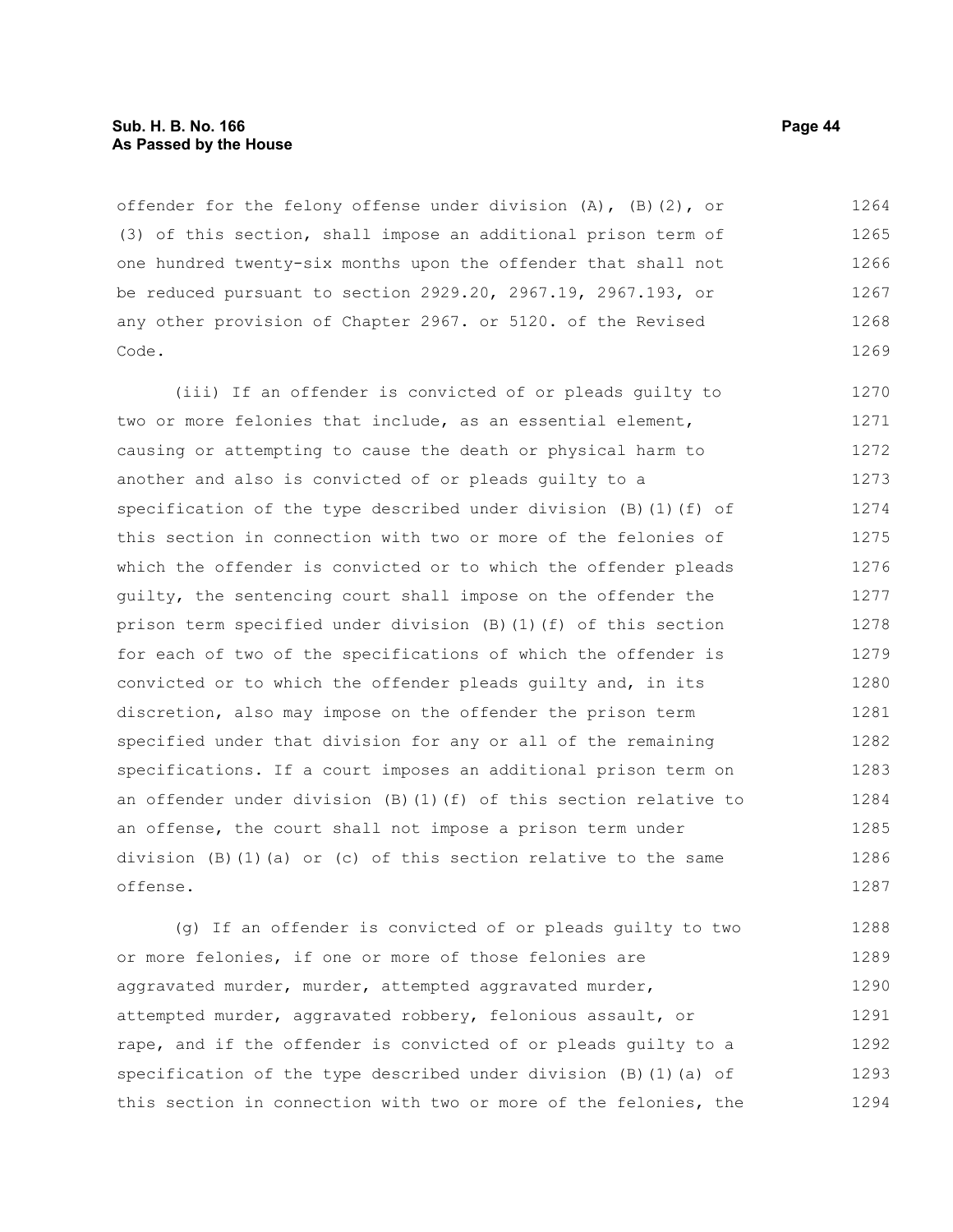# **Sub. H. B. No. 166 Page 45 As Passed by the House**

sentencing court shall impose on the offender the prison term specified under division (B)(1)(a) of this section for each of the two most serious specifications of which the offender is convicted or to which the offender pleads guilty and, in its discretion, also may impose on the offender the prison term specified under that division for any or all of the remaining specifications. 1295 1296 1297 1298 1299 1300 1301

(2)(a) If division (B)(2)(b) of this section does not apply, the court may impose on an offender, in addition to the longest prison term authorized or required for the offense or, for offenses for which division  $(A)$   $(1)$   $(a)$  or  $(2)$   $(a)$  of this section applies, in addition to the longest minimum prison term authorized or required for the offense, an additional definite prison term of one, two, three, four, five, six, seven, eight, nine, or ten years if all of the following criteria are met: 1302 1303 1304 1305 1306 1307 1308 1309

(i) The offender is convicted of or pleads guilty to a specification of the type described in section 2941.149 of the Revised Code that the offender is a repeat violent offender. 1310 1311 1312

(ii) The offense of which the offender currently is convicted or to which the offender currently pleads guilty is aggravated murder and the court does not impose a sentence of death or life imprisonment without parole, murder, terrorism and the court does not impose a sentence of life imprisonment without parole, any felony of the first degree that is an offense of violence and the court does not impose a sentence of life imprisonment without parole, or any felony of the second degree that is an offense of violence and the trier of fact finds that the offense involved an attempt to cause or a threat to cause serious physical harm to a person or resulted in serious physical harm to a person. 1313 1314 1315 1316 1317 1318 1319 1320 1321 1322 1323 1324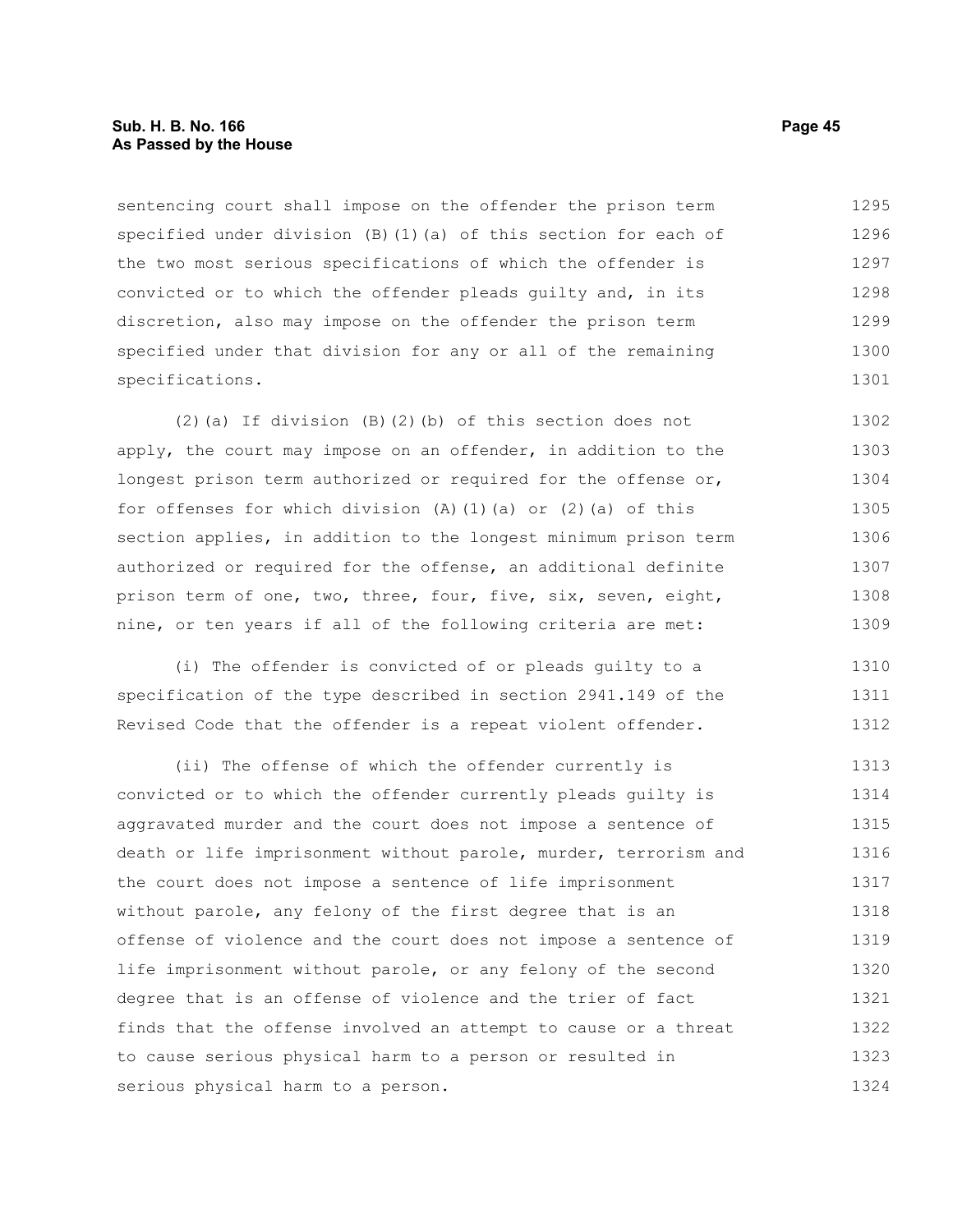(iii) The court imposes the longest prison term for the offense or the longest minimum prison term for the offense, whichever is applicable, that is not life imprisonment without parole. 1325 1326 1327 1328

(iv) The court finds that the prison terms imposed pursuant to division (B)(2)(a)(iii) of this section and, if applicable, division (B)(1) or (3) of this section are inadequate to punish the offender and protect the public from future crime, because the applicable factors under section 2929.12 of the Revised Code indicating a greater likelihood of recidivism outweigh the applicable factors under that section indicating a lesser likelihood of recidivism. 1329 1330 1331 1332 1333 1334 1335 1336

(v) The court finds that the prison terms imposed pursuant to division  $(B)$   $(2)$   $(a)$   $(iii)$  of this section and, if applicable, division (B)(1) or (3) of this section are demeaning to the seriousness of the offense, because one or more of the factors under section 2929.12 of the Revised Code indicating that the offender's conduct is more serious than conduct normally constituting the offense are present, and they outweigh the applicable factors under that section indicating that the offender's conduct is less serious than conduct normally constituting the offense. 1337 1338 1339 1340 1341 1342 1343 1344 1345 1346

(b) The court shall impose on an offender the longest prison term authorized or required for the offense or, for offenses for which division (A)(1)(a) or (2)(a) of this section applies, the longest minimum prison term authorized or required for the offense, and shall impose on the offender an additional definite prison term of one, two, three, four, five, six, seven, eight, nine, or ten years if all of the following criteria are met: 1347 1348 1349 1350 1351 1352 1353 1354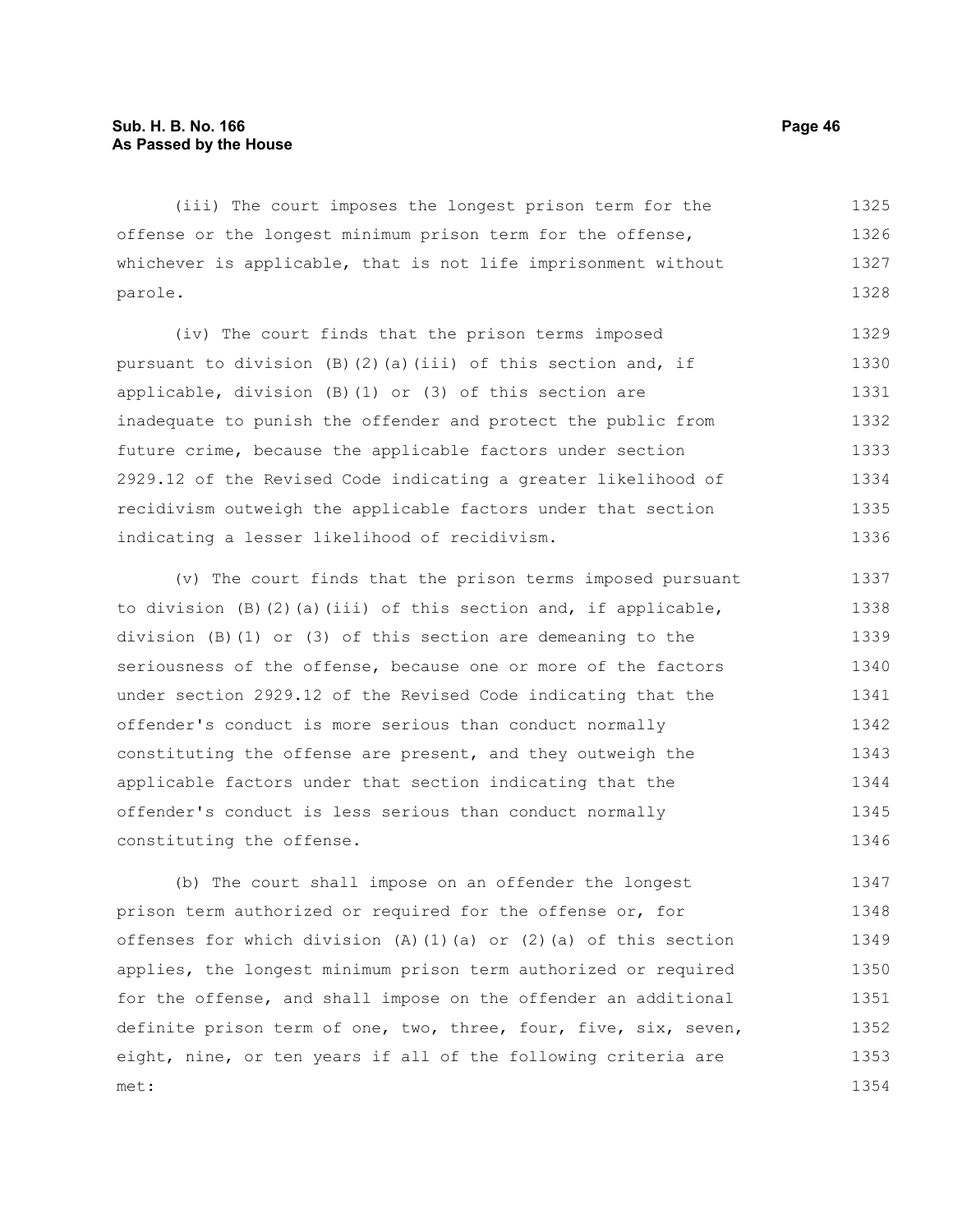# **Sub. H. B. No. 166 Page 47 As Passed by the House**

(i) The offender is convicted of or pleads guilty to a specification of the type described in section 2941.149 of the Revised Code that the offender is a repeat violent offender. 1355 1356 1357

(ii) The offender within the preceding twenty years has been convicted of or pleaded guilty to three or more offenses described in division (CC)(1) of section 2929.01 of the Revised Code, including all offenses described in that division of which the offender is convicted or to which the offender pleads guilty in the current prosecution and all offenses described in that division of which the offender previously has been convicted or to which the offender previously pleaded guilty, whether prosecuted together or separately. 1358 1359 1360 1361 1362 1363 1364 1365 1366

(iii) The offense or offenses of which the offender currently is convicted or to which the offender currently pleads guilty is aggravated murder and the court does not impose a sentence of death or life imprisonment without parole, murder, terrorism and the court does not impose a sentence of life imprisonment without parole, any felony of the first degree that is an offense of violence and the court does not impose a sentence of life imprisonment without parole, or any felony of the second degree that is an offense of violence and the trier of fact finds that the offense involved an attempt to cause or a threat to cause serious physical harm to a person or resulted in serious physical harm to a person. 1367 1368 1369 1370 1371 1372 1373 1374 1375 1376 1377 1378

(c) For purposes of division (B)(2)(b) of this section, two or more offenses committed at the same time or as part of the same act or event shall be considered one offense, and that one offense shall be the offense with the greatest penalty. 1379 1380 1381 1382

(d) A sentence imposed under division (B)(2)(a) or (b) of this section shall not be reduced pursuant to section 2929.20, 1383 1384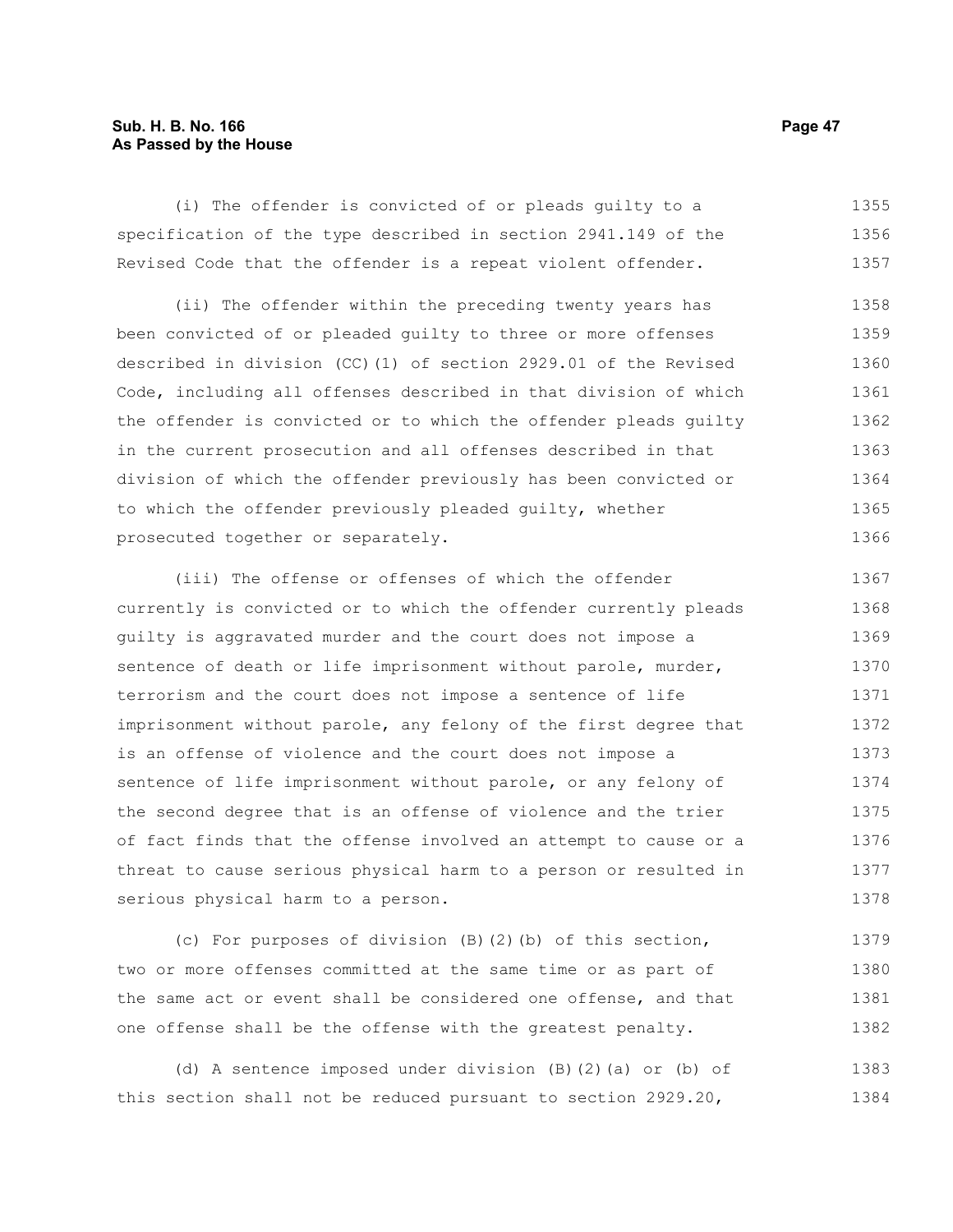# **Sub. H. B. No. 166 Page 48 As Passed by the House**

section 2967.19, or section 2967.193, or any other provision of Chapter 2967. or Chapter 5120. of the Revised Code. The offender shall serve an additional prison term imposed under division (B) (2)(a) or (b) of this section consecutively to and prior to the prison term imposed for the underlying offense. 1385 1386 1387 1388 1389

(e) When imposing a sentence pursuant to division (B)(2) (a) or (b) of this section, the court shall state its findings explaining the imposed sentence.

(3) Except when an offender commits a violation of section 2903.01 or 2907.02 of the Revised Code and the penalty imposed for the violation is life imprisonment or commits a violation of section 2903.02 of the Revised Code, if the offender commits a violation of section 2925.03 or 2925.11 of the Revised Code and that section classifies the offender as a major drug offender, if the offender commits a violation of section 2925.05 of the Revised Code and division (E)(1) of that section classifies the offender as a major drug offender, if the offender commits a felony violation of section 2925.02, 2925.04, 2925.05, 2925.36, 3719.07, 3719.08, 3719.16, 3719.161, 4729.37, or 4729.61, division (C) or (D) of section 3719.172, division (E) of section 4729.51, or division (J) of section 4729.54 of the Revised Code that includes the sale, offer to sell, or possession of a schedule I or II controlled substance, with the exception of marihuana, and the court imposing sentence upon the offender finds that the offender is guilty of a specification of the type described in division (A) of section 2941.1410 of the Revised Code charging that the offender is a major drug offender, if the court imposing sentence upon an offender for a felony finds that the offender is guilty of corrupt activity with the most serious offense in the pattern of corrupt activity being a felony of the first degree, or if the offender is guilty of an attempted 1393 1394 1395 1396 1397 1398 1399 1400 1401 1402 1403 1404 1405 1406 1407 1408 1409 1410 1411 1412 1413 1414 1415

1390 1391 1392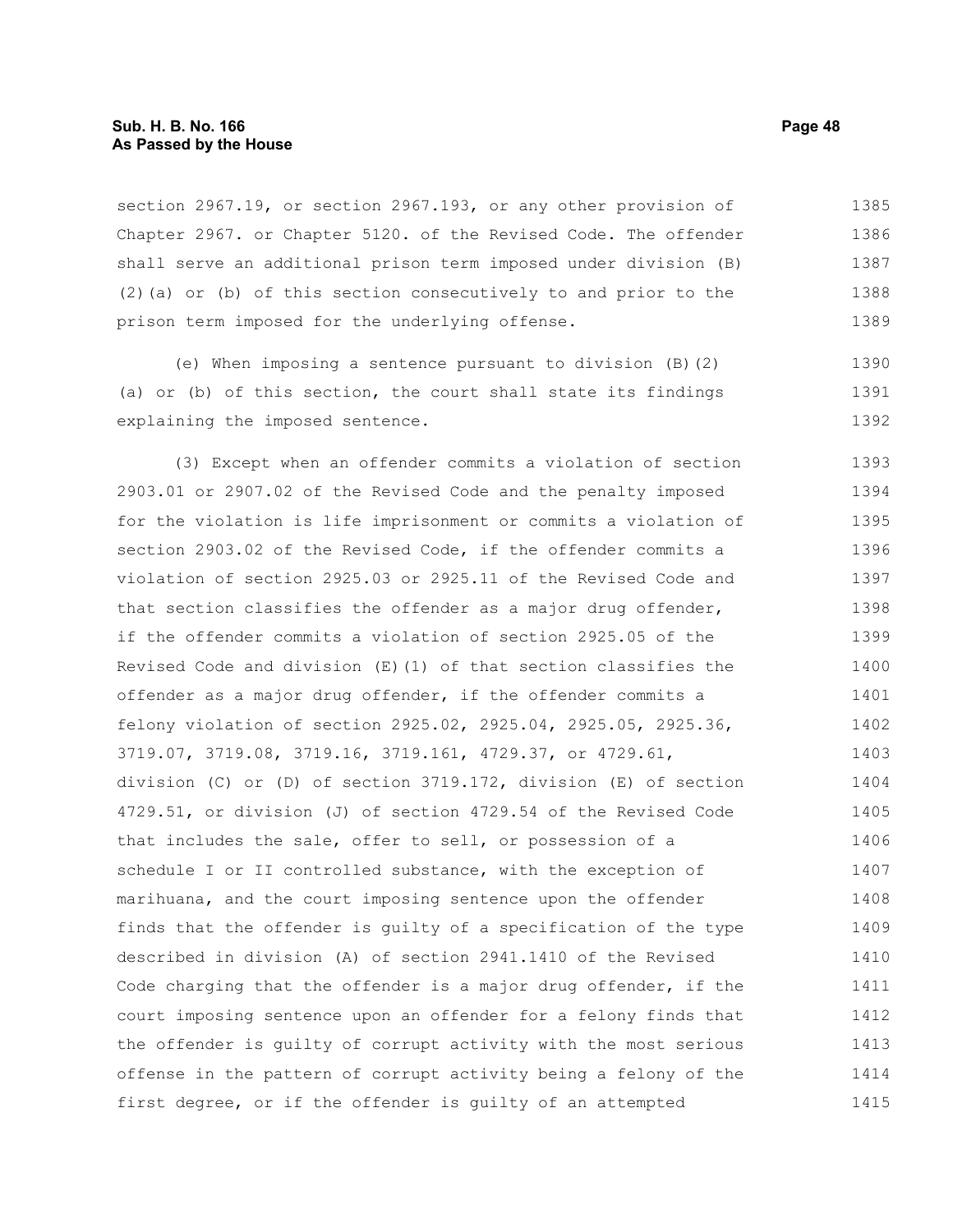violation of section 2907.02 of the Revised Code and, had the offender completed the violation of section 2907.02 of the Revised Code that was attempted, the offender would have been subject to a sentence of life imprisonment or life imprisonment without parole for the violation of section 2907.02 of the Revised Code, the court shall impose upon the offender for the felony violation a mandatory prison term determined as described in this division that, subject to divisions (C) to (I) of section 2967.19 of the Revised Code, cannot be reduced pursuant to section 2929.20, section 2967.19, or any other provision of Chapter 2967. or 5120. of the Revised Code. The mandatory prison term shall be the maximum definite prison term prescribed in division (A)(1)(b) of this section for a felony of the first degree, except that for offenses for which division (A)(1)(a) of this section applies, the mandatory prison term shall be the longest minimum prison term prescribed in that division for the offense. 1416 1417 1418 1419 1420 1421 1422 1423 1424 1425 1426 1427 1428 1429 1430 1431 1432

(4) If the offender is being sentenced for a third or fourth degree felony OVI offense under division (G)(2) of section 2929.13 of the Revised Code, the sentencing court shall impose upon the offender a mandatory prison term in accordance with that division. In addition to the mandatory prison term, if the offender is being sentenced for a fourth degree felony OVI offense, the court, notwithstanding division (A)(4) of this section, may sentence the offender to a definite prison term of not less than six months and not more than thirty months, and if the offender is being sentenced for a third degree felony OVI offense, the sentencing court may sentence the offender to an additional prison term of any duration specified in division (A) (3) of this section. In either case, the additional prison term imposed shall be reduced by the sixty or one hundred twenty days 1433 1434 1435 1436 1437 1438 1439 1440 1441 1442 1443 1444 1445 1446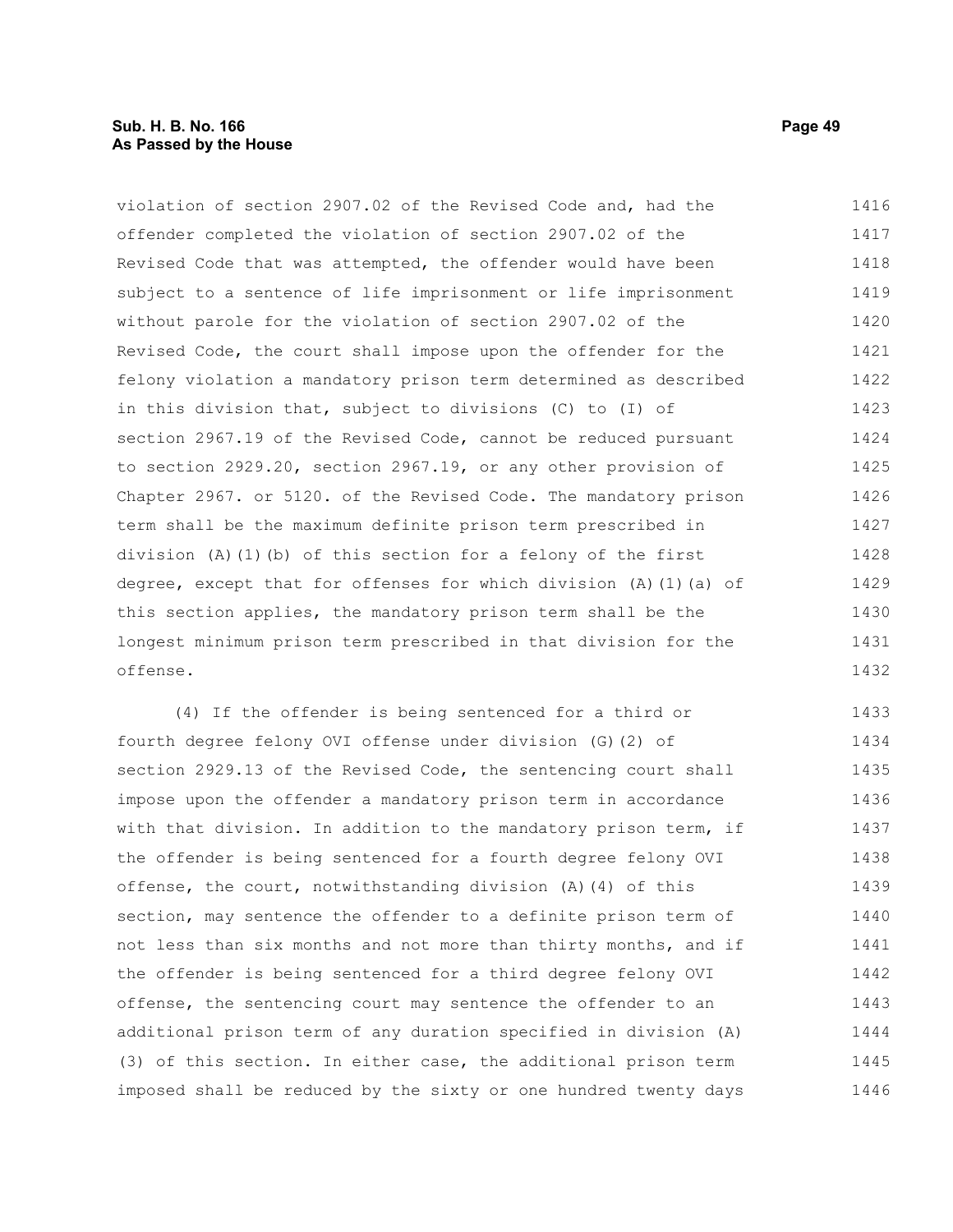imposed upon the offender as the mandatory prison term. The total of the additional prison term imposed under division (B) (4) of this section plus the sixty or one hundred twenty days imposed as the mandatory prison term shall equal a definite term in the range of six months to thirty months for a fourth degree felony OVI offense and shall equal one of the authorized prison terms specified in division (A)(3) of this section for a third degree felony OVI offense. If the court imposes an additional prison term under division (B)(4) of this section, the offender shall serve the additional prison term after the offender has served the mandatory prison term required for the offense. In addition to the mandatory prison term or mandatory and additional prison term imposed as described in division (B)(4) of this section, the court also may sentence the offender to a community control sanction under section 2929.16 or 2929.17 of the Revised Code, but the offender shall serve all of the prison terms so imposed prior to serving the community control sanction. 1447 1448 1449 1450 1451 1452 1453 1454 1455 1456 1457 1458 1459 1460 1461 1462 1463 1464

If the offender is being sentenced for a fourth degree felony OVI offense under division (G)(1) of section 2929.13 of the Revised Code and the court imposes a mandatory term of local incarceration, the court may impose a prison term as described in division (A)(1) of that section. 1465 1466 1467 1468 1469

(5) If an offender is convicted of or pleads guilty to a violation of division (A)(1) or (2) of section 2903.06 of the Revised Code and also is convicted of or pleads guilty to a specification of the type described in section 2941.1414 of the Revised Code that charges that the victim of the offense is a peace officer, as defined in section 2935.01 of the Revised Code, or an investigator of the bureau of criminal identification and investigation, as defined in section 2903.11 1470 1471 1472 1473 1474 1475 1476 1477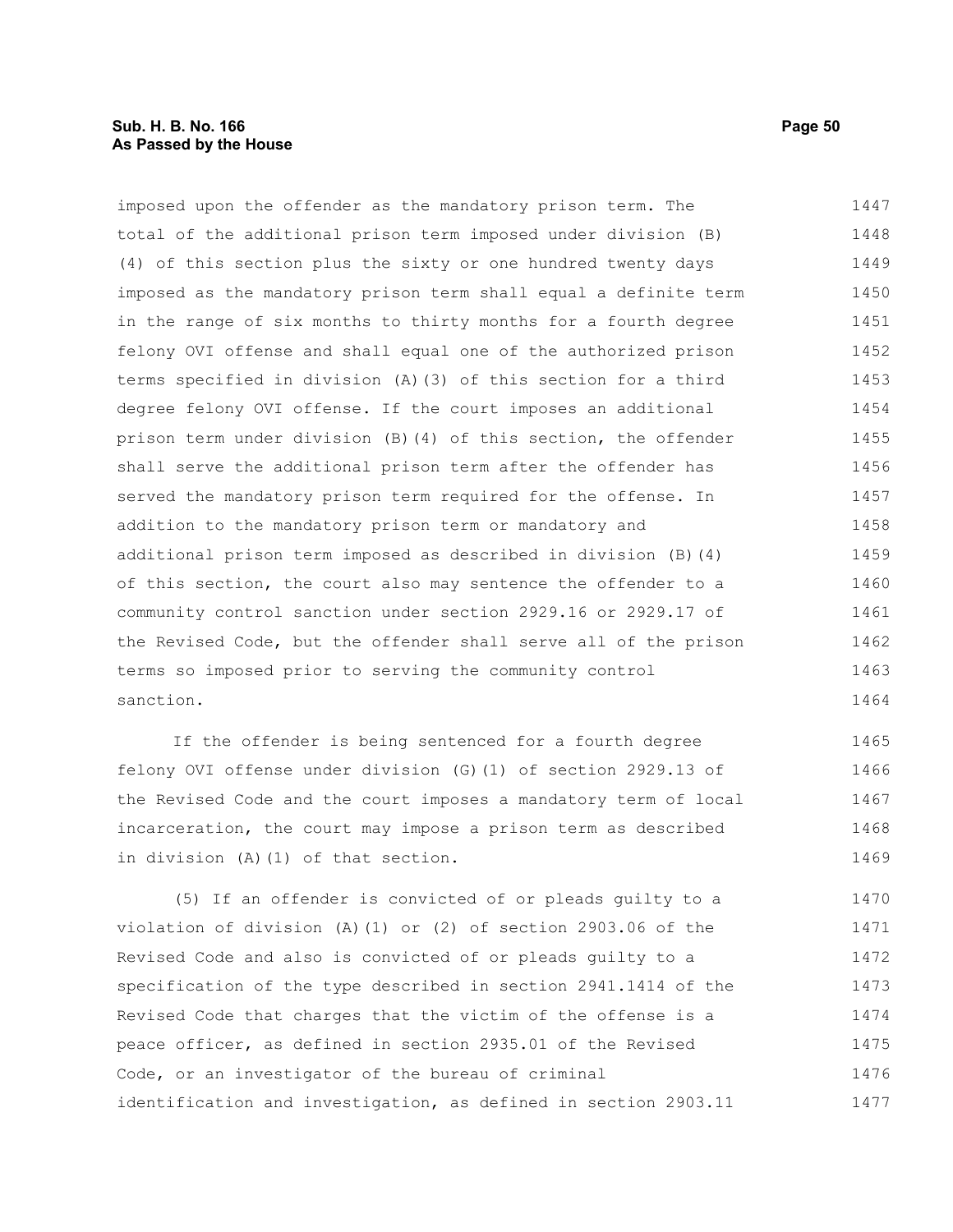# **Sub. H. B. No. 166 Page 51 As Passed by the House**

of the Revised Code, the court shall impose on the offender a prison term of five years. If a court imposes a prison term on an offender under division (B)(5) of this section, the prison term, subject to divisions (C) to (I) of section 2967.19 of the Revised Code, shall not be reduced pursuant to section 2929.20, section 2967.19, section 2967.193, or any other provision of Chapter 2967. or Chapter 5120. of the Revised Code. A court shall not impose more than one prison term on an offender under division (B)(5) of this section for felonies committed as part of the same act. 1478 1479 1480 1481 1482 1483 1484 1485 1486 1487

(6) If an offender is convicted of or pleads guilty to a violation of division (A)(1) or (2) of section 2903.06 of the Revised Code and also is convicted of or pleads guilty to a specification of the type described in section 2941.1415 of the Revised Code that charges that the offender previously has been convicted of or pleaded guilty to three or more violations of division (A) or (B) of section 4511.19 of the Revised Code or an equivalent offense, as defined in section 2941.1415 of the Revised Code, or three or more violations of any combination of those divisions and offenses, the court shall impose on the offender a prison term of three years. If a court imposes a prison term on an offender under division (B)(6) of this section, the prison term, subject to divisions (C) to (I) of section 2967.19 of the Revised Code, shall not be reduced pursuant to section 2929.20, section 2967.19, section 2967.193, or any other provision of Chapter 2967. or Chapter 5120. of the Revised Code. A court shall not impose more than one prison term on an offender under division (B)(6) of this section for felonies committed as part of the same act. 1488 1489 1490 1491 1492 1493 1494 1495 1496 1497 1498 1499 1500 1501 1502 1503 1504 1505 1506

(7)(a) If an offender is convicted of or pleads guilty to a felony violation of section 2905.01, 2905.02, 2907.21, 1507 1508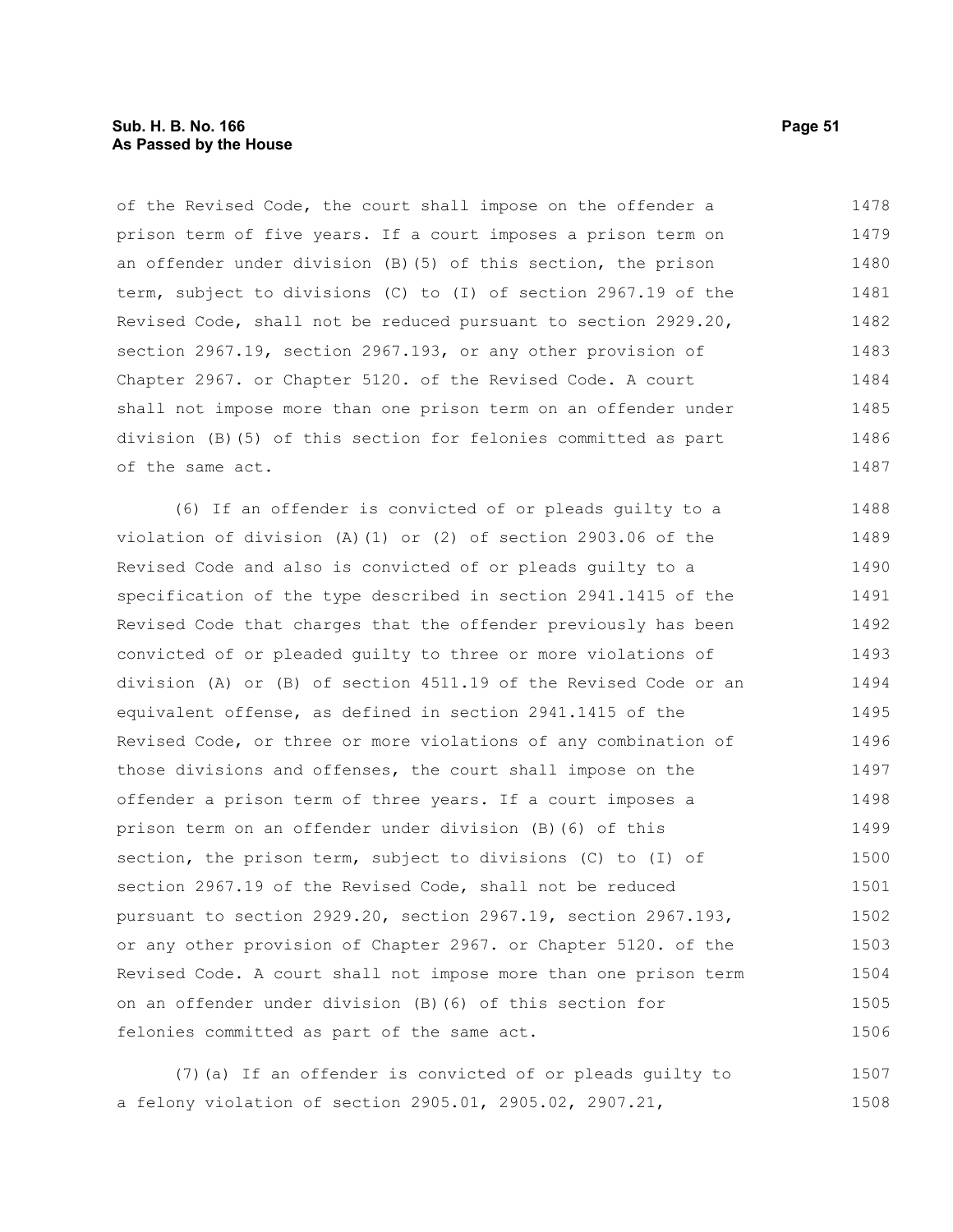2907.22, or 2923.32, division (A)(1) or (2) of section 2907.323 involving a minor, or division  $(B)$   $(1)$ ,  $(2)$ ,  $(3)$ ,  $(4)$ , or  $(5)$  of section 2919.22 of the Revised Code and also is convicted of or pleads guilty to a specification of the type described in section 2941.1422 of the Revised Code that charges that the offender knowingly committed the offense in furtherance of human trafficking, the court shall impose on the offender a mandatory prison term that is one of the following: 1509 1510 1511 1512 1513 1514 1515 1516

(i) If the offense is a felony of the first degree, a definite prison term of not less than five years and not greater than eleven years, except that if the offense is a felony of the first degree committed on or after the effective date of this amendment March 22, 2019, the court shall impose as the minimum prison term a mandatory term of not less than five years and not greater than eleven years; 1517 1518 1519 1520 1521 1522 1523

(ii) If the offense is a felony of the second or third degree, a definite prison term of not less than three years and not greater than the maximum prison term allowed for the offense by division  $(A)$   $(2)$   $(b)$  or  $(3)$  of this section, except that if the offense is a felony of the second degree committed on or after the effective date of this amendment March 22, 2019, the court shall impose as the minimum prison term a mandatory term of not less than three years and not greater than eight years; 1524 1525 1526 1527 1528 1529 1530 1531

(iii) If the offense is a felony of the fourth or fifth degree, a definite prison term that is the maximum prison term allowed for the offense by division (A) of section 2929.14 of the Revised Code. 1532 1533 1534 1535

(b) Subject to divisions (C) to (I) of section 2967.19 of the Revised Code, the prison term imposed under division (B)(7) (a) of this section shall not be reduced pursuant to section 1536 1537 1538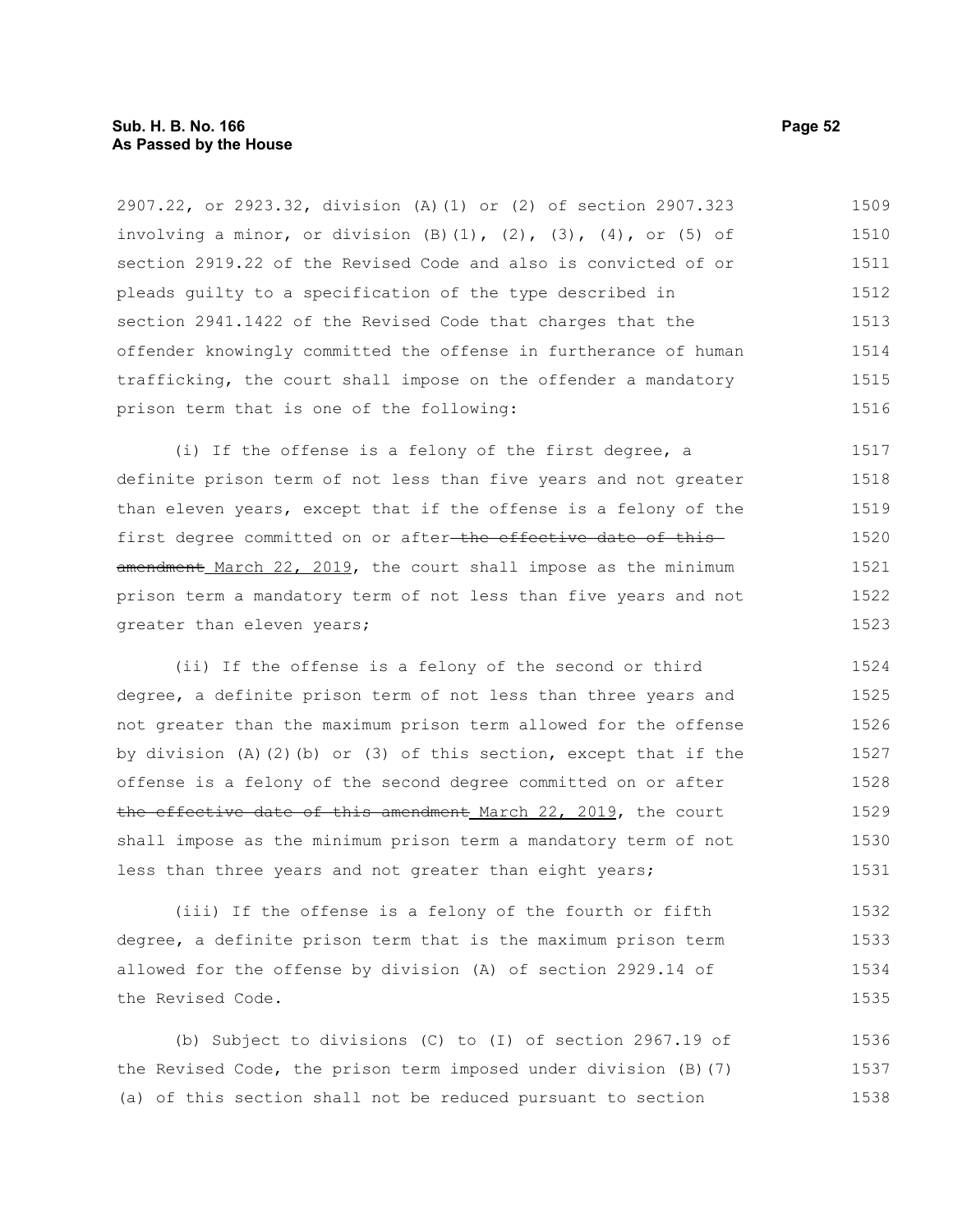### **Sub. H. B. No. 166 Page 53 As Passed by the House**

2929.20, section 2967.19, section 2967.193, or any other provision of Chapter 2967. of the Revised Code. A court shall not impose more than one prison term on an offender under division (B)(7)(a) of this section for felonies committed as part of the same act, scheme, or plan. 1539 1540 1541 1542 1543

(8) If an offender is convicted of or pleads guilty to a felony violation of section 2903.11, 2903.12, or 2903.13 of the Revised Code and also is convicted of or pleads guilty to a specification of the type described in section 2941.1423 of the Revised Code that charges that the victim of the violation was a woman whom the offender knew was pregnant at the time of the violation, notwithstanding the range prescribed in division (A) of this section as the definite prison term or minimum prison term for felonies of the same degree as the violation, the court shall impose on the offender a mandatory prison term that is either a definite prison term of six months or one of the prison terms prescribed in division (A) of this section for felonies of the same degree as the violation, except that if the violation is a felony of the first or second degree committed on or after the effective date of this amendment March 22, 2019, the court shall impose as the minimum prison term under division (A)(1)(a) or  $(2)$  (a) of this section a mandatory term that is one of the terms prescribed in that division, whichever is applicable, for the offense. 1544 1545 1546 1547 1548 1549 1550 1551 1552 1553 1554 1555 1556 1557 1558 1559 1560 1561 1562

(9)(a) If an offender is convicted of or pleads guilty to a violation of division (A)(1) or (2) of section 2903.11 of the Revised Code and also is convicted of or pleads guilty to a specification of the type described in section 2941.1425 of the Revised Code, the court shall impose on the offender a mandatory prison term of six years if either of the following applies: 1563 1564 1565 1566 1567 1568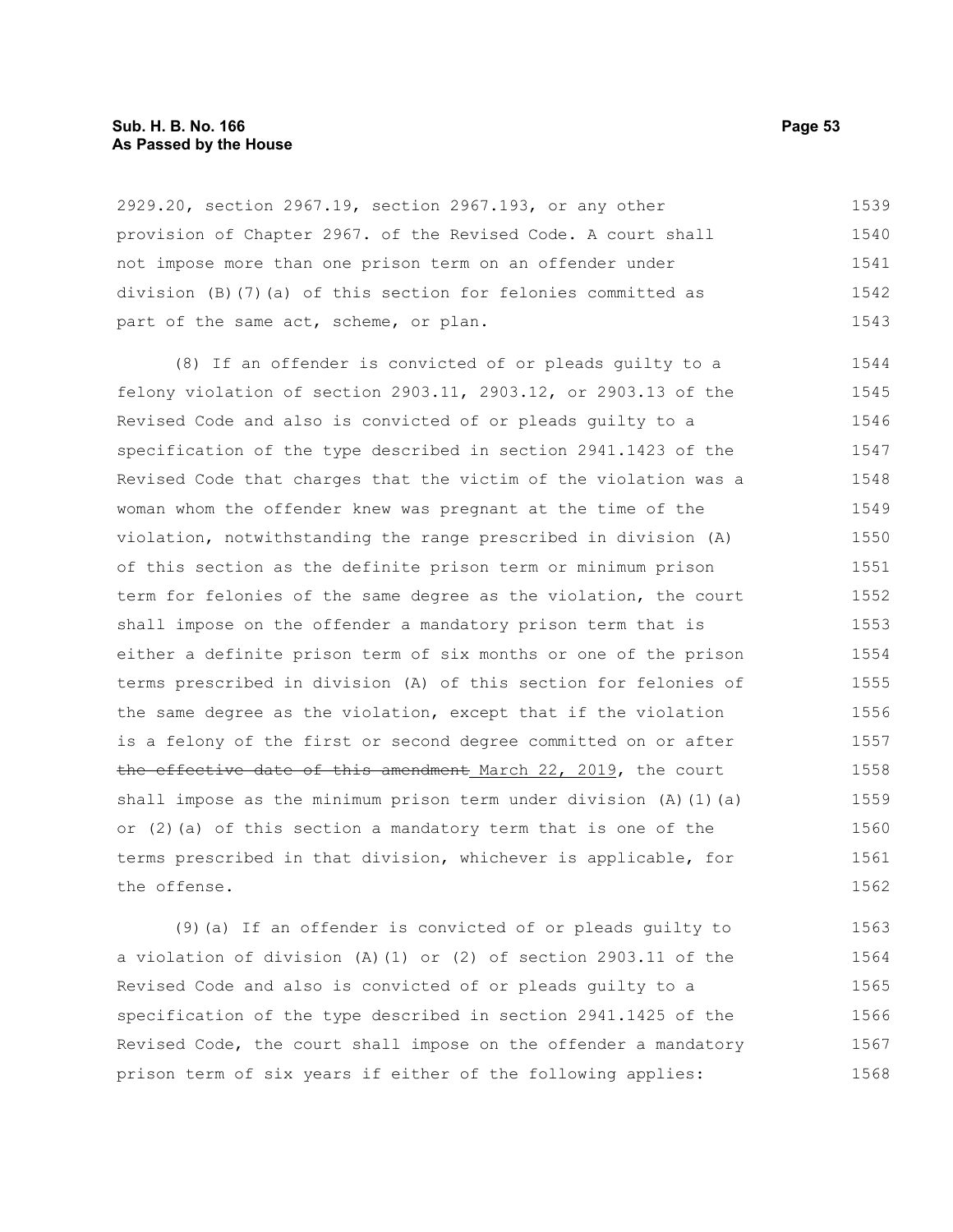# **Sub. H. B. No. 166 Page 54 As Passed by the House**

(i) The violation is a violation of division (A)(1) of section 2903.11 of the Revised Code and the specification charges that the offender used an accelerant in committing the violation and the serious physical harm to another or to another's unborn caused by the violation resulted in a permanent, serious disfigurement or permanent, substantial incapacity; 1569 1570 1571 1572 1573 1574 1575

(ii) The violation is a violation of division (A)(2) of section 2903.11 of the Revised Code and the specification charges that the offender used an accelerant in committing the violation, that the violation caused physical harm to another or to another's unborn, and that the physical harm resulted in a permanent, serious disfigurement or permanent, substantial incapacity. 1576 1577 1578 1579 1580 1581 1582

(b) If a court imposes a prison term on an offender under division (B)(9)(a) of this section, the prison term shall not be reduced pursuant to section 2929.20, section 2967.19, section 2967.193, or any other provision of Chapter 2967. or Chapter 5120. of the Revised Code. A court shall not impose more than one prison term on an offender under division (B)(9) of this section for felonies committed as part of the same act. 1583 1584 1585 1586 1587 1588 1589

(c) The provisions of divisions (B)(9) and (C)(6) of this section and of division (D)(2) of section 2903.11, division (F) (20) of section 2929.13, and section 2941.1425 of the Revised Code shall be known as "Judy's Law." 1590 1591 1592 1593

(10) If an offender is convicted of or pleads guilty to a violation of division (A) of section 2903.11 of the Revised Code and also is convicted of or pleads guilty to a specification of the type described in section 2941.1426 of the Revised Code that charges that the victim of the offense suffered permanent 1594 1595 1596 1597 1598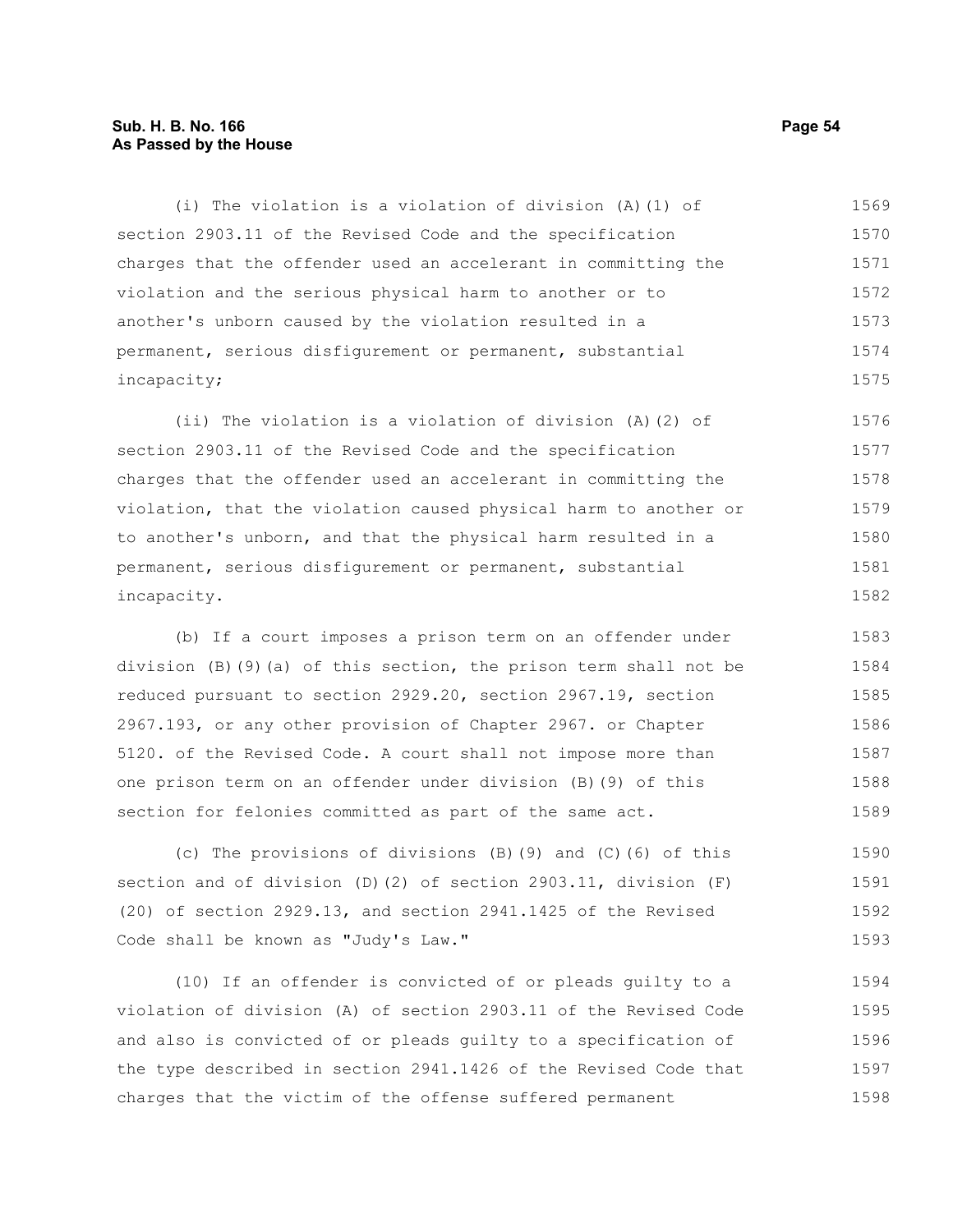# **Sub. H. B. No. 166 Page 55 As Passed by the House**

disabling harm as a result of the offense and that the victim was under ten years of age at the time of the offense, regardless of whether the offender knew the age of the victim, the court shall impose upon the offender an additional definite prison term of six years. A prison term imposed on an offender under division (B)(10) of this section shall not be reduced pursuant to section 2929.20, section 2967.193, or any other provision of Chapter 2967. or Chapter 5120. of the Revised Code. If a court imposes an additional prison term on an offender under this division relative to a violation of division (A) of section 2903.11 of the Revised Code, the court shall not impose any other additional prison term on the offender relative to the same offense. 1599 1600 1601 1602 1603 1604 1605 1606 1607 1608 1609 1610 1611

(11) If an offender is convicted of or pleads guilty to a felony violation of section 2925.03 or 2925.05 of the Revised Code or a felony violation of section 2925.11 of the Revised Code for which division (C)(11) of that section applies in determining the sentence for the violation, if the drug involved in the violation is a fentanyl-related compound or a compound, mixture, preparation, or substance containing a fentanyl-related compound, and if the offender also is convicted of or pleads guilty to a specification of the type described in division (B) of section 2941.1410 of the Revised Code that charges that the offender is a major drug offender, in addition to any other penalty imposed for the violation, the court shall impose on the offender a mandatory prison term of three, four, five, six, seven, or eight years. If a court imposes a prison term on an offender under division (B)(11) of this section, the prison term, subject to divisions (C) to (I) of section 2967.19 of the Revised Code, shall not be reduced pursuant to section 2929.20, 2967.19, or 2967.193, or any other provision of Chapter 2967. or 1612 1613 1614 1615 1616 1617 1618 1619 1620 1621 1622 1623 1624 1625 1626 1627 1628 1629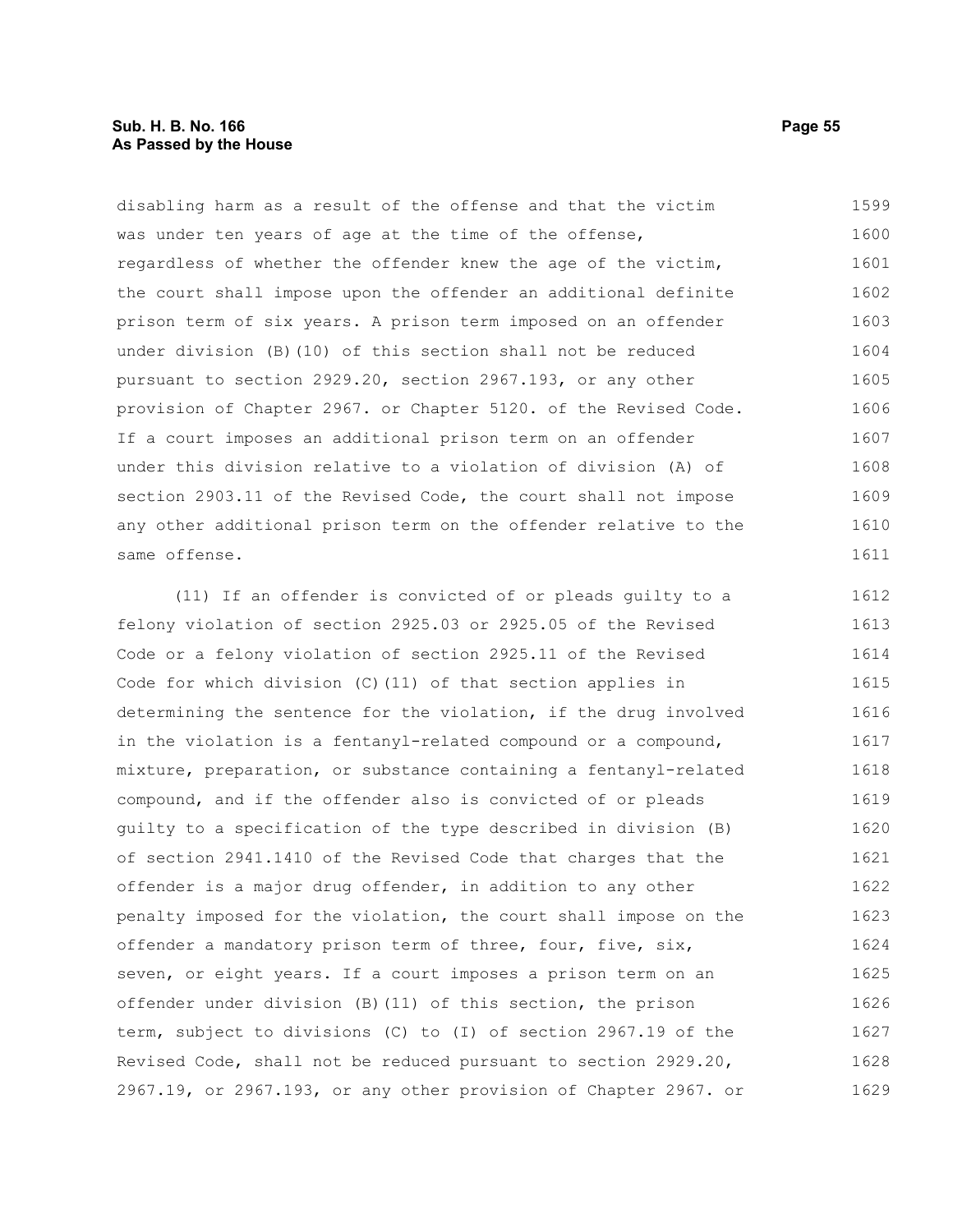# **Sub. H. B. No. 166 Page 56 As Passed by the House**

5120. of the Revised Code. A court shall not impose more than one prison term on an offender under division (B)(11) of this section for felonies committed as part of the same act. 1630 1631 1632

(C)(1)(a) Subject to division (C)(1)(b) of this section, if a mandatory prison term is imposed upon an offender pursuant to division (B)(1)(a) of this section for having a firearm on or about the offender's person or under the offender's control while committing a felony, if a mandatory prison term is imposed upon an offender pursuant to division (B)(1)(c) of this section for committing a felony specified in that division by discharging a firearm from a motor vehicle, or if both types of mandatory prison terms are imposed, the offender shall serve any mandatory prison term imposed under either division consecutively to any other mandatory prison term imposed under either division or under division (B)(1)(d) of this section, consecutively to and prior to any prison term imposed for the underlying felony pursuant to division  $(A)$ ,  $(B)$   $(2)$ , or  $(B)$   $(3)$  of this section or any other section of the Revised Code, and consecutively to any other prison term or mandatory prison term previously or subsequently imposed upon the offender. 1633 1634 1635 1636 1637 1638 1639 1640 1641 1642 1643 1644 1645 1646 1647 1648 1649

(b) If a mandatory prison term is imposed upon an offender pursuant to division (B)(1)(d) of this section for wearing or carrying body armor while committing an offense of violence that is a felony, the offender shall serve the mandatory term so imposed consecutively to any other mandatory prison term imposed under that division or under division (B)(1)(a) or (c) of this section, consecutively to and prior to any prison term imposed for the underlying felony under division (A), (B)(2), or (B)(3) of this section or any other section of the Revised Code, and consecutively to any other prison term or mandatory prison term previously or subsequently imposed upon the offender. 1650 1651 1652 1653 1654 1655 1656 1657 1658 1659 1660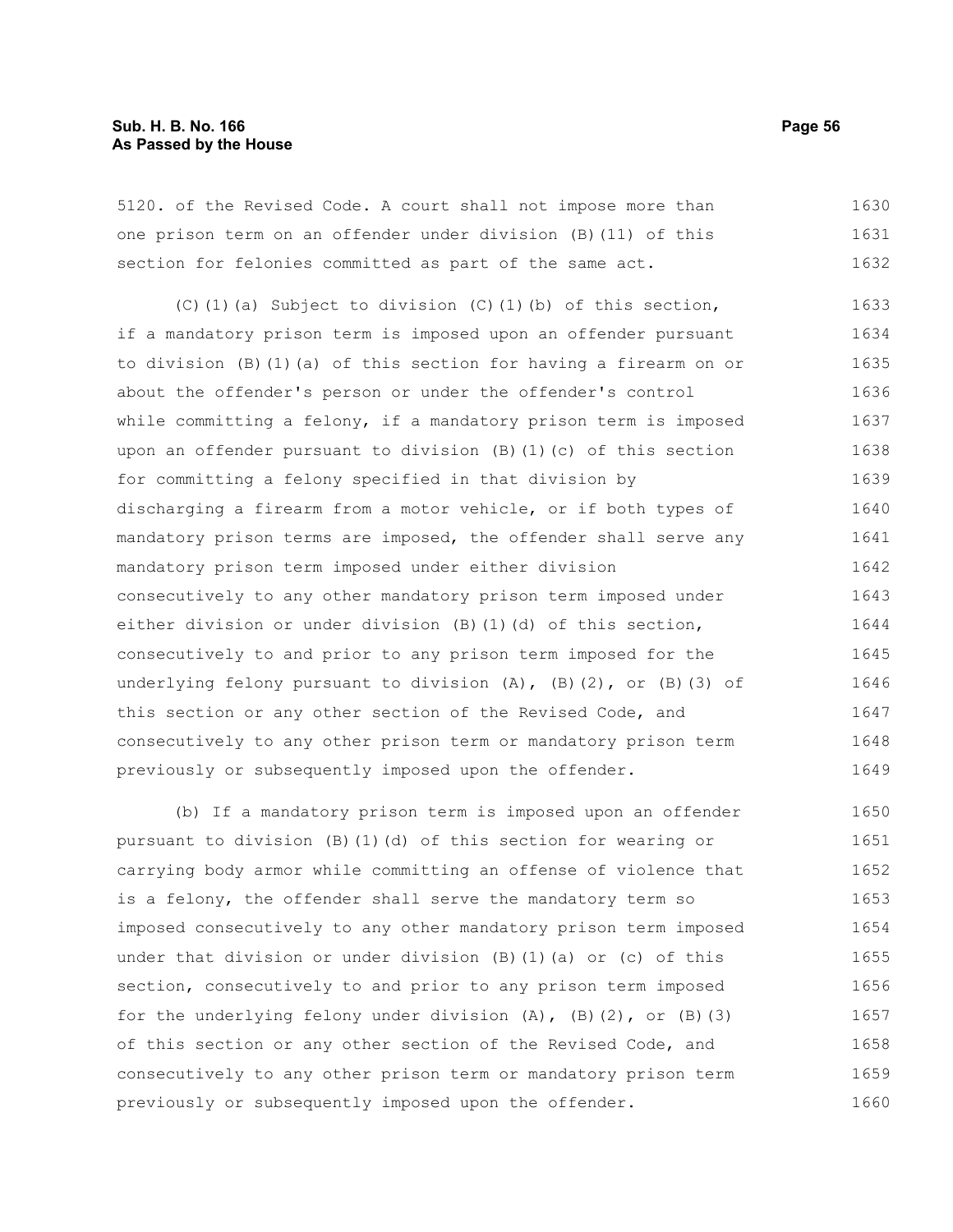# **Sub. H. B. No. 166 Page 57 As Passed by the House**

(c) If a mandatory prison term is imposed upon an offender pursuant to division  $(B)$  (1)(f) of this section, the offender shall serve the mandatory prison term so imposed consecutively to and prior to any prison term imposed for the underlying felony under division  $(A)$ ,  $(B)$   $(2)$ , or  $(B)$   $(3)$  of this section or any other section of the Revised Code, and consecutively to any other prison term or mandatory prison term previously or subsequently imposed upon the offender. 1661 1662 1663 1664 1665 1666 1667 1668

(d) If a mandatory prison term is imposed upon an offender pursuant to division (B)(7) or (8) of this section, the offender shall serve the mandatory prison term so imposed consecutively to any other mandatory prison term imposed under that division or under any other provision of law and consecutively to any other prison term or mandatory prison term previously or subsequently imposed upon the offender. 1669 1670 1671 1672 1673 1674 1675

(e) If a mandatory prison term is imposed upon an offender pursuant to division (B)(11) of this section, the offender shall serve the mandatory prison term consecutively to any other mandatory prison term imposed under that division, consecutively to and prior to any prison term imposed for the underlying felony, and consecutively to any other prison term or mandatory prison term previously or subsequently imposed upon the offender. 1676 1677 1678 1679 1680 1681 1682 1683

(2) If an offender who is an inmate in a jail, prison, or other residential detention facility violates section 2917.02, 2917.03, or 2921.35 of the Revised Code or division (A)(1) or (2) of section 2921.34 of the Revised Code, if an offender who is under detention at a detention facility commits a felony violation of section 2923.131 of the Revised Code, or if an offender who is an inmate in a jail, prison, or other 1684 1685 1686 1687 1688 1689 1690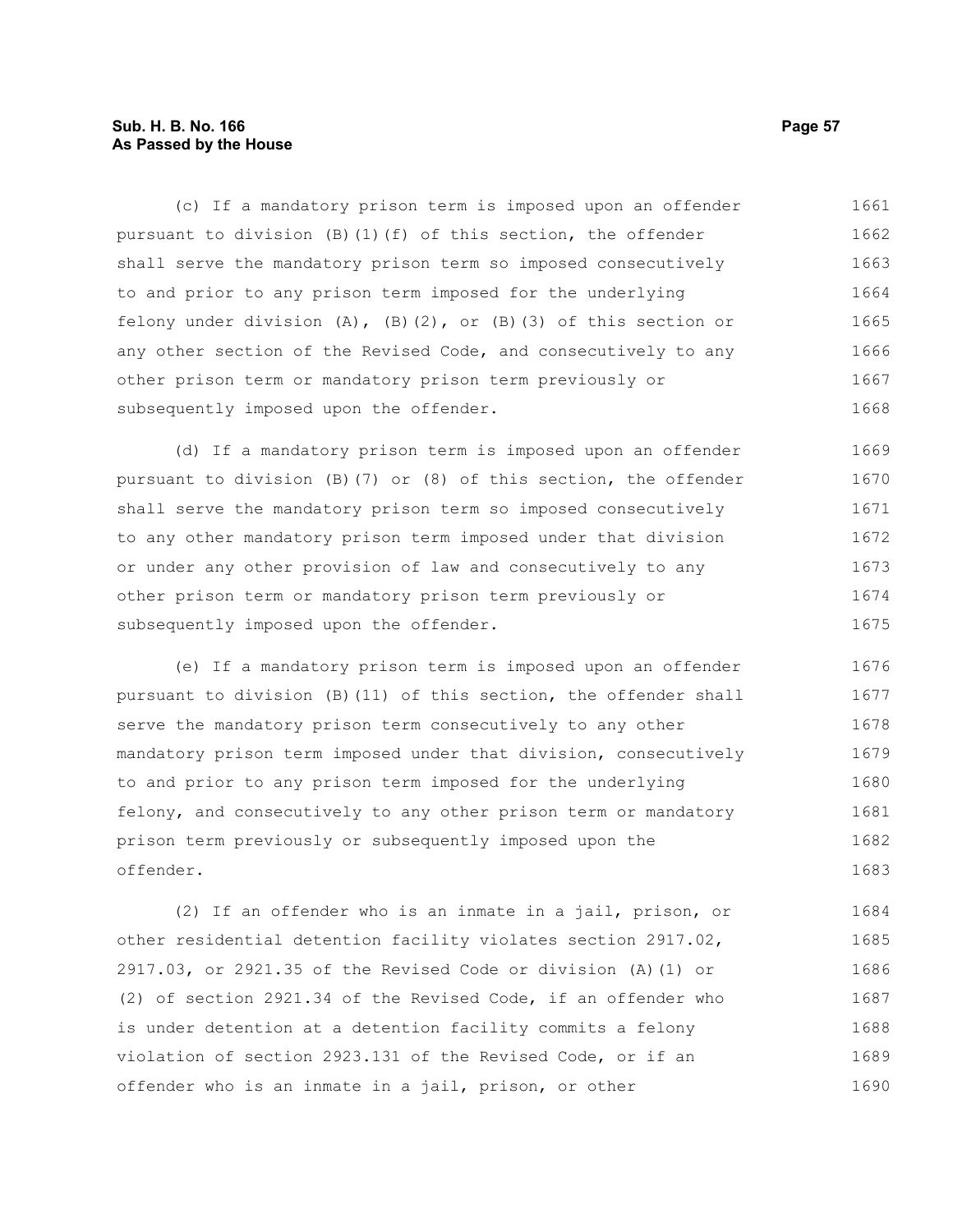# **Sub. H. B. No. 166 Page 58 As Passed by the House**

residential detention facility or is under detention at a detention facility commits another felony while the offender is an escapee in violation of division (A)(1) or (2) of section 2921.34 of the Revised Code, any prison term imposed upon the offender for one of those violations shall be served by the offender consecutively to the prison term or term of imprisonment the offender was serving when the offender committed that offense and to any other prison term previously or subsequently imposed upon the offender. 1691 1692 1693 1694 1695 1696 1697 1698 1699

(3) If a prison term is imposed for a violation of division (B) of section 2911.01 of the Revised Code, a violation of division (A) of section 2913.02 of the Revised Code in which the stolen property is a firearm or dangerous ordnance, or a felony violation of division (B) of section 2921.331 of the Revised Code, the offender shall serve that prison term consecutively to any other prison term or mandatory prison term previously or subsequently imposed upon the offender. 1700 1701 1702 1703 1704 1705 1706 1707

(4) If multiple prison terms are imposed on an offender for convictions of multiple offenses, the court may require the offender to serve the prison terms consecutively if the court finds that the consecutive service is necessary to protect the public from future crime or to punish the offender and that consecutive sentences are not disproportionate to the seriousness of the offender's conduct and to the danger the offender poses to the public, and if the court also finds any of the following: 1708 1709 1710 1711 1712 1713 1714 1715 1716

(a) The offender committed one or more of the multiple offenses while the offender was awaiting trial or sentencing, was under a sanction imposed pursuant to section 2929.16, 2929.17, or 2929.18 of the Revised Code, or was under post-1717 1718 1719 1720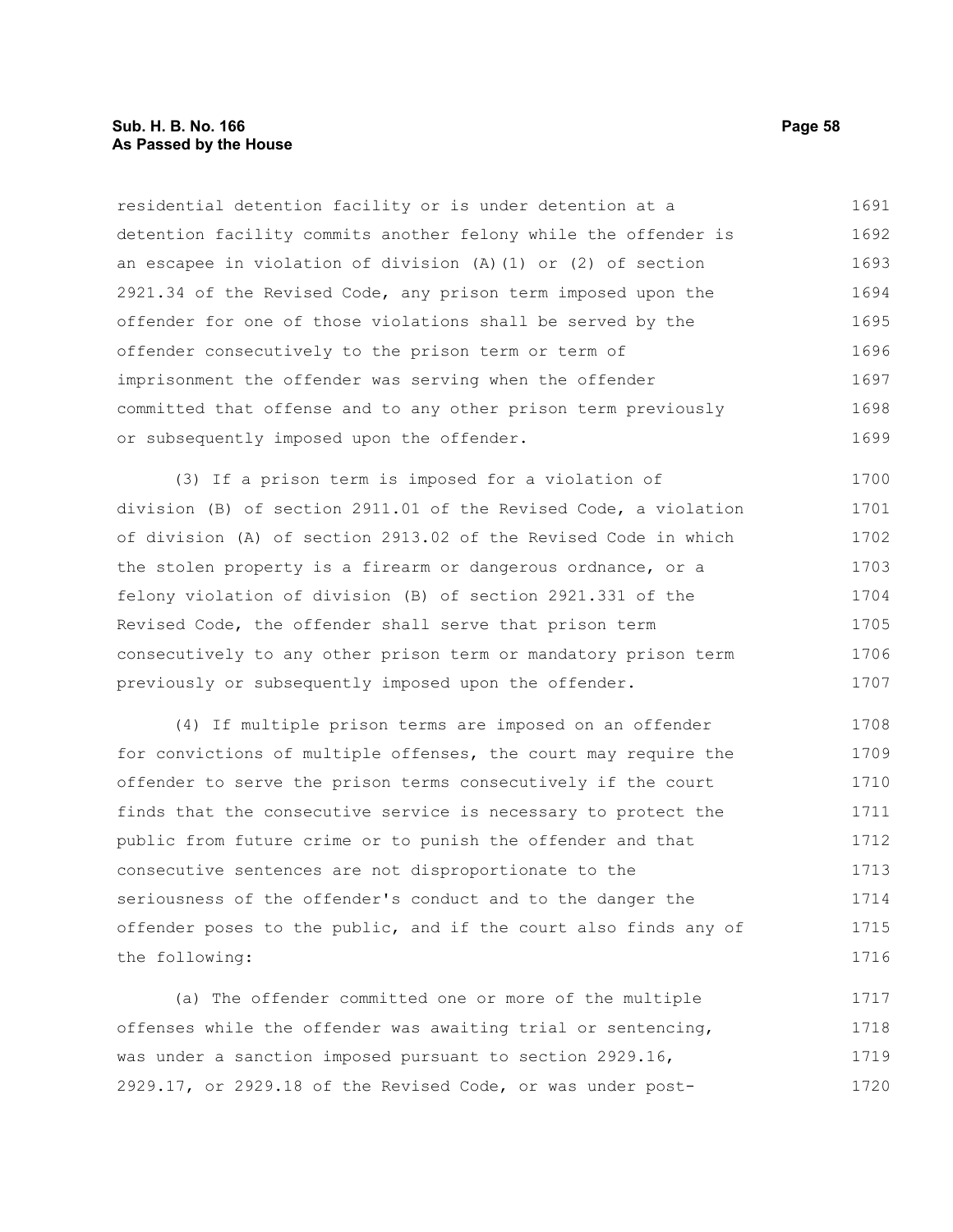release control for a prior offense.

(b) At least two of the multiple offenses were committed as part of one or more courses of conduct, and the harm caused by two or more of the multiple offenses so committed was so great or unusual that no single prison term for any of the offenses committed as part of any of the courses of conduct adequately reflects the seriousness of the offender's conduct. 1722 1723 1724 1725 1726 1727

(c) The offender's history of criminal conduct demonstrates that consecutive sentences are necessary to protect the public from future crime by the offender. 1728 1729 1730

(5) If a mandatory prison term is imposed upon an offender pursuant to division (B)(5) or (6) of this section, the offender shall serve the mandatory prison term consecutively to and prior to any prison term imposed for the underlying violation of division (A)(1) or (2) of section 2903.06 of the Revised Code pursuant to division (A) of this section or section 2929.142 of the Revised Code. If a mandatory prison term is imposed upon an offender pursuant to division (B)(5) of this section, and if a mandatory prison term also is imposed upon the offender pursuant to division (B)(6) of this section in relation to the same violation, the offender shall serve the mandatory prison term imposed pursuant to division (B)(5) of this section consecutively to and prior to the mandatory prison term imposed pursuant to division (B)(6) of this section and consecutively to and prior to any prison term imposed for the underlying violation of division (A)(1) or (2) of section 2903.06 of the Revised Code pursuant to division (A) of this section or section 2929.142 of the Revised Code. 1731 1732 1733 1734 1735 1736 1737 1738 1739 1740 1741 1742 1743 1744 1745 1746 1747 1748

(6) If a mandatory prison term is imposed on an offender pursuant to division (B)(9) of this section, the offender shall 1749 1750

1721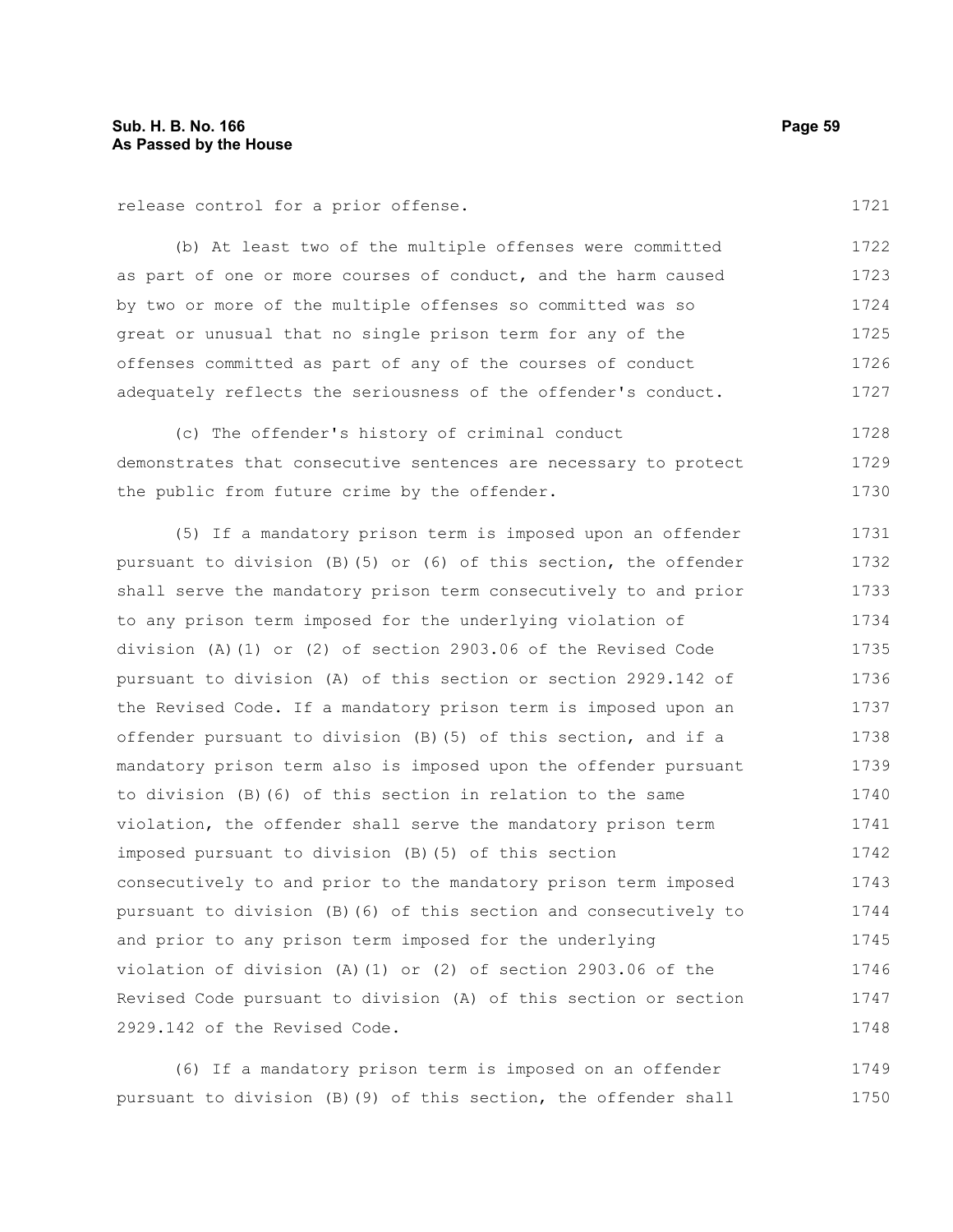### **Sub. H. B. No. 166 Page 60 As Passed by the House**

serve the mandatory prison term consecutively to and prior to any prison term imposed for the underlying violation of division (A)(1) or (2) of section 2903.11 of the Revised Code and consecutively to and prior to any other prison term or mandatory prison term previously or subsequently imposed on the offender. 1751 1752 1753 1754 1755

(7) If a mandatory prison term is imposed on an offender pursuant to division (B)(10) of this section, the offender shall serve that mandatory prison term consecutively to and prior to any prison term imposed for the underlying felonious assault. Except as otherwise provided in division (C) of this section, any other prison term or mandatory prison term previously or subsequently imposed upon the offender may be served concurrently with, or consecutively to, the prison term imposed pursuant to division (B)(10) of this section. 1756 1757 1758 1759 1760 1761 1762 1763 1764

(8) Any prison term imposed for a violation of section 2903.04 of the Revised Code that is based on a violation of section 2925.03 or 2925.11 of the Revised Code or on a violation of section 2925.05 of the Revised Code that is not funding of marihuana trafficking shall run consecutively to any prison term imposed for the violation of section 2925.03 or 2925.11 of the Revised Code or for the violation of section 2925.05 of the Revised Code that is not funding of marihuana trafficking. 1765 1766 1767 1768 1769 1770 1771 1772

(9) When consecutive prison terms are imposed pursuant to division  $(C)$ (1),  $(2)$ ,  $(3)$ ,  $(4)$ ,  $(5)$ ,  $(6)$ ,  $(7)$ , or  $(8)$  or division (H)(1) or (2) of this section, subject to division (C) (10) of this section, the term to be served is the aggregate of all of the terms so imposed. 1773 1774 1775 1776 1777

 $(10)$  (10) (a) When a court sentences an offender to a nonlife felony indefinite prison term<sub>r</sub> to be served consecutively with any definite prison term or mandatory definite prison term 1778 1779 1780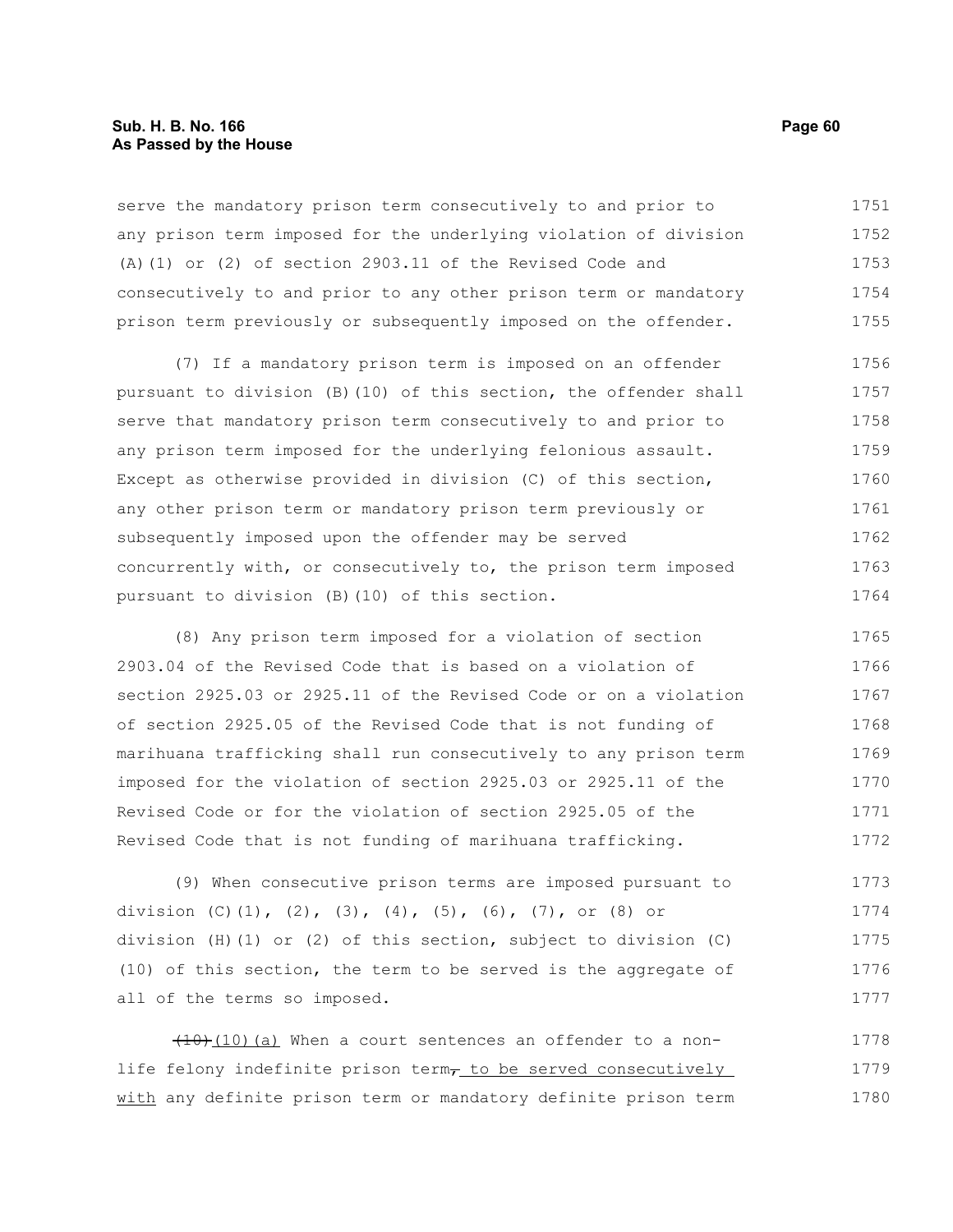| previously-or subsequently, or contemporaneously imposed on the  | 1781 |
|------------------------------------------------------------------|------|
| offender-in addition to that indefinite sentence that is-        | 1782 |
| required to be served consecutively to that indefinite sentence, | 1783 |
| the definite prison term or mandatory definite prison term shall | 1784 |
| be served prior to the non-life felony indefinite sentenceprison | 1785 |
| term.                                                            | 1786 |
| (b) When a court sentences an offender to a non-life             | 1787 |
| felony indefinite prison term for an offense committed on or     | 1788 |
| after March 22, 2019, to be served consecutively with any other  | 1789 |
| non-life felony indefinite prison term previously, subsequently, | 1790 |
| or contemporaneously imposed on the offender in another case for | 1791 |
| an offense committed on or after March 22, 2019, the minimum     | 1792 |
| prison term portions of each non-life felony indefinite prison   | 1793 |
| term shall be aggregated and treated as one aggregate minimum    | 1794 |
| prison term and the maximum prison term portions of each non-    | 1795 |
| life felony indefinite prison term shall be aggregated and       | 1796 |
| treated as one aggregate maximum prison term to be served in     | 1797 |
| accordance with section 2967.271 of the Revised Code.            | 1798 |
| (c) When a court sentences an offender to a non-life             | 1799 |
| felony indefinite prison term for an offense committed on or     | 1800 |
| after March 22, 2019, to be served consecutively to any          | 1801 |
| indefinite prison term for an offense committed before July 1,   | 1802 |
| 1996, the non-life felony indefinite prison term for the offense | 1803 |
| committed on or after March 22, 2019, shall be served prior to   | 1804 |
| the indefinite prison term for the offense committed prior to    | 1805 |
| July 1, 1996.                                                    | 1806 |

(11) If a court is sentencing an offender for a felony of the first or second degree, if division (A)(1)(a) or (2)(a) of this section applies with respect to the sentencing for the offense, and if the court is required under the Revised Code 1807 1808 1809 1810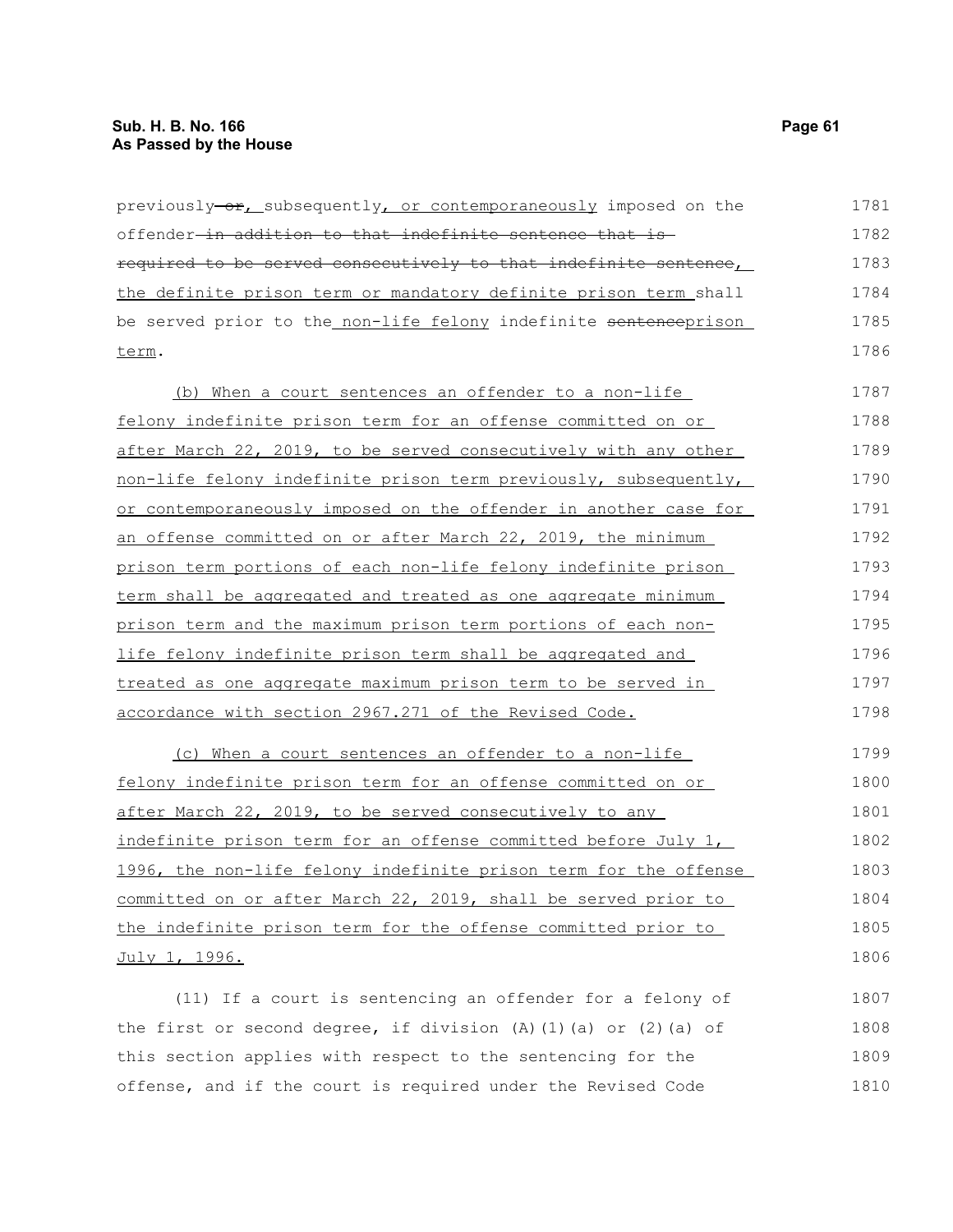#### **Sub. H. B. No. 166 Page 62 As Passed by the House**

section that sets forth the offense or any other Revised Code provision to impose a mandatory prison term for the offense, the court shall impose the required mandatory prison term as the minimum prison term imposed under division  $(A)$   $(1)$   $(a)$  or  $(2)$   $(a)$ of this section, whichever is applicable. 1811 1812 1813 1814 1815

(D)(1) If a court imposes a prison term, other than a term of life imprisonment, for a felony of the first degree, for a felony of the second degree, for a felony sex offense, or for a felony of the third degree that is an offense of violence and that is not a felony sex offense, it shall include in the sentence a requirement that the offender be subject to a period of post-release control after the offender's release from imprisonment, in accordance with section 2967.28 of the Revised Code. If a court imposes a sentence including a prison term of a type described in this division on or after July 11, 2006, the failure of a court to include a post-release control requirement in the sentence pursuant to this division does not negate, limit, or otherwise affect the mandatory period of post-release control that is required for the offender under division (B) of section 2967.28 of the Revised Code. Section 2929.191 of the Revised Code applies if, prior to July 11, 2006, a court imposed a sentence including a prison term of a type described in this division and failed to include in the sentence pursuant to this division a statement regarding post-release control. 1816 1817 1818 1819 1820 1821 1822 1823 1824 1825 1826 1827 1828 1829 1830 1831 1832 1833 1834

(2) If a court imposes a prison term for a felony of the third, fourth, or fifth degree that is not subject to division (D)(1) of this section, it shall include in the sentence a requirement that the offender be subject to a period of postrelease control after the offender's release from imprisonment, in accordance with that division, if the parole board determines that a period of post-release control is necessary. Section 1835 1836 1837 1838 1839 1840 1841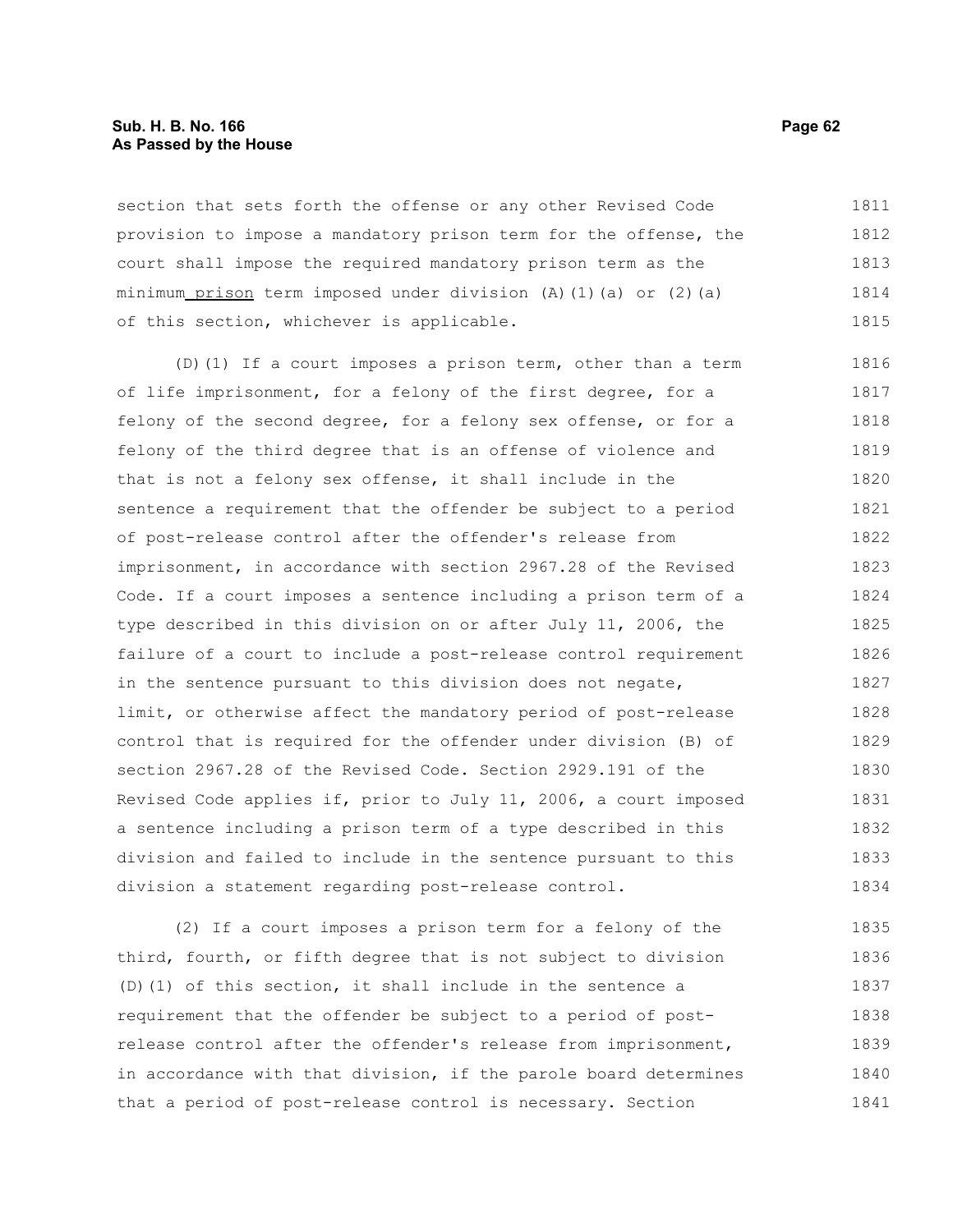## **Sub. H. B. No. 166 Page 63 As Passed by the House**

2929.191 of the Revised Code applies if, prior to July 11, 2006, a court imposed a sentence including a prison term of a type described in this division and failed to include in the sentence pursuant to this division a statement regarding post-release control. 1842 1843 1844 1845 1846

(E) The court shall impose sentence upon the offender in accordance with section 2971.03 of the Revised Code, and Chapter 2971. of the Revised Code applies regarding the prison term or term of life imprisonment without parole imposed upon the offender and the service of that term of imprisonment if any of the following apply: 1847 1848 1849 1850 1851 1852

(1) A person is convicted of or pleads guilty to a violent sex offense or a designated homicide, assault, or kidnapping offense, and, in relation to that offense, the offender is adjudicated a sexually violent predator. 1853 1854 1855 1856

(2) A person is convicted of or pleads guilty to a violation of division (A)(1)(b) of section 2907.02 of the Revised Code committed on or after January 2, 2007, and either the court does not impose a sentence of life without parole when authorized pursuant to division (B) of section 2907.02 of the Revised Code, or division (B) of section 2907.02 of the Revised Code provides that the court shall not sentence the offender pursuant to section 2971.03 of the Revised Code. 1857 1858 1859 1860 1861 1862 1863 1864

(3) A person is convicted of or pleads guilty to attempted rape committed on or after January 2, 2007, and a specification of the type described in section 2941.1418, 2941.1419, or 2941.1420 of the Revised Code. 1865 1866 1867 1868

(4) A person is convicted of or pleads guilty to a violation of section 2905.01 of the Revised Code committed on or 1869 1870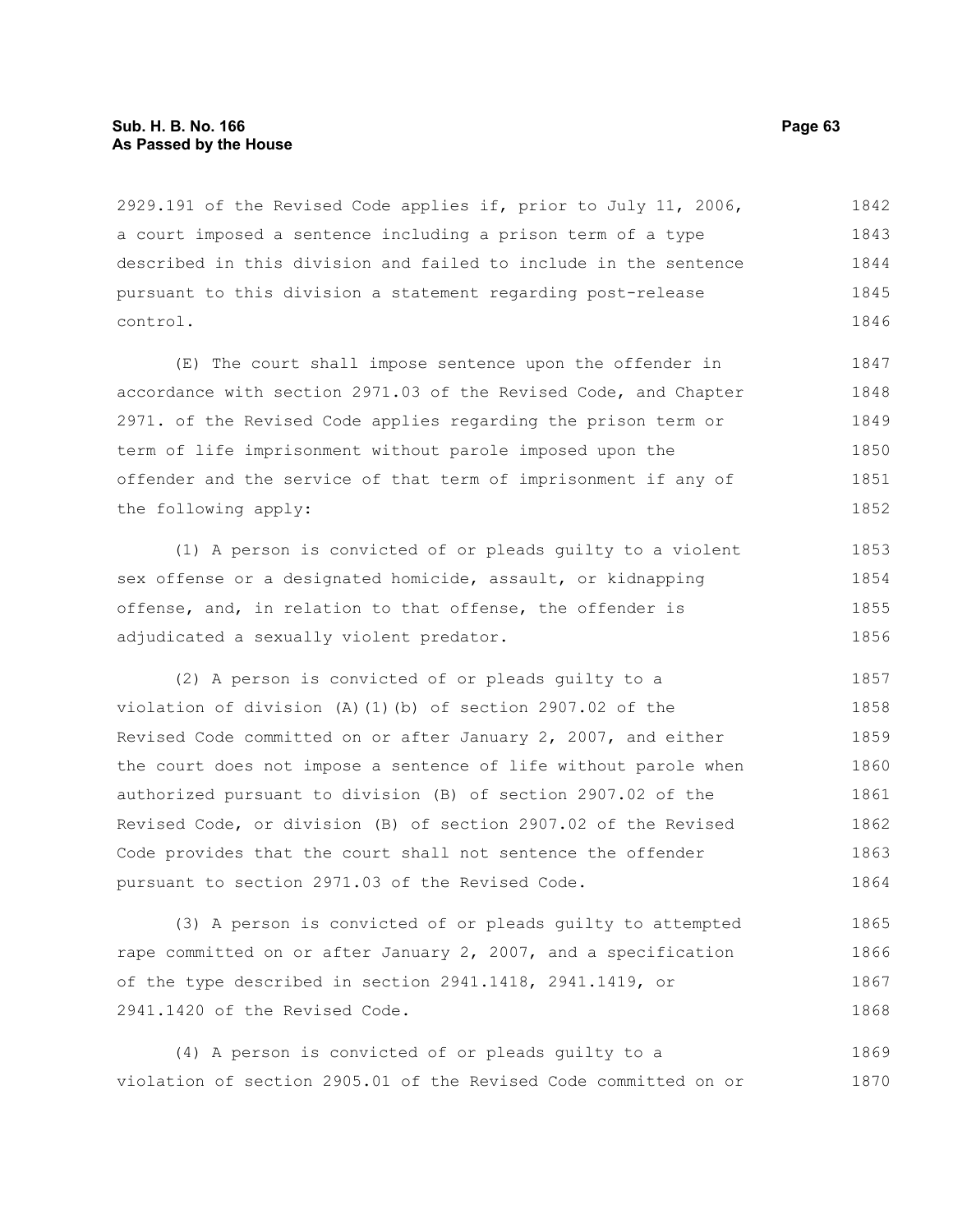after January 1, 2008, and that section requires the court to sentence the offender pursuant to section 2971.03 of the Revised Code. 1871 1872 1873

(5) A person is convicted of or pleads guilty to aggravated murder committed on or after January 1, 2008, and division (A)(2)(b)(ii) of section 2929.022, division (A)(1)(e), (C)(1)(a)(v), (C)(2)(a)(ii), (D)(2)(b), (D)(3)(a)(iv), or (E)(1) (a)(iv) of section 2929.03, or division (A) or (B) of section 2929.06 of the Revised Code requires the court to sentence the offender pursuant to division (B)(3) of section 2971.03 of the Revised Code. 1874 1875 1876 1877 1878 1879 1880 1881

(6) A person is convicted of or pleads guilty to murder committed on or after January 1, 2008, and division (B)(2) of section 2929.02 of the Revised Code requires the court to sentence the offender pursuant to section 2971.03 of the Revised Code. 1882 1883 1884 1885 1886

(F) If a person who has been convicted of or pleaded guilty to a felony is sentenced to a prison term or term of imprisonment under this section, sections 2929.02 to 2929.06 of the Revised Code, section 2929.142 of the Revised Code, section 2971.03 of the Revised Code, or any other provision of law, section 5120.163 of the Revised Code applies regarding the person while the person is confined in a state correctional institution. 1887 1888 1889 1890 1891 1892 1893 1894

(G) If an offender who is convicted of or pleads guilty to a felony that is an offense of violence also is convicted of or pleads guilty to a specification of the type described in section 2941.142 of the Revised Code that charges the offender with having committed the felony while participating in a criminal gang, the court shall impose upon the offender an 1895 1896 1897 1898 1899 1900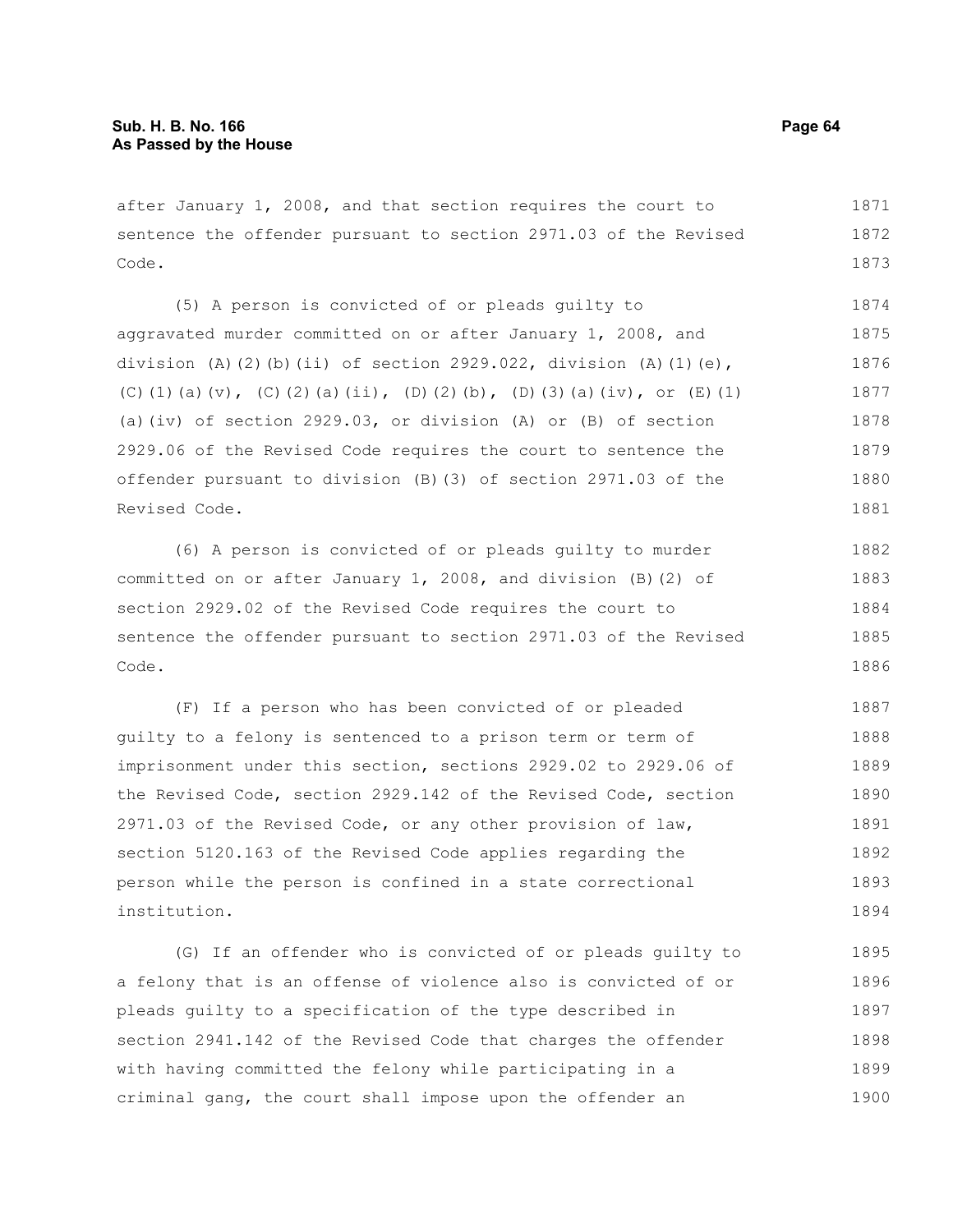additional prison term of one, two, or three years.

(H)(1) If an offender who is convicted of or pleads guilty to aggravated murder, murder, or a felony of the first, second, or third degree that is an offense of violence also is convicted of or pleads guilty to a specification of the type described in section 2941.143 of the Revised Code that charges the offender with having committed the offense in a school safety zone or towards a person in a school safety zone, the court shall impose upon the offender an additional prison term of two years. The offender shall serve the additional two years consecutively to and prior to the prison term imposed for the underlying offense. 1902 1903 1904 1905 1906 1907 1908 1909 1910 1911

(2)(a) If an offender is convicted of or pleads guilty to a felony violation of section 2907.22, 2907.24, 2907.241, or 2907.25 of the Revised Code and to a specification of the type described in section 2941.1421 of the Revised Code and if the court imposes a prison term on the offender for the felony violation, the court may impose upon the offender an additional prison term as follows: 1912 1913 1914 1915 1916 1917 1918

(i) Subject to division (H)(2)(a)(ii) of this section, an additional prison term of one, two, three, four, five, or six months;

(ii) If the offender previously has been convicted of or pleaded guilty to one or more felony or misdemeanor violations of section 2907.22, 2907.23, 2907.24, 2907.241, or 2907.25 of the Revised Code and also was convicted of or pleaded guilty to a specification of the type described in section 2941.1421 of the Revised Code regarding one or more of those violations, an additional prison term of one, two, three, four, five, six, seven, eight, nine, ten, eleven, or twelve months. 1922 1923 1924 1925 1926 1927 1928 1929

1901

1919

1920 1921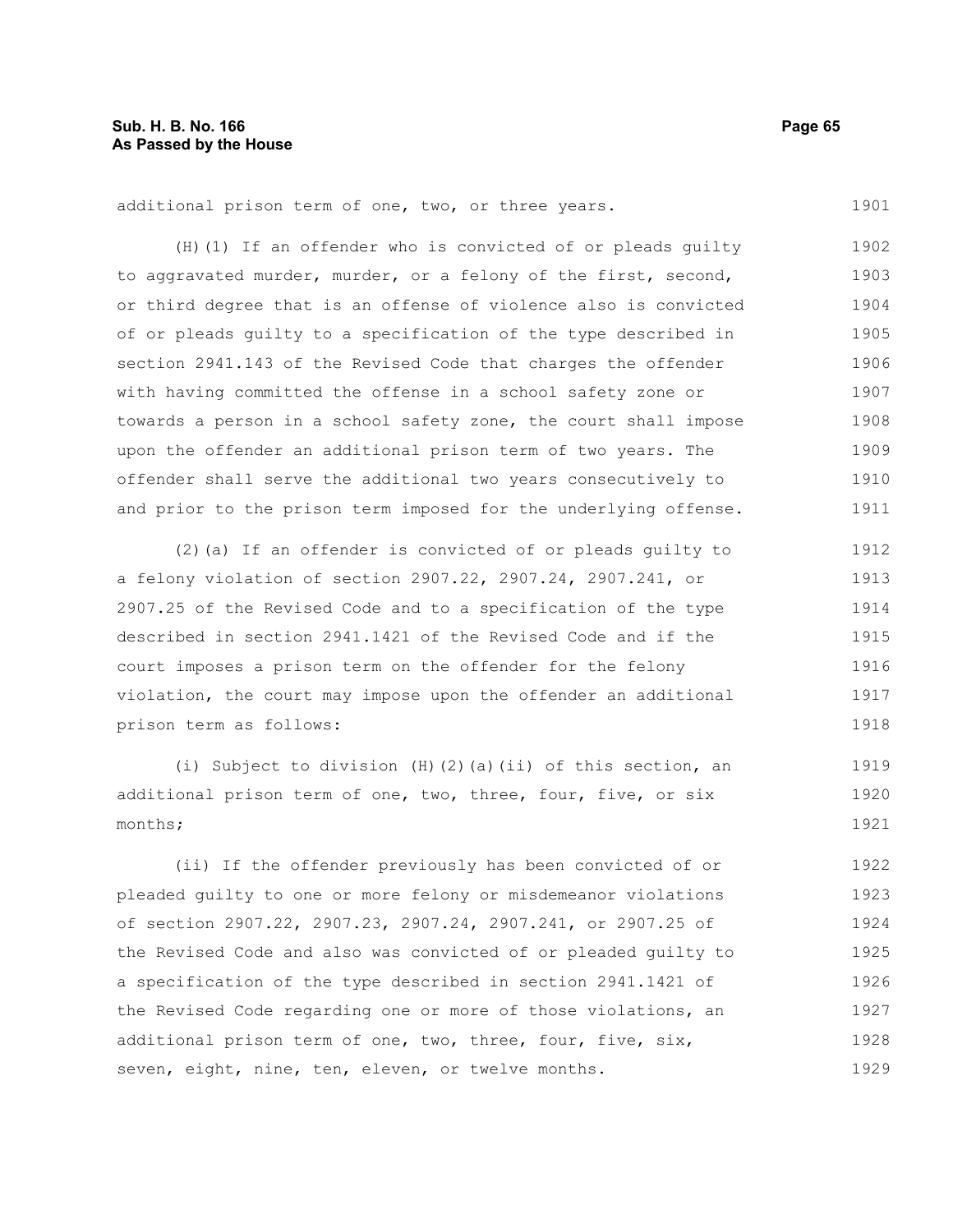# **Sub. H. B. No. 166 Page 66 As Passed by the House**

(b) In lieu of imposing an additional prison term under division (H)(2)(a) of this section, the court may directly impose on the offender a sanction that requires the offender to wear a real-time processing, continual tracking electronic monitoring device during the period of time specified by the court. The period of time specified by the court shall equal the duration of an additional prison term that the court could have imposed upon the offender under division (H)(2)(a) of this section. A sanction imposed under this division shall commence on the date specified by the court, provided that the sanction shall not commence until after the offender has served the prison term imposed for the felony violation of section 2907.22, 2907.24, 2907.241, or 2907.25 of the Revised Code and any residential sanction imposed for the violation under section 2929.16 of the Revised Code. A sanction imposed under this division shall be considered to be a community control sanction for purposes of section 2929.15 of the Revised Code, and all provisions of the Revised Code that pertain to community control sanctions shall apply to a sanction imposed under this division, except to the extent that they would by their nature be clearly inapplicable. The offender shall pay all costs associated with a sanction imposed under this division, including the cost of the use of the monitoring device. 1930 1931 1932 1933 1934 1935 1936 1937 1938 1939 1940 1941 1942 1943 1944 1945 1946 1947 1948 1949 1950 1951 1952

(I) At the time of sentencing, the court may recommend the offender for placement in a program of shock incarceration under section 5120.031 of the Revised Code or for placement in an intensive program prison under section 5120.032 of the Revised Code, disapprove placement of the offender in a program of shock incarceration or an intensive program prison of that nature, or make no recommendation on placement of the offender. In no case shall the department of rehabilitation and correction place the 1953 1954 1955 1956 1957 1958 1959 1960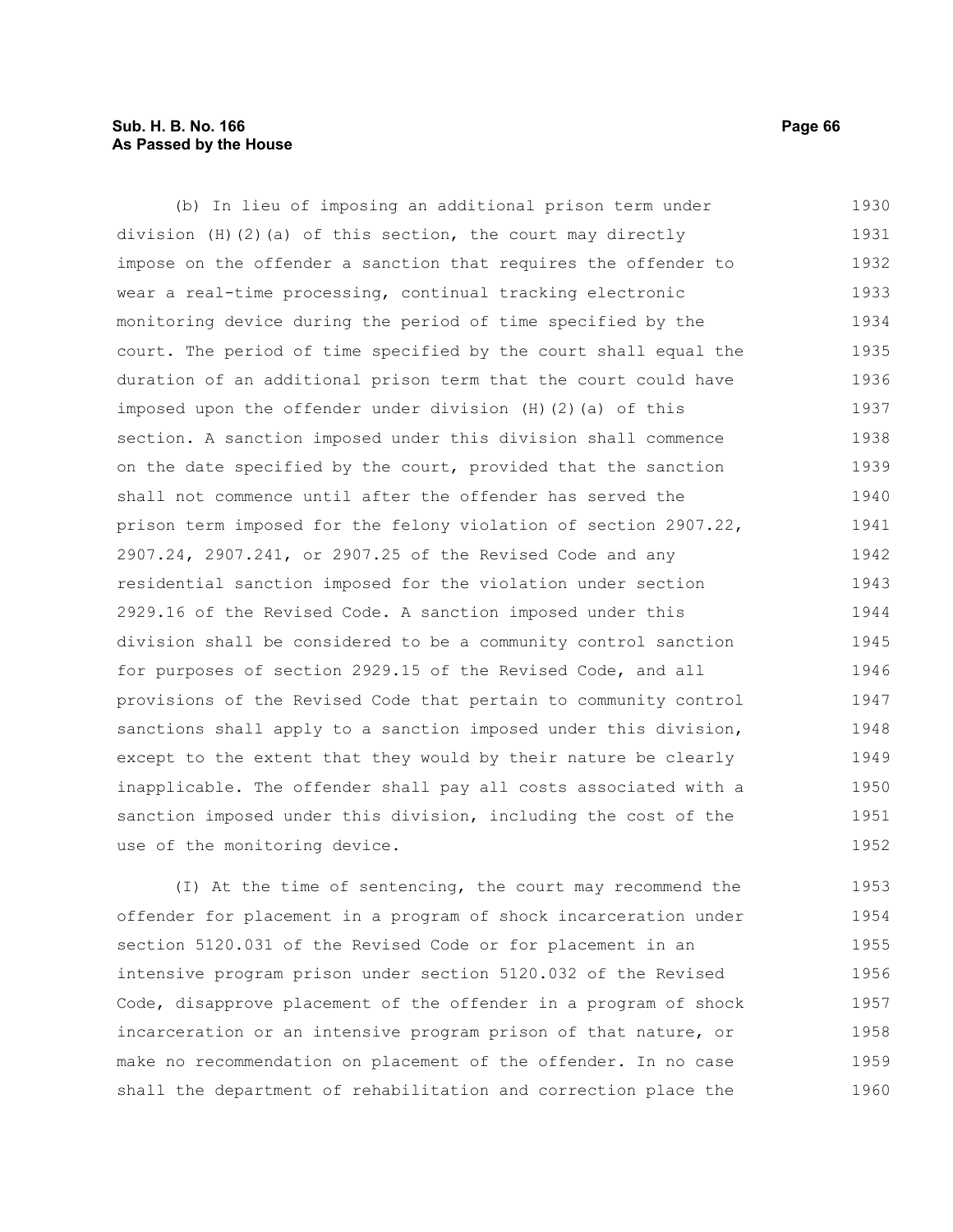offender in a program or prison of that nature unless the department determines as specified in section 5120.031 or 5120.032 of the Revised Code, whichever is applicable, that the offender is eligible for the placement. 1961 1962 1963 1964

If the court disapproves placement of the offender in a program or prison of that nature, the department of rehabilitation and correction shall not place the offender in any program of shock incarceration or intensive program prison. 1965 1966 1967 1968

If the court recommends placement of the offender in a program of shock incarceration or in an intensive program prison, and if the offender is subsequently placed in the recommended program or prison, the department shall notify the court of the placement and shall include with the notice a brief description of the placement. 1969 1970 1971 1972 1973 1974

If the court recommends placement of the offender in a program of shock incarceration or in an intensive program prison and the department does not subsequently place the offender in the recommended program or prison, the department shall send a notice to the court indicating why the offender was not placed in the recommended program or prison. 1976 1978

If the court does not make a recommendation under this division with respect to an offender and if the department determines as specified in section 5120.031 or 5120.032 of the Revised Code, whichever is applicable, that the offender is eligible for placement in a program or prison of that nature, the department shall screen the offender and determine if there is an available program of shock incarceration or an intensive program prison for which the offender is suited. If there is an available program of shock incarceration or an intensive program prison for which the offender is suited, the department shall 1981 1982 1983 1984 1985 1986 1987 1988 1989 1990

1975

1977

1979 1980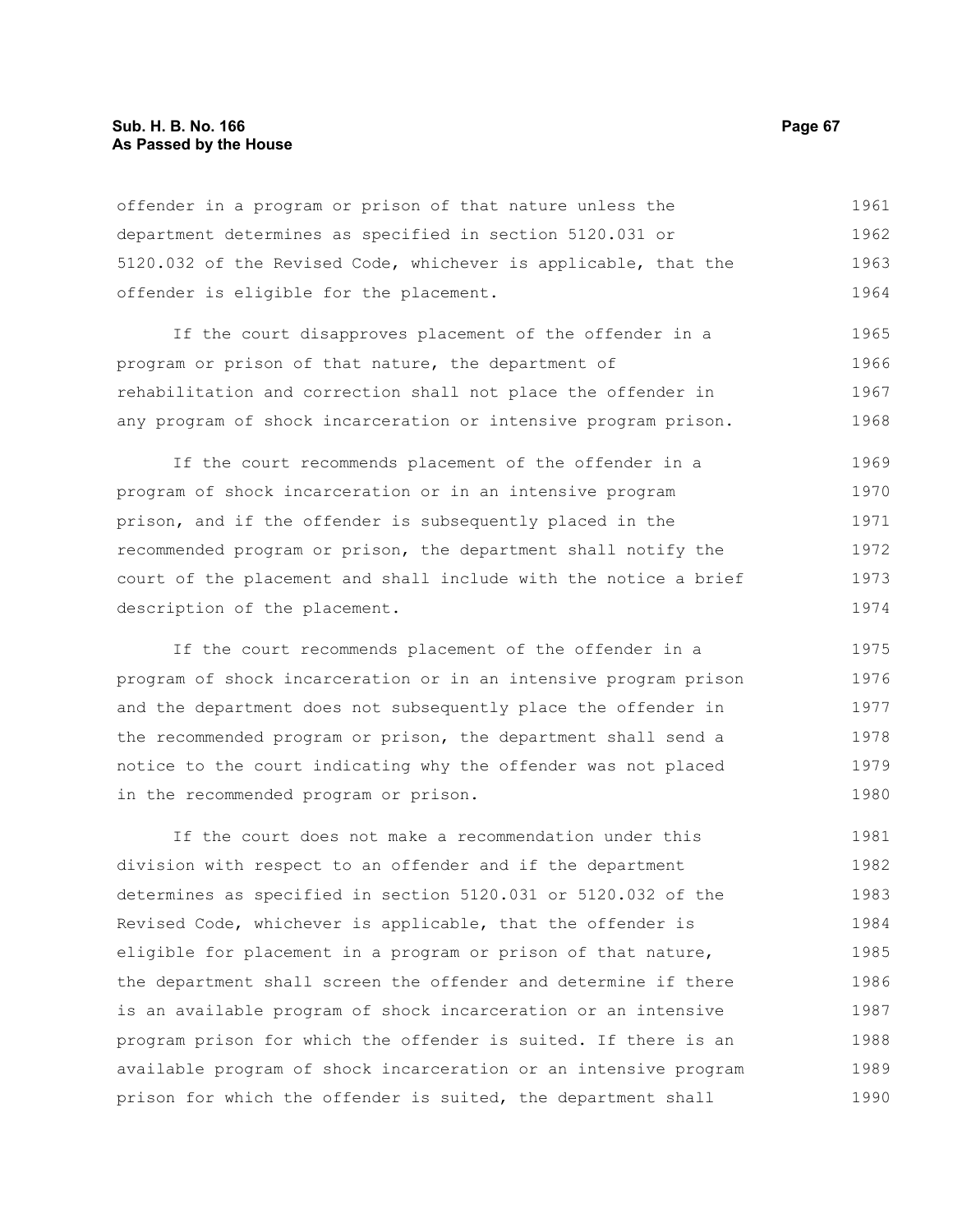# **Sub. H. B. No. 166 Page 68 As Passed by the House**

notify the court of the proposed placement of the offender as specified in section 5120.031 or 5120.032 of the Revised Code and shall include with the notice a brief description of the placement. The court shall have ten days from receipt of the notice to disapprove the placement. 1991 1992 1993 1994 1995

(J) If a person is convicted of or pleads guilty to aggravated vehicular homicide in violation of division (A)(1) of section 2903.06 of the Revised Code and division (B)(2)(c) of that section applies, the person shall be sentenced pursuant to section 2929.142 of the Revised Code. 1996 1997 1998 1999 2000

(K)(1) The court shall impose an additional mandatory prison term of two, three, four, five, six, seven, eight, nine, ten, or eleven years on an offender who is convicted of or pleads guilty to a violent felony offense if the offender also is convicted of or pleads guilty to a specification of the type described in section 2941.1424 of the Revised Code that charges that the offender is a violent career criminal and had a firearm on or about the offender's person or under the offender's control while committing the presently charged violent felony offense and displayed or brandished the firearm, indicated that the offender possessed a firearm, or used the firearm to facilitate the offense. The offender shall serve the prison term imposed under this division consecutively to and prior to the prison term imposed for the underlying offense. The prison term shall not be reduced pursuant to section 2929.20 or 2967.19 or any other provision of Chapter 2967. or 5120. of the Revised Code. A court may not impose more than one sentence under division (B)(2)(a) of this section and this division for acts committed as part of the same act or transaction. 2001 2002 2003 2004 2005 2006 2007 2008 2009 2010 2011 2012 2013 2014 2015 2016 2017 2018 2019

(2) As used in division (K)(1) of this section, "violent

2020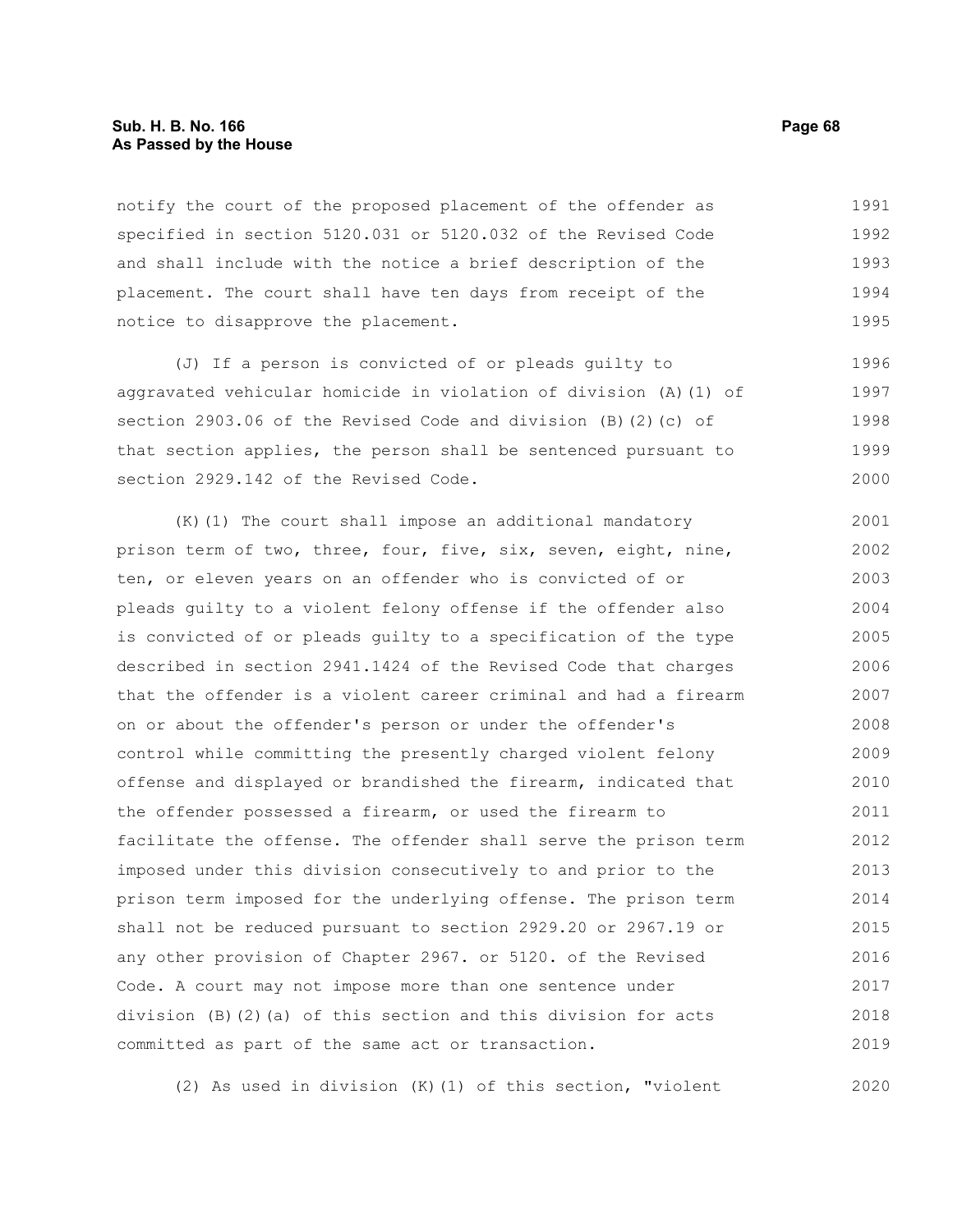# **Sub. H. B. No. 166 Page 69 As Passed by the House**

career criminal" and "violent felony offense" have the same meanings as in section 2923.132 of the Revised Code. (L) If an offender receives or received a sentence of life imprisonment without parole, a sentence of life imprisonment, a definite sentence, or a sentence to an indefinite prison term under this chapter for a felony offense that was committed when the offender was under eighteen years of age, the offender's parole eligibility shall be determined under section 2967.132 of the Revised Code. Sec. 2929.144. (A) As used in this section<del>, "qualifying:</del> (1) "Most serious qualifying felony being sentenced" means, with respect to one or more indictments, informations, or complaints that contain more than one qualifying felony of the first or second degree, the qualifying felony of the first or second degree carrying the highest degree of felony of all the qualifying felonies of the first or second degree contained in the indictments, informations, or complaints for which sentence is being imposed. (2) "Qualifying felony of the first or second degree" means a felony of the first or second degree committed on or after-the effective date of this section- March 22, 2019. (B) The court imposing a prison term on an offender under division (A)(1)(a) or (2)(a) of section 2929.14 of the Revised Code for a one or more qualifying felony felonies of the first or second degree contained in one or more indictments, informations, or complaints shall determine the a single maximum prison term that is part of the sentence for all of the qualifying felonies of the first or second degree contained in the indictments, informations, or complaints in accordance with 2021 2022 2023 2024 2025 2026 2027 2028 2029 2030 2031 2032 2033 2034 2035 2036 2037 2038 2039 2040 2041 2042 2043 2044 2045 2046 2047 2048 2049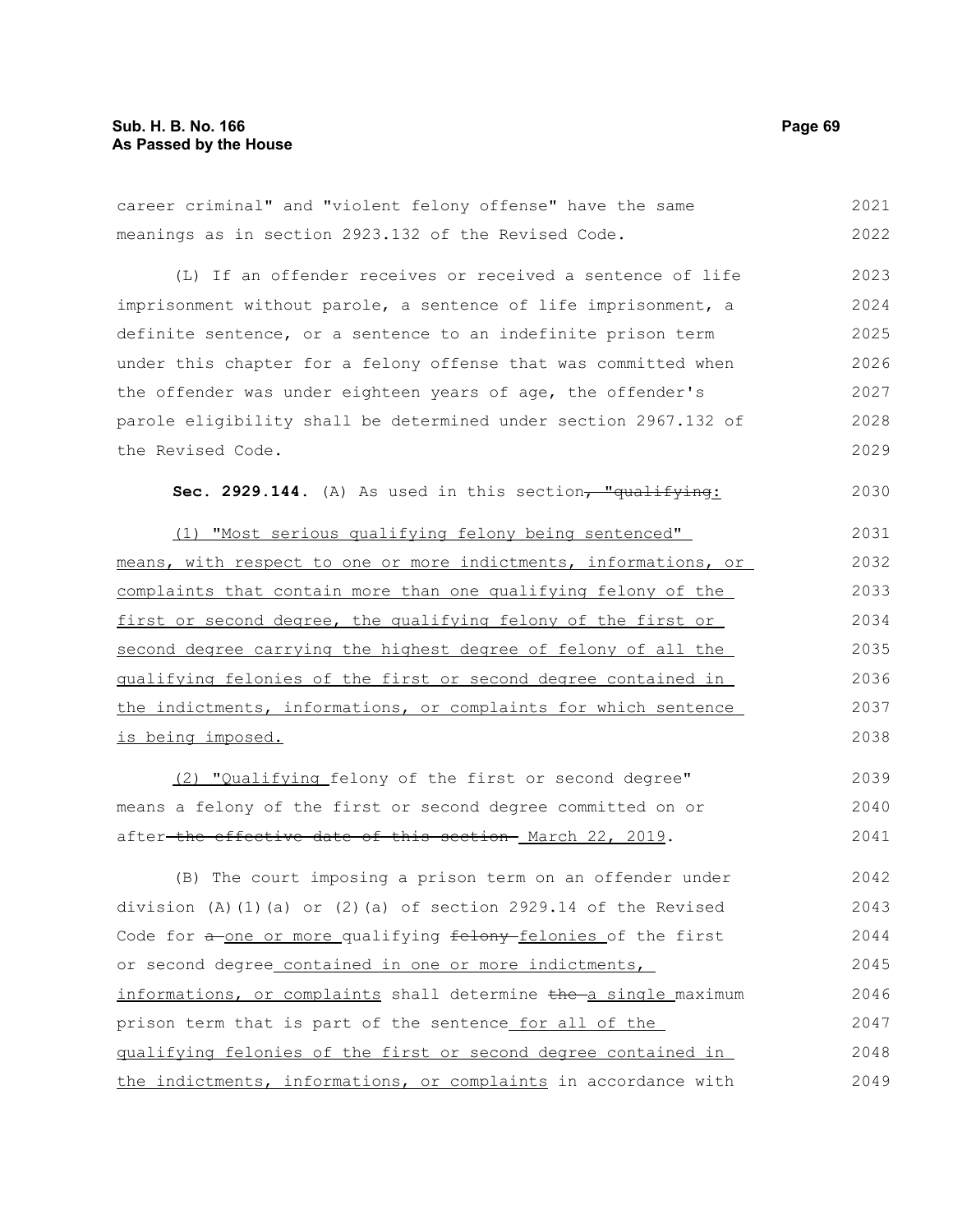| the following:                                                             | 2050 |
|----------------------------------------------------------------------------|------|
| (1) If the offender is being sentenced for one felony and                  | 2051 |
| the felony is a qualifying felony of the first or second degree,           | 2052 |
| the maximum prison term shall be equal to fifty per cent of the            | 2053 |
| minimum prison term imposed on the offender under division (A)             | 2054 |
| (1) (a) or (2) (a) of section $2929.14$ of the Revised Code-plus-          | 2055 |
| fifty per cent of that term.                                               | 2056 |
| (2) If the offender is being sentenced for more than one                   | 2057 |
| felony <sub>7</sub> and if one or more of the felonies is a qualifying     | 2058 |
| felony of the first or second degree, and if the court orders              | 2059 |
| that some or all of the prison terms imposed are to be served-             | 2060 |
| consecutively, the court shall add all of the minimum terms-               | 2061 |
| imposed on the offender under division $(A)$ $(1)$ $(a)$ or $(2)$ $(a)$ of | 2062 |
| section 2929.14 of the Revised Code for a qualifying felony of             | 2063 |
| the first or second degree that are to be served consecutively             | 2064 |
| and all of the definite terms of the felonies that are not-                | 2065 |
| qualifying felonies of the first or second degree that are to be-          | 2066 |
| served consecutively, and the maximum term shall be equal to the           | 2067 |
| total of those terms so added by the court plus fifty per cent-            | 2068 |
| of the longest minimum term or definite term for the most-                 | 2069 |
| serious felony being sentenced.                                            | 2070 |
| (3) If the offender is being sentenced for more than one                   | 2071 |
| felony, if one or more of the felonies is a qualifying felony of           | 2072 |
| the first or second degree, and if the court orders that all of            | 2073 |
| the prison terms imposed are to run concurrently, the maximum              | 2074 |
| prison term shall be equal to the longest of the minimum terms             | 2075 |
| imposed on the offender under division $(A)$ $(1)$ $(a)$ or $(2)$ $(a)$ of | 2076 |
| section 2929.14 of the Revised Code for a qualifying felony of             | 2077 |
| the first or second degree for which the sentence is being                 | 2078 |

imposed plus fifty per cent of the longest minimum prison term 2079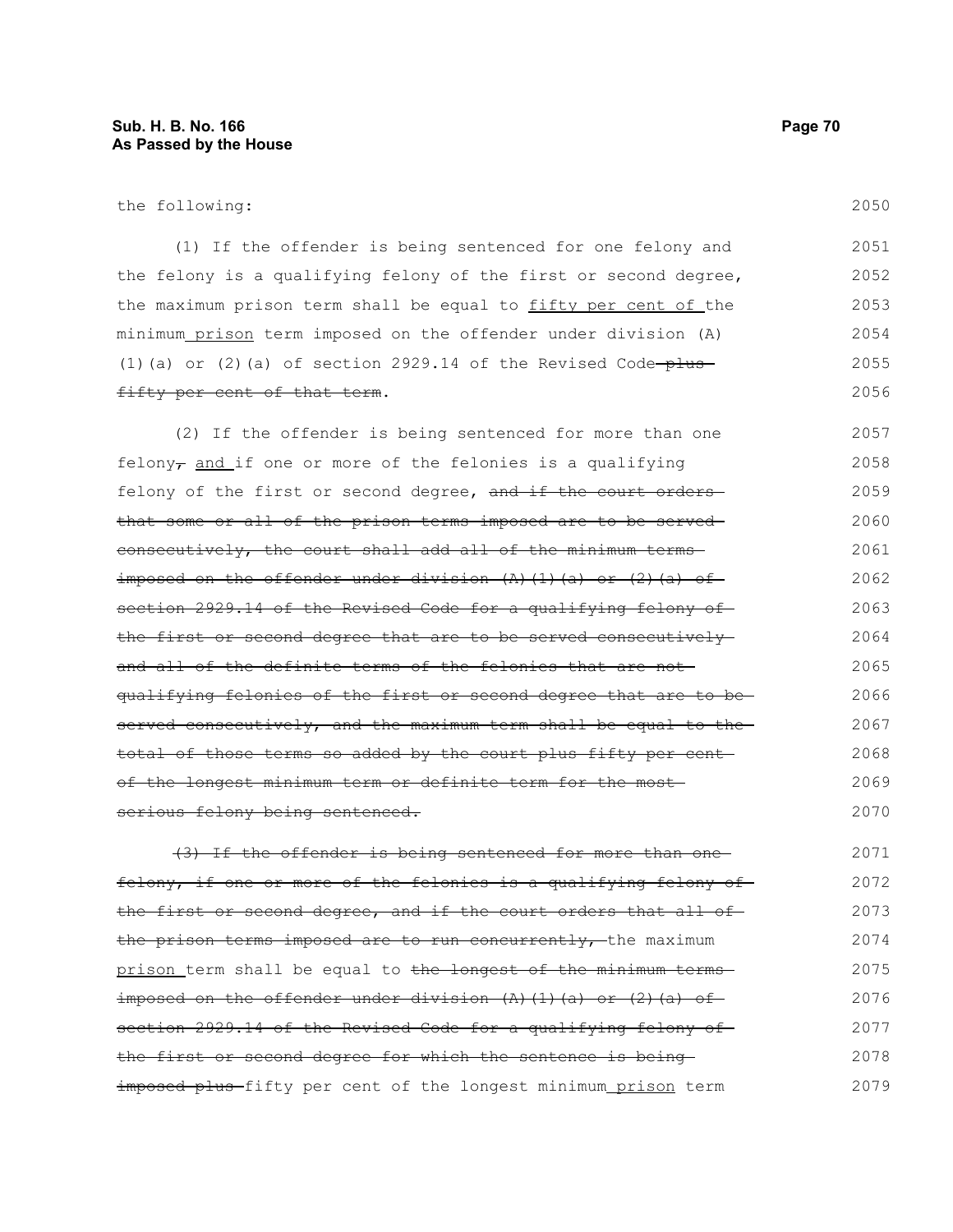for the most serious qualifying felony being sentenced. (4) (3) Any mandatory prison term, or portion of a mandatory prison term, that is imposed or to be imposed on the offender under division (B), (G), or (H) of section 2929.14 of the Revised Code or under any other provision of the Revised Code, with respect to a conviction of or plea of guilty to a specification, and that is in addition to the sentence imposed for the underlying offense $\frac{1}{15}$ : (a) Is separate from the non-life felony indefinite sentence being imposed for the qualifying first or second degree felony committed on or after the effective date of this sectionand shall March 22, 2019; (b) Shall not be considered or included in determining a maximum prison term for the offender under divisions (B)(1) to (3) of this section; and (c) Is to be imposed separately from the non-life felony indefinite sentence being imposed under this section. (C) The court imposing a prison term on an offender pursuant to division (A)(1)(a) or (2)(a) of section 2929.14 of the Revised Code for a qualifying felony of the first or second degree shall sentence the offender, as part of the sentence, to the a maximum prison term determined under division (B) of this section. The court shall impose this maximum term at sentencing as part of the sentence it imposes under section 2929.14 of the Revised Code, and shall state the minimum prison term it imposes under division (A)(1)(a) or (2)(a) of that section for each qualifying felony of the first or second degree, and this maximum term, in the sentencing entry. 2080 2081 2082 2083 2084 2085 2086 2087 2088 2089 2090 2091 2092 2093 2094 2095 2096 2097 2098 2099 2100 2101 2102 2103 2104 2105 2106 2107

(D) If a court imposes a prison term on an offender 2108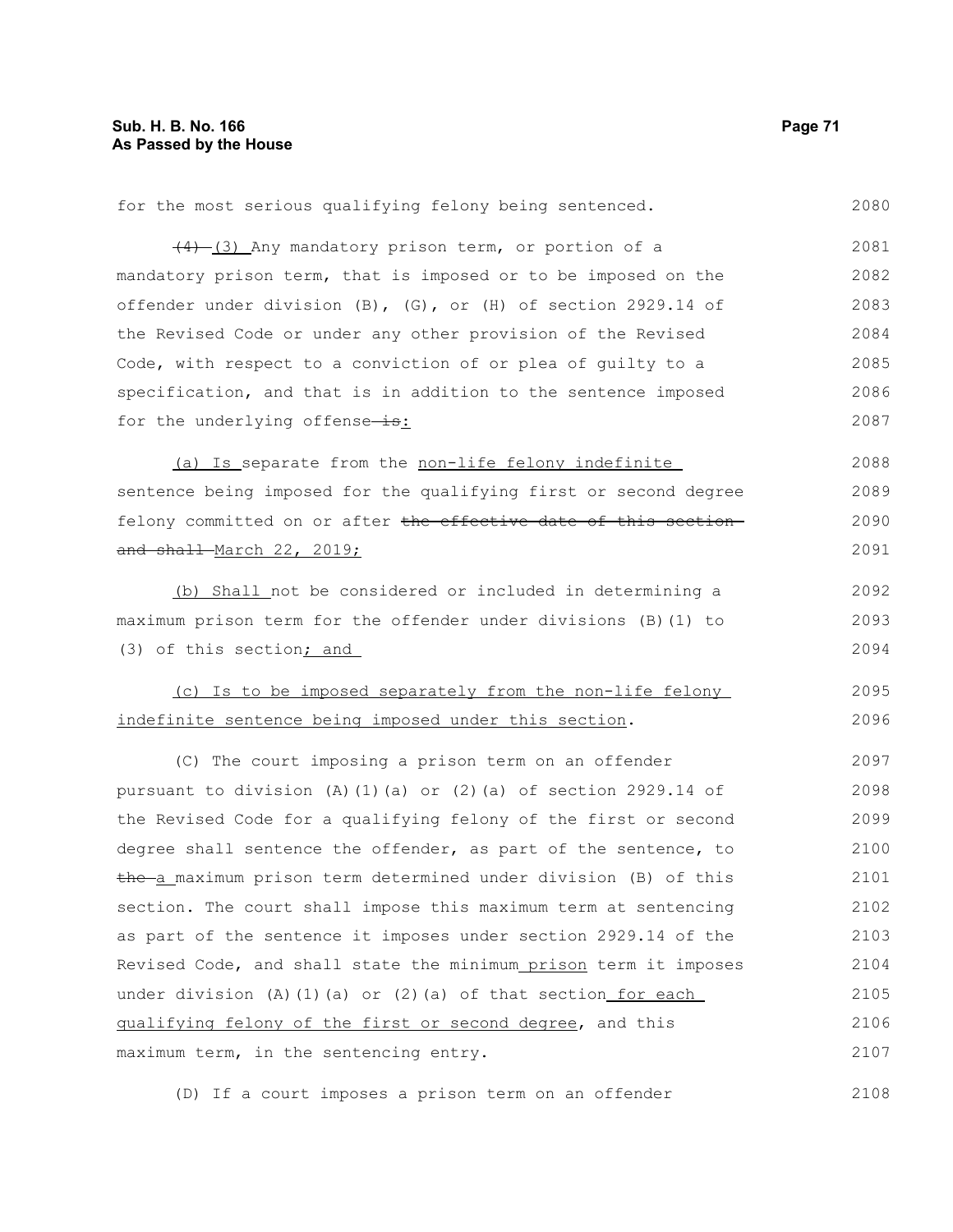# **Sub. H. B. No. 166 Page 72 As Passed by the House**

pursuant to division (A)(1)(a) or (2)(a) of section 2929.14 of the Revised Code for a qualifying felony of the first or second degree, section 2967.271 of the Revised Code applies with respect to the offender's service of the prison term. 2109 2110 2111 2112

**Sec. 2929.19.** (A) The court shall hold a sentencing hearing before imposing a sentence under this chapter upon an offender who was convicted of or pleaded guilty to a felony and before resentencing an offender who was convicted of or pleaded guilty to a felony and whose case was remanded pursuant to section 2953.07 or 2953.08 of the Revised Code. At the hearing, the offender, the prosecuting attorney, the victim or the victim's representative in accordance with section 2930.14 of the Revised Code, and, with the approval of the court, any other person may present information relevant to the imposition of sentence in the case. The court shall inform the offender of the verdict of the jury or finding of the court and ask the offender whether the offender has anything to say as to why sentence should not be imposed upon the offender. 2113 2114 2115 2116 2117 2118 2119 2120 2121 2122 2123 2124 2125 2126

(B)(1) At the sentencing hearing, the court, before imposing sentence, shall do all of the following: 2127 2128

(a) Consider the record, any information presented at the hearing by any person pursuant to division (A) of this section, and, if one was prepared, the presentence investigation report made pursuant to section 2951.03 of the Revised Code or Criminal Rule 32.2, and any victim impact statement made pursuant to section 2947.051 of the Revised Code; 2129 2130 2131 2132 2133 2134

(b) If the offense was committed when the offender was under eighteen years of age, in addition to other factors considered, consider youth and its characteristics as mitigating factors, including: 2135 2136 2137 2138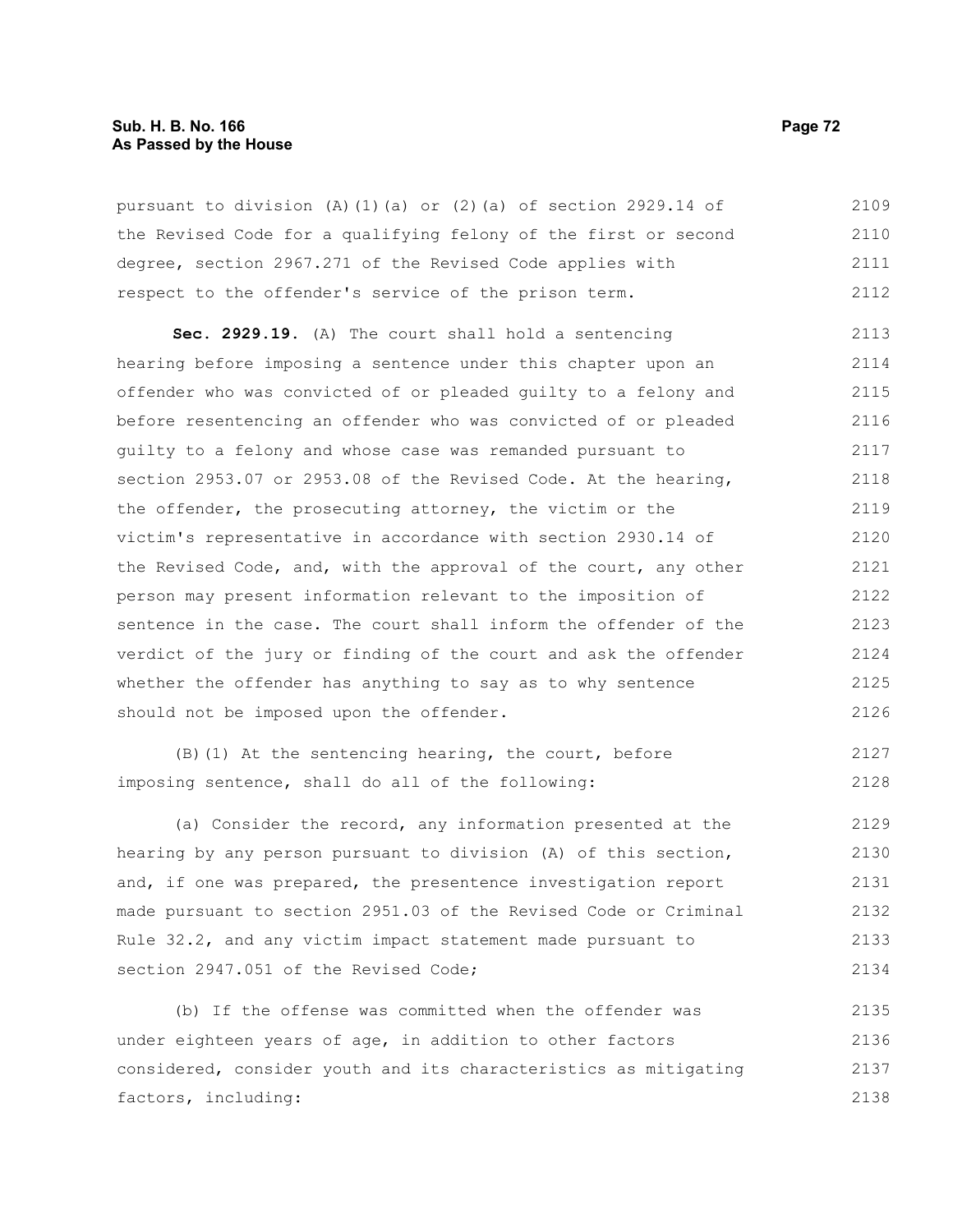# **Sub. H. B. No. 166 Page 73 As Passed by the House**

(i) The chronological age of the offender at the time of the offense and that age's hallmark features, including intellectual capacity, immaturity, impetuosity, and a failure to appreciate risks and consequences; (ii) The family and home environment of the offender at the time of the offense, the offender's inability to control the offender's surroundings, a history of trauma regarding the offender, and the offender's school and special education history; (iii) The circumstances of the offense, including the extent of the offender's participation in the conduct and the way familial and peer pressures may have impacted the offender's conduct; (iv) Whether the offender might have been charged and convicted of a lesser offense if not for the incompetencies associated with youth, such as the offender's inability to deal with police officers and prosecutors during the offender's interrogation or possible plea agreement or the offender's inability to assist the offender's own attorney; (v) Examples of the offender's rehabilitation, including any subsequent growth or increase in maturity during confinement. (2) Subject to division (B)(3) of this section, if the sentencing court determines at the sentencing hearing that a prison term is necessary or required, the court shall do all of the following: 2139 2140 2141 2142 2143 2144 2145 2146 2147 2148 2149 2150 2151 2152 2153 2154 2155 2156 2157 2158 2159 2160 2161 2162 2163 2164

(a) Impose a stated prison term and, if the court imposes a mandatory prison term, notify the offender that the prison term is a mandatory prison term; 2165 2166 2167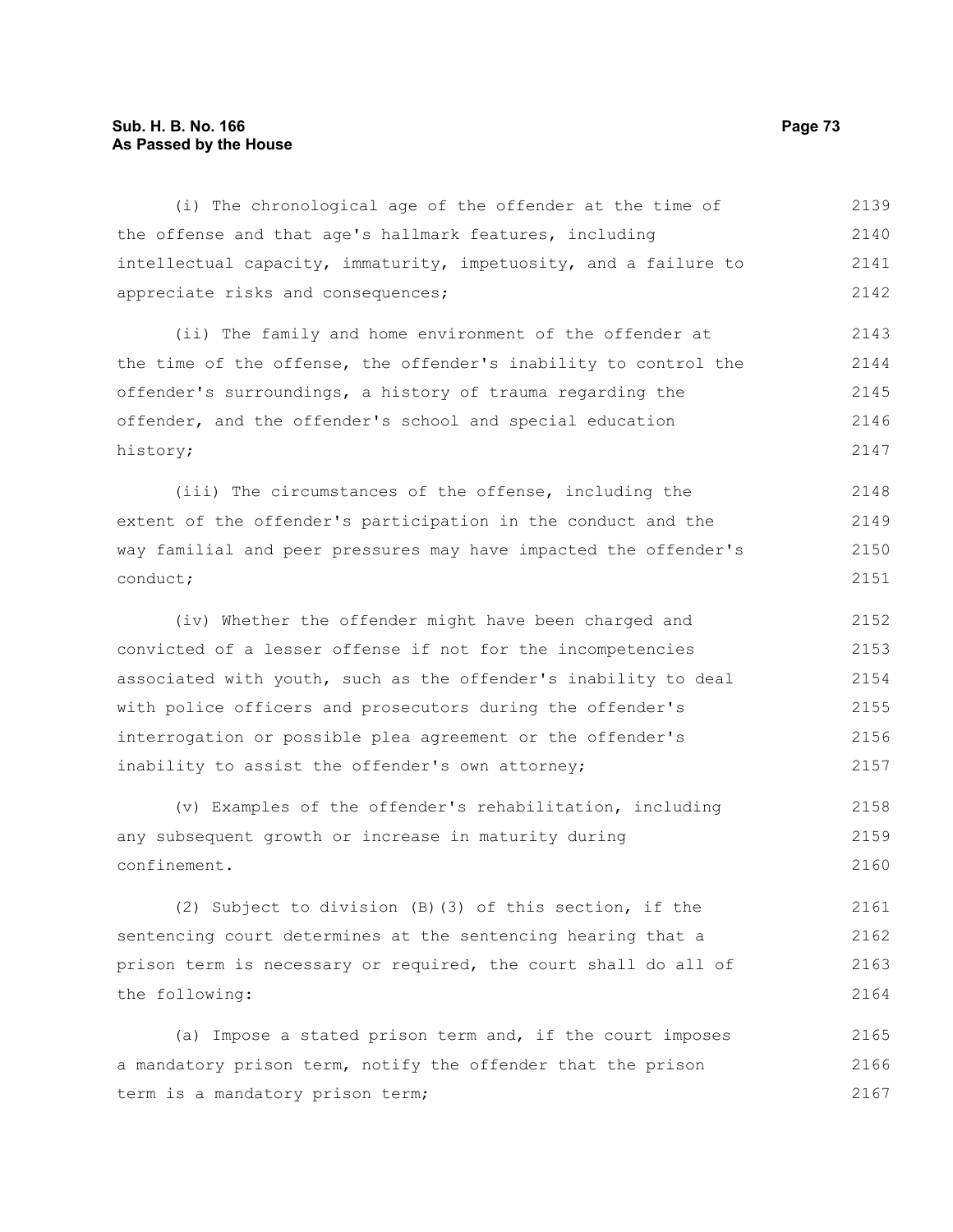# **Sub. H. B. No. 166 Page 74 As Passed by the House**

(b) In addition to any other information, include in the sentencing entry the name and section reference to the offense or offenses, the sentence or sentences imposed and whether the sentence or sentences contain mandatory prison terms, if sentences are imposed for multiple counts whether the sentences are to be served concurrently or consecutively, and the name and section reference of any specification or specifications for which sentence is imposed and the sentence or sentences imposed for the specification or specifications; 2168 2169 2170 2171 2172 2173 2174 2175 2176

(c) If the prison term is a non-life felony indefinite prison term, notify the offender of all of the following: 2177 2178

(i) That the non-life felony indefinite prison term to which the offender is subject consists of a minimum prison term followed by a maximum prison term. 2179 2180 2181

(ii) That it is rebuttably presumed that the offender will be released from service of the sentence on the expiration of the minimum prison term imposed as part of the sentence or on the offender's presumptive earned early release date, as defined in section 2967.271 of the Revised Code, whichever is earlier; 2182 2183 2184 2185 2186

(ii) (iii) That the department of rehabilitation and correction may rebut the presumption described in division  $\overline{AB}$  $(2)$  (c)(i) (2)(c)(ii) of this section if, at a hearing held under section 2967.271 of the Revised Code, the department makes specified determinations regarding the offender's conduct while confined, the offender's rehabilitation, the offender's threat to society, the offender's restrictive housing, if any, while confined, and the offender's security classification; 2187 2188 2189 2190 2191 2192 2193 2194

 $\frac{1+i}{2}(iv)$  That if, as described in division  $\frac{1}{2}(e)$   $\frac{1}{2}(e)$ (B)(2)(c)(iii) of this section, the department at the hearing 2195 2196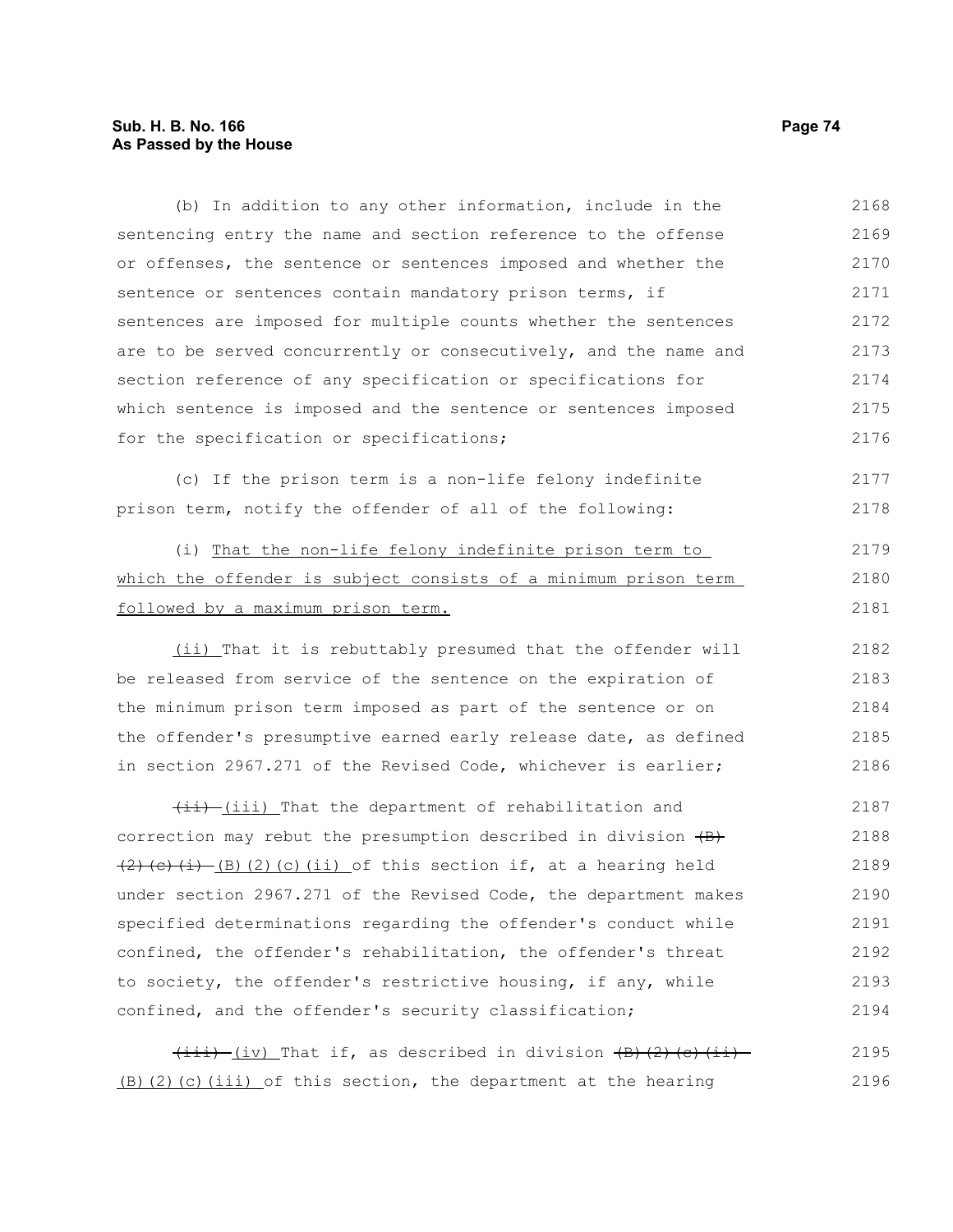## **Sub. H. B. No. 166 Page 75 As Passed by the House**

makes the specified determinations and rebuts the presumption, the department may maintain the offender's incarceration after the expiration of that minimum term or after that presumptive earned early release date for the length of time the department determines to be reasonable, subject to the limitation specified in section 2967.271 of the Revised Code; 2197 2198 2199 2200 2201 2202

 $\overline{(iv)}$  (v) That the department may make the specified determinations and maintain the offender's incarceration under the provisions described in divisions  $(B)$   $(2)$   $(c)$   $(i)$  and  $(ii)$   $(B)$ (2)(c)(ii) and (iii) of this section more than one time, subject to the limitation specified in section 2967.271 of the Revised Code; 2203 2204 2205 2206 2207 2208

 $\overline{(v)}$  (vi) That if the offender has not been released prior to the expiration of the offender's maximum prison term imposed as part of the sentence, the offender must be released upon the expiration of that term.

(d) Notify the offender that the offender will be supervised under section 2967.28 of the Revised Code after the offender leaves prison if the offender is being sentenced, other than to a sentence of life imprisonment, for a felony of the first degree or second degree, for a felony sex offense, or for a felony of the third degree that is an offense of violence and is not a felony sex offense. This division applies with respect to all prison terms imposed for an offense of a type described in this division, including a non-life felony indefinite prison term and including a term imposed for any offense of a type described in this division that is a risk reduction sentence, as defined in section 2967.28 of the Revised Code. If a court imposes a sentence including a prison term of a type described in division (B)(2)(d) of this section on or after July 11, 2006, 2213 2214 2215 2216 2217 2218 2219 2220 2221 2222 2223 2224 2225 2226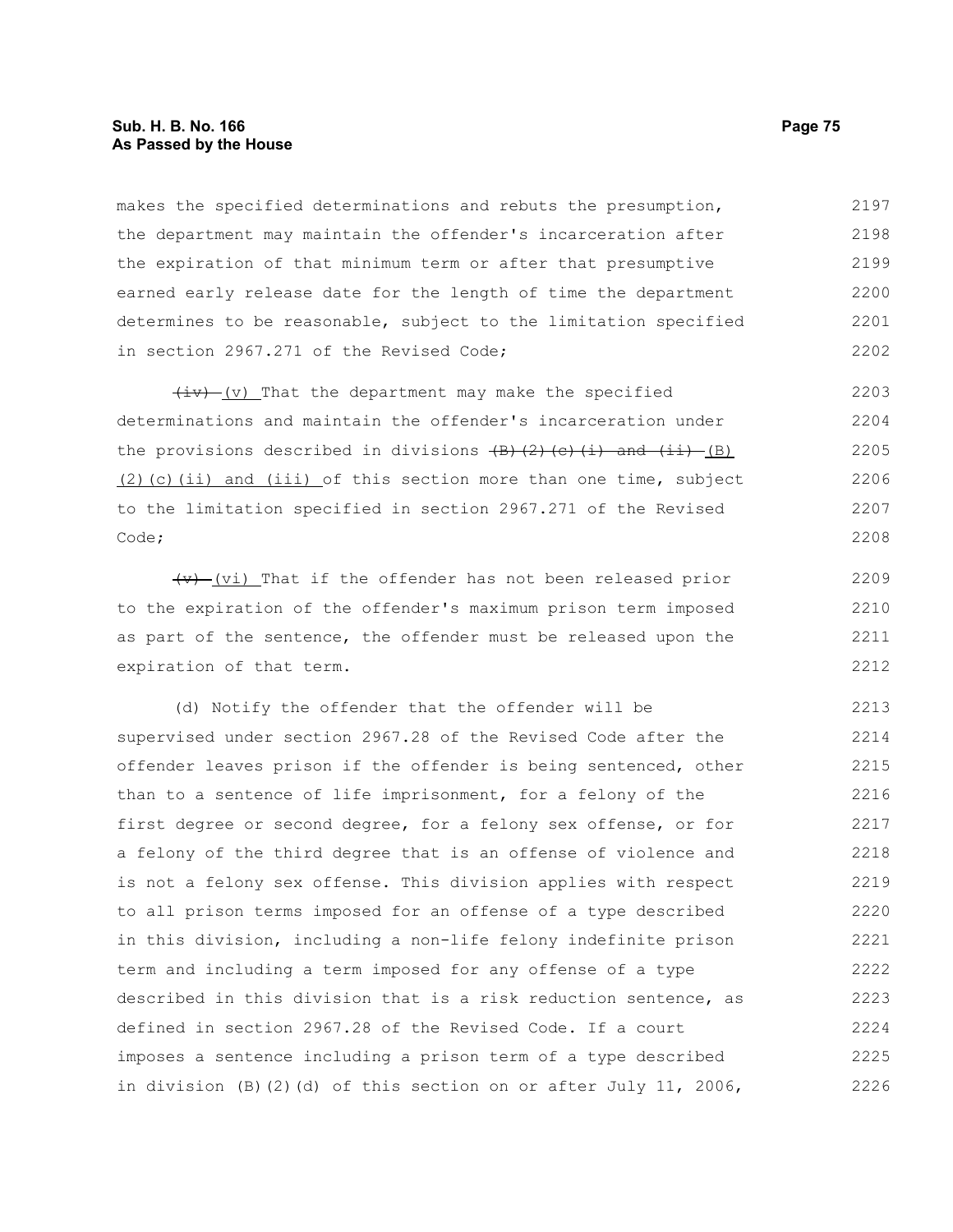the failure of a court to notify the offender pursuant to division (B)(2)(d) of this section that the offender will be supervised under section 2967.28 of the Revised Code after the offender leaves prison or to include in the judgment of conviction entered on the journal a statement to that effect does not negate, limit, or otherwise affect the mandatory period of supervision that is required for the offender under division (B) of section 2967.28 of the Revised Code. Section 2929.191 of the Revised Code applies if, prior to July 11, 2006, a court imposed a sentence including a prison term of a type described in division (B)(2)(d) of this section and failed to notify the offender pursuant to division (B)(2)(d) of this section regarding post-release control or to include in the judgment of conviction entered on the journal or in the sentence a statement regarding post-release control. 2227 2228 2229 2230 2231 2232 2233 2234 2235 2236 2237 2238 2239 2240 2241

(e) Notify the offender that the offender may be supervised under section 2967.28 of the Revised Code after the offender leaves prison if the offender is being sentenced for a felony of the third, fourth, or fifth degree that is not subject to division (B)(2)(d) of this section. This division applies with respect to all prison terms imposed for an offense of a type described in this division, including a term imposed for any such offense that is a risk reduction sentence, as defined in section 2967.28 of the Revised Code. Section 2929.191 of the Revised Code applies if, prior to July 11, 2006, a court imposed a sentence including a prison term of a type described in division  $(B)(2)$  (e) of this section and failed to notify the offender pursuant to division (B)(2)(e) of this section regarding post-release control or to include in the judgment of conviction entered on the journal or in the sentence a statement regarding post-release control. 2242 2243 2244 2245 2246 2247 2248 2249 2250 2251 2252 2253 2254 2255 2256 2257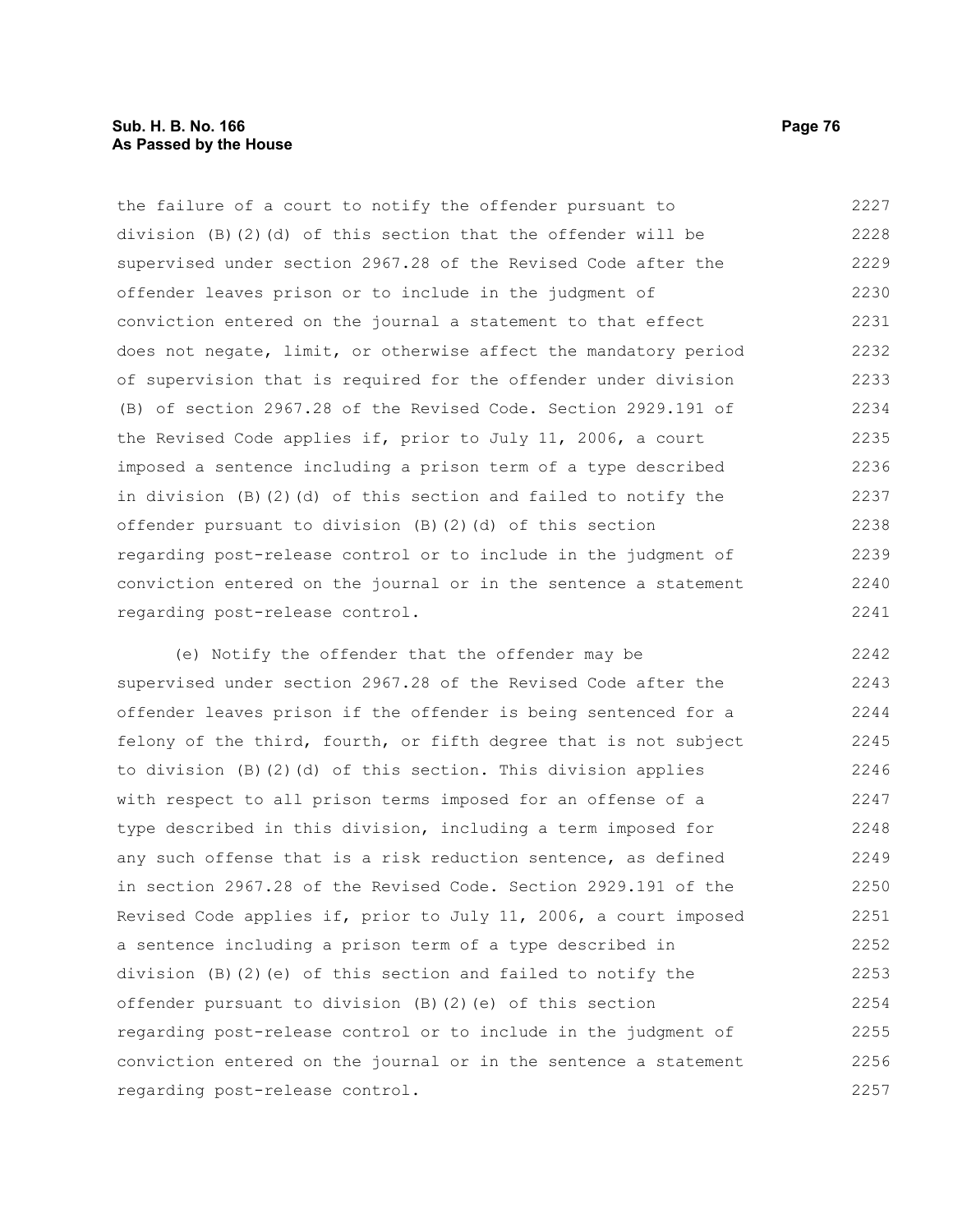# **Sub. H. B. No. 166 Page 77 As Passed by the House**

(f) Notify the offender that, if a period of supervision is imposed following the offender's release from prison, as described in division (B)(2)(d) or (e) of this section, and if the offender violates that supervision or a condition of postrelease control imposed under division (B) of section 2967.131 of the Revised Code, the parole board may impose a prison term, as part of the sentence, of up to one-half of the definite prison term originally imposed upon the offender as the offender's stated prison term or up to one-half of the minimum prison term originally imposed upon the offender as part of the offender's stated non-life felony indefinite prison term. If a court imposes a sentence including a prison term on or after July 11, 2006, the failure of a court to notify the offender pursuant to division  $(B)(2)(f)$  of this section that the parole board may impose a prison term as described in division (B)(2) (f) of this section for a violation of that supervision or a condition of post-release control imposed under division (B) of section 2967.131 of the Revised Code or to include in the judgment of conviction entered on the journal a statement to that effect does not negate, limit, or otherwise affect the authority of the parole board to so impose a prison term for a violation of that nature if, pursuant to division (D)(1) of section 2967.28 of the Revised Code, the parole board notifies the offender prior to the offender's release of the board's authority to so impose a prison term. Section 2929.191 of the Revised Code applies if, prior to July 11, 2006, a court imposed a sentence including a prison term and failed to notify the offender pursuant to division (B)(2)(f) of this section regarding the possibility of the parole board imposing a prison term for a violation of supervision or a condition of postrelease control. 2258 2259 2260 2261 2262 2263 2264 2265 2266 2267 2268 2269 2270 2271 2272 2273 2274 2275 2276 2277 2278 2279 2280 2281 2282 2283 2284 2285 2286 2287 2288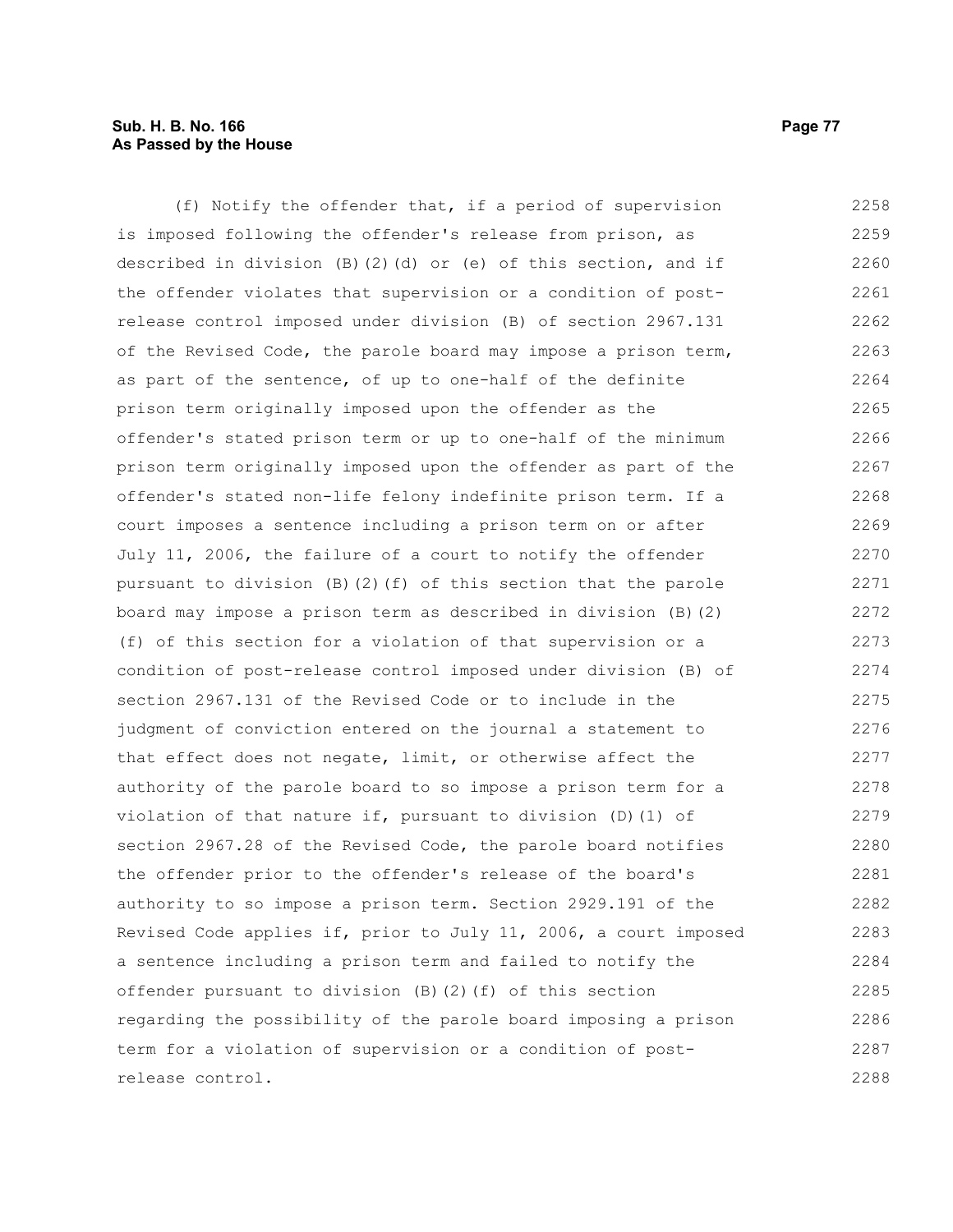# **Sub. H. B. No. 166 Page 78 As Passed by the House**

(g)(i) Determine, notify the offender of, and include in the sentencing entry the total number of days, including the sentencing date but excluding conveyance time, that the offender has been confined for any reason arising out of the offense for which the offender is being sentenced and by which the department of rehabilitation and correction must reduce the definite prison term imposed on the offender as the offender's stated prison term or, if the offense is an offense for which a non-life felony indefinite prison term is imposed under division (A)(1)(a) or (2)(a) of section 2929.14 of the Revised Code, the minimum and maximum prison terms term imposed on the offender as part of that non-life felony indefinite prison term, under section 2967.191 of the Revised Code. The court's calculation shall not include the number of days, if any, that the offender served in the custody of the department of rehabilitation and correction arising out of any prior offense for which the prisoner was convicted and sentenced. 2289 2290 2291 2292 2293 2294 2295 2296 2297 2298 2299 2300 2301 2302 2303 2304 2305

(ii) In making a determination under division  $(B)$   $(2)$   $(q)$   $(i)$ of this section, the court shall consider the arguments of the parties and conduct a hearing if one is requested. 2306 2307 2308

(iii) The sentencing court retains continuing jurisdiction to correct any error not previously raised at sentencing in making a determination under division  $(B)(2)(q)(i)$  of this section. The offender may, at any time after sentencing, file a motion in the sentencing court to correct any error made in making a determination under division (B)(2)(g)(i) of this section, and the court may in its discretion grant or deny that motion. If the court changes the number of days in its determination or redetermination, the court shall cause the entry granting that change to be delivered to the department of rehabilitation and correction without delay. Sections 2931.15 2309 2310 2311 2312 2313 2314 2315 2316 2317 2318 2319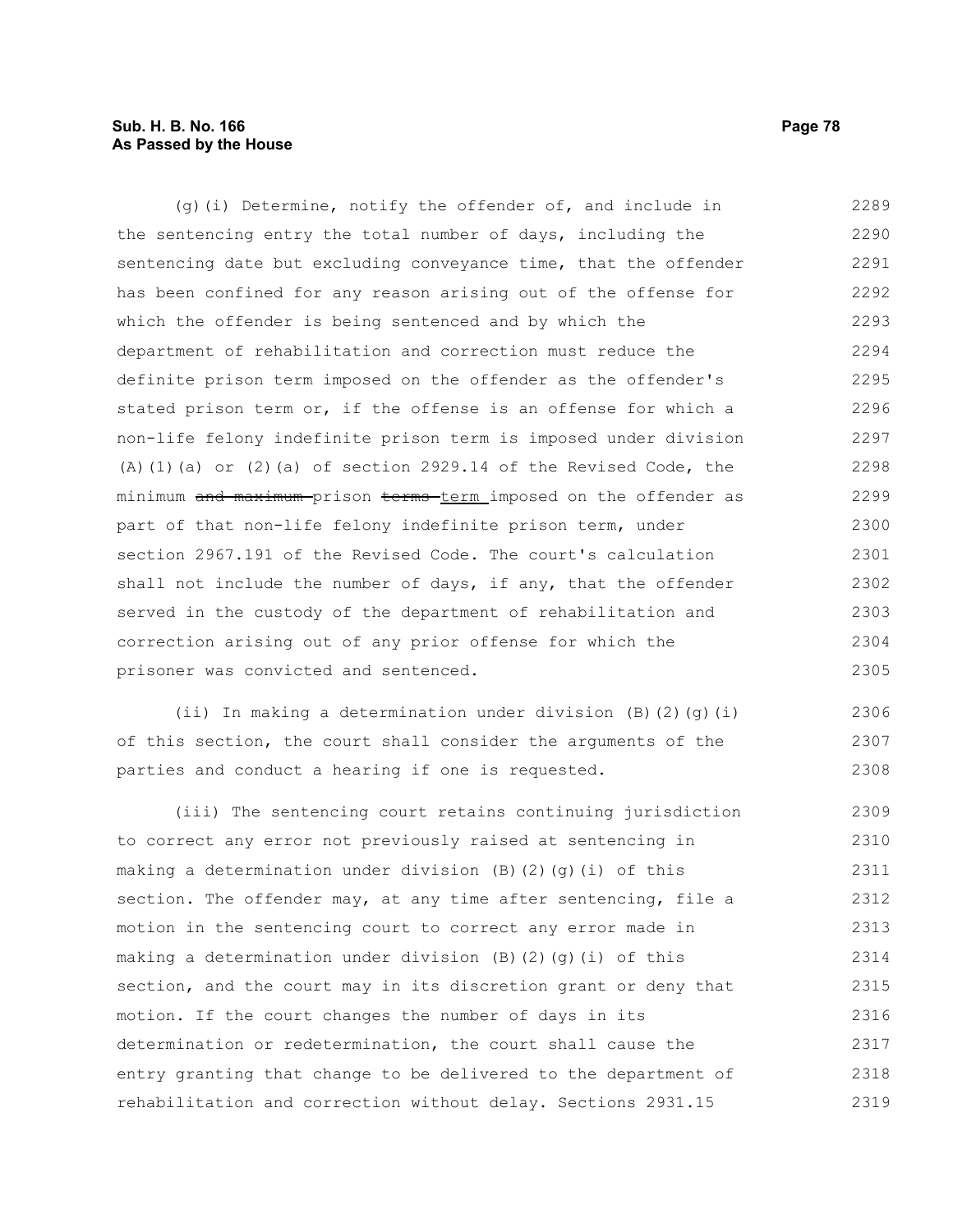the sentence void or voidable.

and 2953.21 of the Revised Code do not apply to a motion made under this section. (iv) An inaccurate determination under division (B)(2)(g) (i) of this section is not grounds for setting aside the offender's conviction or sentence and does not otherwise render 2320 2321 2322 2323 2324

(v) The department of rehabilitation and correction shall rely upon the latest journal entry of the court in determining the total days of local confinement for purposes of division (B) (2)(g)(i) to (iii) of this section and section 2967.191 of the Revised Code. 2326 2327 2328 2329 2330

(3)(a) The court shall include in the offender's sentence a statement that the offender is a tier III sex offender/childvictim offender, and the court shall comply with the requirements of section 2950.03 of the Revised Code if any of the following apply: 2331 2332 2333 2334 2335

(i) The offender is being sentenced for a violent sex offense or designated homicide, assault, or kidnapping offense that the offender committed on or after January 1, 1997, and the offender is adjudicated a sexually violent predator in relation to that offense. 2336 2337 2338 2339 2340

(ii) The offender is being sentenced for a sexually oriented offense that the offender committed on or after January 1, 1997, and the offender is a tier III sex offender/childvictim offender relative to that offense. 2341 2342 2343 2344

(iii) The offender is being sentenced on or after July 31, 2003, for a child-victim oriented offense, and the offender is a tier III sex offender/child-victim offender relative to that offense. 2345 2346 2347 2348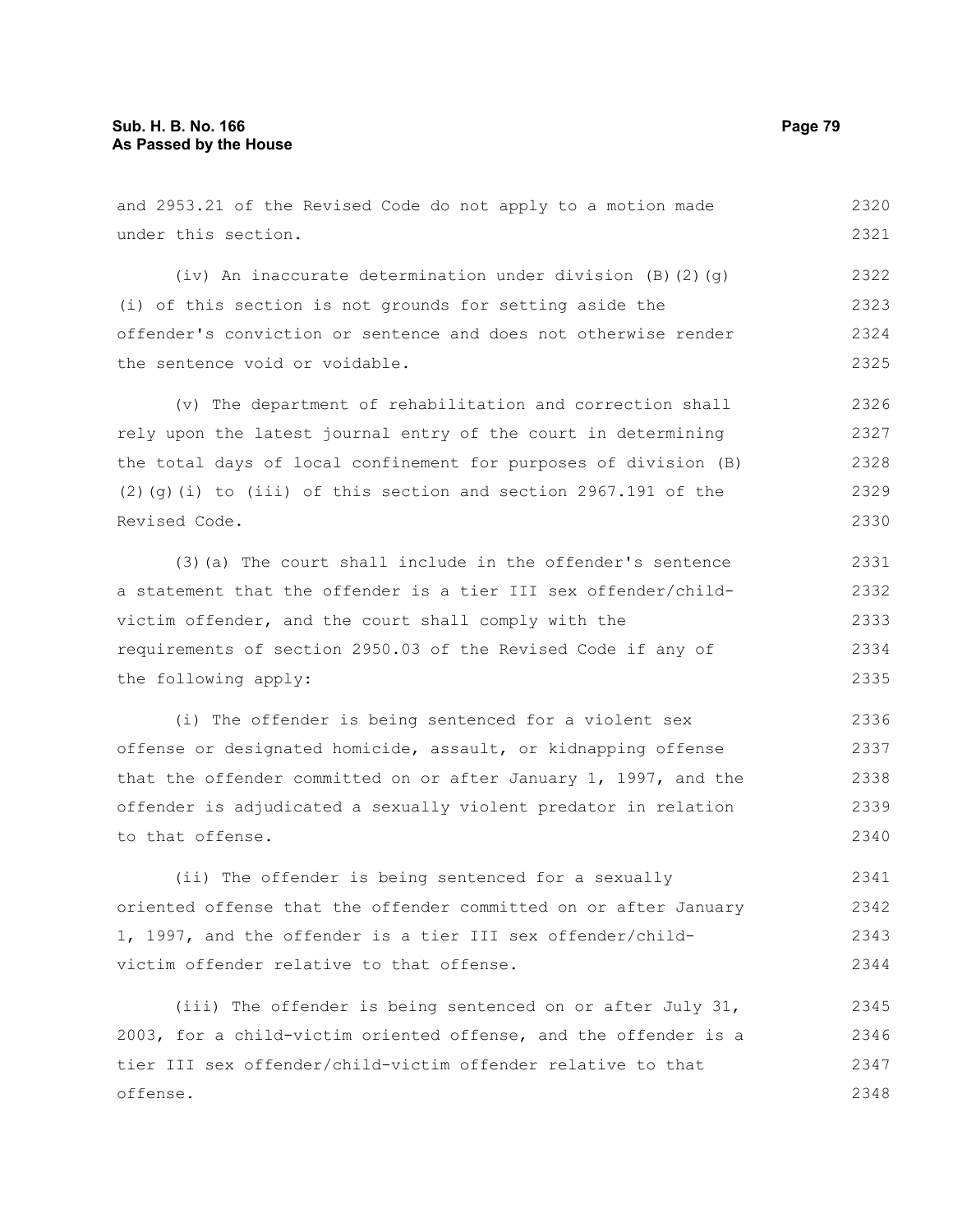(iv) The offender is being sentenced under section 2971.03 of the Revised Code for a violation of division (A)(1)(b) of section 2907.02 of the Revised Code committed on or after January 2, 2007. 2349 2350 2351 2352

(v) The offender is sentenced to a term of life without parole under division (B) of section 2907.02 of the Revised Code. 2353 2354 2355

(vi) The offender is being sentenced for attempted rape committed on or after January 2, 2007, and a specification of the type described in section 2941.1418, 2941.1419, or 2941.1420 of the Revised Code. 2356 2357 2358 2359

(vii) The offender is being sentenced under division (B)  $(3)(a)$ ,  $(b)$ ,  $(c)$ , or  $(d)$  of section 2971.03 of the Revised Code for an offense described in those divisions committed on or after January 1, 2008.

(b) Additionally, if any criterion set forth in divisions (B)(3)(a)(i) to (vii) of this section is satisfied, in the circumstances described in division (E) of section 2929.14 of the Revised Code, the court shall impose sentence on the offender as described in that division. 2364 2365 2366 2367 2368

(4) If the sentencing court determines at the sentencing hearing that a community control sanction should be imposed and the court is not prohibited from imposing a community control sanction, the court shall impose a community control sanction. The court shall notify the offender that, if the conditions of the sanction are violated, if the offender commits a violation of any law, or if the offender leaves this state without the permission of the court or the offender's probation officer, the court may impose a longer time under the same sanction, may 2369 2370 2371 2372 2373 2374 2375 2376 2377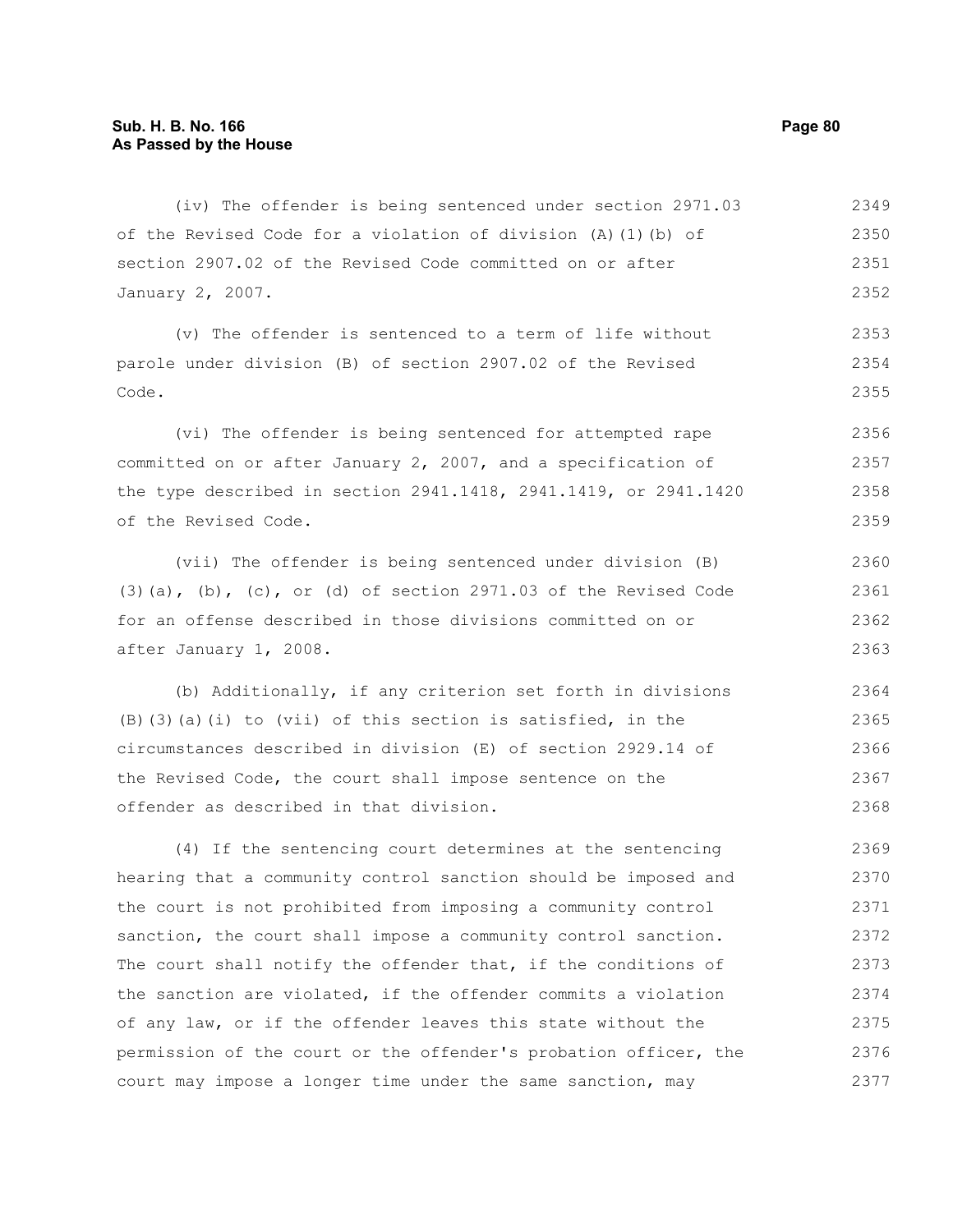## **Sub. H. B. No. 166 Page 81 As Passed by the House**

impose a more restrictive sanction, or may impose a prison term on the offender and shall indicate the range from which the prison term may be imposed as a sanction for the violation, which shall be the range of prison terms for the offense that is specified pursuant to section 2929.14 of the Revised Code and as described in section 2929.15 of the Revised Code." 2378 2379 2380 2381 2382 2383

(5) Before imposing a financial sanction under section 2929.18 of the Revised Code or a fine under section 2929.32 of the Revised Code, the court shall consider the offender's present and future ability to pay the amount of the sanction or fine. 2384 2385 2386 2387 2388

(6) If the sentencing court sentences the offender to a sanction of confinement pursuant to section 2929.14 or 2929.16 of the Revised Code that is to be served in a local detention facility, as defined in section 2929.36 of the Revised Code, and if the local detention facility is covered by a policy adopted pursuant to section 307.93, 341.14, 341.19, 341.21, 341.23, 753.02, 753.04, 753.16, 2301.56, or 2947.19 of the Revised Code and section 2929.37 of the Revised Code, both of the following apply: 2389 2390 2391 2392 2393 2394 2395 2396 2397

(a) The court shall specify both of the following as part of the sentence:

(i) If the offender is presented with an itemized bill pursuant to section 2929.37 of the Revised Code for payment of the costs of confinement, the offender is required to pay the bill in accordance with that section. 2400 2401 2402 2403

(ii) If the offender does not dispute the bill described in division (B)(6)(a)(i) of this section and does not pay the bill by the times specified in section 2929.37 of the Revised 2404 2405 2406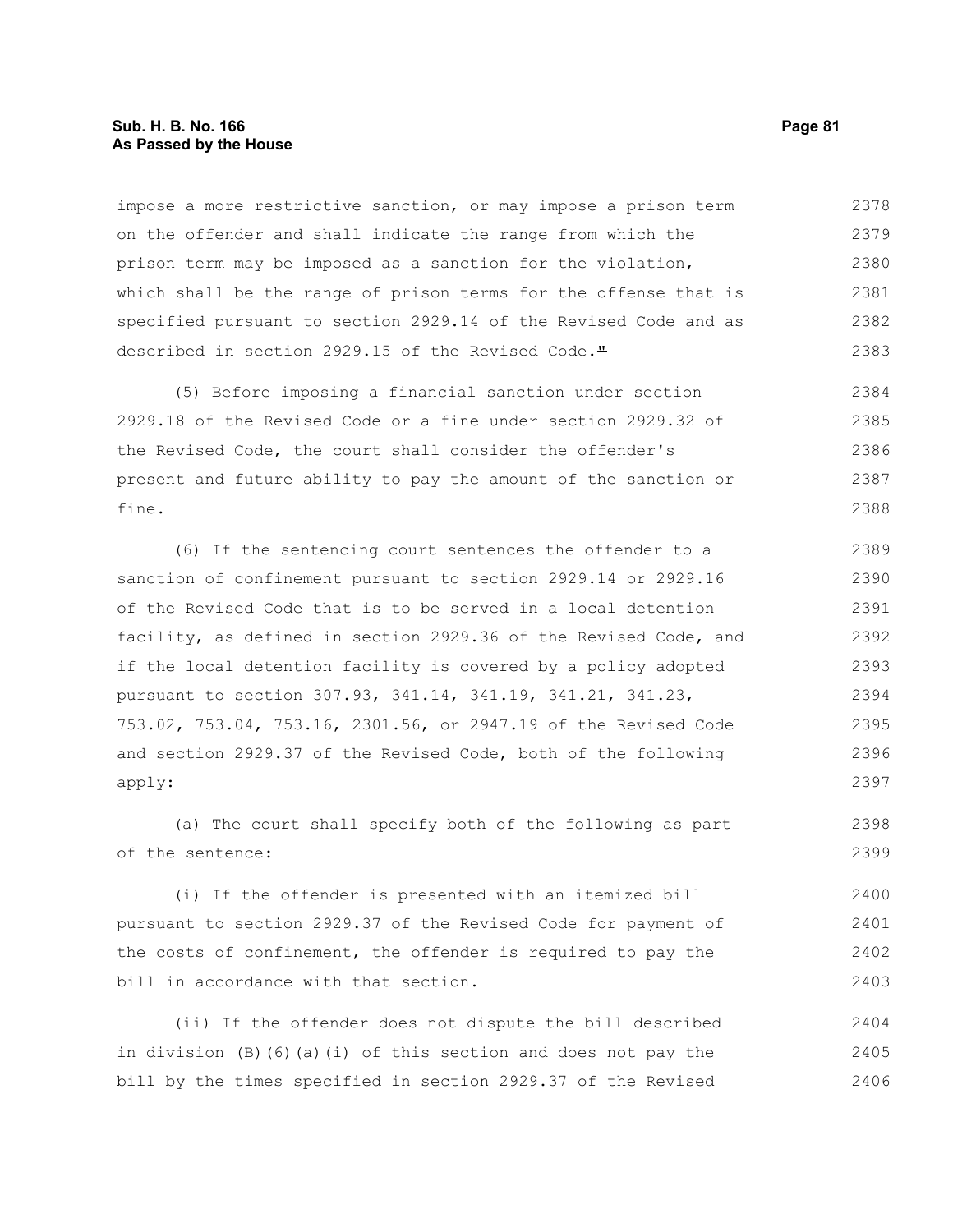Code, the clerk of the court may issue a certificate of judgment against the offender as described in that section. 2407 2408

(b) The sentence automatically includes any certificate of judgment issued as described in division (B)(6)(a)(ii) of this section. 2409 2410

(7) The failure of the court to notify the offender that a prison term is a mandatory prison term pursuant to division (B) (2)(a) of this section or to include in the sentencing entry any information required by division (B)(2)(b) of this section does not affect the validity of the imposed sentence or sentences. If the sentencing court notifies the offender at the sentencing hearing that a prison term is mandatory but the sentencing entry does not specify that the prison term is mandatory, the court may complete a corrected journal entry and send copies of the corrected entry to the offender and the department of rehabilitation and correction, or, at the request of the state, the court shall complete a corrected journal entry and send copies of the corrected entry to the offender and department of rehabilitation and correction. 2412 2413 2414 2415 2416 2417 2418 2419 2420 2421 2422 2423 2424 2425

(C)(1) If the offender is being sentenced for a fourth degree felony OVI offense under division (G)(1) of section 2929.13 of the Revised Code, the court shall impose the mandatory term of local incarceration in accordance with that division, shall impose a mandatory fine in accordance with division (B)(3) of section 2929.18 of the Revised Code, and, in addition, may impose additional sanctions as specified in sections 2929.15, 2929.16, 2929.17, and 2929.18 of the Revised Code. The court shall not impose a prison term on the offender except that the court may impose a prison term upon the offender as provided in division (A)(1) of section 2929.13 of the Revised 2426 2427 2428 2429 2430 2431 2432 2433 2434 2435 2436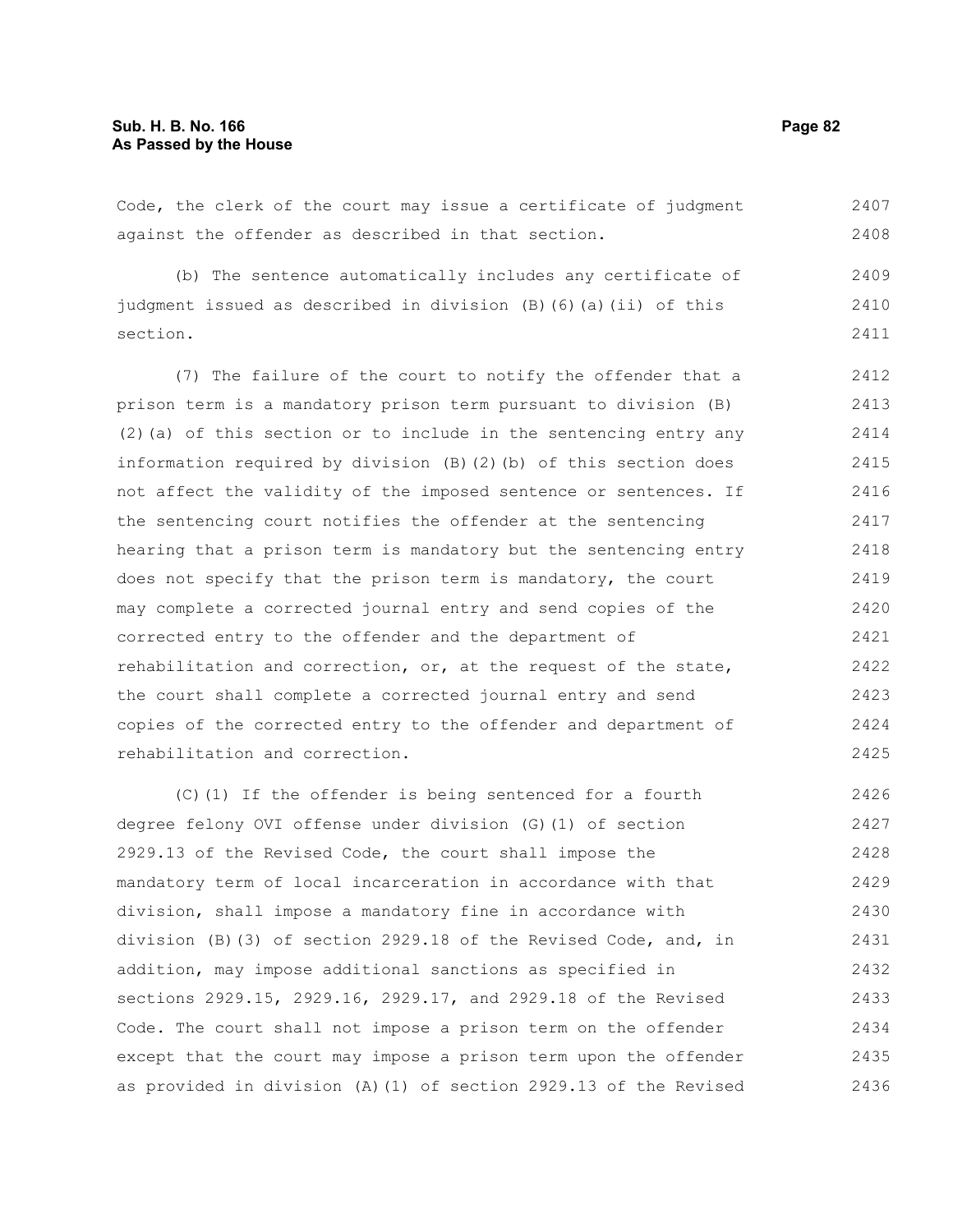Code.

2437

(2) If the offender is being sentenced for a third or fourth degree felony OVI offense under division (G)(2) of section 2929.13 of the Revised Code, the court shall impose the mandatory prison term in accordance with that division, shall impose a mandatory fine in accordance with division (B)(3) of section 2929.18 of the Revised Code, and, in addition, may impose an additional prison term as specified in section 2929.14 of the Revised Code. In addition to the mandatory prison term or mandatory prison term and additional prison term the court imposes, the court also may impose a community control sanction on the offender, but the offender shall serve all of the prison terms so imposed prior to serving the community control sanction. 2438 2439 2440 2441 2442 2443 2444 2445 2446 2447 2448 2449 2450

(D) The sentencing court, pursuant to division (I)(1) of section 2929.14 of the Revised Code, may recommend placement of the offender in a program of shock incarceration under section 5120.031 of the Revised Code or an intensive program prison under section 5120.032 of the Revised Code, disapprove placement of the offender in a program or prison of that nature, or make no recommendation. If the court recommends or disapproves placement, it shall make a finding that gives its reasons for its recommendation or disapproval. 2451 2452 2453 2454 2455 2456 2457 2458 2459

**Sec. 2930.16.** (A) If a defendant is incarcerated, a victim in a case who has requested to receive notice under this section shall be given notice of the incarceration of the defendant. If an alleged juvenile offender is committed to the temporary custody of a school, camp, institution, or other facility operated for the care of delinquent children or to the legal custody of the department of youth services, a victim in a case 2460 2461 2462 2463 2464 2465 2466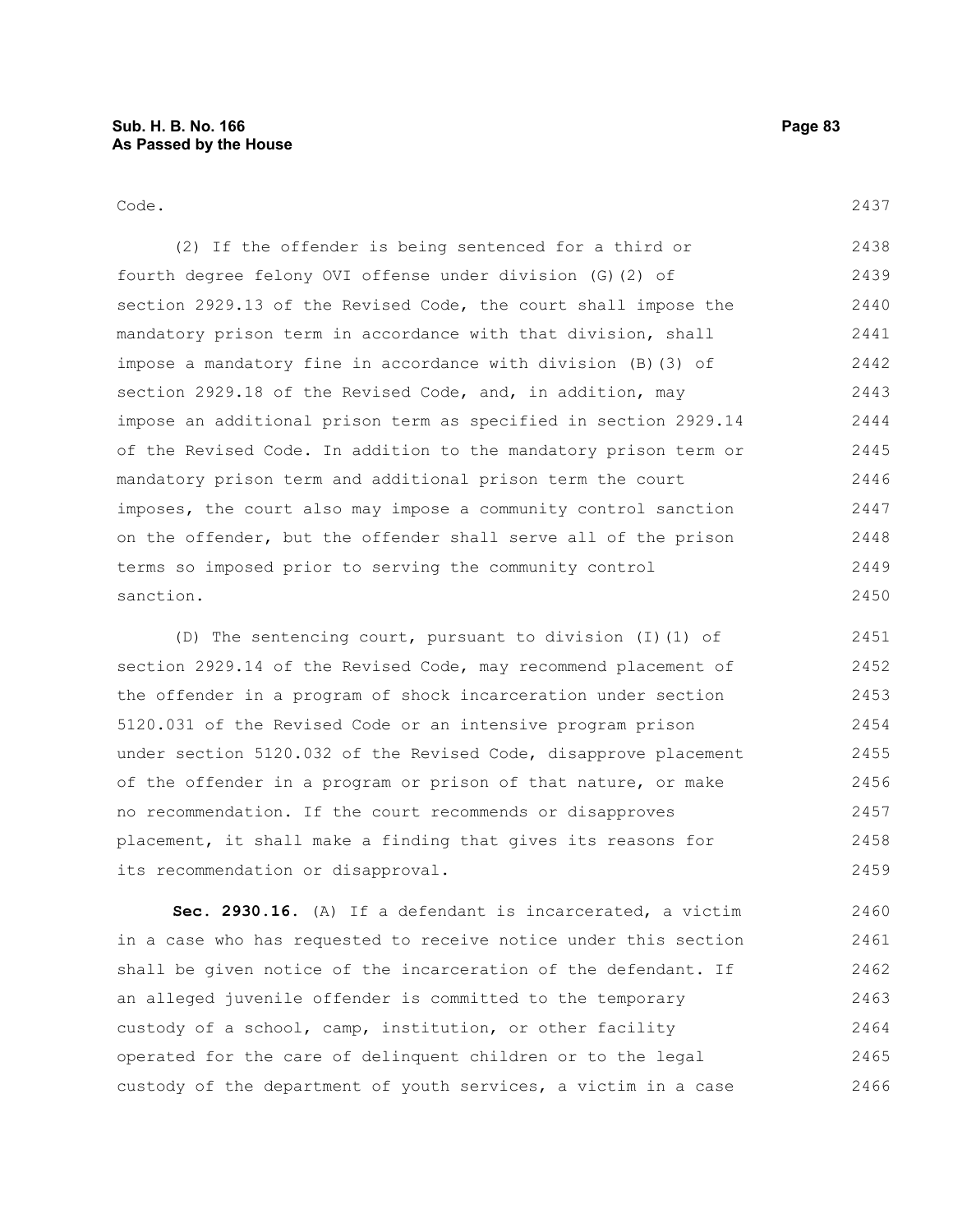## **Sub. H. B. No. 166 Page 84 As Passed by the House**

who has requested to receive notice under this section shall be given notice of the commitment. Promptly after sentence is imposed upon the defendant or the commitment of the alleged juvenile offender is ordered, the prosecutor in the case shall notify the victim of the date on which the defendant will be released, or initially will be eligible for release, from confinement or the prosecutor's reasonable estimate of that date or the date on which the alleged juvenile offender will have served the minimum period of commitment or the prosecutor's reasonable estimate of that date. The prosecutor also shall notify the victim of the name of the custodial agency of the defendant or alleged juvenile offender and tell the victim how to contact that custodial agency. If the custodial agency is the department of rehabilitation and correction, the prosecutor shall notify the victim of the services offered by the office of victims' services pursuant to section 5120.60 of the Revised Code. If the custodial agency is the department of youth services, the prosecutor shall notify the victim of the services provided by the office of victims' services within the release authority of the department pursuant to section 5139.55 of the Revised Code and the victim's right pursuant to section 5139.56 of the Revised Code to submit a written request to the release authority to be notified of actions the release authority takes with respect to the alleged juvenile offender. The victim shall keep the custodial agency informed of the victim's current address and telephone number. 2467 2468 2469 2470 2471 2472 2473 2474 2475 2476 2477 2478 2479 2480 2481 2482 2483 2484 2485 2486 2487 2488 2489 2490 2491 2492

(B)(1) Upon the victim's request or in accordance with division (D) of this section, the prosecutor promptly shall notify the victim of any hearing for judicial release of the defendant pursuant to section 2929.20 of the Revised Code, of any hearing for release of the defendant pursuant to section 2493 2494 2495 2496 2497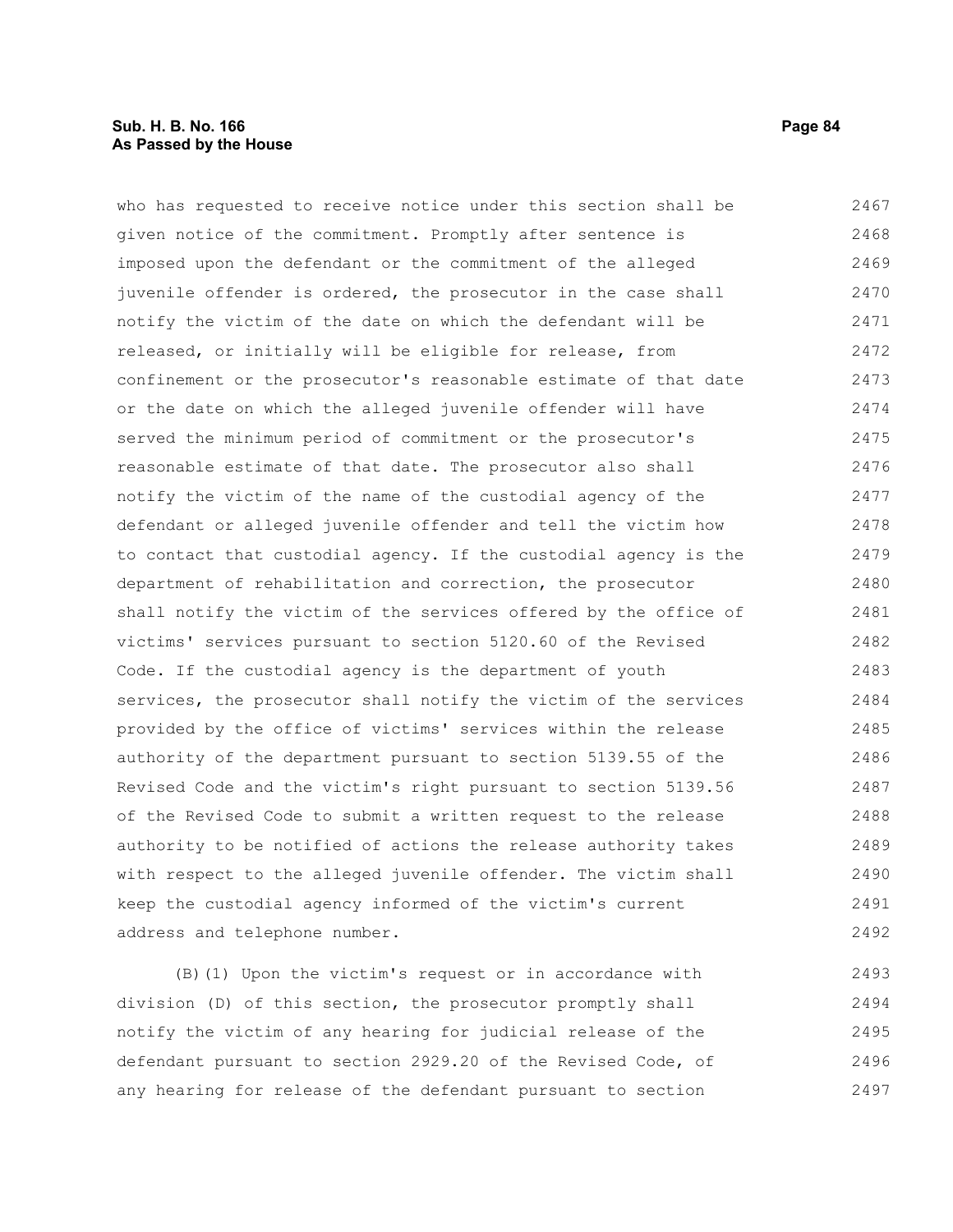## **Sub. H. B. No. 166 Page 85 As Passed by the House**

2967.19 of the Revised Code, or of any hearing for judicial release or early release of the alleged juvenile offender pursuant to section 2151.38 of the Revised Code and of the victim's right to make a statement under those sections. The court shall notify the victim of its ruling in each of those hearings and on each of those applications. 2498 2499 2500 2501 2502 2503

(2) If an offender is sentenced to a prison term pursuant to division (A)(3) or (B) of section 2971.03 of the Revised Code, upon the request of the victim of the crime or in accordance with division (D) of this section, the prosecutor promptly shall notify the victim of any hearing to be conducted pursuant to section 2971.05 of the Revised Code to determine whether to modify the requirement that the offender serve the entire prison term in a state correctional facility in accordance with division (C) of that section, whether to continue, revise, or revoke any existing modification of that requirement, or whether to terminate the prison term in accordance with division (D) of that section. The court shall notify the victim of any order issued at the conclusion of the hearing. 2504 2505 2506 2507 2508 2509 2510 2511 2512 2513 2514 2515 2516 2517

(C) Upon the victim's request made at any time before the particular notice would be due or in accordance with division (D) of this section, the custodial agency of a defendant or alleged juvenile offender shall give the victim any of the following notices that is applicable: 2518 2519 2520 2521 2522

(1) At least sixty days before the adult parole authority recommends a pardon or commutation of sentence for the defendant or at least sixty days prior to a hearing before the adult parole authority regarding a grant of parole to the defendant, notice of the victim's right to submit a statement regarding the 2523 2524 2525 2526 2527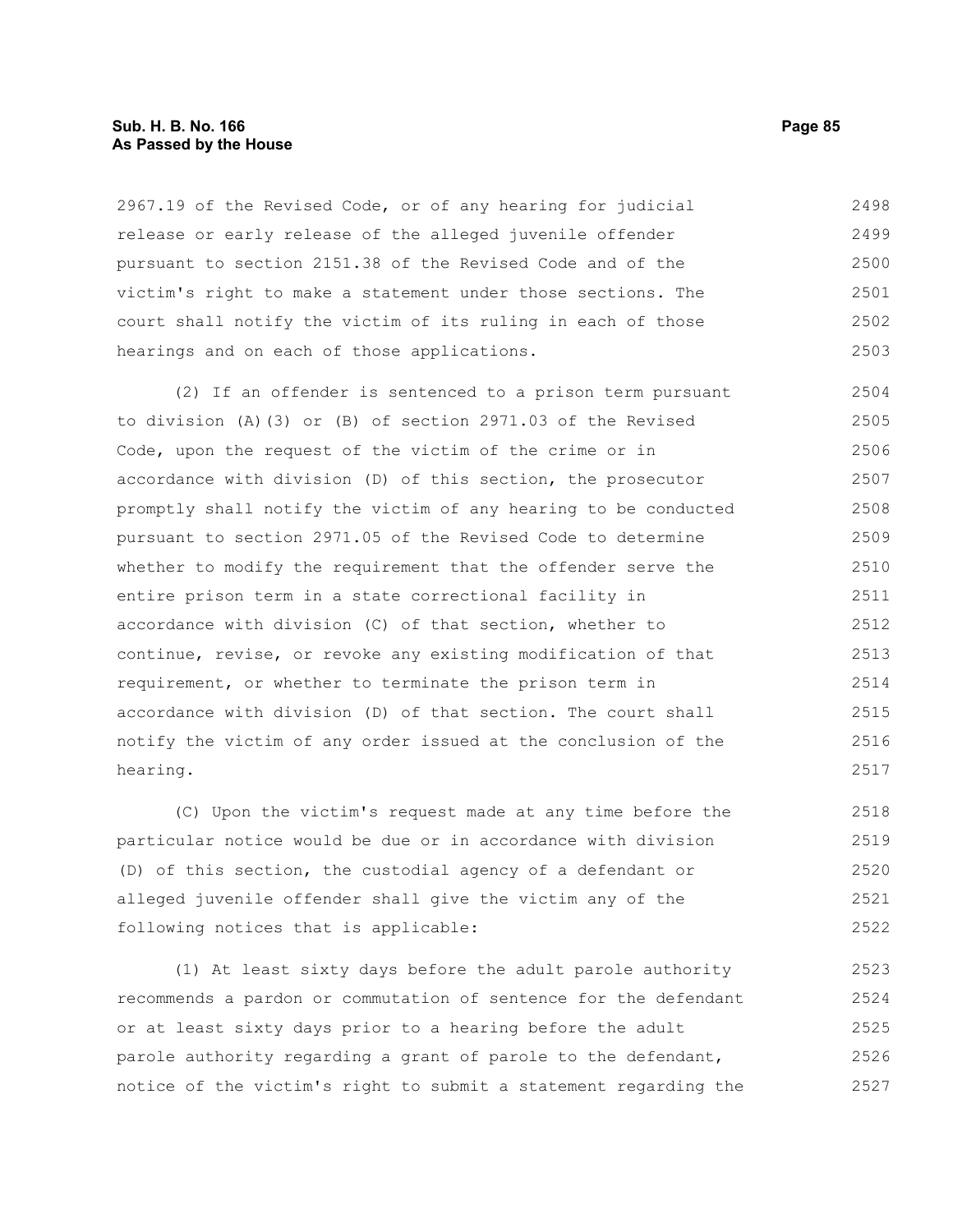# **Sub. H. B. No. 166 Page 86 As Passed by the House**

impact of the defendant's release in accordance with section 2967.12 of the Revised Code and, if applicable, of the victim's right to appear at a full board hearing of the parole board to give testimony as authorized by section 5149.101 of the Revised Code; and at least sixty days prior to a hearing before the department regarding a determination of whether the inmate must be released under division (C) or (D) $(2)$  of section 2967.271 of the Revised Code if the inmate is serving a non-life felony indefinite prison term, notice of the fact that the inmate will be having a hearing regarding a possible grant of release, the date of any hearing regarding a possible grant of release, and the right of any person to submit a written statement regarding the pending action; 2528 2529 2530 2531 2532 2533 2534 2535 2536 2537 2538 2539 2540

(2) At least sixty days before the defendant is transferred to transitional control under section 2967.26 of the Revised Code, notice of the pendency of the transfer and of the victim's right under that section to submit a statement regarding the impact of the transfer; 2541 2542 2543 2544 2545

(3) At least sixty days before the release authority of the department of youth services holds a release review, release hearing, or discharge review for the alleged juvenile offender, notice of the pendency of the review or hearing, of the victim's right to make an oral or written statement regarding the impact of the crime upon the victim or regarding the possible release or discharge, and, if the notice pertains to a hearing, of the victim's right to attend and make statements or comments at the hearing as authorized by section 5139.56 of the Revised Code; 2546 2547 2548 2549 2550 2551 2552 2553 2554

(4) Prompt notice of the defendant's or alleged juvenile offender's escape from a facility of the custodial agency in which the defendant was incarcerated or in which the alleged 2555 2556 2557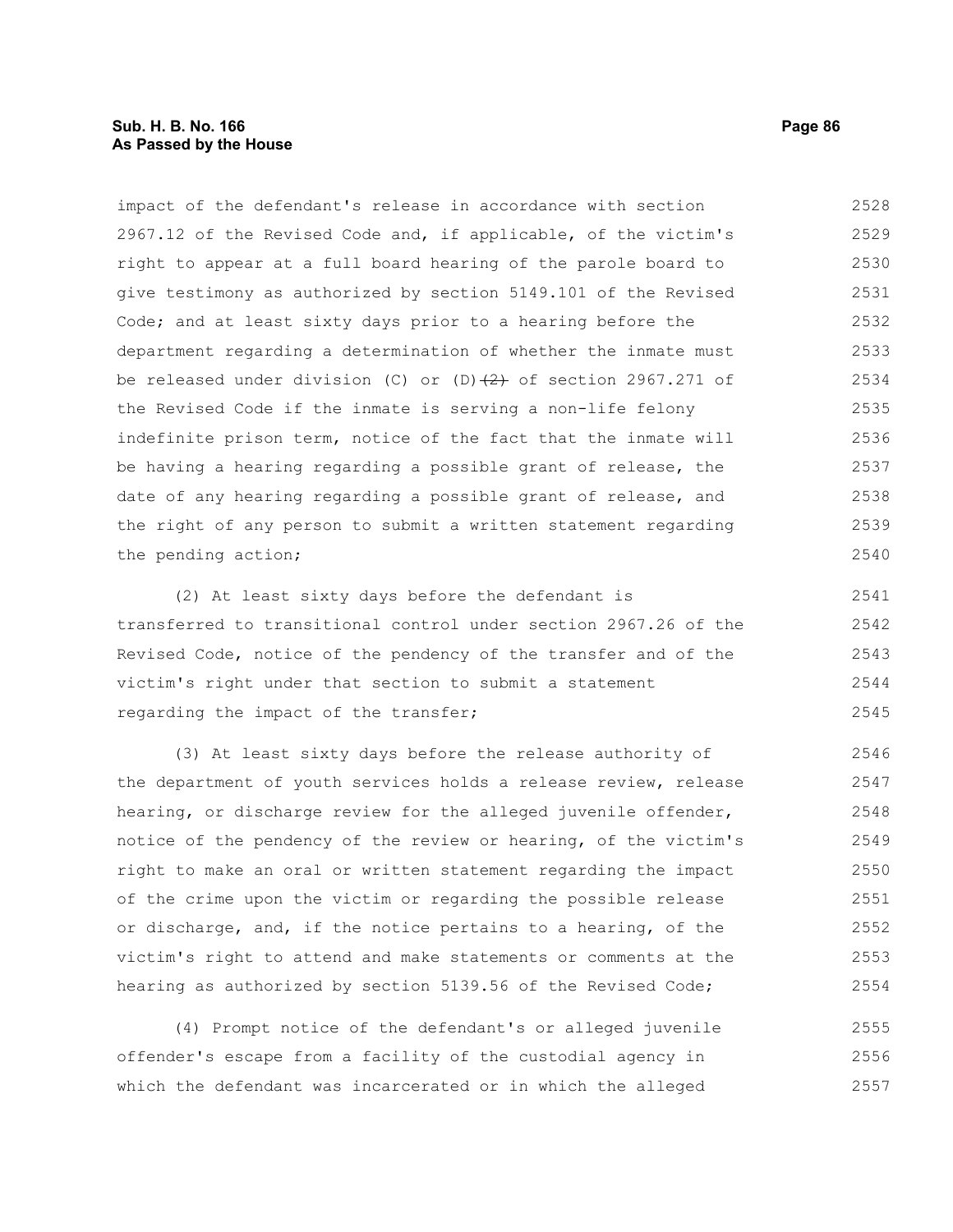## **Sub. H. B. No. 166 Page 87 As Passed by the House**

juvenile offender was placed after commitment, of the defendant's or alleged juvenile offender's absence without leave from a mental health or developmental disabilities facility or from other custody, and of the capture of the defendant or alleged juvenile offender after an escape or absence; 2558 2559 2560 2561 2562

(5) Notice of the defendant's or alleged juvenile offender's death while in confinement or custody; 2563 2564

(6) Notice of the filing of a petition by the director of rehabilitation and correction pursuant to section 2967.19 of the Revised Code requesting the early release under that section of the defendant; 2565 2566 2567 2568

(7) Notice of the defendant's or alleged juvenile offender's release from confinement or custody and the terms and conditions of the release.

(D)(1) If a defendant is incarcerated for the commission of aggravated murder, murder, or an offense of violence that is a felony of the first, second, or third degree or is under a sentence of life imprisonment or if an alleged juvenile offender has been charged with the commission of an act that would be aggravated murder, murder, or an offense of violence that is a felony of the first, second, or third degree or be subject to a sentence of life imprisonment if committed by an adult, except as otherwise provided in this division, the notices described in divisions (B) and (C) of this section shall be given regardless of whether the victim has requested the notification. The notices described in divisions (B) and (C) of this section shall not be given under this division to a victim if the victim has requested pursuant to division (B)(2) of section 2930.03 of the Revised Code that the victim not be provided the notice. Regardless of whether the victim has requested that the notices 2572 2573 2574 2575 2576 2577 2578 2579 2580 2581 2582 2583 2584 2585 2586 2587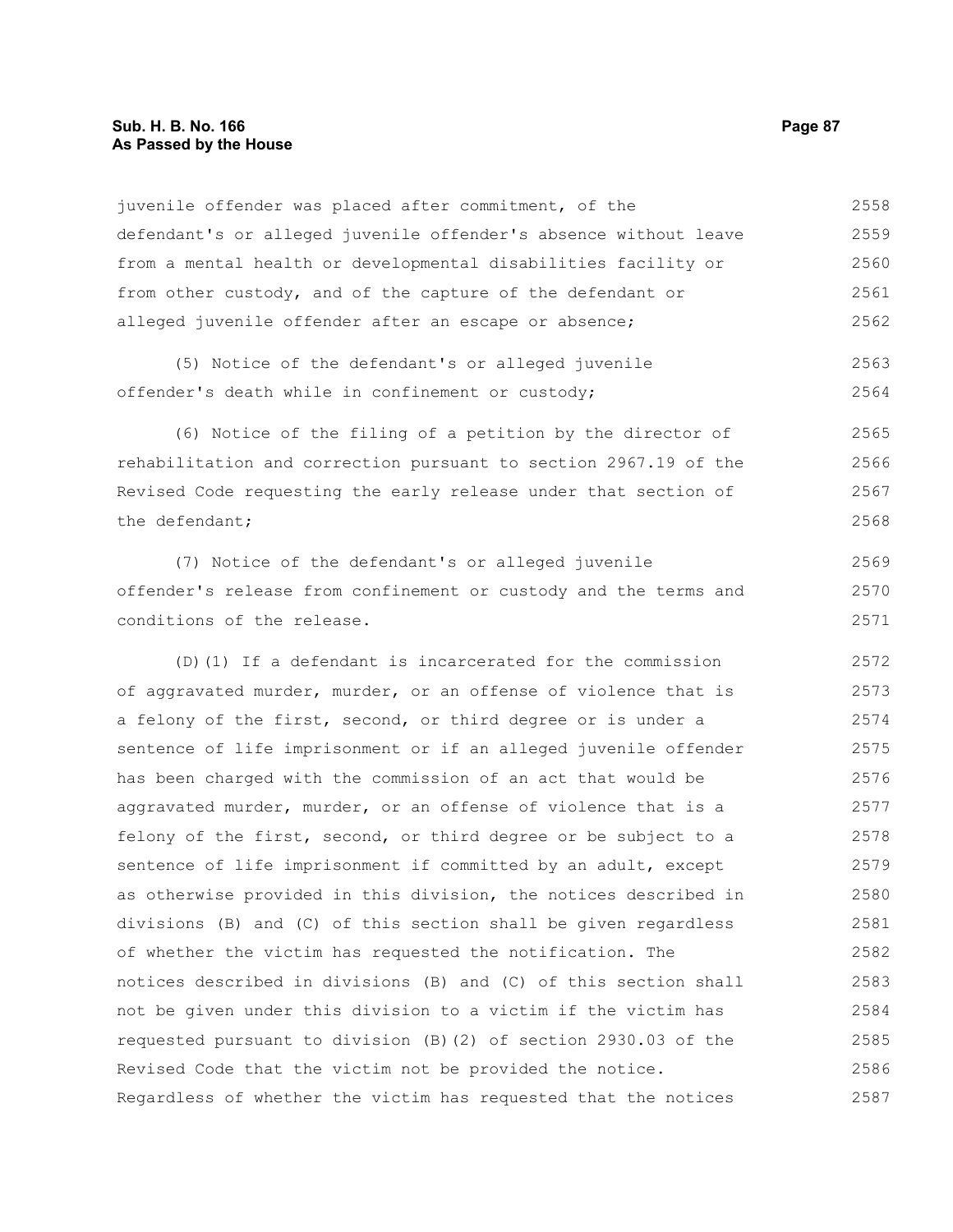### **Sub. H. B. No. 166 Page 88 As Passed by the House**

described in division (C) of this section be provided or not be provided, the custodial agency shall give notice similar to those notices to the prosecutor in the case, to the sentencing court, to the law enforcement agency that arrested the defendant or alleged juvenile offender if any officer of that agency was a victim of the offense, and to any member of the victim's immediate family who requests notification. If the notice given under this division to the victim is based on an offense committed prior to March 22, 2013, and if the prosecutor or custodial agency has not previously successfully provided any notice to the victim under this division or division (B) or (C) of this section with respect to that offense and the offender who committed it, the notice also shall inform the victim that the victim may request that the victim not be provided any further notices with respect to that offense and the offender who committed it and shall describe the procedure for making that request. If the notice given under this division to the victim pertains to a hearing regarding a grant of a parole to the defendant, the notice also shall inform the victim that the victim, a member of the victim's immediate family, or the victim's representative may request a victim conference, as described in division (E) of this section, and shall provide an explanation of a victim conference. 2588 2589 2590 2591 2592 2593 2594 2595 2596 2597 2598 2599 2600 2601 2602 2603 2604 2605 2606 2607 2608 2609 2610

The prosecutor or custodial agency may give the notices to which this division applies by any reasonable means, including regular mail, telephone, and electronic mail. If the prosecutor or custodial agency attempts to provide notice to a victim under this division but the attempt is unsuccessful because the prosecutor or custodial agency is unable to locate the victim, is unable to provide the notice by its chosen method because it cannot determine the mailing address, telephone number, or 2611 2612 2613 2614 2615 2616 2617 2618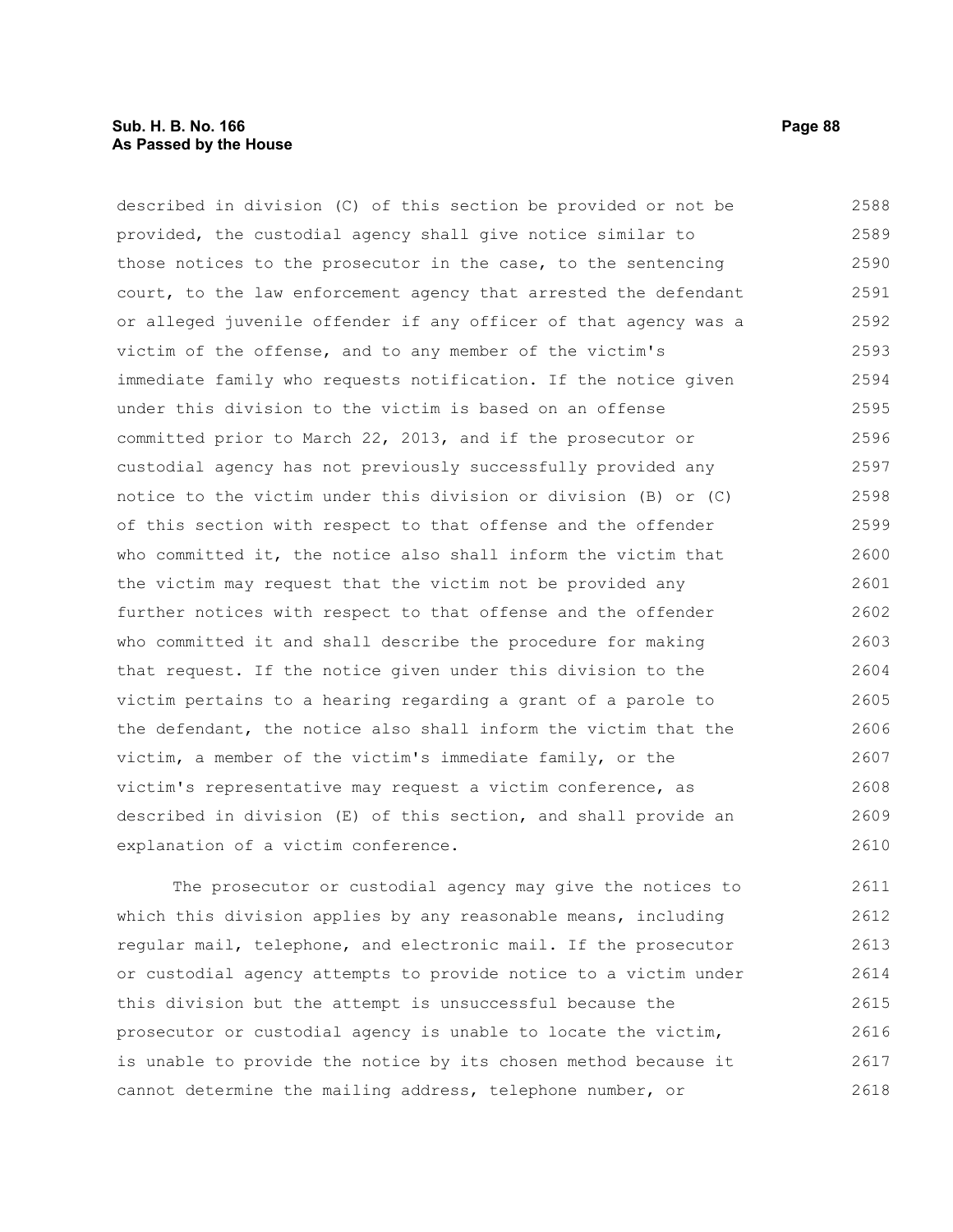electronic mail address at which to provide the notice, or, if the notice is sent by mail, the notice is returned, the prosecutor or custodial agency shall make another attempt to provide the notice to the victim. If the second attempt is unsuccessful, the prosecutor or custodial agency shall make at least one more attempt to provide the notice. If the notice is based on an offense committed prior to March 22, 2013, in each attempt to provide the notice to the victim, the notice shall include the opt-out information described in the preceding paragraph. The prosecutor or custodial agency, in accordance with division (D)(2) of this section, shall keep a record of all attempts to provide the notice, and of all notices provided, under this division. 2619 2620 2621 2622 2623 2624 2625 2626 2627 2628 2629 2630 2631

Division (D)(1) of this section, and the notice-related provisions of divisions (E)(2) and (K) of section 2929.20, division (H) of section 2967.12, division (E)(1)(b) of section 2967.19, division (A)(3)(b) of section 2967.26, division (D)(1) of section 2967.28, and division (A)(2) of section 5149.101 of the Revised Code enacted in the act in which division (D)(1) of this section was enacted, shall be known as "Roberta's Law."

(2) Each prosecutor and custodial agency that attempts to give any notice to which division (D)(1) of this section applies shall keep a record of all attempts to give the notice. The record shall indicate the person who was to be the recipient of the notice, the date on which the attempt was made, the manner in which the attempt was made, and the person who made the attempt. If the attempt is successful and the notice is given, the record shall indicate that fact. The record shall be kept in a manner that allows public inspection of attempts and notices given to persons other than victims without revealing the names, addresses, or other identifying information relating to victims. 2639 2640 2641 2642 2643 2644 2645 2646 2647 2648 2649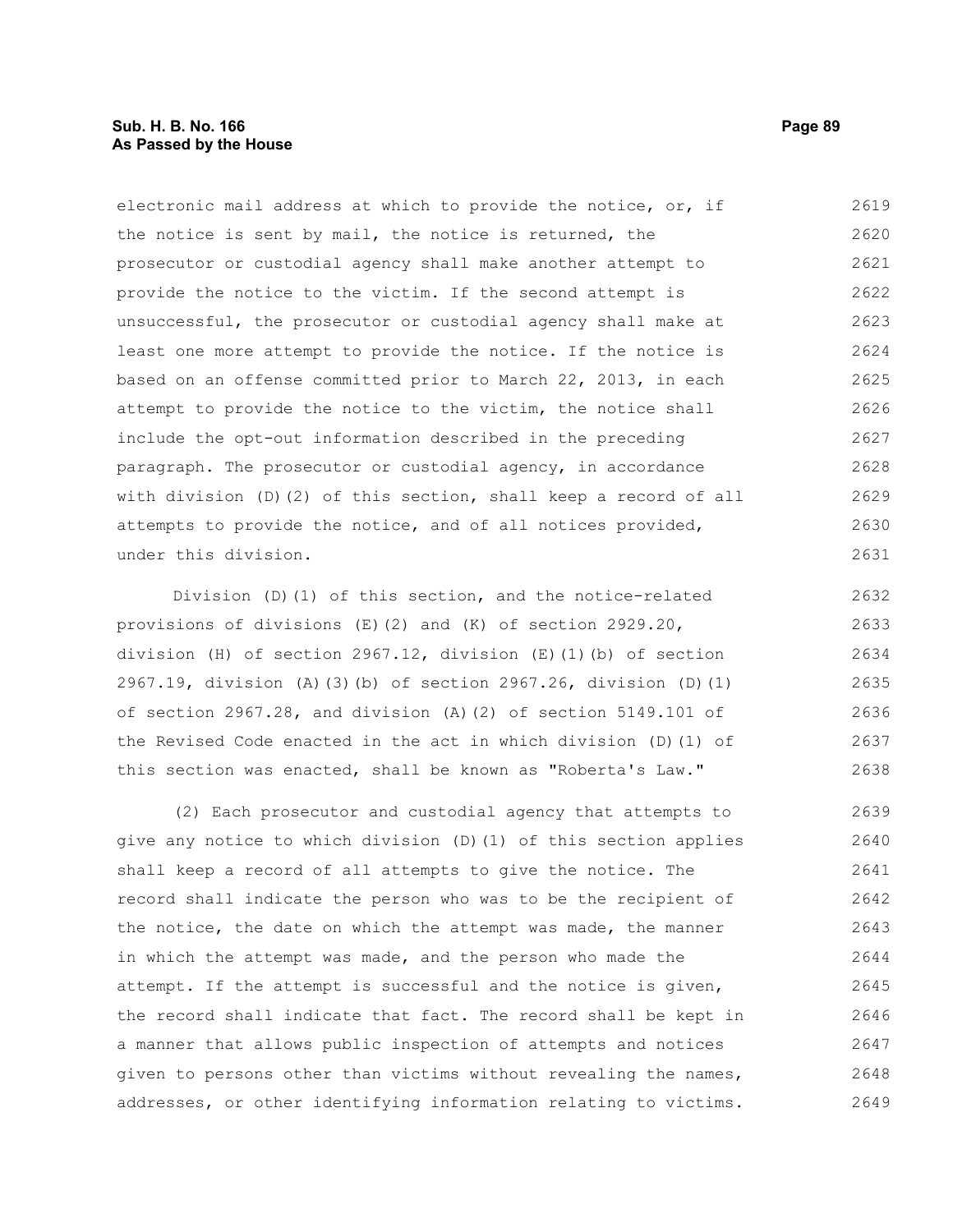# **Sub. H. B. No. 166 Page 90 As Passed by the House**

The record of attempts and notices given to victims is not a public record, but the prosecutor or custodial agency shall provide upon request a copy of that record to a prosecuting attorney, judge, law enforcement agency, or member of the general assembly. The record of attempts and notices given to persons other than victims is a public record. A record kept under this division may be indexed by offender name, or in any other manner determined by the prosecutor or the custodial agency. Each prosecutor or custodial agency that is required to keep a record under this division shall determine the procedures for keeping the record and the manner in which it is to be kept, subject to the requirements of this division. 2650 2651 2652 2653 2654 2655 2656 2657 2658 2659 2660 2661

(E) The adult parole authority shall adopt rules under Chapter 119. of the Revised Code providing for a victim conference, upon request of the victim, a member of the victim's immediate family, or the victim's representative, prior to a parole hearing in the case of a prisoner who is incarcerated for the commission of aggravated murder, murder, or an offense of violence that is a felony of the first, second, or third degree or is under a sentence of life imprisonment. The rules shall provide for, but not be limited to, all of the following: 2662 2663 2664 2665 2666 2667 2668 2669 2670

(1) Subject to division (E)(3) of this section, attendance by the victim, members of the victim's immediate family, the victim's representative, and, if practicable, other individuals; 2671 2672 2673

(2) Allotment of up to one hour for the conference;

(3) A specification of the number of persons specified in division (E)(1) of this section who may be present at any single victim conference, if limited by the department pursuant to division (F) of this section. 2675 2676 2677 2678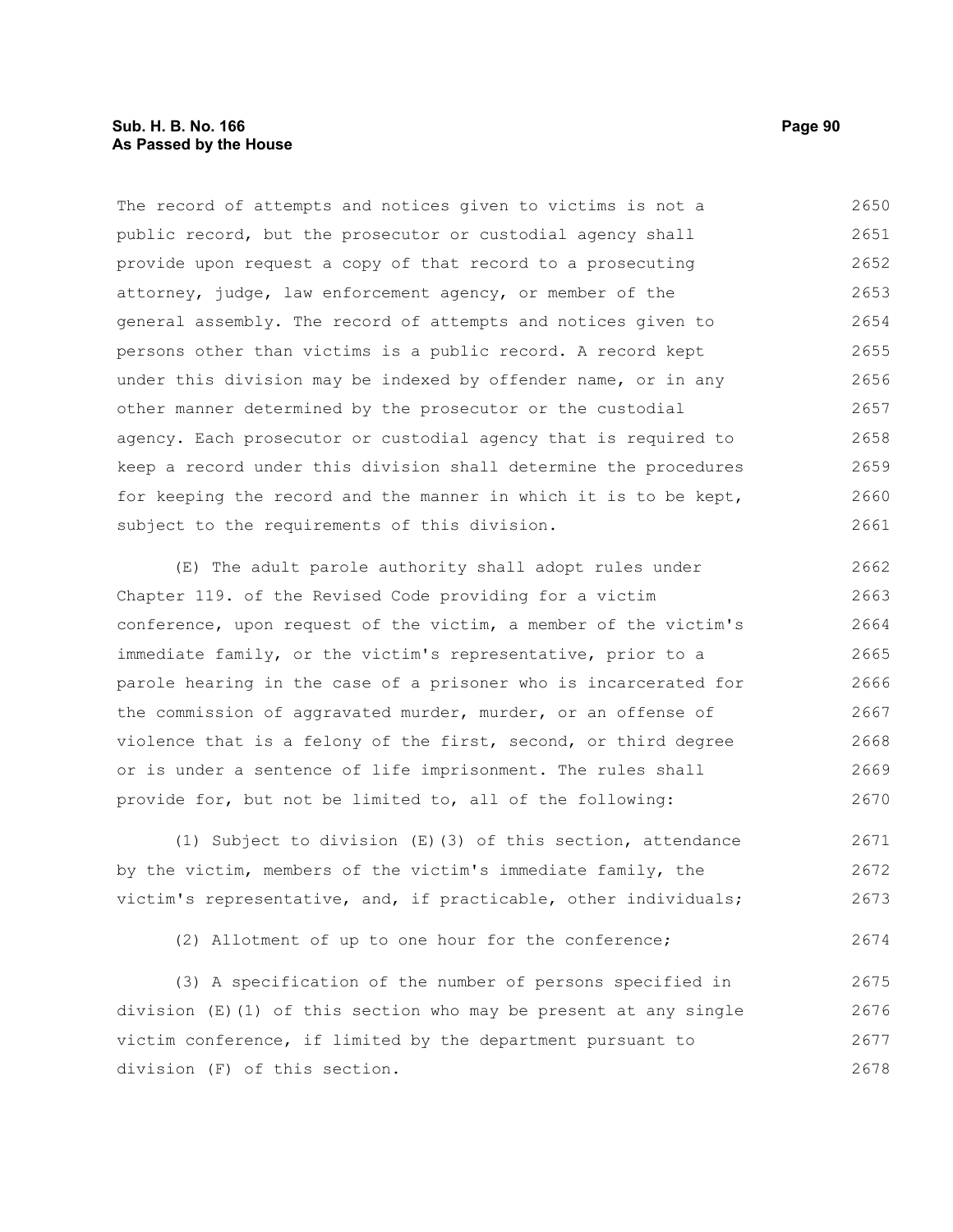# **Sub. H. B. No. 166 Page 91 As Passed by the House**

(F) The department may limit the number of persons specified in division (E)(1) of this section who may be present at any single victim conference, provided that the department shall not limit the number of persons who may be present at any single conference to fewer than three. If the department limits the number of persons who may be present at any single victim conference, the department shall permit and schedule, upon request of the victim, a member of the victim's immediate family, or the victim's representative, multiple victim conferences for the persons specified in division (E)(1) of this section. 2679 2680 2681 2682 2683 2684 2685 2686 2687 2688 2689

(G) As used in this section, "victim's immediate family" has the same meaning as in section 2967.12 of the Revised Code.

**Sec. 2945.37.** (A) As used in sections 2945.37 to 2945.402 of the Revised Code: 2692 2693

(1) "Prosecutor" means a prosecuting attorney or a city director of law, village solicitor, or similar chief legal officer of a municipal corporation who has authority to prosecute a criminal case that is before the court or the criminal case in which a defendant in a criminal case has been found incompetent to stand trial or not guilty by reason of insanity. 2694 2695 2696 2697 2698 2699 2700

(2) "Examiner" means either of the following: 2701

(a) A psychiatrist or a licensed clinical psychologist who satisfies the criteria of division (I) of section 5122.01 of the Revised Code or is employed by a certified forensic center designated by the department of mental health and addiction services to conduct examinations or evaluations. 2702 2703 2704 2705 2706

(b) For purposes of a separate intellectual disability 2707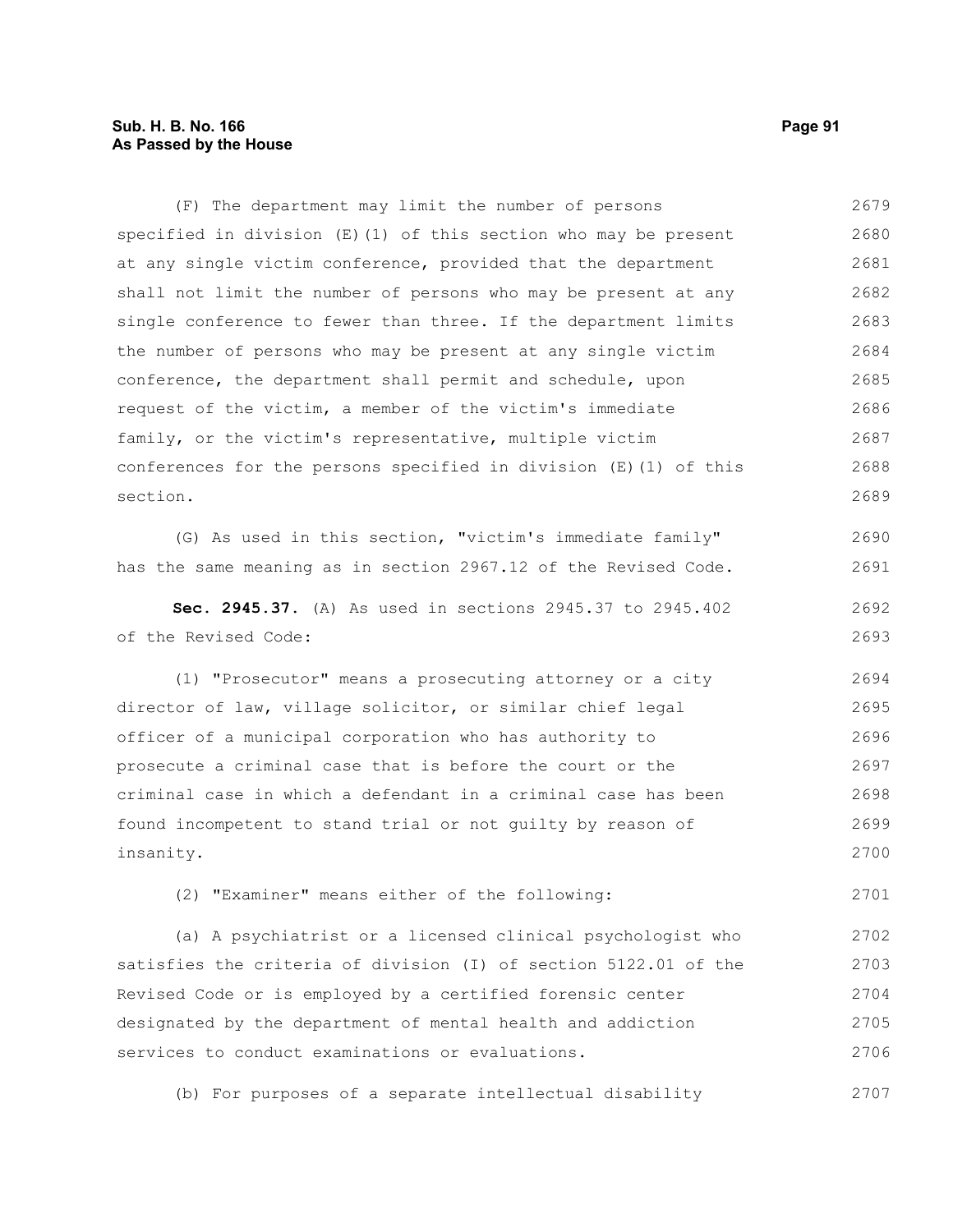## **Sub. H. B. No. 166 Page 92 As Passed by the House**

evaluation that is ordered by a court pursuant to division (I) of section 2945.371 of the Revised Code, a psychologist designated by the director of developmental disabilities pursuant to that section to conduct that separate intellectual disability evaluation. 2708 2709 2710 2711 2712

(3) "Nonsecured status" means any unsupervised, offgrounds movement or trial visit from a hospital or institution, or any conditional release, that is granted to a person who is found incompetent to stand trial and is committed pursuant to section 2945.39 of the Revised Code or to a person who is found not guilty by reason of insanity and is committed pursuant to section 2945.40 of the Revised Code. 2713 2714 2715 2716 2717 2718 2719

(4) "Unsupervised, off-grounds movement" includes only off-grounds privileges that are unsupervised and that have an expectation of return to the hospital or institution on a daily basis. 2720 2721 2722 2723

(5) "Trial visit" means a patient privilege of a longer stated duration of unsupervised community contact with an expectation of return to the hospital or institution at designated times. 2724 2725 2726 2727

(6) "Conditional release" means a commitment status under to which both of the following apply: 2728 2729

(a) Under the status, the trial court at any time may revoke a person's conditional release and order the rehospitalization or reinstitutionalization of the person as described in division (A) of section 2945.402 of the Revised Code and pursuant to which. 2730 2731 2732 2733 2734

(b) Pursuant to the status, a person who is found incompetent to stand trial or a person who is found not guilty 2735 2736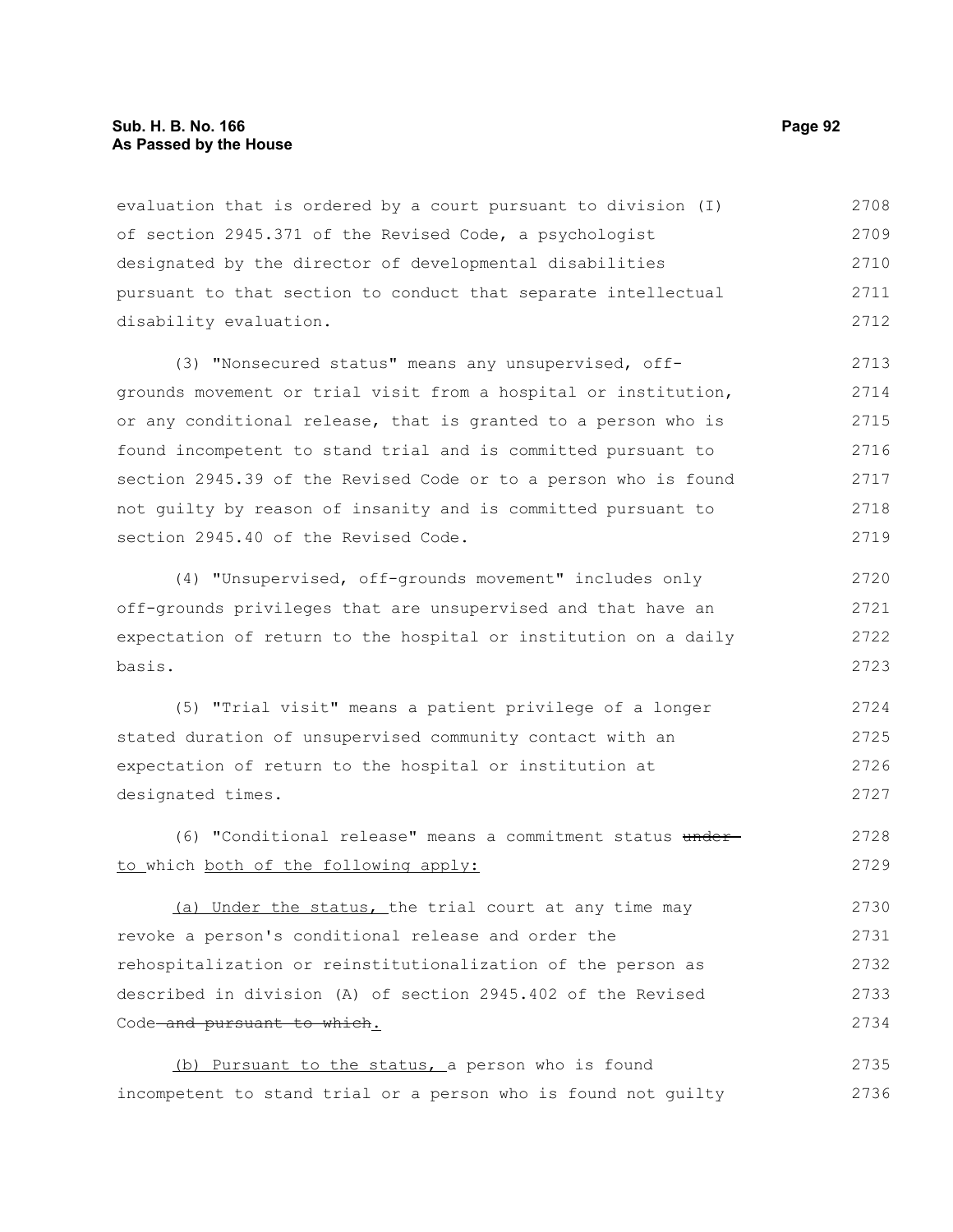by reason of insanity lives and receives treatment in the community for a period of time that does not exceed the maximumlongest prison term or term of imprisonment that the person could have received for the offense in question had the person been convicted of the offense instead of being found incompetent to stand trial on the charge of the offense or being found not guilty by reason of insanity relative to the offense. The longest prison term includes, for an offense that would be a felony of the first or second degree that occurred on or after March 22, 2019, both the longest minimum prison term that the defendant or person could have received if convicted plus the corresponding maximum prison term that would be required. 2737 2738 2739 2740 2741 2742 2743 2744 2745 2746 2747 2748

(7) "Licensed clinical psychologist," "mentally ill person subject to court order," and "psychiatrist" have the same meanings as in section 5122.01 of the Revised Code. 2749 2750 2751

(8) "Person with an intellectual disability subject to institutionalization by court order" has the same meaning as in section 5123.01 of the Revised Code.

#### (9) "Minimum prison term" and "maximum prison term" have the same meanings as in section 2929.01 of the Revised Code. 2755 2756

(B) In a criminal action in a court of common pleas, a county court, or a municipal court, the court, prosecutor, or defense may raise the issue of the defendant's competence to stand trial. If the issue is raised before the trial has commenced, the court shall hold a hearing on the issue as provided in this section. If the issue is raised after the trial has commenced, the court shall hold a hearing on the issue only for good cause shown or on the court's own motion. 2757 2758 2759 2760 2761 2762 2763 2764

(C) The court shall conduct the hearing required or 2765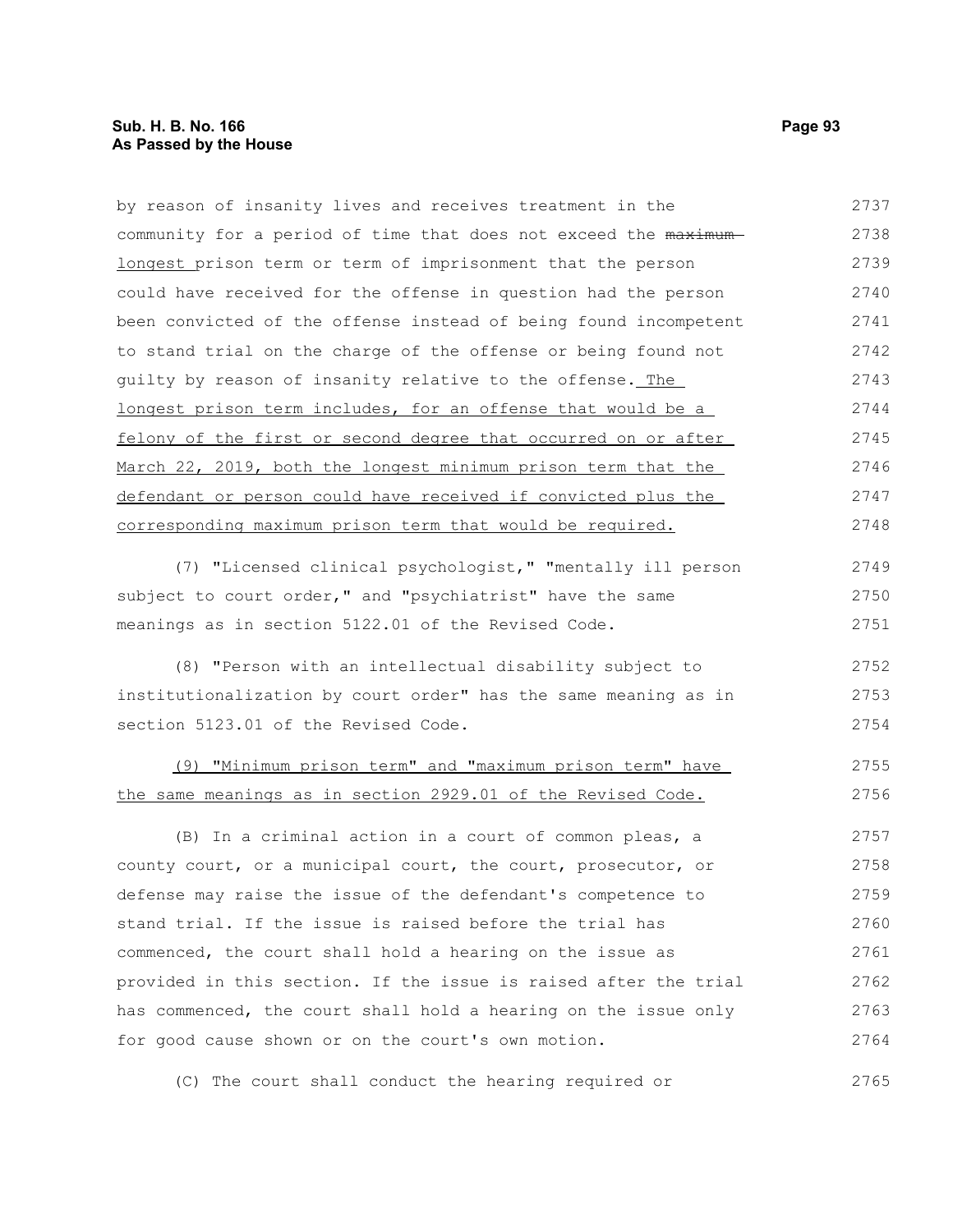authorized under division (B) of this section within thirty days after the issue is raised, unless the defendant has been referred for evaluation in which case the court shall conduct the hearing within ten days after the filing of the report of the evaluation or, in the case of a defendant who is ordered by the court pursuant to division (I) of section 2945.371 of the Revised Code to undergo a separate intellectual disability evaluation conducted by a psychologist designated by the director of developmental disabilities, within ten days after the filing of the report of the separate intellectual disability evaluation under that division. A hearing may be continued for good cause. 2766 2767 2768 2769 2770 2771 2772 2773 2774 2775 2776 2777

(D) The defendant shall be represented by counsel at the hearing conducted under division (C) of this section. If the defendant is unable to obtain counsel, the court shall appoint counsel under Chapter 120. of the Revised Code or under the authority recognized in division (C) of section 120.06, division (E) of section 120.16, division (E) of section 120.26, or section 2941.51 of the Revised Code before proceeding with the hearing. 2778 2779 2780 2781 2782 2783 2784 2785

(E) The prosecutor and defense counsel may submit evidence on the issue of the defendant's competence to stand trial. A written report of the evaluation of the defendant may be admitted into evidence at the hearing by stipulation, but, if either the prosecution or defense objects to its admission, the report may be admitted under sections 2317.36 to 2317.38 of the Revised Code or any other applicable statute or rule. 2786 2787 2788 2789 2790 2791 2792

(F) The court shall not find a defendant incompetent to stand trial solely because the defendant is receiving or has received treatment as a voluntary or involuntary mentally ill 2793 2794 2795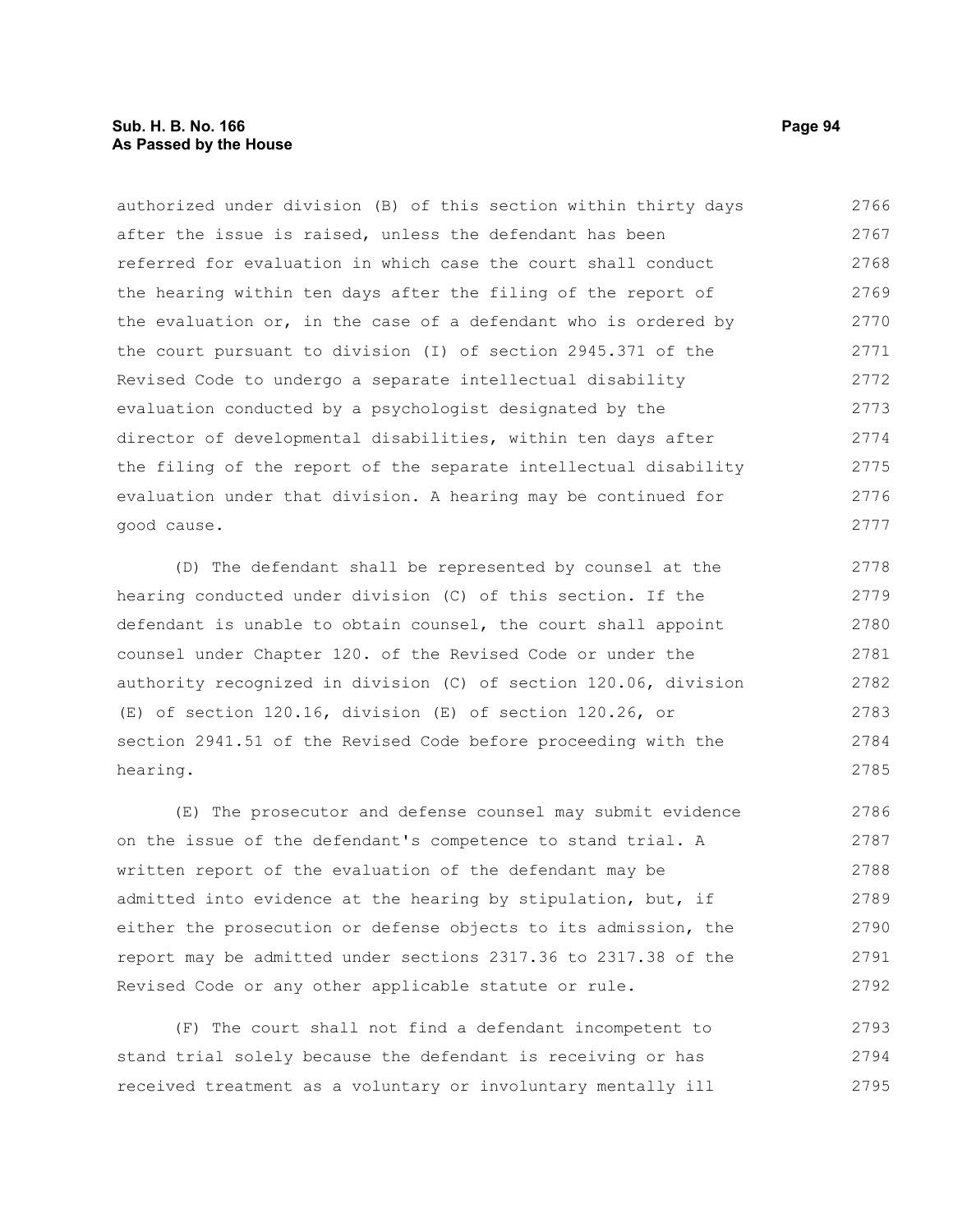## **Sub. H. B. No. 166 Page 95 As Passed by the House**

patient under Chapter 5122. or a voluntary or involuntary resident with an intellectual disability under Chapter 5123. of the Revised Code or because the defendant is receiving or has received psychotropic drugs or other medication, even if the defendant might become incompetent to stand trial without the drugs or medication. 2796 2797 2798 2799 2800 2801

(G) A defendant is presumed to be competent to stand trial. If, after a hearing, the court finds by a preponderance of the evidence that, because of the defendant's present mental condition, the defendant is incapable of understanding the nature and objective of the proceedings against the defendant or of assisting in the defendant's defense, the court shall find the defendant incompetent to stand trial and shall enter an order authorized by section 2945.38 of the Revised Code. 2802 2803 2804 2805 2806 2807 2808 2809

(H) Municipal courts shall follow the procedures set forth in sections 2945.37 to 2945.402 of the Revised Code. Except as provided in section 2945.371 of the Revised Code, a municipal court shall not order an evaluation of the defendant's competence to stand trial or the defendant's mental condition at the time of the commission of the offense to be conducted at any hospital operated by the department of mental health and addiction services. Those evaluations shall be performed through community resources including, but not limited to, certified forensic centers, court probation departments, and community mental health services providers. All expenses of the evaluations shall be borne by the legislative authority of the municipal court, as defined in section 1901.03 of the Revised Code, and shall be taxed as costs in the case. If a defendant is found incompetent to stand trial or not guilty by reason of insanity, a municipal court may commit the defendant as provided in sections 2945.38 to 2945.402 of the Revised Code. 2810 2811 2812 2813 2814 2815 2816 2817 2818 2819 2820 2821 2822 2823 2824 2825 2826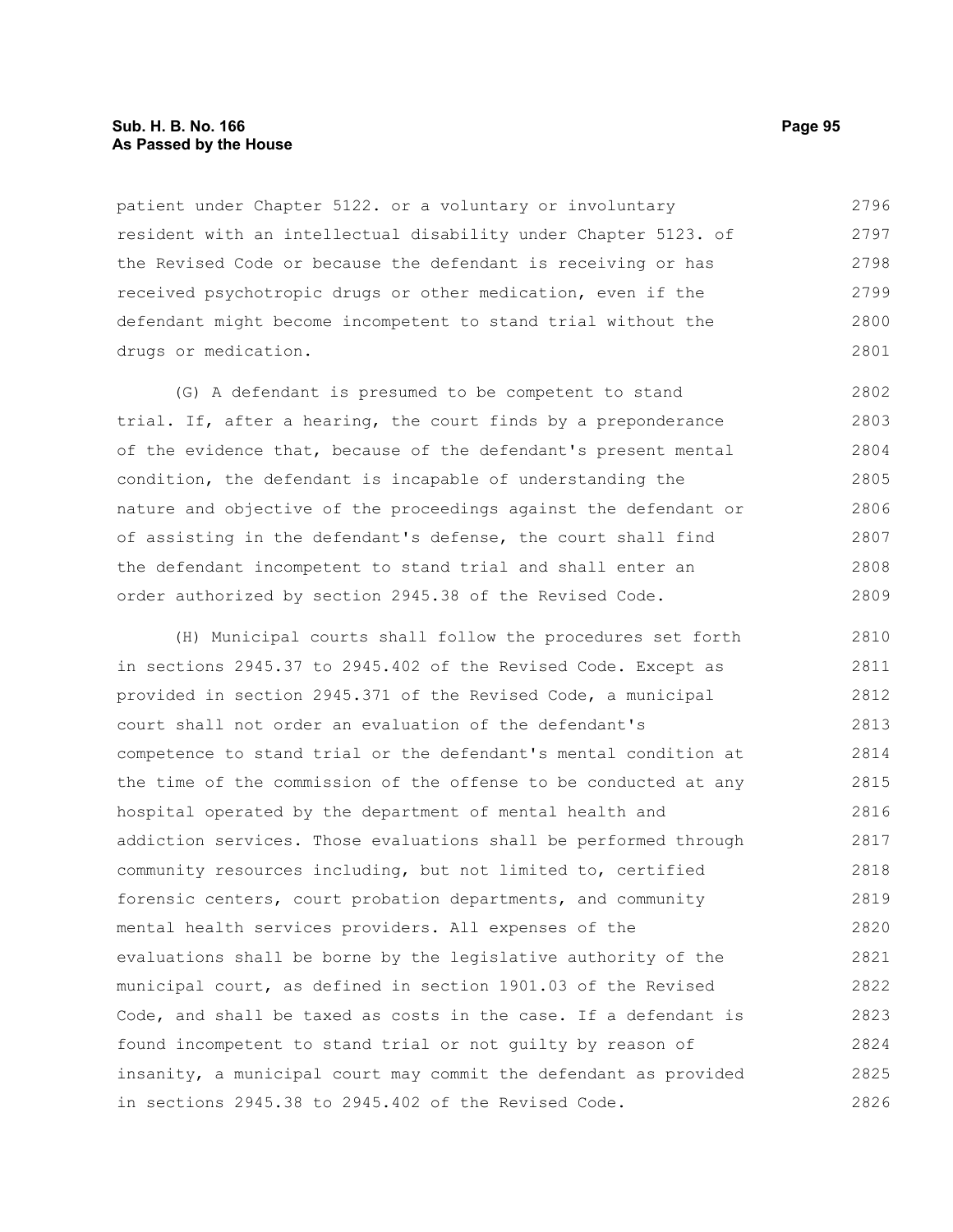# **Sub. H. B. No. 166 Page 96 As Passed by the House**

**Sec. 2945.401.** (A) A defendant found incompetent to stand trial and committed pursuant to section 2945.39 of the Revised Code or a person found not guilty by reason of insanity and committed pursuant to section 2945.40 of the Revised Code shall remain subject to the jurisdiction of the trial court pursuant to that commitment, and to the provisions of this section, until the final termination of the commitment as described in division (J)(1) of this section. If the jurisdiction is terminated under this division because of the final termination of the commitment resulting from the expiration of the maximum prison term or term of imprisonment described in division (J)(1)(b) of this section, the court or prosecutor may file an affidavit for the civil commitment of the defendant or person pursuant to Chapter 5122. or 5123. of the Revised Code. 2827 2828 2829 2830 2831 2832 2833 2834 2835 2836 2837 2838 2839 2840

(B) A hearing conducted under any provision of sections 2945.37 to 2945.402 of the Revised Code shall not be conducted in accordance with Chapters 5122. and 5123. of the Revised Code. Any person who is committed pursuant to section 2945.39 or 2945.40 of the Revised Code shall not voluntarily admit the person or be voluntarily admitted to a hospital or institution pursuant to section 5122.02, 5122.15, 5123.69, or 5123.76 of the Revised Code. All other provisions of Chapters 5122. and 5123. of the Revised Code regarding hospitalization or institutionalization shall apply to the extent they are not in conflict with this chapter. A commitment under section 2945.39 or 2945.40 of the Revised Code shall not be terminated and the conditions of the commitment shall not be changed except as otherwise provided in division (D)(2) of this section with respect to a person with an intellectual disability subject to institutionalization by court order or except by order of the trial court. 2841 2842 2843 2844 2845 2846 2847 2848 2849 2850 2851 2852 2853 2854 2855 2856 2857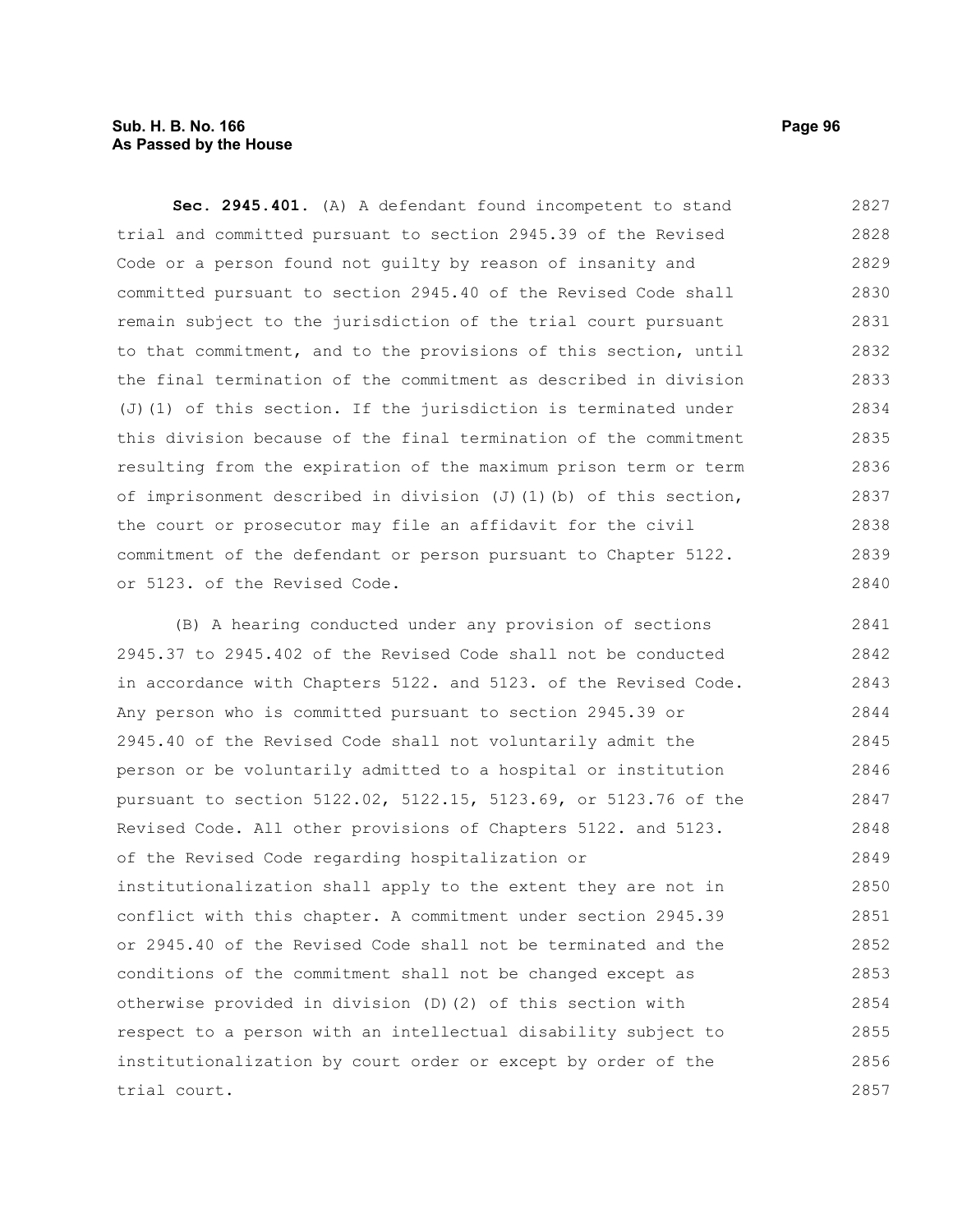# **Sub. H. B. No. 166 Page 97 As Passed by the House**

(C) The department of mental health and addiction services or the institution, facility, or program to which a defendant or person has been committed under section 2945.39 or 2945.40 of the Revised Code shall report in writing to the trial court, at the times specified in this division, as to whether the defendant or person remains a mentally ill person subject to court order or a person with an intellectual disability subject to institutionalization by court order and, in the case of a defendant committed under section 2945.39 of the Revised Code, as to whether the defendant remains incompetent to stand trial. The department, institution, facility, or program shall make the reports after the initial six months of treatment and every two years after the initial report is made. The trial court shall provide copies of the reports to the prosecutor and to the counsel for the defendant or person. Within thirty days after its receipt pursuant to this division of a report from the department, institution, facility, or program, the trial court shall hold a hearing on the continued commitment of the defendant or person or on any changes in the conditions of the commitment of the defendant or person. The defendant or person may request a change in the conditions of confinement, and the trial court shall conduct a hearing on that request if six months or more have elapsed since the most recent hearing was conducted under this section. 2858 2859 2860 2861 2862 2863 2864 2865 2866 2867 2868 2869 2870 2871 2872 2873 2874 2875 2876 2877 2878 2879 2880 2881

(D)(1) Except as otherwise provided in division (D)(2) of this section, when a defendant or person has been committed under section 2945.39 or 2945.40 of the Revised Code, at any time after evaluating the risks to public safety and the welfare of the defendant or person, the designee of the department of mental health and addiction services or the managing officer of the institution or director of the facility or program to which 2882 2883 2884 2885 2886 2887 2888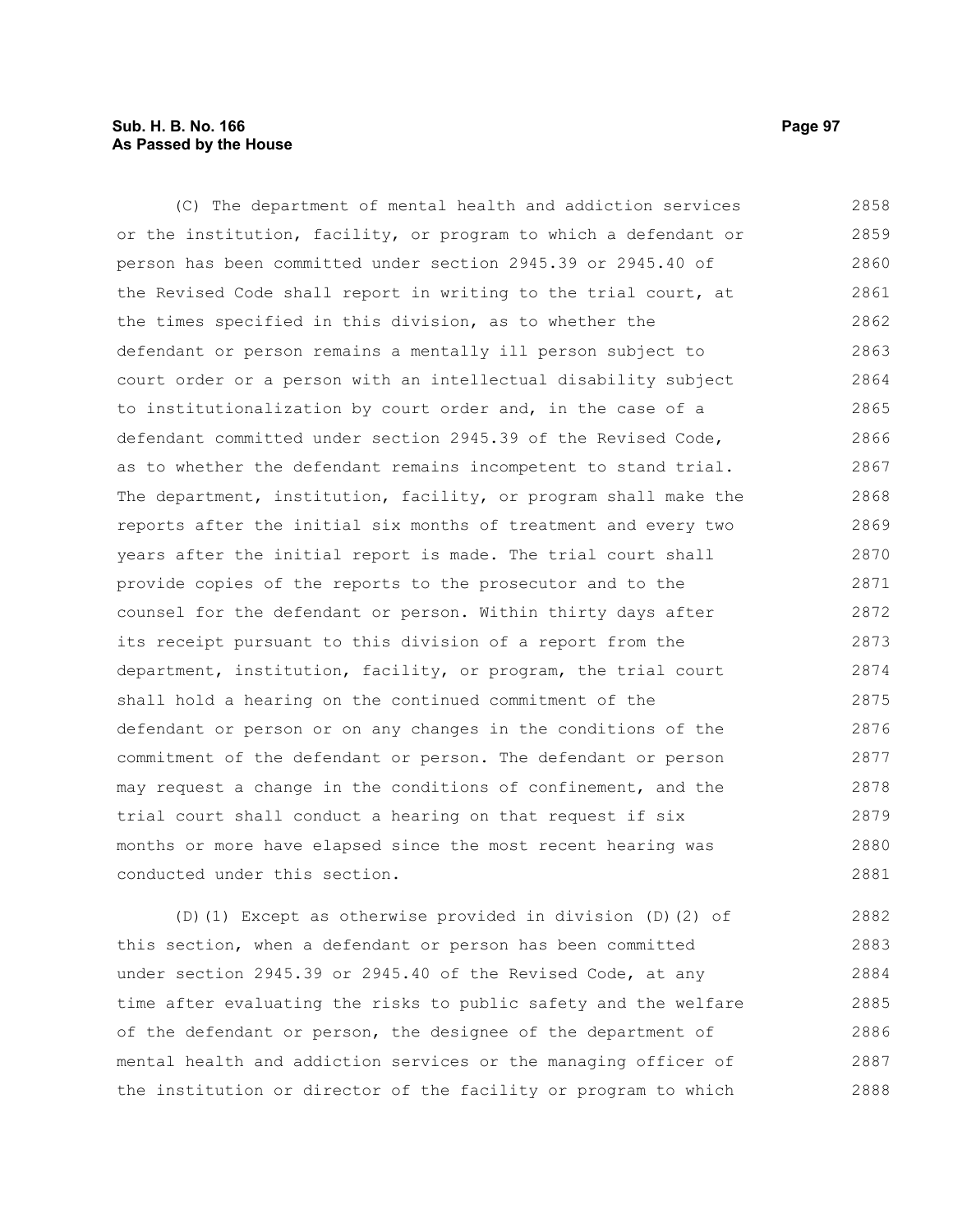the defendant or person is committed may recommend a termination of the defendant's or person's commitment or a change in the conditions of the defendant's or person's commitment. 2889 2890 2891

Except as otherwise provided in division (D)(2) of this section, if the designee of the department of mental health and addiction services recommends on-grounds unsupervised movement, off-grounds supervised movement, or nonsecured status for the defendant or person or termination of the defendant's or person's commitment, the following provisions apply: 2892 2893 2894 2895 2896 2897

(a) If the department's designee recommends on-grounds unsupervised movement or off-grounds supervised movement, the department's designee shall file with the trial court an application for approval of the movement and shall send a copy of the application to the prosecutor. Within fifteen days after receiving the application, the prosecutor may request a hearing on the application and, if a hearing is requested, shall so inform the department's designee. If the prosecutor does not request a hearing within the fifteen-day period, the trial court shall approve the application by entering its order approving the requested movement or, within five days after the expiration of the fifteen-day period, shall set a date for a hearing on the application. If the prosecutor requests a hearing on the application within the fifteen-day period, the trial court shall hold a hearing on the application within thirty days after the hearing is requested. If the trial court, within five days after the expiration of the fifteen-day period, sets a date for a hearing on the application, the trial court shall hold the hearing within thirty days after setting the hearing date. At least fifteen days before any hearing is held under this division, the trial court shall give the prosecutor written notice of the date, time, and place of the hearing. At the 2898 2899 2900 2901 2902 2903 2904 2905 2906 2907 2908 2909 2910 2911 2912 2913 2914 2915 2916 2917 2918 2919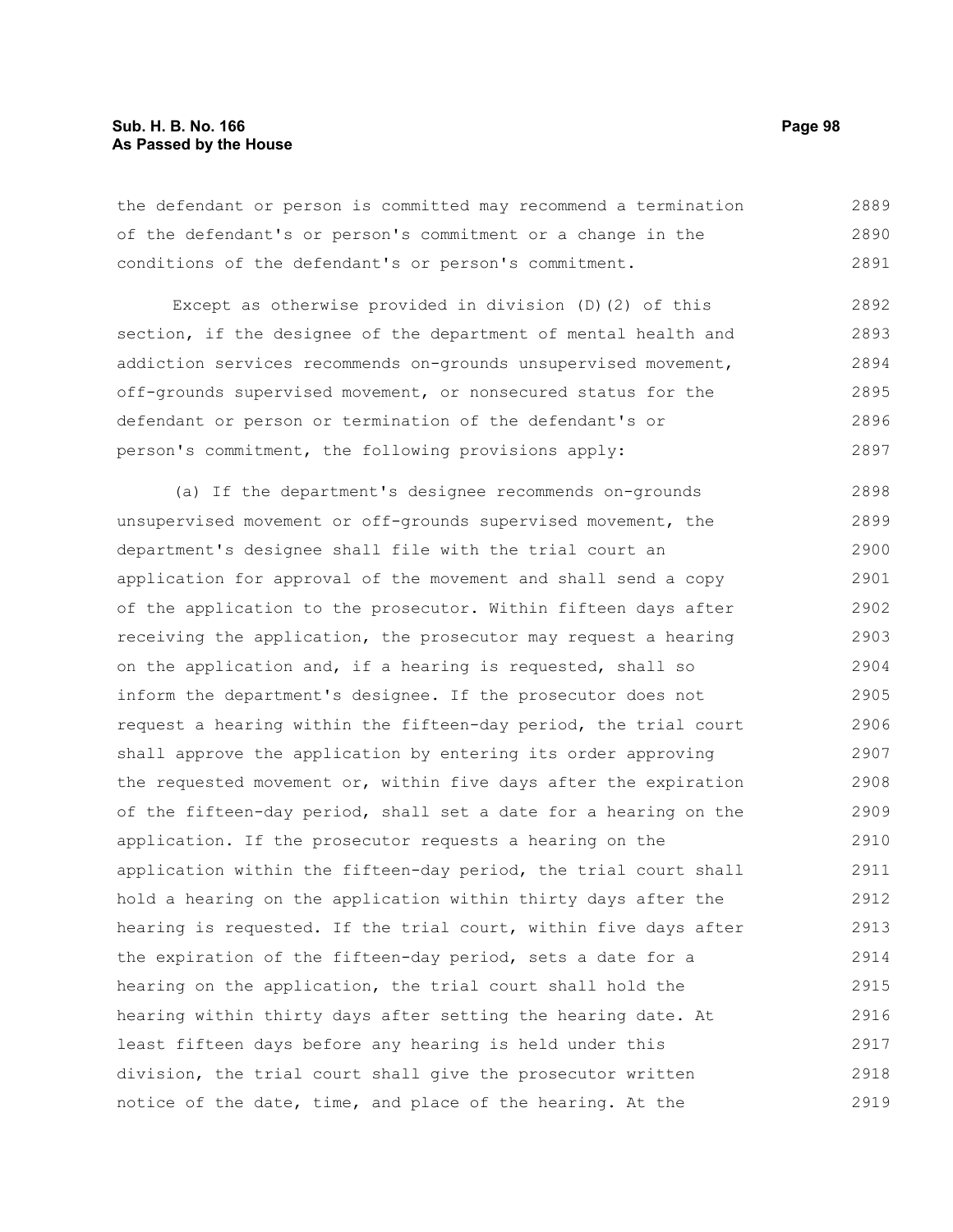conclusion of each hearing conducted under this division, the trial court either shall approve or disapprove the application and shall enter its order accordingly. 2920 2921 2922

(b) If the department's designee recommends termination of the defendant's or person's commitment at any time or if the department's designee recommends the first of any nonsecured status for the defendant or person, the department's designee shall send written notice of this recommendation to the trial court and to the local forensic center. The local forensic center shall evaluate the committed defendant or person and, within thirty days after its receipt of the written notice, shall submit to the trial court and the department's designee a written report of the evaluation. The trial court shall provide a copy of the department's designee's written notice and of the local forensic center's written report to the prosecutor and to the counsel for the defendant or person. Upon the local forensic center's submission of the report to the trial court and the department's designee, all of the following apply: 2923 2924 2925 2926 2927 2928 2929 2930 2931 2932 2933 2934 2935 2936 2937

(i) If the forensic center disagrees with the recommendation of the department's designee, it shall inform the department's designee and the trial court of its decision and the reasons for the decision. The department's designee, after consideration of the forensic center's decision, shall either withdraw, proceed with, or modify and proceed with the recommendation. If the department's designee proceeds with, or modifies and proceeds with, the recommendation, the department's designee shall proceed in accordance with division (D)(1)(b) (iii) of this section. 2938 2939 2940 2941 2942 2943 2944 2945 2946 2947

(ii) If the forensic center agrees with the recommendation of the department's designee, it shall inform the department's 2948 2949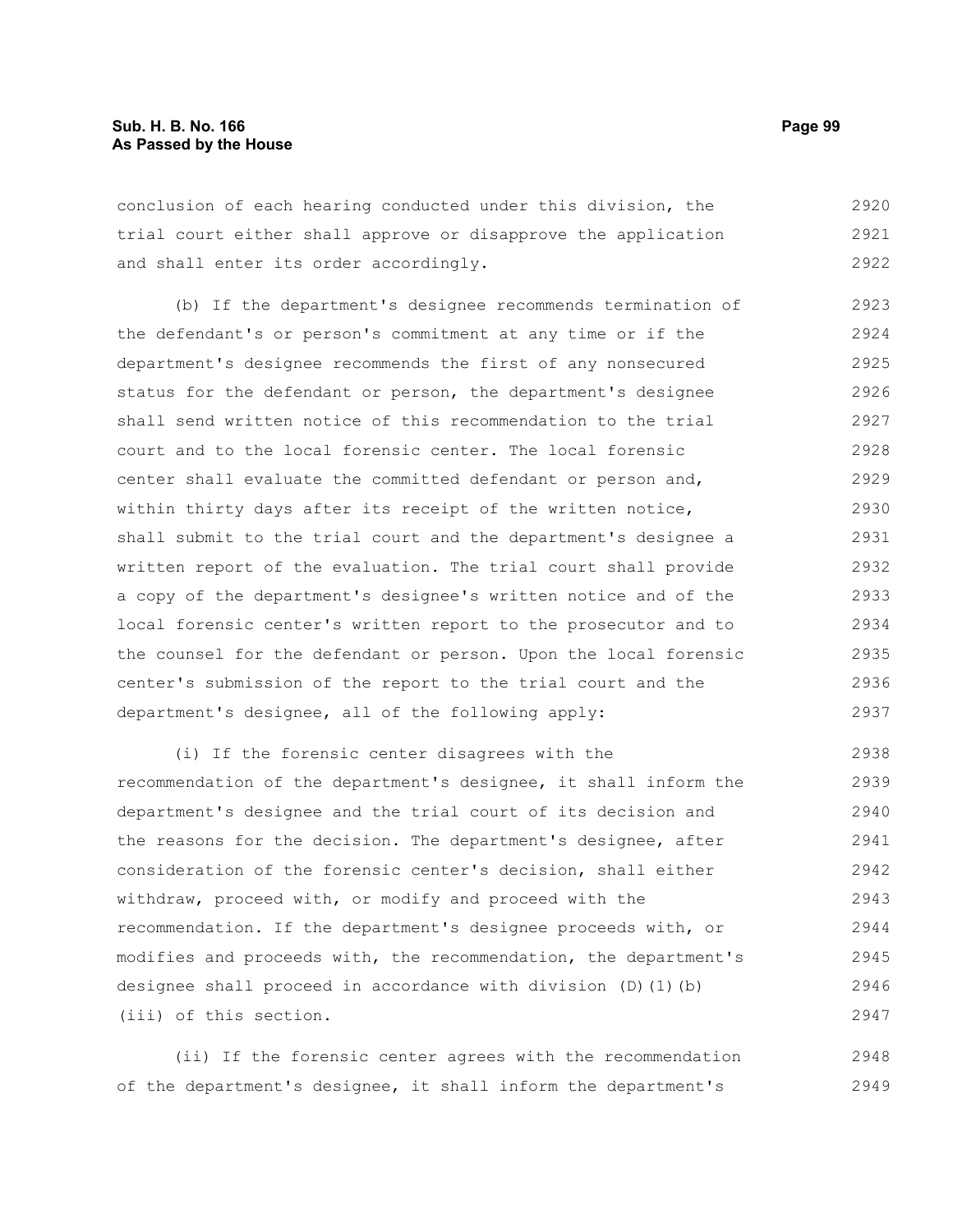## **Sub. H. B. No. 166 Page 100 As Passed by the House**

designee and the trial court of its decision and the reasons for the decision, and the department's designee shall proceed in accordance with division  $(D)$   $(1)$   $(b)$   $(iii)$  of this section. 2950 2951 2952

(iii) If the forensic center disagrees with the recommendation of the department's designee and the department's designee proceeds with, or modifies and proceeds with, the recommendation or if the forensic center agrees with the recommendation of the department's designee, the department's designee shall work with community mental health services providers, programs, facilities, or boards of alcohol, drug addiction, and mental health services or community mental health boards to develop a plan to implement the recommendation. If the defendant or person is on medication, the plan shall include, but shall not be limited to, a system to monitor the defendant's or person's compliance with the prescribed medication treatment plan. The system shall include a schedule that clearly states when the defendant or person shall report for a medication compliance check. The medication compliance checks shall be based upon the effective duration of the prescribed medication, taking into account the route by which it is taken, and shall be scheduled at intervals sufficiently close together to detect a potential increase in mental illness symptoms that the medication is intended to prevent. 2953 2954 2955 2956 2957 2958 2959 2960 2961 2962 2963 2964 2965 2966 2967 2968 2969 2970 2971 2972

The department's designee, after consultation with the board of alcohol, drug addiction, and mental health services or the community mental health board serving the area, shall send the recommendation and plan developed under division (D)(1)(b) (iii) of this section, in writing, to the trial court, the prosecutor, and the counsel for the committed defendant or person. The trial court shall conduct a hearing on the recommendation and plan developed under division (D)(1)(b)(iii) 2973 2974 2975 2976 2977 2978 2979 2980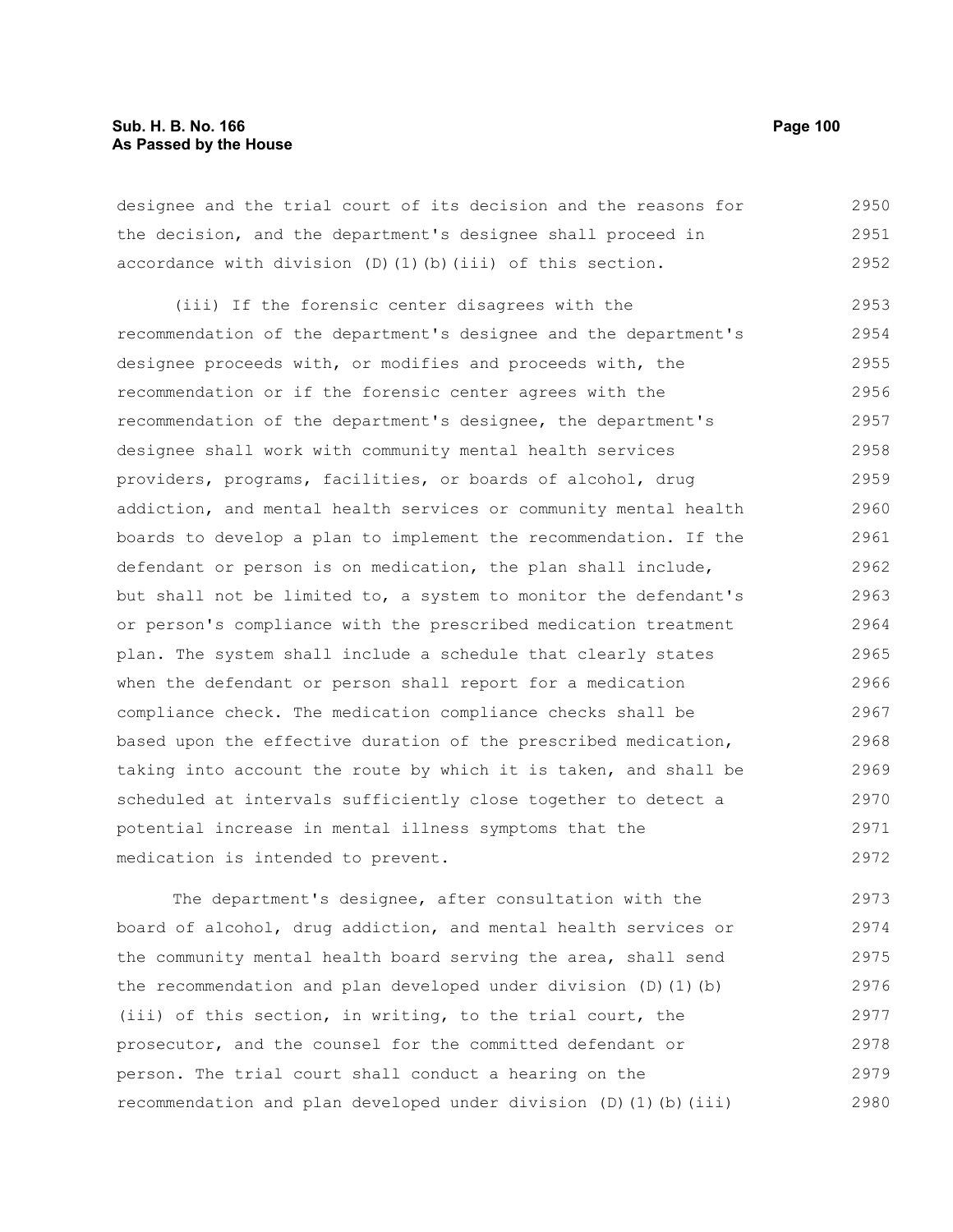of this section. Divisions (D)(1)(c) and (d) and (E) to (J) of this section apply regarding the hearing. (c) If the department's designee's recommendation is for nonsecured status or termination of commitment, the prosecutor may obtain an independent expert evaluation of the defendant's or person's mental condition, and the trial court may continue the hearing on the recommendation for a period of not more than thirty days to permit time for the evaluation. The prosecutor may introduce the evaluation report or 2981 2982 2983 2984 2985 2986 2987 2988

present other evidence at the hearing in accordance with the Rules of Evidence. 2989 2990 2991

(d) The trial court shall schedule the hearing on a department's designee's recommendation for nonsecured status or termination of commitment and shall give reasonable notice to the prosecutor and the counsel for the defendant or person. Unless continued for independent evaluation at the prosecutor's request or for other good cause, the hearing shall be held within thirty days after the trial court's receipt of the recommendation and plan. 2992 2993 2994 2995 2996 2997 2998 2999

(2)(a) Division (D)(1) of this section does not apply to on-grounds unsupervised movement of a defendant or person who has been committed under section 2945.39 or 2945.40 of the Revised Code, who is a person with an intellectual disability subject to institutionalization by court order, and who is being provided residential habilitation, care, and treatment in a facility operated by the department of developmental disabilities. 3000 3001 3002 3003 3004 3005 3006 3007

(b) If, pursuant to section 2945.39 of the Revised Code, the trial court commits a defendant who is found incompetent to 3008 3009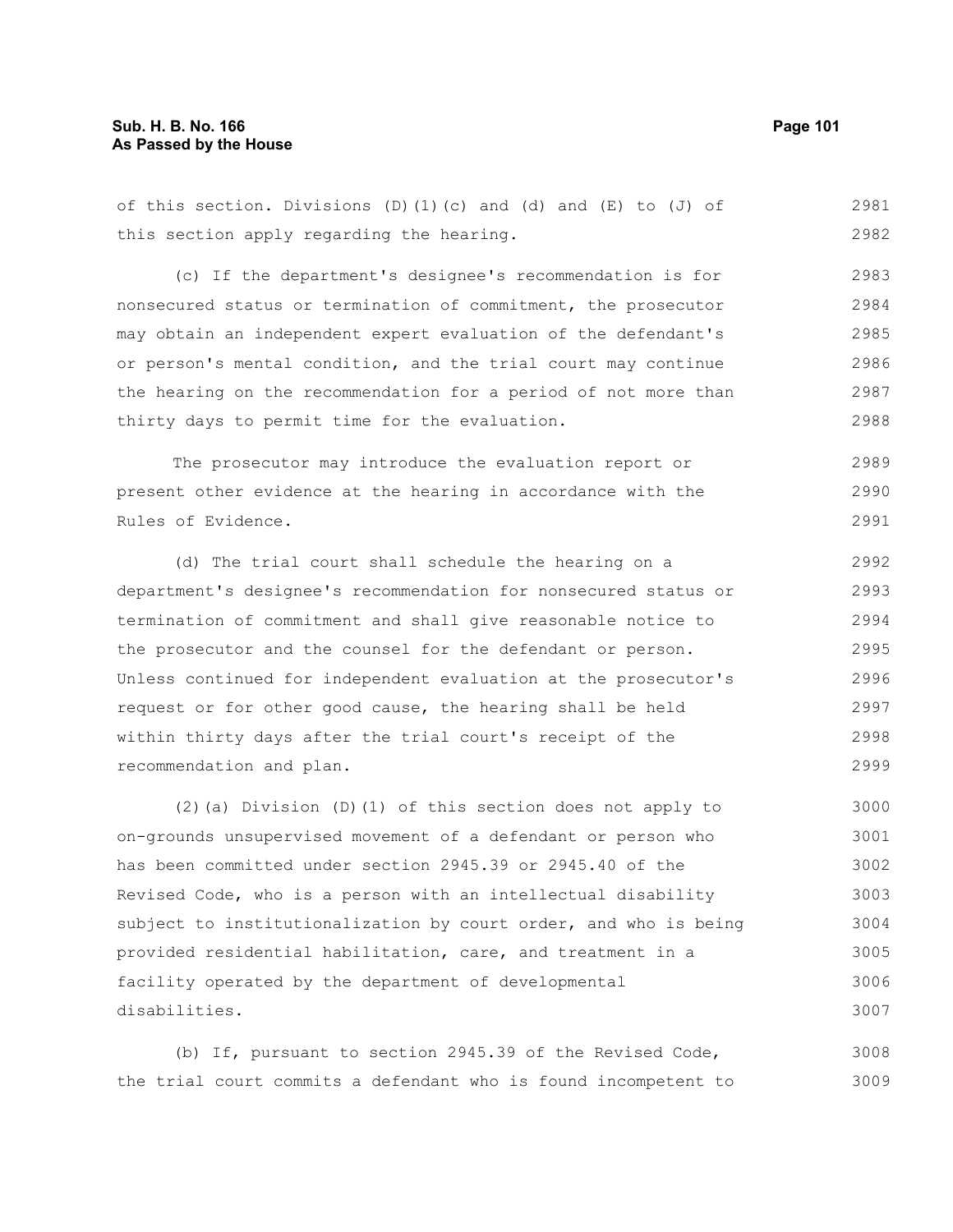## **Sub. H. B. No. 166 Page 102 As Passed by the House**

stand trial and who is a person with an intellectual disability subject to institutionalization by court order, if the defendant is being provided residential habilitation, care, and treatment in a facility operated by the department of developmental disabilities, if an individual who is conducting a survey for the department of health to determine the facility's compliance with the certification requirements of the medicaid program cites the defendant's receipt of the residential habilitation, care, and treatment in the facility as being inappropriate under the certification requirements, if the defendant's receipt of the residential habilitation, care, and treatment in the facility potentially jeopardizes the facility's continued receipt of federal medicaid moneys, and if as a result of the citation the chief clinical officer of the facility determines that the conditions of the defendant's commitment should be changed, the department of developmental disabilities may cause the defendant to be removed from the particular facility and, after evaluating the risks to public safety and the welfare of the defendant and after determining whether another type of placement is consistent with the certification requirements, may place the defendant in another facility that the department selects as an appropriate facility for the defendant's continued receipt of residential habilitation, care, and treatment and that is a no less secure setting than the facility in which the defendant had been placed at the time of the citation. Within three days after the defendant's removal and alternative placement under the circumstances described in division (D)(2) (b) of this section, the department of developmental disabilities shall notify the trial court and the prosecutor in writing of the removal and alternative placement. 3010 3011 3012 3013 3014 3015 3016 3017 3018 3019 3020 3021 3022 3023 3024 3025 3026 3027 3028 3029 3030 3031 3032 3033 3034 3035 3036 3037 3038 3039

The trial court shall set a date for a hearing on the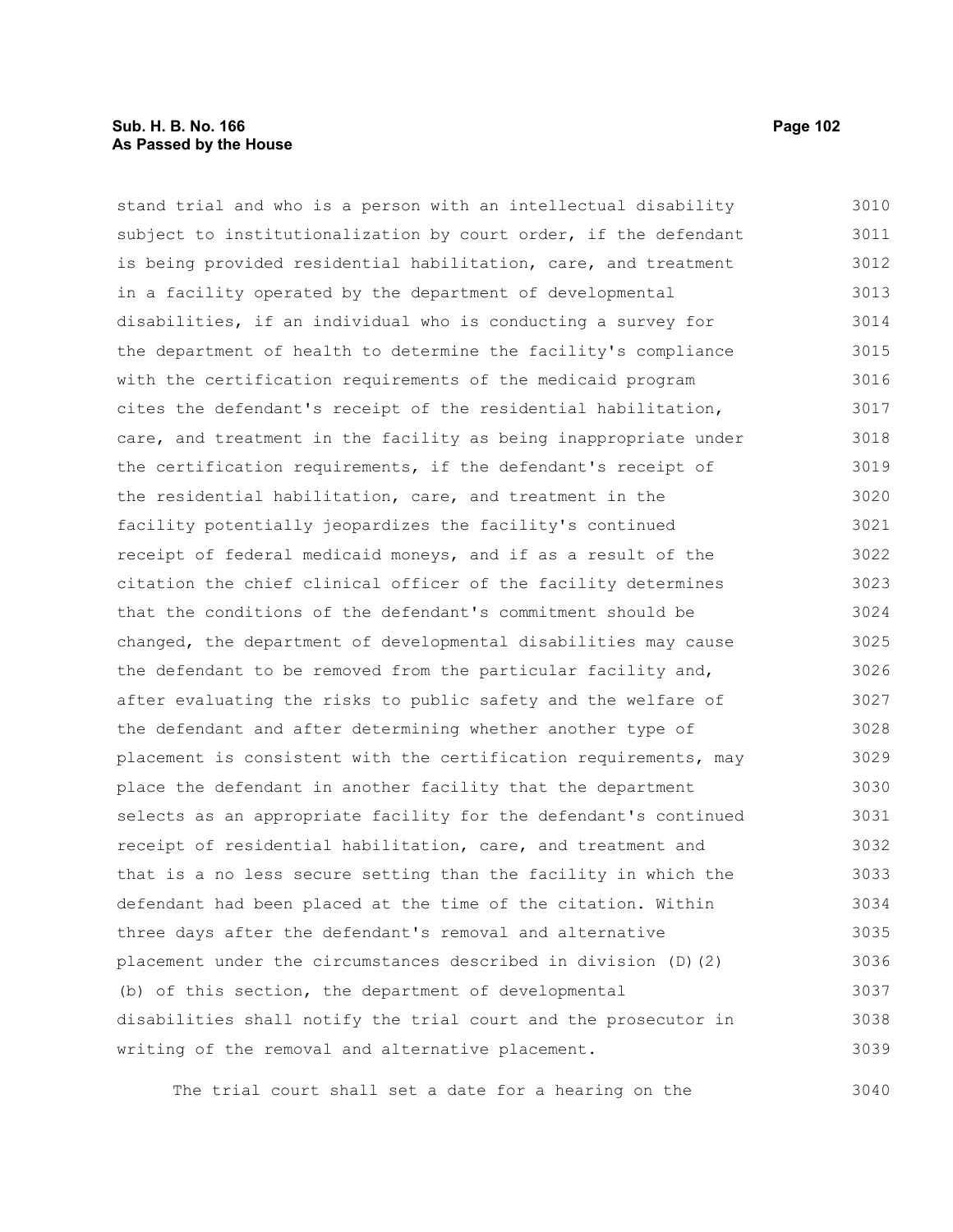### **Sub. H. B. No. 166 Page 103 As Passed by the House**

removal and alternative placement, and the hearing shall be held within twenty-one days after the trial court's receipt of the notice from the department of developmental disabilities. At least ten days before the hearing is held, the trial court shall give the prosecutor, the department of developmental disabilities, and the counsel for the defendant written notice of the date, time, and place of the hearing. At the hearing, the trial court shall consider the citation issued by the individual who conducted the survey for the department of health to be prima-facie evidence of the fact that the defendant's commitment to the particular facility was inappropriate under the certification requirements of the medicaid program and potentially jeopardizes the particular facility's continued receipt of federal medicaid moneys. At the conclusion of the hearing, the trial court may approve or disapprove the defendant's removal and alternative placement. If the trial court approves the defendant's removal and alternative placement, the department of developmental disabilities may continue the defendant's alternative placement. If the trial court disapproves the defendant's removal and alternative placement, it shall enter an order modifying the defendant's removal and alternative placement, but that order shall not require the department of developmental disabilities to replace the defendant for purposes of continued residential habilitation, care, and treatment in the facility associated with the citation issued by the individual who conducted the survey for the department of health. 3041 3042 3043 3044 3045 3046 3047 3048 3049 3050 3051 3052 3053 3054 3055 3056 3057 3058 3059 3060 3061 3062 3063 3064 3065 3066 3067

(E) In making a determination under this section regarding nonsecured status or termination of commitment, the trial court shall consider all relevant factors, including, but not limited to, all of the following: 3068 3069 3070 3071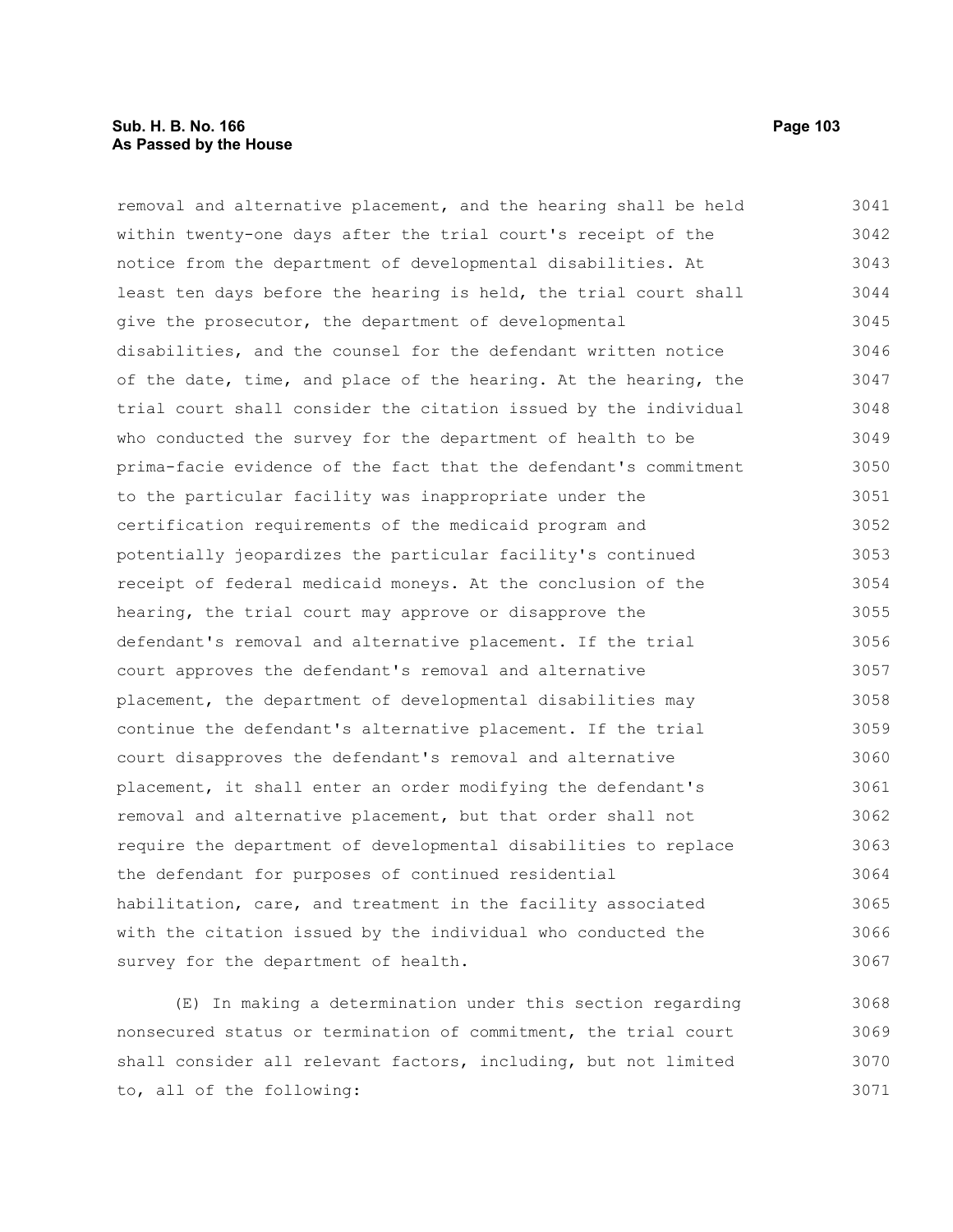# **Sub. H. B. No. 166 Page 104** Page 104 **As Passed by the House**

(1) Whether, in the trial court's view, the defendant or person currently represents a substantial risk of physical harm to the defendant or person or others; (2) Psychiatric and medical testimony as to the current 3072 3073 3074 3075

mental and physical condition of the defendant or person;

(3) Whether the defendant or person has insight into the defendant's or person's condition so that the defendant or person will continue treatment as prescribed or seek professional assistance as needed; 3077 3078 3079 3080

(4) The grounds upon which the state relies for the proposed commitment; 3081 3082

(5) Any past history that is relevant to establish the defendant's or person's degree of conformity to the laws, rules, regulations, and values of society; 3083 3084 3085

(6) If there is evidence that the defendant's or person's mental illness is in a state of remission, the medically suggested cause and degree of the remission and the probability that the defendant or person will continue treatment to maintain the remissive state of the defendant's or person's illness should the defendant's or person's commitment conditions be altered. 3086 3087 3088 3089 3090 3091 3092

(F) At any hearing held pursuant to division (C) or (D)(1) or (2) of this section, the defendant or the person shall have all the rights of a defendant or person at a commitment hearing as described in section 2945.40 of the Revised Code. 3093 3094 3095 3096

(G) In a hearing held pursuant to division (C) or (D)(1) of this section, the prosecutor has the burden of proof as follows: 3097 3098 3099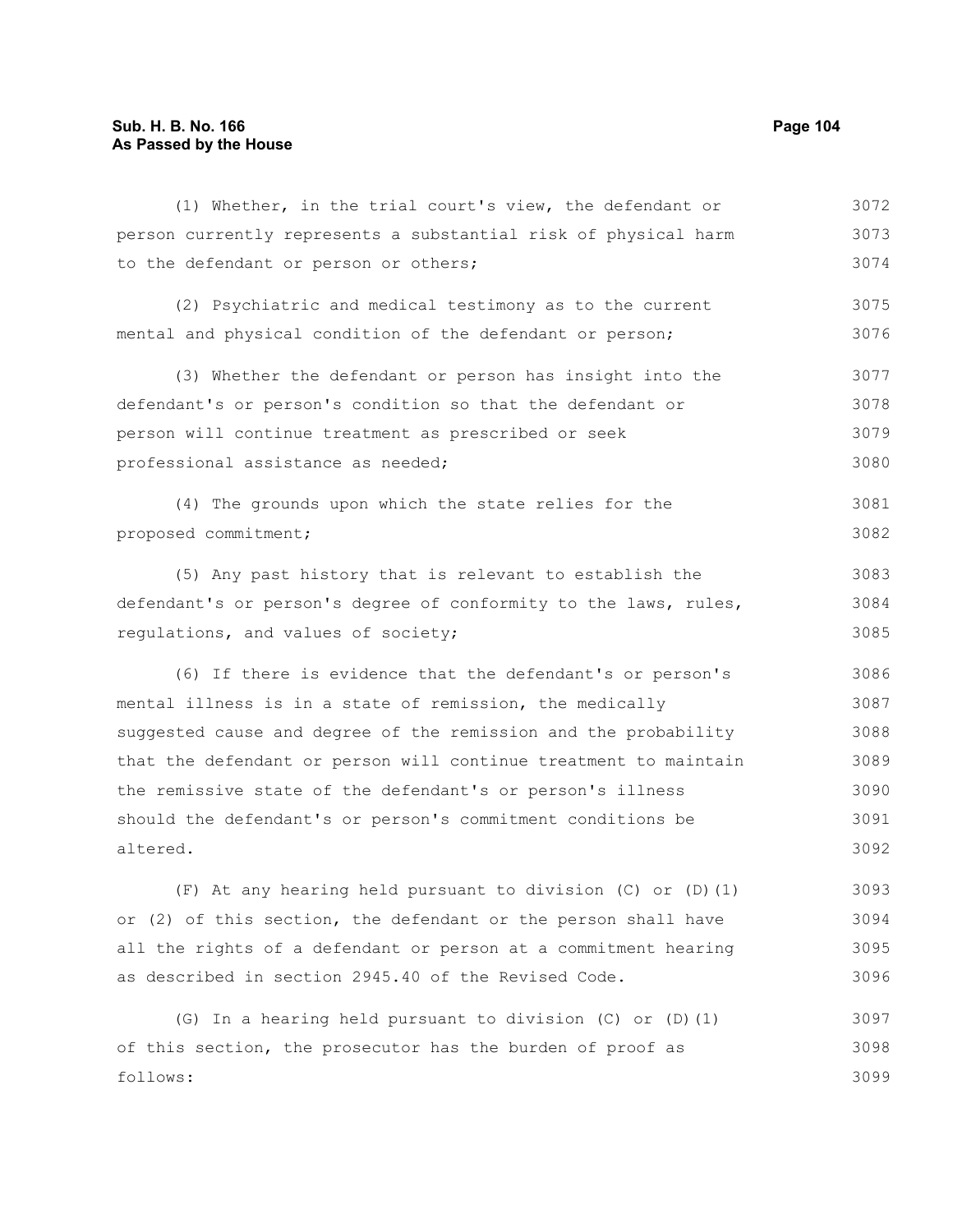# **Sub. H. B. No. 166 Page 105** Page 105 **As Passed by the House**

(1) For a recommendation of termination of commitment, to show by clear and convincing evidence that the defendant or person remains a mentally ill person subject to court order or a person with an intellectual disability subject to institutionalization by court order; (2) For a recommendation for a change in the conditions of 3100 3101 3102 3103 3104 3105

the commitment to a less restrictive status, to show by clear and convincing evidence that the proposed change represents a threat to public safety or a threat to the safety of any person. 3106 3107 3108

(H) In a hearing held pursuant to division (C) or (D)(1) or (2) of this section, the prosecutor shall represent the state or the public interest. 3109 3110 3111

(I) At the conclusion of a hearing conducted under division (D)(1) of this section regarding a recommendation from the designee of the department of mental health and addiction services, managing officer of the institution, or director of a facility or program, the trial court may approve, disapprove, or modify the recommendation and shall enter an order accordingly. 3112 3113 3114 3115 3116 3117

(J)(1) A defendant or person who has been committed pursuant to section 2945.39 or 2945.40 of the Revised Code continues to be under the jurisdiction of the trial court until the final termination of the commitment. For purposes of division (J) of this section, the final termination of a commitment occurs upon the earlier of one of the following: 3118 3119 3120 3121 3122 3123

(a) The defendant or person no longer is a mentally ill person subject to court order or a person with an intellectual disability subject to institutionalization by court order, as determined by the trial court; 3124 3125 3126 3127

(b) The expiration of the maximum-longest prison term or 3128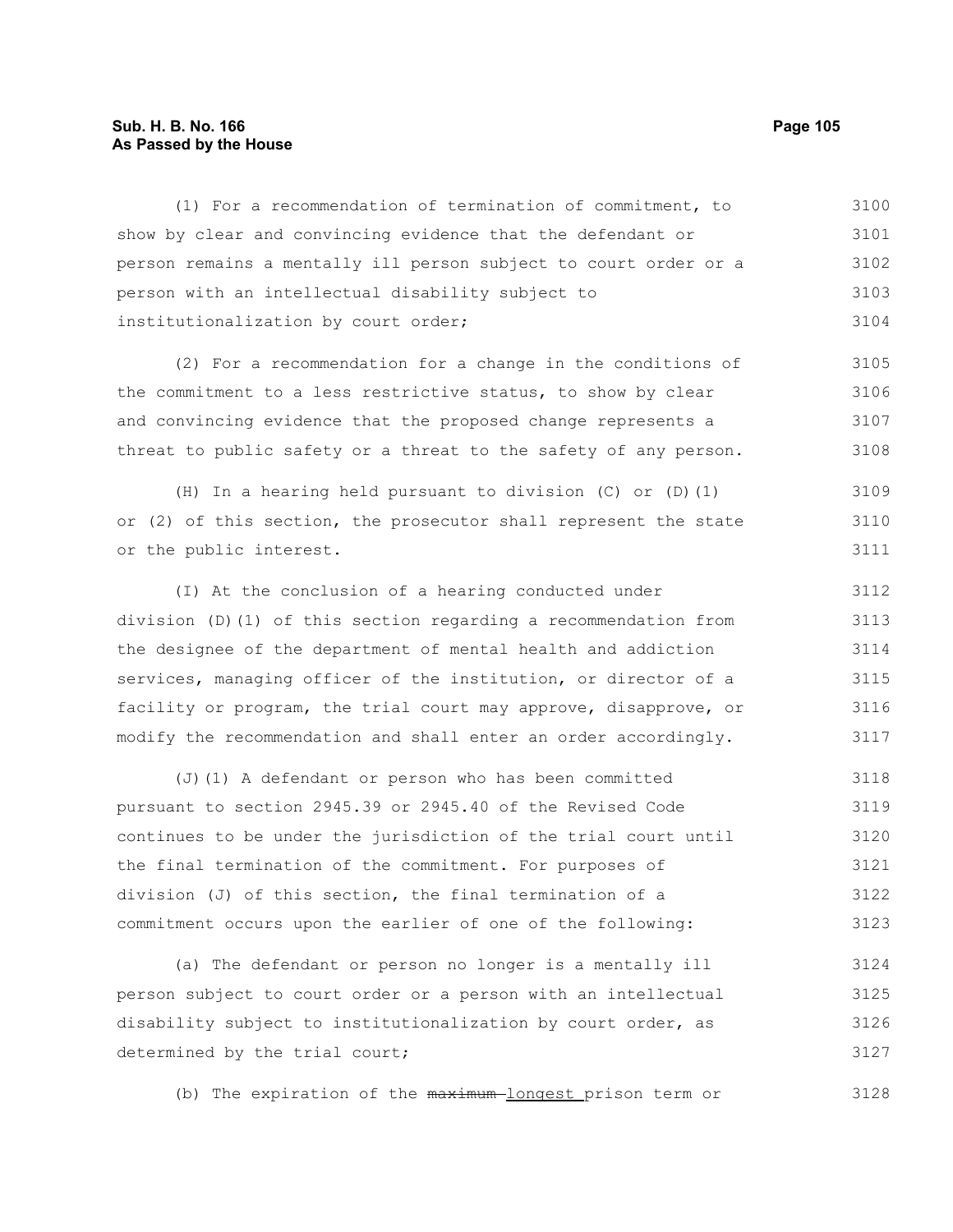| term of imprisonment that the defendant or person could have             | 3129 |
|--------------------------------------------------------------------------|------|
| received if the defendant or person had been convicted of the            | 3130 |
| most serious offense with which the defendant or person is               | 3131 |
| charged or in relation to which the defendant or person was              | 3132 |
| found not quilty by reason of insanity, including, for an                | 3133 |
| offense that would be a felony of the first or second degree             | 3134 |
| that occurred on or after March 22, 2019, both the longest               | 3135 |
| minimum prison term that the defendant or person could have              | 3136 |
| received if convicted plus the corresponding maximum prison term         | 3137 |
| that would be required;                                                  | 3138 |
|                                                                          |      |
| (c) The trial court enters an order terminating the                      | 3139 |
| commitment under the circumstances described in division (J)(2)          | 3140 |
| (a) (ii) of this section.                                                | 3141 |
| (2) (a) If a defendant is found incompetent to stand trial               | 3142 |
| and committed pursuant to section 2945.39 of the Revised Code,           | 3143 |
| if neither of the circumstances described in divisions $(J)$ $(1)$ $(a)$ | 3144 |
| and (b) of this section applies to that defendant, and if a              | 3145 |
| report filed with the trial court pursuant to division (C) of            | 3146 |
| this section indicates that the defendant presently is competent         | 3147 |
| to stand trial or if, at any other time during the period of the         | 3148 |
| defendant's commitment, the prosecutor, the counsel for the              | 3149 |
| defendant, or the designee of the department of mental health            | 3150 |
| and addiction services or the managing officer of the                    | 3151 |
| institution or director of the facility or program to which the          | 3152 |
| defendant is committed files an application with the trial court         | 3153 |
| alleging that the defendant presently is competent to stand              | 3154 |
| trial and requesting a hearing on the competency issue or the            | 3155 |
| trial court otherwise has reasonable cause to believe that the           | 3156 |
| defendant presently is competent to stand trial and determines           | 3157 |
| on its own motion to hold a hearing on the competency issue, the         | 3158 |
| trial court shall schedule a hearing on the competency of the            | 3159 |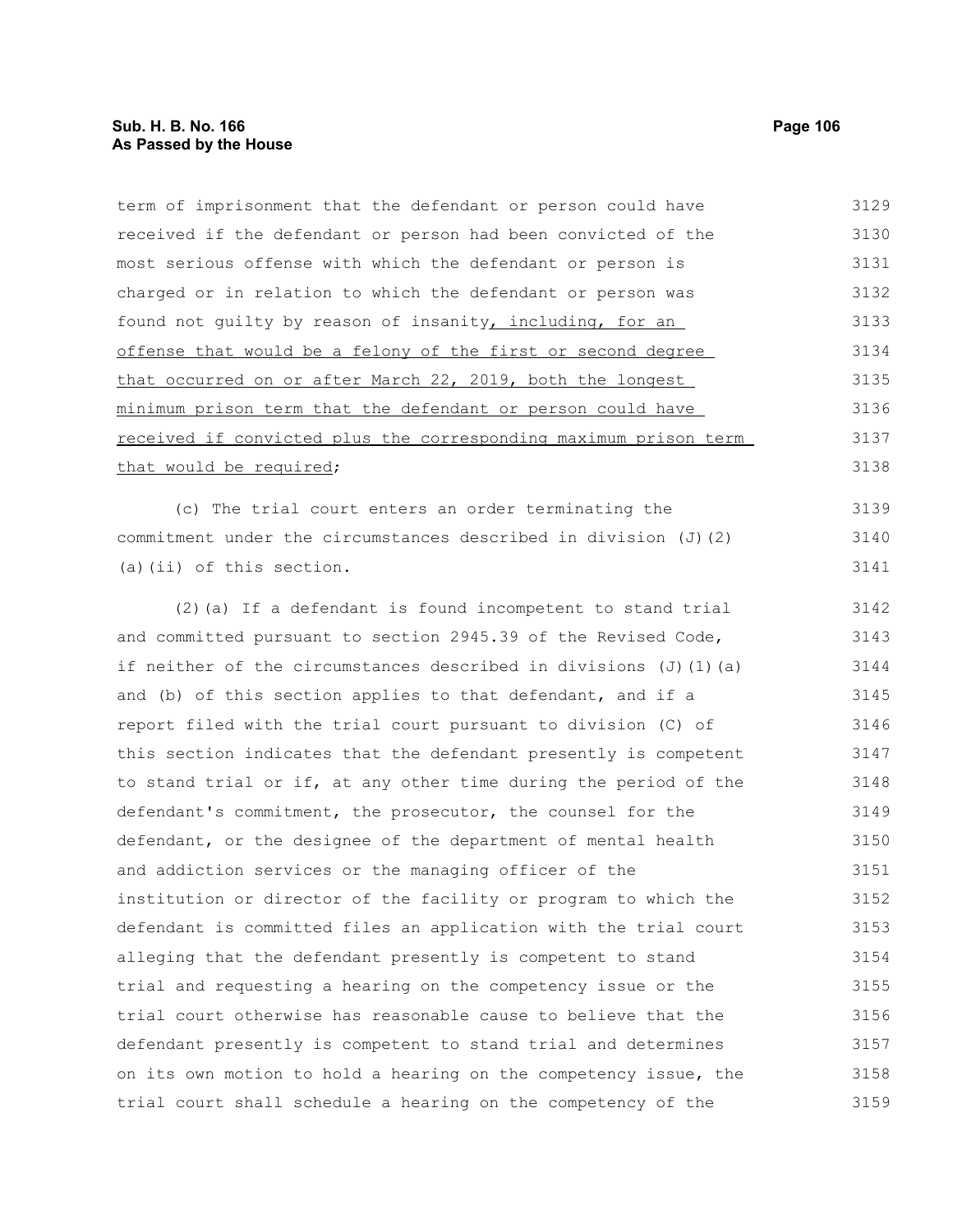## **Sub. H. B. No. 166 Page 107** Page 107 **As Passed by the House**

defendant to stand trial, shall give the prosecutor, the counsel for the defendant, and the department's designee or the managing officer of the institution or the director of the facility to which the defendant is committed notice of the date, time, and place of the hearing at least fifteen days before the hearing, and shall conduct the hearing within thirty days of the filing of the application or of its own motion. If, at the conclusion of the hearing, the trial court determines that the defendant presently is capable of understanding the nature and objective of the proceedings against the defendant and of assisting in the defendant's defense, the trial court shall order that the defendant is competent to stand trial and shall be proceeded against as provided by law with respect to the applicable offenses described in division (C)(1) of section 2945.38 of the Revised Code and shall enter whichever of the following additional orders is appropriate: 3160 3161 3162 3163 3164 3165 3166 3167 3168 3169 3170 3171 3172 3173 3174 3175

(i) If the trial court determines that the defendant remains a mentally ill person subject to court order or a person with an intellectual disability subject to institutionalization by court order, the trial court shall order that the defendant's commitment to the department of mental health and addiction services or to an institution, facility, or program for the treatment of intellectual disabilities be continued during the pendency of the trial on the applicable offenses described in division (C)(1) of section 2945.38 of the Revised Code. 3176 3177 3178 3179 3180 3181 3182 3183 3184

(ii) If the trial court determines that the defendant no longer is a mentally ill person subject to court order or a person with an intellectual disability subject to institutionalization by court order, the trial court shall order that the defendant's commitment to the department of mental health and addiction services or to an institution, facility, or 3185 3186 3187 3188 3189 3190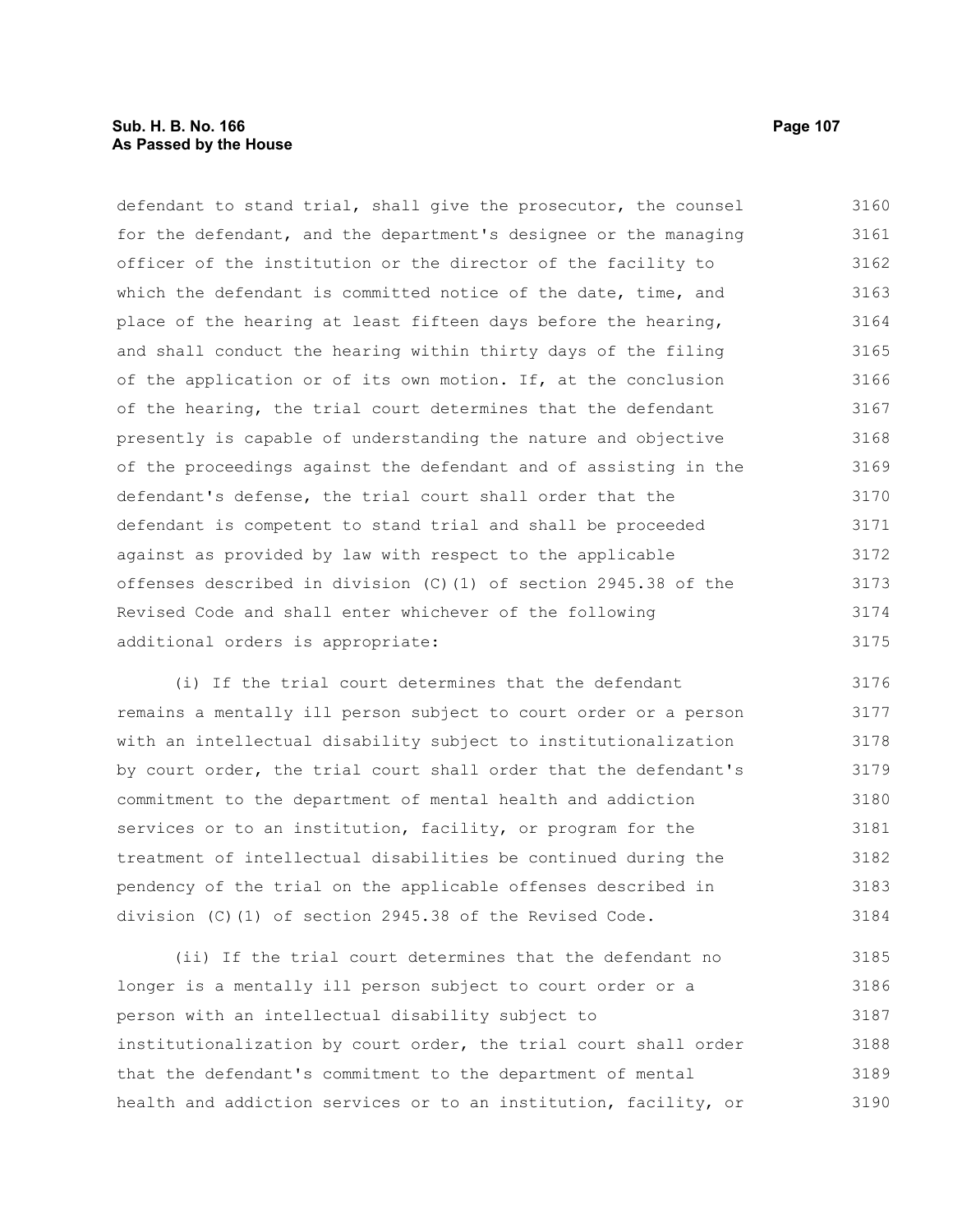## **Sub. H. B. No. 166 Page 108 As Passed by the House**

program for the treatment of intellectual disabilities shall not be continued during the pendency of the trial on the applicable offenses described in division (C)(1) of section 2945.38 of the Revised Code. This order shall be a final termination of the commitment for purposes of division (J)(1)(c) of this section. 3191 3192 3193 3194 3195

(b) If, at the conclusion of the hearing described in division (J)(2)(a) of this section, the trial court determines that the defendant remains incapable of understanding the nature and objective of the proceedings against the defendant or of assisting in the defendant's defense, the trial court shall order that the defendant continues to be incompetent to stand trial, that the defendant's commitment to the department of mental health and addiction services or to an institution, facility, or program for the treatment of intellectual disabilities shall be continued, and that the defendant remains subject to the jurisdiction of the trial court pursuant to that commitment, and to the provisions of this section, until the final termination of the commitment as described in division (J) (1) of this section. 3196 3197 3198 3199 3200 3201 3202 3203 3204 3205 3206 3207 3208 3209

**Sec. 2949.08.** (A) When a person who is convicted of or pleads guilty to a felony is sentenced to a community residential sanction in a community-based correctional facility pursuant to section 2929.16 of the Revised Code or when a person who is convicted of or pleads guilty to a felony or a misdemeanor is sentenced to a term of imprisonment in a jail, the judge or magistrate shall order the person into the custody of the sheriff or constable, and the sheriff or constable shall deliver the person with the record of the person's conviction to the jailer, administrator, or keeper, in whose custody the person shall remain until the term of imprisonment expires or the person is otherwise legally discharged. 3210 3211 3212 3213 3214 3215 3216 3217 3218 3219 3220 3221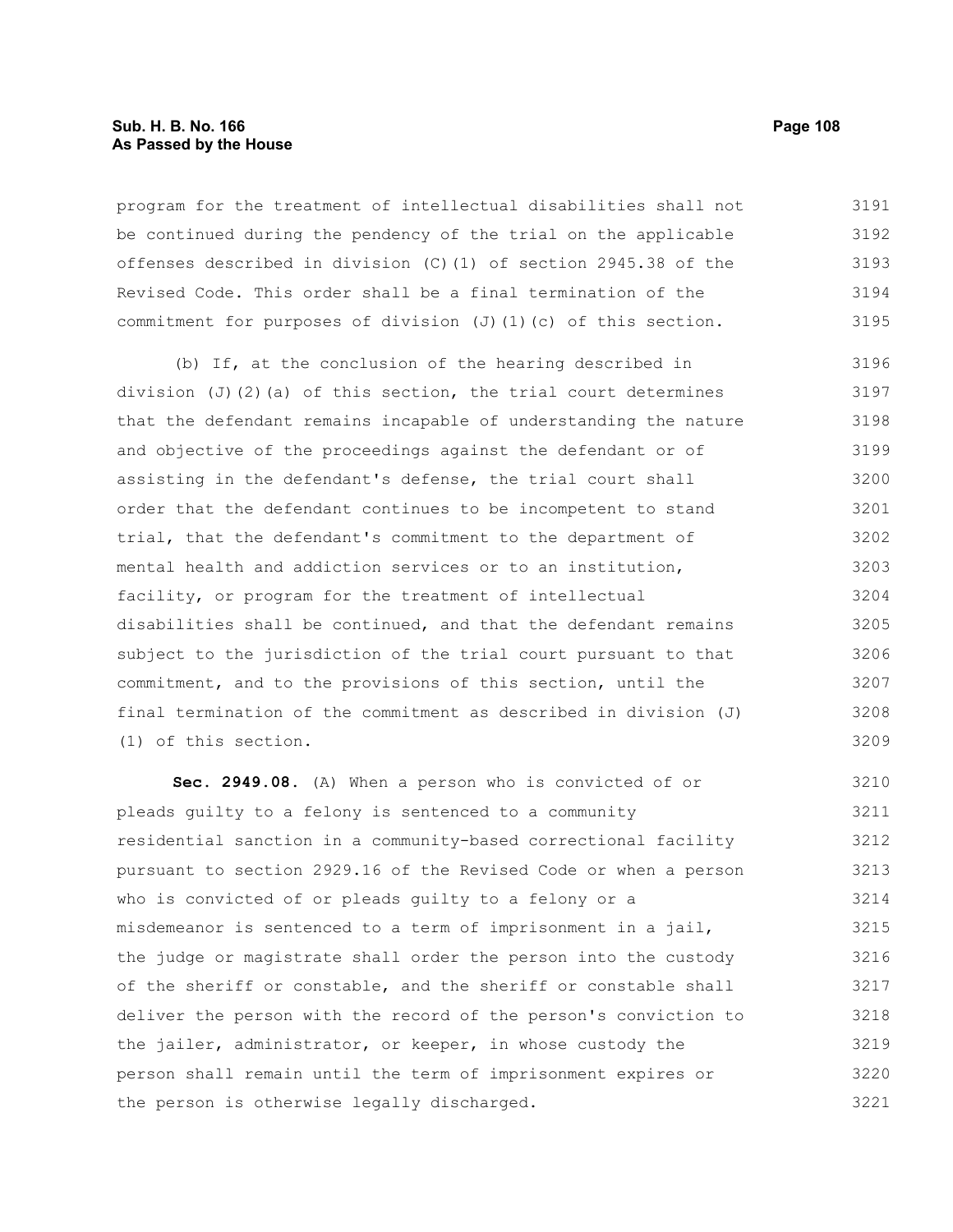# **Sub. H. B. No. 166 Page 109 As Passed by the House**

(B) The record of the person's conviction shall specify the total number of days, if any, that the person was confined for any reason arising out of the offense for which the person was convicted and sentenced prior to delivery to the jailer, administrator, or keeper under this section. The record shall be used to determine any reduction of sentence under division (C) of this section. 3222 3223 3224 3225 3226 3227 3228

(C)(1) If the person is sentenced to a jail for a felony or a misdemeanor, the jailer in charge of a jail shall reduce the sentence of a person delivered into the jailer's custody pursuant to division (A) of this section by the total number of days the person was confined for any reason arising out of the offense for which the person was convicted and sentenced, including confinement in lieu of bail while awaiting trial, confinement for examination to determine the person's competence to stand trial or to determine sanity, confinement while awaiting transportation to the place where the person is to serve the sentence, and confinement in a juvenile facility. 3229 3230 3231 3232 3233 3234 3235 3236 3237 3238 3239

(2) If the person is sentenced to a community-based correctional facility for a felony, the total amount of time that a person shall be confined in a community-based correctional facility, in a jail, and for any reason arising out of the offense for which the person was convicted and sentenced prior to delivery to the jailer, administrator, or keeper shall not exceed the maximum-longest prison term available for that offense including, for an offense that would be a felony of the first or second degree that occurred on or after March 22, 2019, both the longest minimum prison term that the defendant or person could have received if convicted, plus the corresponding maximum prison term that would be required. Any term in a jail shall be reduced first pursuant to division (C)(1) of this 3240 3241 3242 3243 3244 3245 3246 3247 3248 3249 3250 3251 3252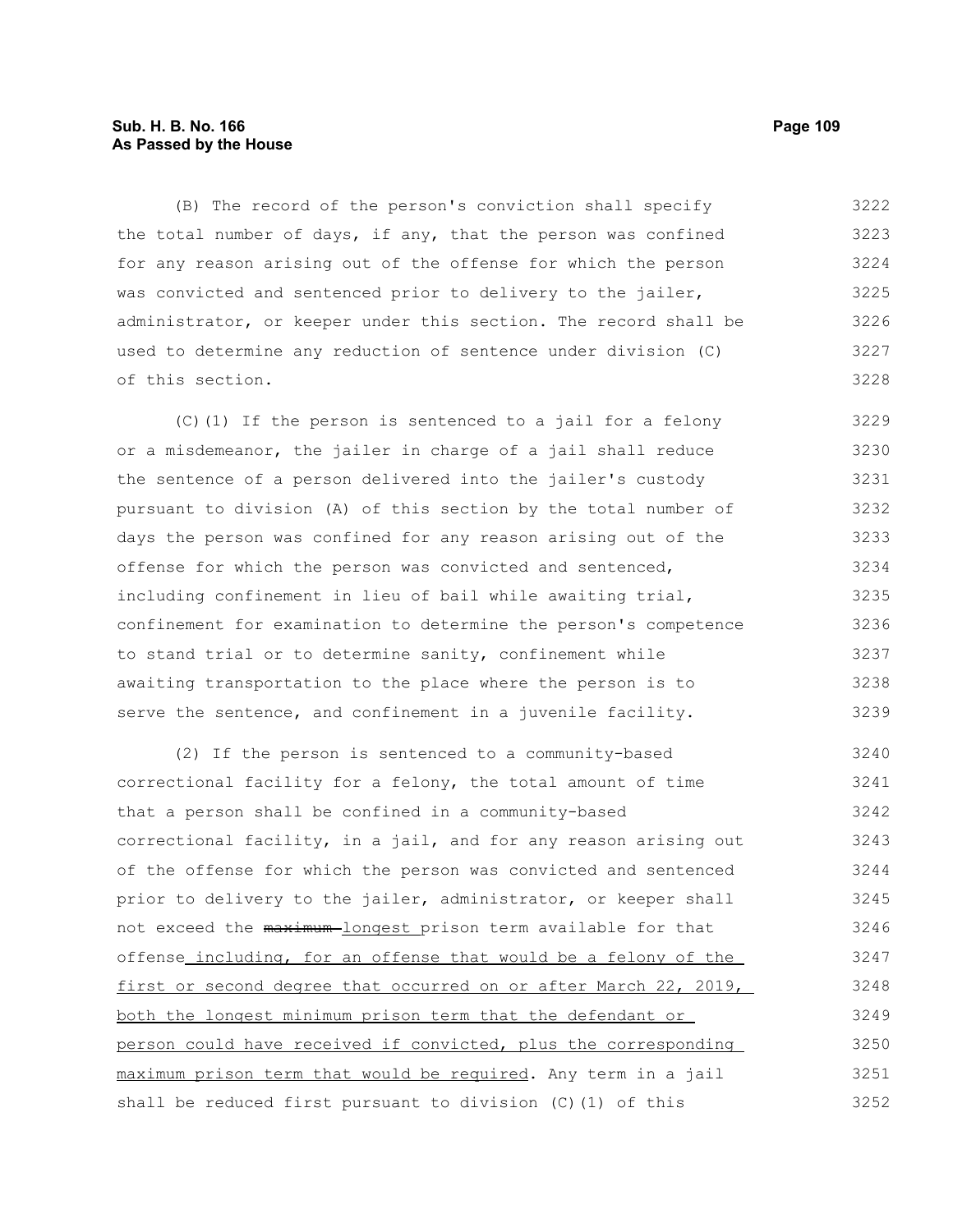section by the total number of days the person was confined prior to delivery to the jailer, administrator, or keeper. Only after the term in a jail has been entirely reduced may the term in a community-based correctional facility be reduced pursuant to this division. This division does not affect the limitations placed on the duration of a term in a jail or a community-based correctional facility under divisions  $(A)$   $(1)$ ,  $(2)$ , and  $(3)$  of section 2929.16 of the Revised Code. 3253 3254 3255 3256 3257 3258 3259 3260

(D) For purposes of divisions (B) and (C) of this section, a person shall be considered to have been confined for a day if the person was confined for any period or periods of time totaling more than eight hours during that day. 3261 3262 3263 3264

(E) As used in this section, "community-based correctional facility" and," "minimum prison term," "maximum prison term," and "jail" have the same meanings as in section 2929.01 of the Revised Code.

**Sec. 2951.03.** (A)(1) Unless the defendant and the prosecutor who is handling the case against the defendant agree to waive the presentence investigation report, no person who has been convicted of or pleaded guilty to a felony shall be placed under a community control sanction until a written presentence investigation report has been considered by the court. The court may order a presentence investigation report notwithstanding an agreement to waive the report. If a court orders the preparation of a presentence investigation report pursuant to this section, section 2947.06 of the Revised Code, or Criminal Rule 32.2, the officer making the report shall inquire into the circumstances of the offense and the criminal record, social history, and present condition of the defendant, all information available regarding any prior adjudications of the defendant as a 3269 3270 3271 3272 3273 3274 3275 3276 3277 3278 3279 3280 3281 3282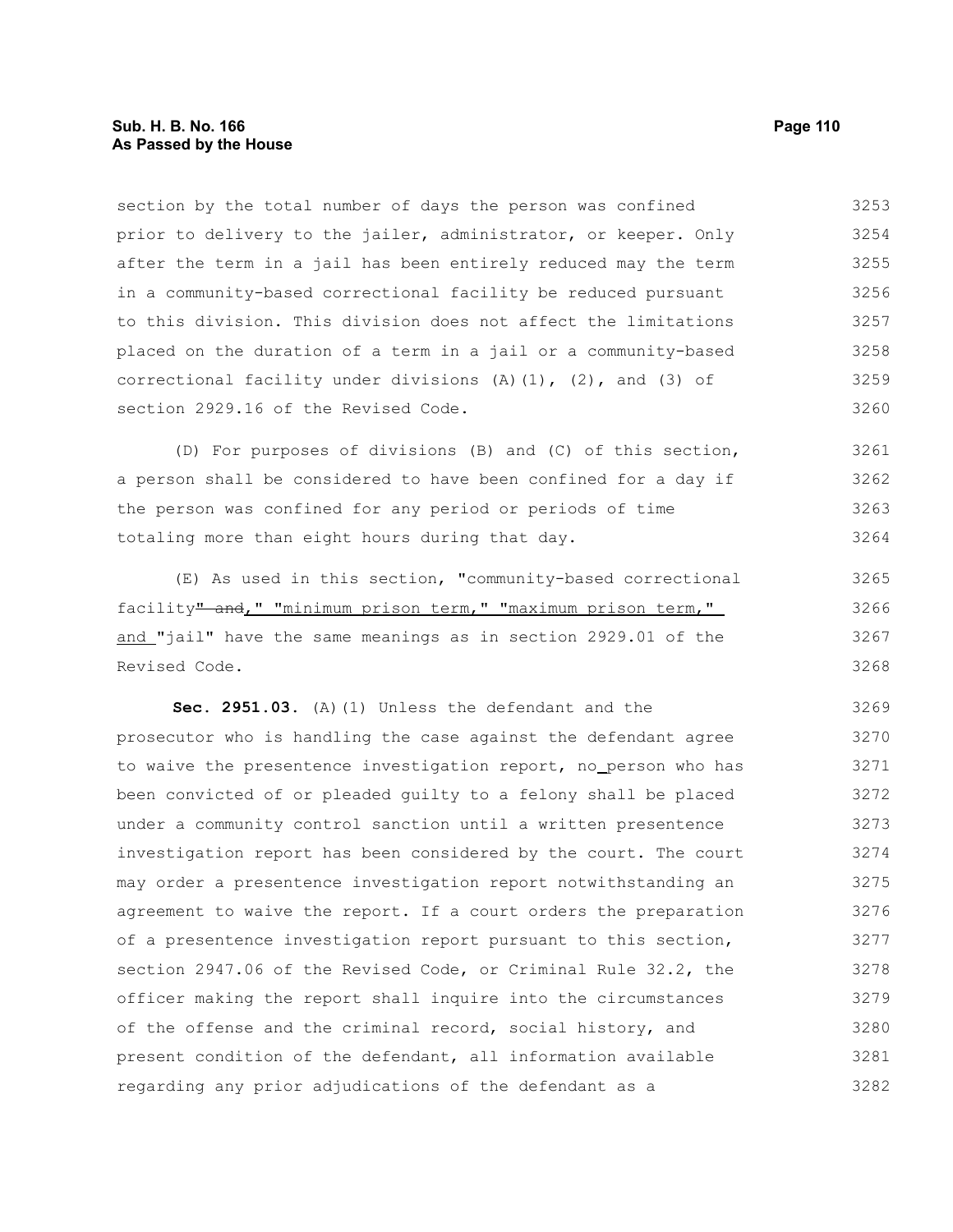delinquent child and regarding the dispositions made relative to those adjudications, and any other matters specified in Criminal Rule 32.2. Whenever the officer considers it advisable, the officer's investigation may include a physical and mental examination of the defendant. A physical examination of the defendant may include a drug test consisting of a chemical analysis of a blood or urine specimen of the defendant to determine whether the defendant ingested or was injected with a drug of abuse. If, pursuant to section 2930.13 of the Revised Code, the victim of the offense of which the defendant has been convicted wishes to make a statement regarding the impact of the offense for the officer's use in preparing the presentence investigation report, the officer shall comply with the requirements of that section. 3283 3284 3285 3286 3287 3288 3289 3290 3291 3292 3293 3294 3295 3296

(2) If a defendant is committed to any institution, the presentence investigation report shall be sent to the institution with the entry of commitment. If a defendant is committed to any institution and a presentence investigation report is not prepared regarding that defendant pursuant to this section, section 2947.06 of the Revised Code, or Criminal Rule 32.2, the director of the department of rehabilitation and correction or the director's designee may order that an offender background investigation and report be conducted and prepared regarding the defendant pursuant to section 5120.16 of the Revised Code. An offender background investigation report prepared pursuant to this section shall be considered confidential information and is not a public record under section 149.43 of the Revised Code. 3297 3298 3299 3300 3301 3302 3303 3304 3305 3306 3307 3308 3309 3310

(3) The department of rehabilitation and correction may use any presentence investigation report and any offender background investigation report prepared pursuant to this 3311 3312 3313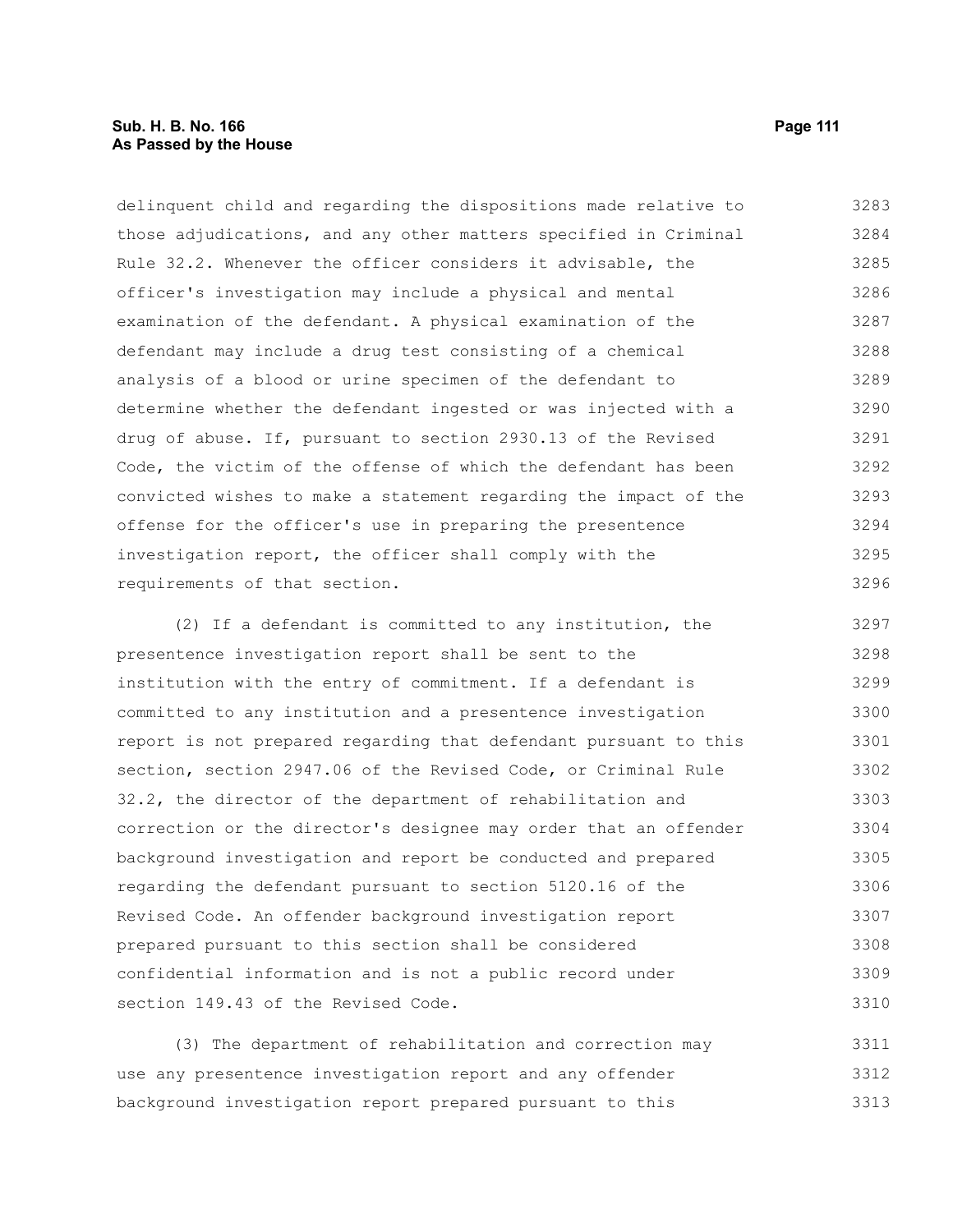## **Sub. H. B. No. 166 Page 112 As Passed by the House**

section for penological and rehabilitative purposes. The department may disclose any presentence investigation report and any offender background investigation report to courts, law enforcement agencies, community-based correctional facilities, halfway houses, and medical, mental health, and substance abuse treatment providers. The department shall make the disclosure in a manner calculated to maintain the report's confidentiality. Any presentence investigation report or offender background investigation report that the department discloses to a community-based correctional facility, a halfway house, or a medical, mental health, or substance abuse treatment provider shall not include a victim impact section or information identifying a witness. (B)(1) If a presentence investigation report is prepared pursuant to this section, section 2947.06 of the Revised Code, or Criminal Rule 32.2, the court, at a reasonable time before imposing sentence, shall permit the defendant or the defendant's 3314 3315 3316 3317 3318 3319 3320 3321 3322 3323 3324 3325 3326 3327 3328 3329 3330

counsel to read the report, except that the court shall not permit the defendant or the defendant's counsel to read any of the following: 3331 3332 3333

(a) Any recommendation as to sentence;

(b) Any diagnostic opinions that, if disclosed, the court believes might seriously disrupt a program of rehabilitation for the defendant; 3335 3336 3337

```
(c) Any sources of information obtained upon a promise of
confidentiality;
                                                                            3338
                                                                            3339
```
(d) Any other information that, if disclosed, the court believes might result in physical harm or some other type of harm to the defendant or to any other person. 3340 3341 3342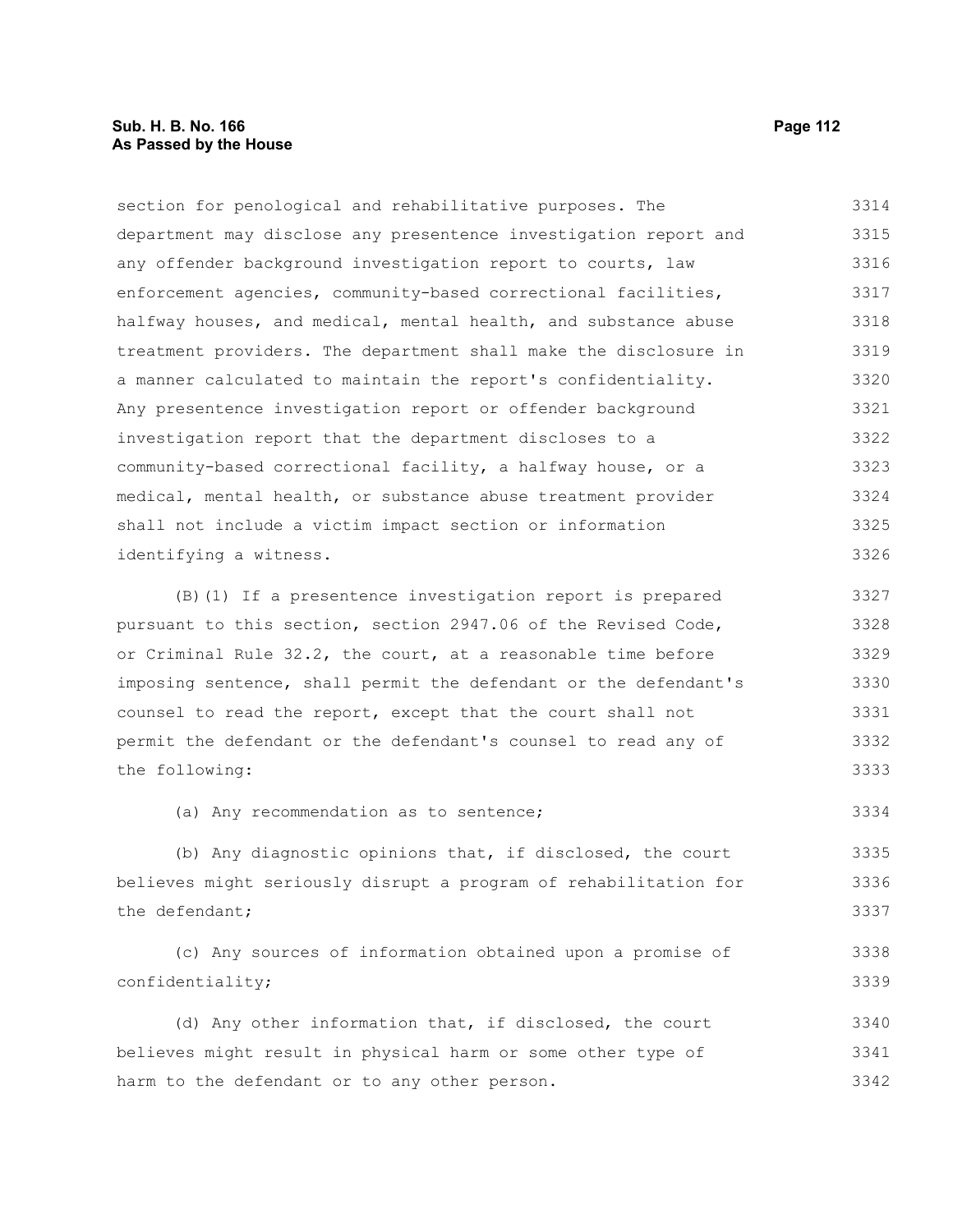# **Sub. H. B. No. 166 Page 113 As Passed by the House**

(2) Prior to sentencing, the court shall permit the defendant and the defendant's counsel to comment on the presentence investigation report and, in its discretion, may permit the defendant and the defendant's counsel to introduce testimony or other information that relates to any alleged factual inaccuracy contained in the report. 3343 3344 3345 3346 3347 3348

(3) If the court believes that any information in the presentence investigation report should not be disclosed pursuant to division (B)(1) of this section, the court, in lieu of making the report or any part of the report available, shall state orally or in writing a summary of the factual information contained in the report that will be relied upon in determining the defendant's sentence. The court shall permit the defendant and the defendant's counsel to comment upon the oral or written summary of the report. 3349 3350 3351 3352 3353 3354 3355 3356 3357

(4) Any material that is disclosed to the defendant or the defendant's counsel pursuant to this section shall be disclosed to the prosecutor who is handling the prosecution of the case against the defendant. 3358 3359 3360 3361

(5) If the comments of the defendant or the defendant's counsel, the testimony they introduce, or any of the other information they introduce alleges any factual inaccuracy in the presentence investigation report or the summary of the report, the court shall do either of the following with respect to each alleged factual inaccuracy: 3362 3363 3364 3365 3366 3367

(a) Make a finding as to the allegation;

(b) Make a determination that no finding is necessary with respect to the allegation, because the factual matter will not be taken into account in the sentencing of the defendant. 3369 3370 3371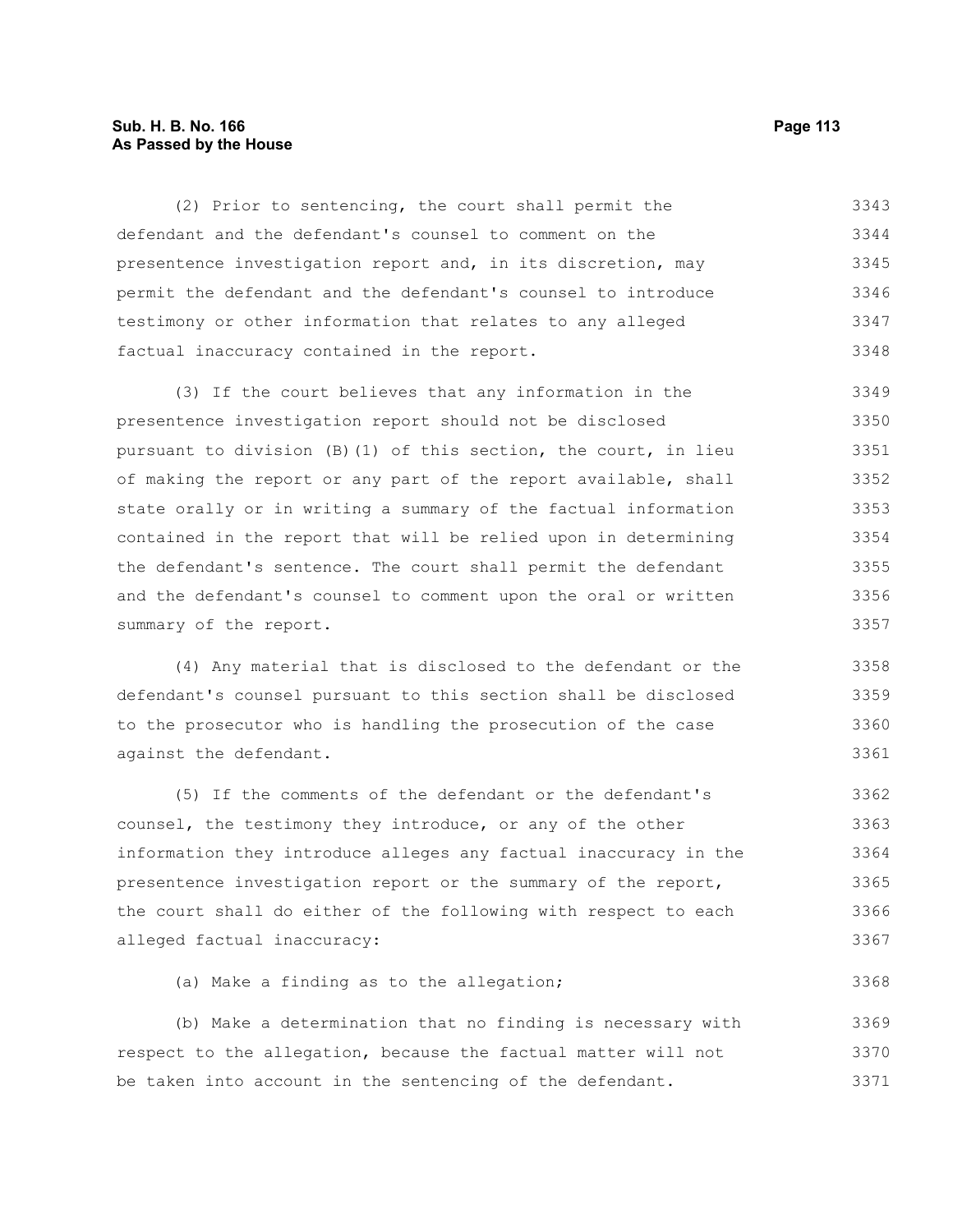# **Sub. H. B. No. 166 Page 114** Page 114 **As Passed by the House**

(C) A court's decision as to the content of a summary under division (B)(3) of this section or as to the withholding of information under division  $(B)$   $(1)$   $(a)$ ,  $(b)$ ,  $(c)$ , or  $(d)$  of this section shall be considered to be within the discretion of the court. No appeal can be taken from either of those decisions, and neither of those decisions shall be the basis for a reversal of the sentence imposed. 3372 3373 3374 3375 3376 3377 3378

(D)(1) The contents of a presentence investigation report prepared pursuant to this section, section 2947.06 of the Revised Code, or Criminal Rule 32.2 and the contents of any written or oral summary of a presentence investigation report or of a part of a presentence investigation report described in division (B)(3) of this section are confidential information and are not a public record. The court, an appellate court, authorized probation officers, investigators, and court personnel, the defendant, the defendant's counsel, the prosecutor who is handling the prosecution of the case against the defendant, and authorized personnel of an institution to which the defendant is committed may inspect, receive copies of, retain copies of, and use a presentence investigation report or a written or oral summary of a presentence investigation only for the purposes of or only as authorized by Criminal Rule 32.2 or this section, division  $(F)$   $(1)$   $(F)$   $(1)$  (a) of section 2953.08, section 2947.06, or another section of the Revised Code. 3379 3380 3381 3382 3383 3384 3385 3386 3387 3388 3389 3390 3391 3392 3393 3394 3395

(2) Immediately following the imposition of sentence upon the defendant, the defendant or the defendant's counsel and the prosecutor shall return to the court all copies of a presentence investigation report and of any written summary of a presentence investigation report or part of a presentence investigation report that the court made available to the defendant or the defendant's counsel and to the prosecutor pursuant to this 3396 3397 3398 3399 3400 3401 3402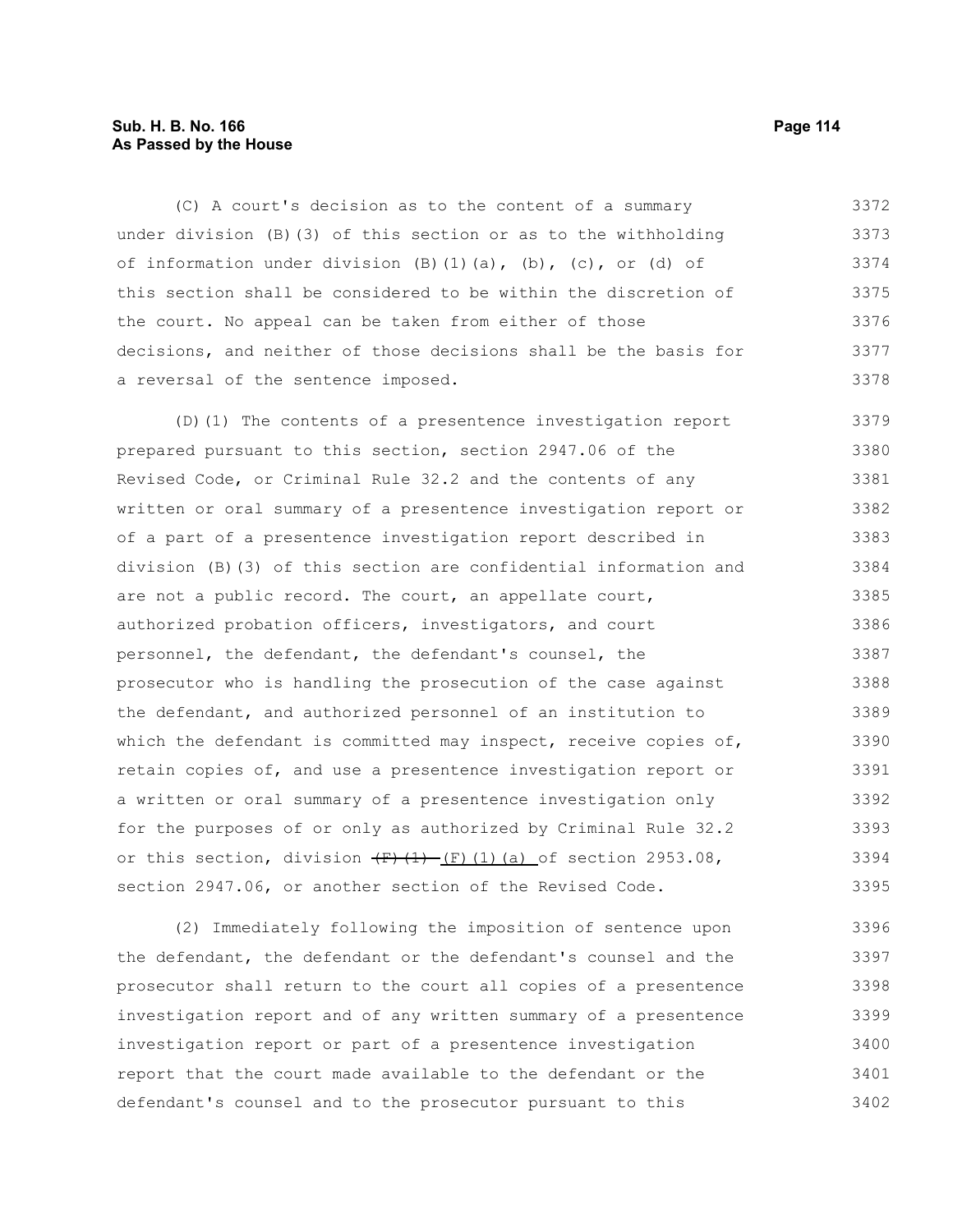section. The defendant or the defendant's counsel and the prosecutor shall not make any copies of the presentence investigation report or of any written summary of a presentence investigation report or part of a presentence investigation report that the court made available to them pursuant to this section. 3403 3404 3405 3406 3407 3408

(3) Except when a presentence investigation report or a written or oral summary of a presentence investigation report is being used for the purposes of or as authorized by Criminal Rule 32.2 or this section, division  $(F)$   $(1)$   $(F)$   $(1)$   $(a)$  of section 2953.08, section 2947.06, or another section of the Revised Code, the court or other authorized holder of the report or summary shall retain the report or summary under seal. 3409 3410 3411 3412 3413 3414 3415

(E) In inquiring into the information available regarding any prior adjudications of the defendant as a delinquent child and regarding the dispositions made relative to those adjudications, the officer making the report shall consider all information that is relevant, including, but not limited to, the materials described in division (B) of section 2151.14, division (C)(3) of section 2152.18, division (D)(3) of section 2152.19, and division (E) of section 2152.71 of the Revised Code. 3416 3417 3418 3419 3420 3421 3422 3423

(F) As used in this section:

(1) "Prosecutor" has the same meaning as in section 2935.01 of the Revised Code. 3425 3426

(2) "Community control sanction" has the same meaning as in section 2929.01 of the Revised Code. 3427 3428

(3) "Public record" has the same meaning as in section 149.43 of the Revised Code. 3429 3430

**Sec. 2953.07.** (A) Upon the hearing of an appeal other than 3431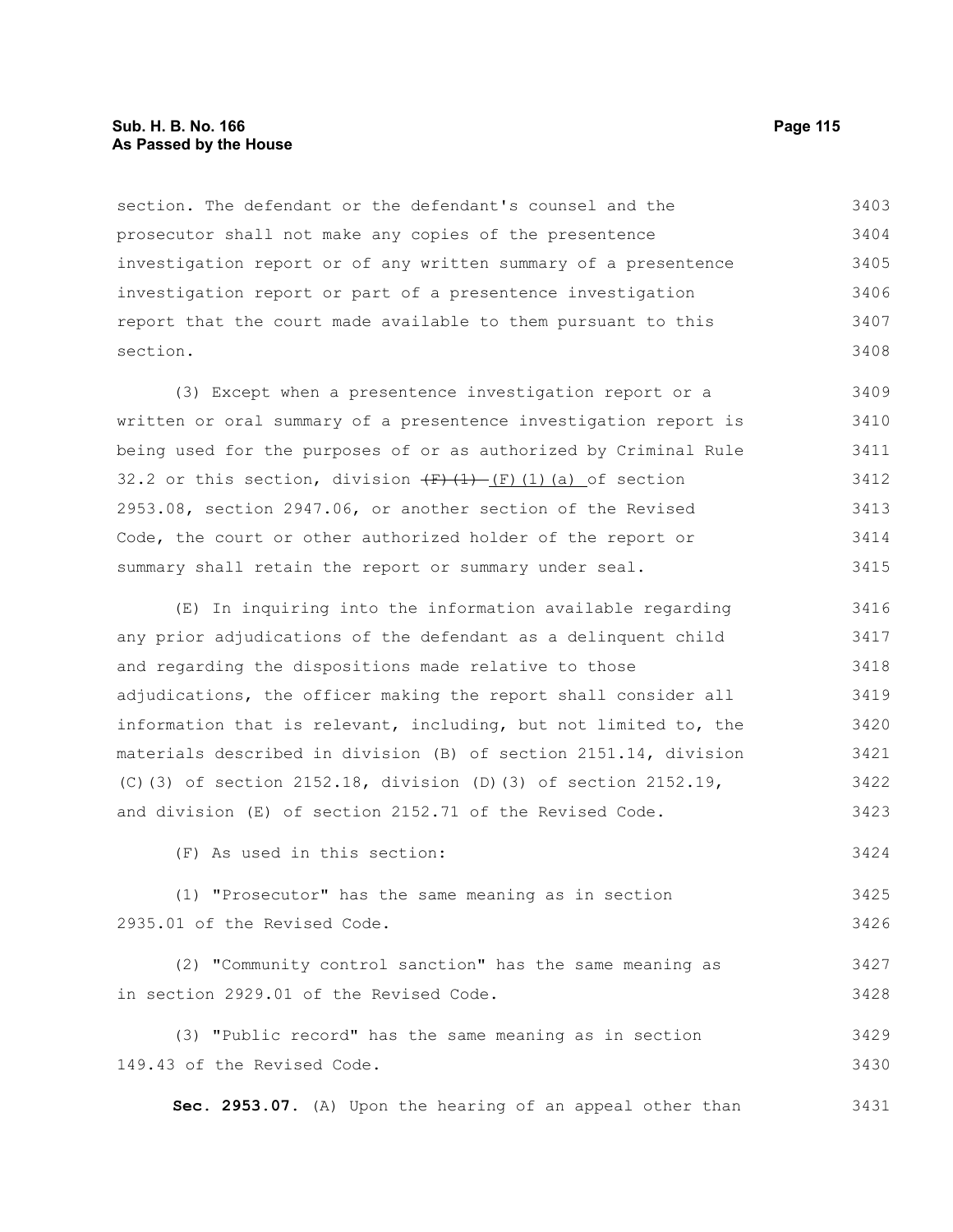an appeal from a mayor's court, the appellate court may affirm the judgment or reverse it, in whole or in part, or modify it, and order the accused to be discharged or grant a new trial. Theappellate court may remand the accused for the sole purpose of correcting a sentence imposed contrary to law, provided that, on an appeal of a sentence imposed upon a person who is convicted of or pleads guilty to a felony that is brought under section 2953.08 of the Revised Code, division (G) of that section applies to the court. If the judgment is reversed, the appellant shall recover from the appellee all court costs incurred to secure the reversal, including the cost of transcripts. In capital cases, when the judgment is affirmed and the day fixed for the execution is passed, the appellate court shall appoint a day for it, and the clerk of the appellate court shall issue a warrant under the seal of the appellate court, to the sheriff of the proper county, or the warden of the appropriate state correctional institution, commanding the sheriff or warden to carry the sentence into execution on the day so appointed. The sheriff or warden shall execute and return the warrant as in other cases, and the clerk shall record the warrant and return. (B) As used in this section, "appellate court" means, for 3432 3433 3434 3435 3436 3437 3438 3439 3440 3441 3442 3443 3444 3445 3446 3447 3448 3449 3450 3451 3452

a case in which a sentence of death is imposed for an offense committed before January 1, 1995, both the court of appeals and the supreme court, and for a case in which a sentence of death is imposed for an offense committed on or after January 1, 1995, the supreme court. 3453 3454 3455 3456 3457

|  |  |  | Sec. 2953.08. (A) As used in this section, "authorized by      | 3458 |
|--|--|--|----------------------------------------------------------------|------|
|  |  |  | law" means a sentence that complies with all of the following: | 3459 |
|  |  |  | (1) All mandatory sentencing provisions in the Revised         | 3460 |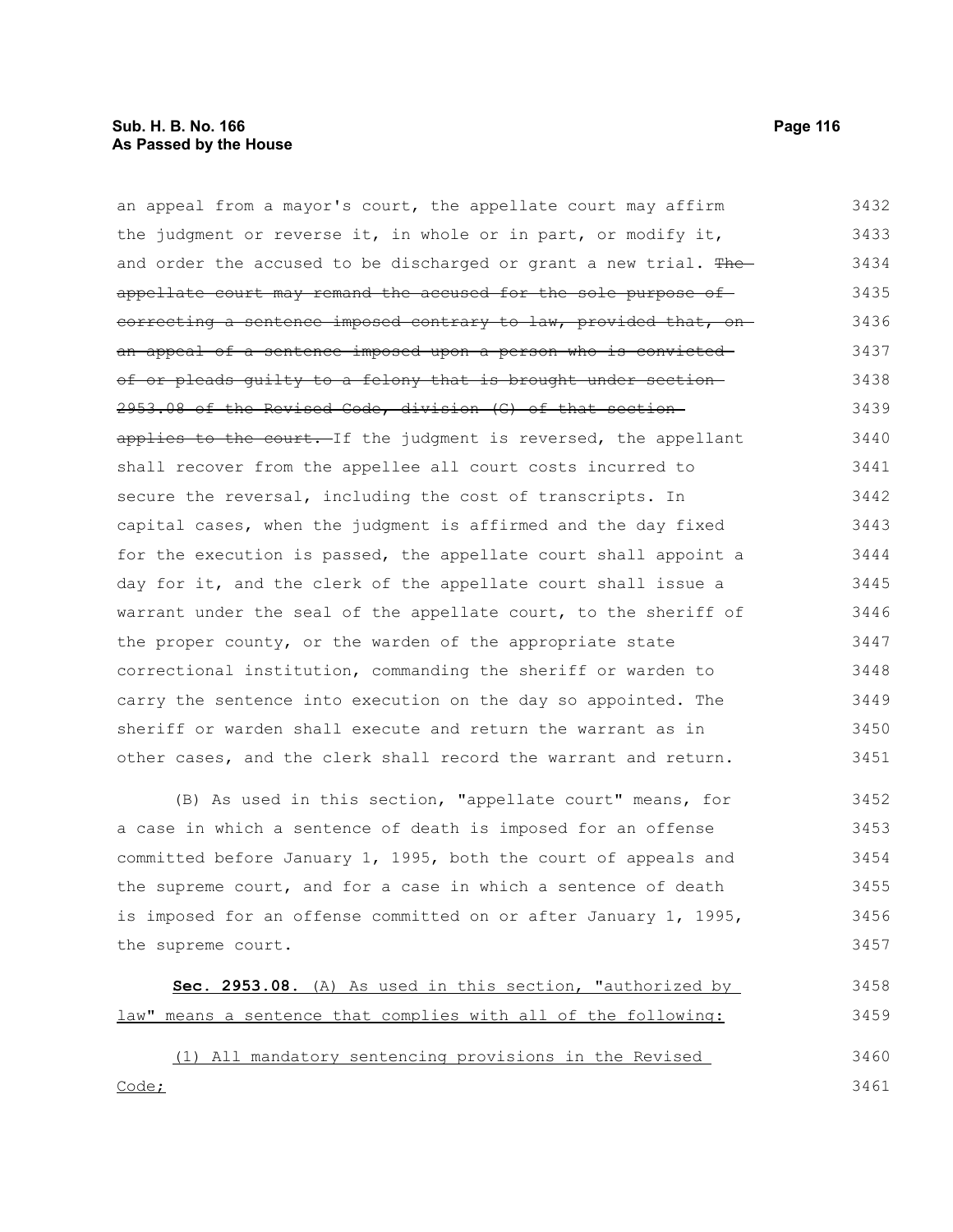| (2) All definite or indefinite sentencing provisions in          | 3462 |
|------------------------------------------------------------------|------|
| the Revised Code;                                                | 3463 |
| (3) The range of prison terms in division (A) of section         | 3464 |
| 2929.14 of the Revised Code;                                     | 3465 |
| (4) Any other provision of the Revised Code.                     | 3466 |
| (B) This section applies to all appeals of sentences             | 3467 |
| imposed upon a defendant who is convicted of or pleads quilty to | 3468 |
| a felony. Except for constitutional challenges, no appeal of a   | 3469 |
| sentence imposed upon a defendant who is convicted of or pleads  | 3470 |
| guilty to a felony may be filed unless authorized by this        | 3471 |
| section.                                                         | 3472 |
| (C) In addition to any other right to appeal and except as       | 3473 |
| provided in division (E) of this section, a defendant who is     | 3474 |
| convicted of or pleads quilty to a felony may appeal as a matter | 3475 |
| of right the sentence imposed upon the defendant on one of the   | 3476 |
| following grounds:                                               | 3477 |
| (1) The sentence is not authorized by law.                       | 3478 |
| The sentence was imposed for an offense and was not<br>(2)       | 3479 |
| imposed concurrently or consecutively with another sentence.     | 3480 |
| (3) The sentence was imposed for an offense and was not          | 3481 |
| imposed concurrently or consecutively with another sentence, and | 3482 |
| there is a presumption against a prison term for the offense.    | 3483 |
| (4) The sentence was imposed concurrently with another           | 3484 |
| sentence for an offense.                                         | 3485 |
| (5) The sentence was imposed concurrently with another           | 3486 |
| sentence for an offense, and there is a presumption against a    | 3487 |
| prison term for the offense.                                     | 3488 |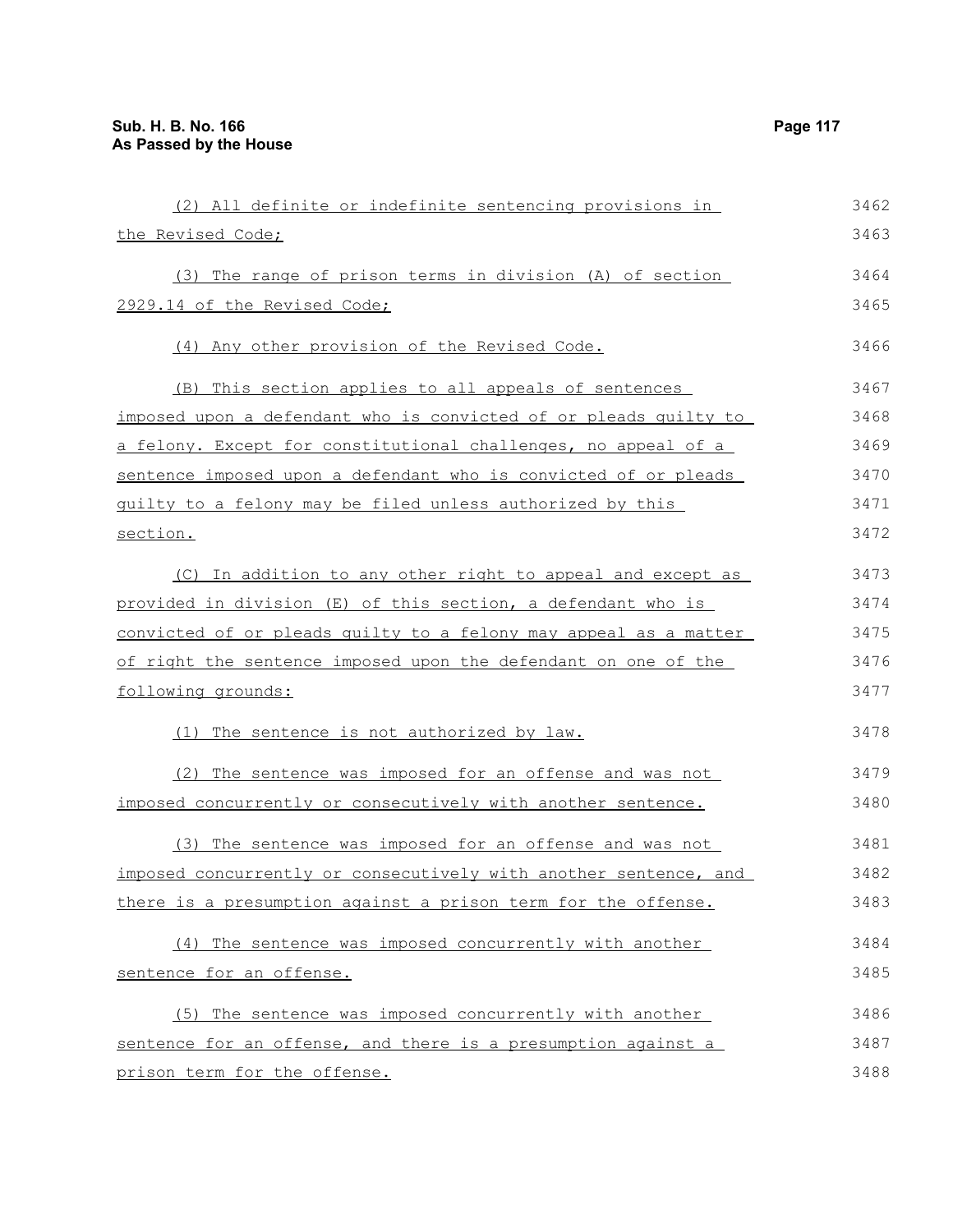| (6) The sentence was imposed consecutively with another           | 3489 |
|-------------------------------------------------------------------|------|
| sentence for an offense, and the sentencing court did not make    | 3490 |
| the findings required by division $(C)$ (4) of section 2929.14 of | 3491 |
| the Revised Code to overcome the presumption in division (A) of   | 3492 |
| section 2929.41 of the Revised Code.                              | 3493 |
| (7) The sentence was imposed consecutively with another           | 3494 |
| sentence, and the sentencing court made the findings required by  | 3495 |
| division (C)(4) of section 2929.14 of the Revised Code to         | 3496 |
| overcome the presumption in division (A) of section 2929.41 of    | 3497 |
| the Revised Code.                                                 | 3498 |
| (D) Except as provided in division (E) of this section,           | 3499 |
| the prosecuting attorney, city director of law, village           | 3500 |
| solicitor, chief municipal legal officer, or the attorney         | 3501 |
| general, if one of those persons prosecuted the case, may appeal  | 3502 |
| as a matter of right a sentence imposed upon a defendant who is   | 3503 |
| convicted of or pleads quilty to a felony on any of the           | 3504 |
| following grounds:                                                | 3505 |
| (1) The sentence is not authorized by law.                        | 3506 |
| (2) The sentence is suspended, and the sentence was               | 3507 |
| imposed for a felony of the first or second degree.               | 3508 |
| (3) The sentence did not include a prison term despite a          | 3509 |
| presumption favoring a prison term for the offense for which it   | 3510 |
| was imposed.                                                      | 3511 |
| (4) The sentence is a modification under section 2929.20          | 3512 |
| of the Revised Code, and the sentence was imposed for a felony    | 3513 |
| of the first or second degree.                                    | 3514 |
| (E) A sentence imposed upon a defendant is not subject to         | 3515 |
| review under this section if the sentence is authorized by law,   | 3516 |
| and is consistent with the joint recommendation of the defendant  | 3517 |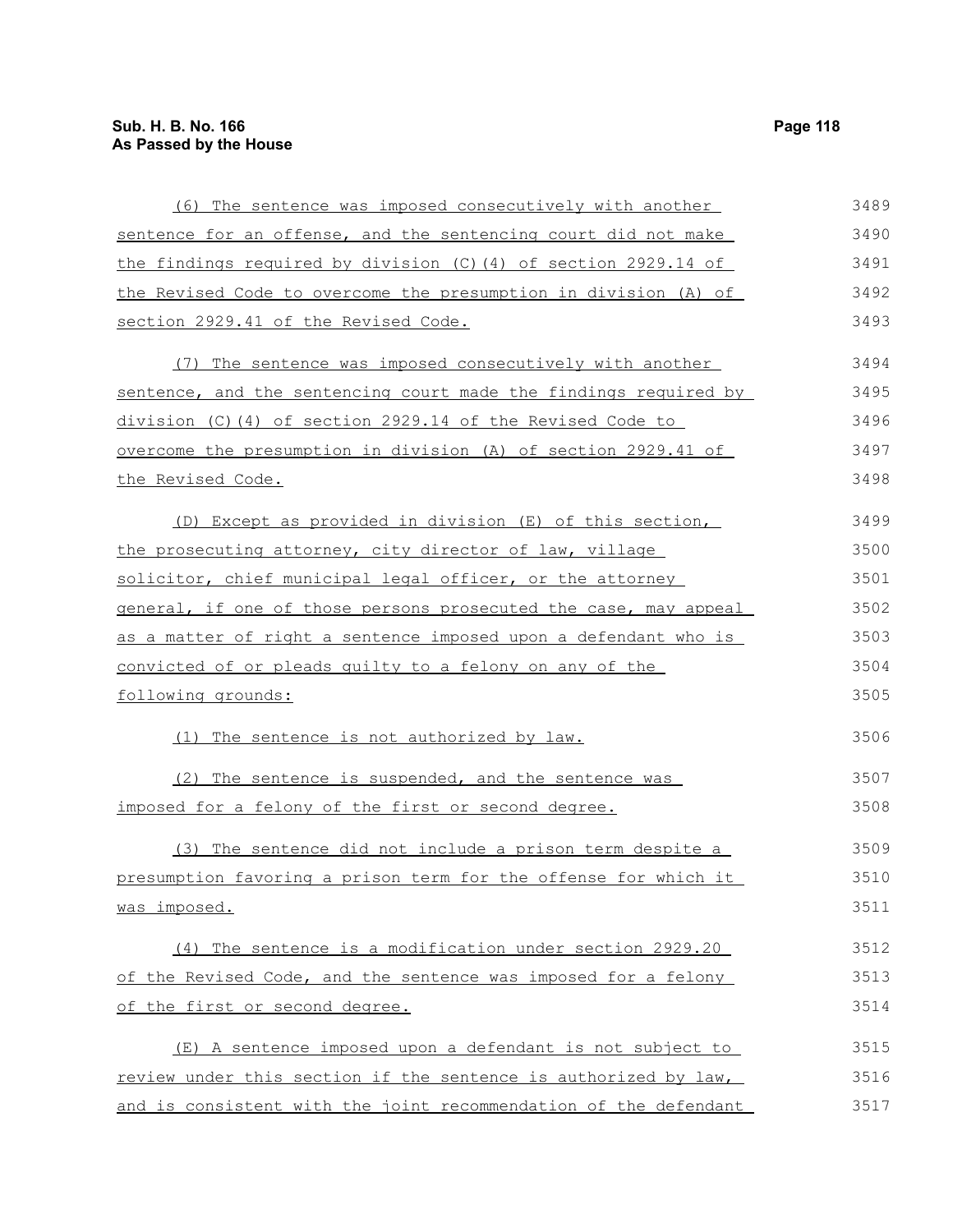and the prosecution in the case as to the sentence, sentencing range, aggregate minimum prison term, or aggregate maximum prison term, and is imposed by a sentencing judge. (F)(1) On appeal of a sentence under this section, the record to be reviewed shall include all of the following, as applicable: (a) Any presentence, psychiatric, or other investigative report that was submitted to the court in writing before the sentence was imposed. An appellate court that reviews a presentence investigation report prepared pursuant to section 2947.06 or 2951.03 of the Revised Code or Criminal Rule 32.2 in connection with the appeal of a sentence under this section shall comply with division (D)(3) of section 2951.03 of the Revised Code when the appellate court is not using the presentence investigation report. The appellate court's use of a presentence investigation report of that nature in connection with the appeal of a sentence under this section does not affect the otherwise confidential character of the contents of that report as described in division (D)(1) of section 2951.03 of the Revised Code and does not cause that report to become a public record, as defined in section 149.43 of the Revised Code, following the appellate court's use of the report. (b) The trial record in the case in which the sentence was imposed; (c) Any oral or written statements made to or by the court at the sentencing hearing at which the sentence was imposed; (d) Any written findings that the court was required to make in connection with the modification of the sentence 3518 3519 3520 3521 3522 3523 3524 3525 3526 3527 3528 3529 3530 3531 3532 3533 3534 3535 3536 3537 3538 3539 3540 3541 3542 3543 3544 3545

pursuant to a judicial release under division (I) of section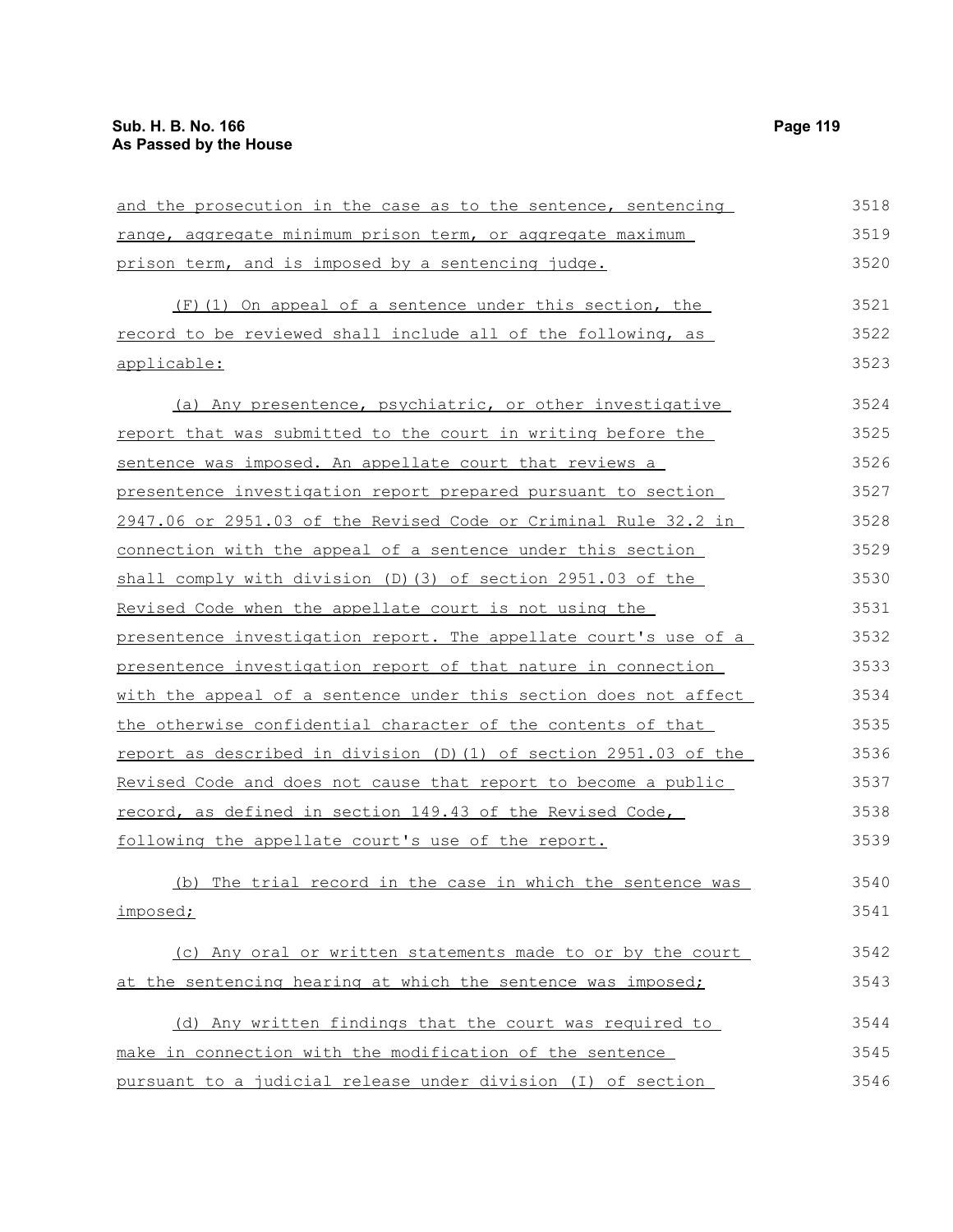| 2929.20 of the Revised Code;                                    | 3547 |
|-----------------------------------------------------------------|------|
| (e) An agreed statement of the record to be reviewed, as        | 3548 |
| applicable.                                                     | 3549 |
| (2) The record to be reviewed shall be made available to        | 3550 |
| all parties.                                                    | 3551 |
| (G) When filing an appeal, the appellant shall specify the      | 3552 |
| grounds for the appeal in division (C) or (D) of this section   | 3553 |
| and specifically reference the record in division (F) of this   | 3554 |
| section that is the basis of the appeal.                        | 3555 |
| (H) (1) The appellate court shall consider the record,          | 3556 |
| including the findings underlying the sentence or modification  | 3557 |
| given by the sentencing court and, when reviewing a sentence    | 3558 |
| that was imposed consecutively with another sentence, the       | 3559 |
| aggregate length of all imposed sentences.                      | 3560 |
| (2) For a sentence reviewed under divisions (C)(1) to (6)       | 3561 |
| or division (D) of this section, if the sentence is within the  | 3562 |
| range of prison terms in division (A) of section 2929.14 of the | 3563 |
| Revised Code, there is a presumption that the sentence is       | 3564 |
| proportional and consistent, and the appellate court shall      | 3565 |
| vacate and remand for resentencing if the defendant or          | 3566 |
| prosecution establishes by clear and convincing evidence that   | 3567 |
| the sentencing court erroneously based its sentence on an error | 3568 |
| of fact.                                                        | 3569 |
| (3) (a) Subject to division (H) (3) (c) of this section, for    | 3570 |
| a sentence reviewed under division (C) (7) of this section, if  | 3571 |
| the aggregate minimum prison term of the consecutive sentence,  | 3572 |
| not including any specification, is equal to or less than the   | 3573 |
| number of years in division (H)(3)(d) of this section, there is | 3574 |
| a presumption that the findings made under division (C) (4) of  | 3575 |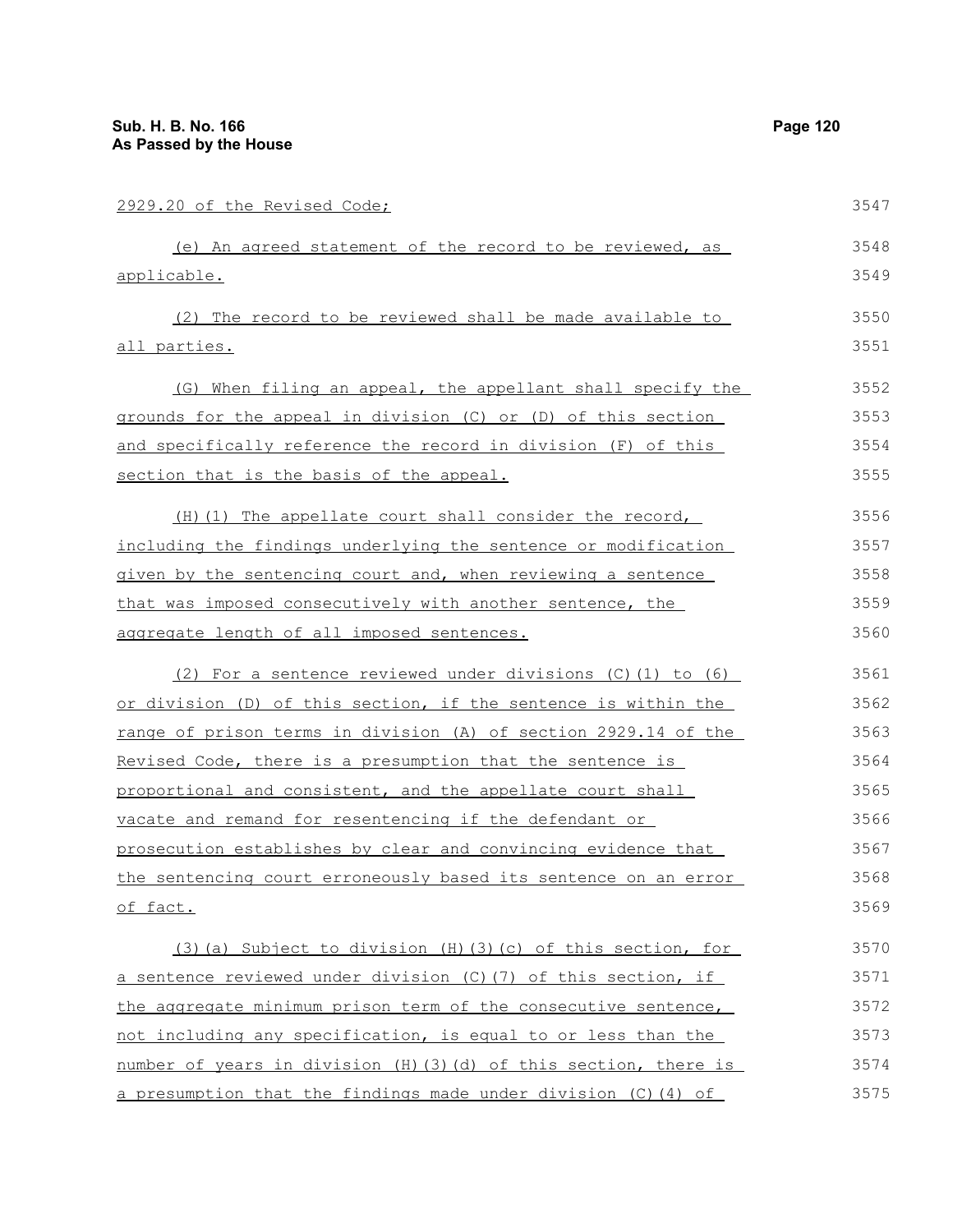| section 2929.14 of the Revised Code are supported by the record,    | 3576 |
|---------------------------------------------------------------------|------|
| and the appellate court shall vacate and remand for resentencing    | 3577 |
| if the findings made under division $(C)$ (4) of section 2929.14 of | 3578 |
| the Revised Code are not clearly and convincingly supported by      | 3579 |
| the record.                                                         | 3580 |
| (b) Subject to division (H) (3) (c) of this section, for a          | 3581 |
| sentence reviewed under division (C)(7) of this section, if the     | 3582 |
| aggregate minimum prison term of the consecutive sentence, not      | 3583 |
| including any specification, is greater than the number of years    | 3584 |
| in division (H) (3) (d) of this section, there is no presumption    | 3585 |
| that the findings made under division $(C)$ (4) of section 2929.14  | 3586 |
| of the Revised Code are supported by the record, and the            | 3587 |
| appellate court shall vacate and remand for resentencing if the     | 3588 |
| findings made under division (C) (4) of section 2929.14 of the      | 3589 |
| Revised Code are not clearly and convincingly supported by the      | 3590 |
| <u>record.</u>                                                      | 3591 |
| (c) In making the determination described in division (H)           | 3592 |
| (3) (a) or (b) of this section, the court may also consider all     | 3593 |
| of the following:                                                   | 3594 |
| (i) The conduct of the defendant;                                   | 3595 |
| (ii) The age of the defendant;                                      | 3596 |
| (iii) The harm or lack of harm caused by the offense or             | 3597 |
| offenses;                                                           | 3598 |
| (iv) The defendant's criminal history or lack of criminal           | 3599 |
| history;                                                            | 3600 |
| (v) All relevant sentencing factors under sections 2929.11          | 3601 |
| and 2929.12 and division (C) (4) of section 2929.14 of the          | 3602 |
| Revised Code;                                                       | 3603 |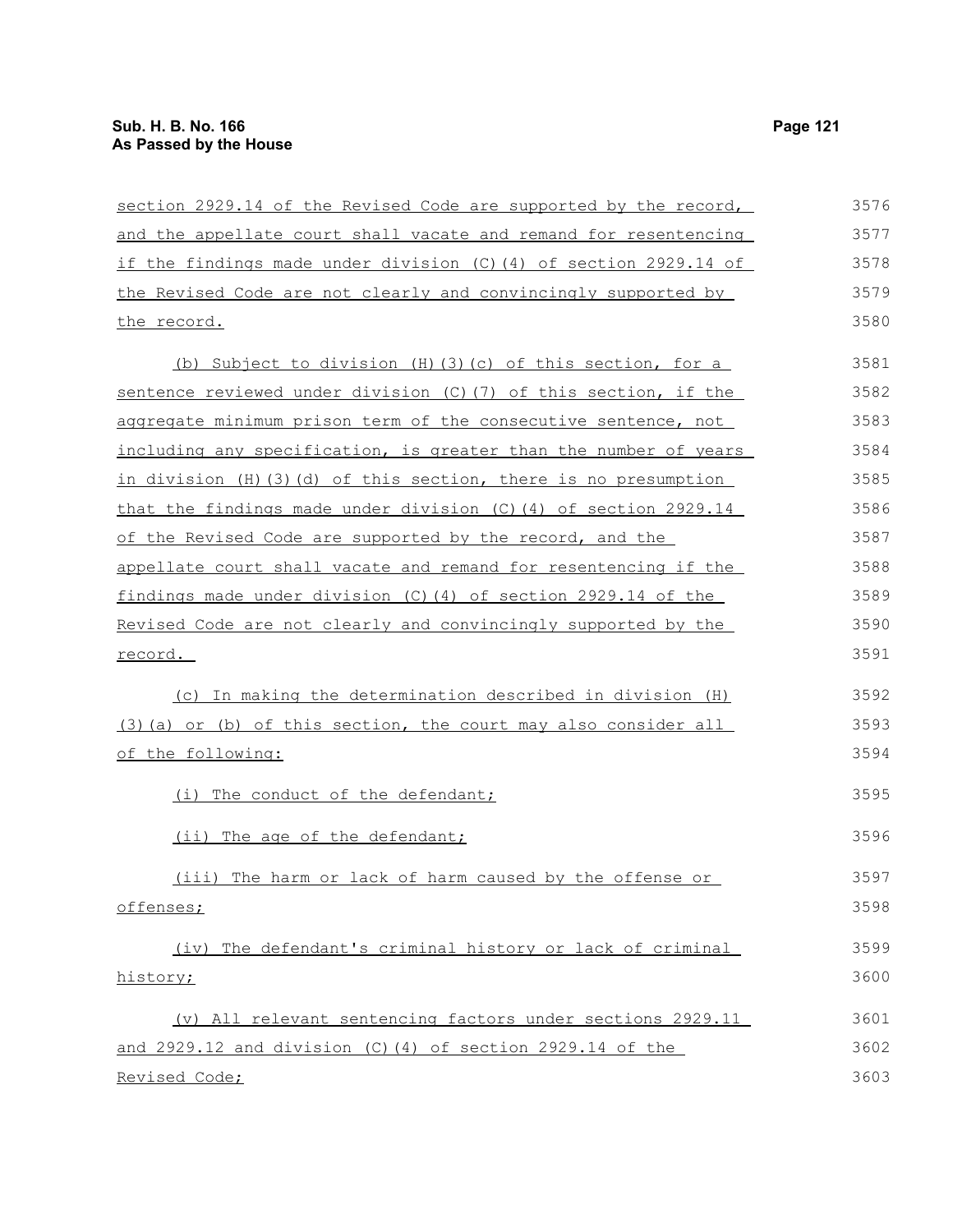| (vi) The consistency and proportionality of the sentence;       | 3604 |
|-----------------------------------------------------------------|------|
| (vii) Any mitigating factors presented at sentencing.           | 3605 |
| (d) The court shall review the following aggregate minimum      | 3606 |
| prison terms of a consecutive sentence:                         | 3607 |
| (i) Fifteen years when the most serious offense is a            | 3608 |
| felony of the first degree;                                     | 3609 |
| (ii) Twelve years when the most serious offense is a            | 3610 |
| felony of the second degree;                                    | 3611 |
| (iii) Eight years when the most serious offense is a            | 3612 |
| felony of the third degree;                                     | 3613 |
| (iv) Three years when the most serious offense is a felony      | 3614 |
| of the fourth degree;                                           | 3615 |
| (v) Two years when the most serious offense is a felony of      | 3616 |
| the fifth degree.                                               | 3617 |
| (I) A judgment or final order of a court of appeals under       | 3618 |
| this section may be appealed, by leave of court, to the supreme | 3619 |
| court.                                                          | 3620 |
| Sec. 2967.14. (A) The department of rehabilitation and          | 3621 |
| correction or the adult parole authority may require or allow a | 3622 |
| parolee, a releasee, or a prisoner otherwise released from a    | 3623 |
| state correctional institution to reside in a halfway house or  | 3624 |
| other suitable community residential center that has been       | 3625 |
| licensed by the division of parole and community services       | 3626 |
| pursuant to division (C) of this section or, in the             | 3627 |
| circumstances described in division (E) of section 5120.113 of  | 3628 |
| the Revised Code, in the reentry program and facility           | 3629 |
|                                                                 |      |

established under that division, during a part or for the entire 3630 period of the offender's or parolee's conditional release or of 3631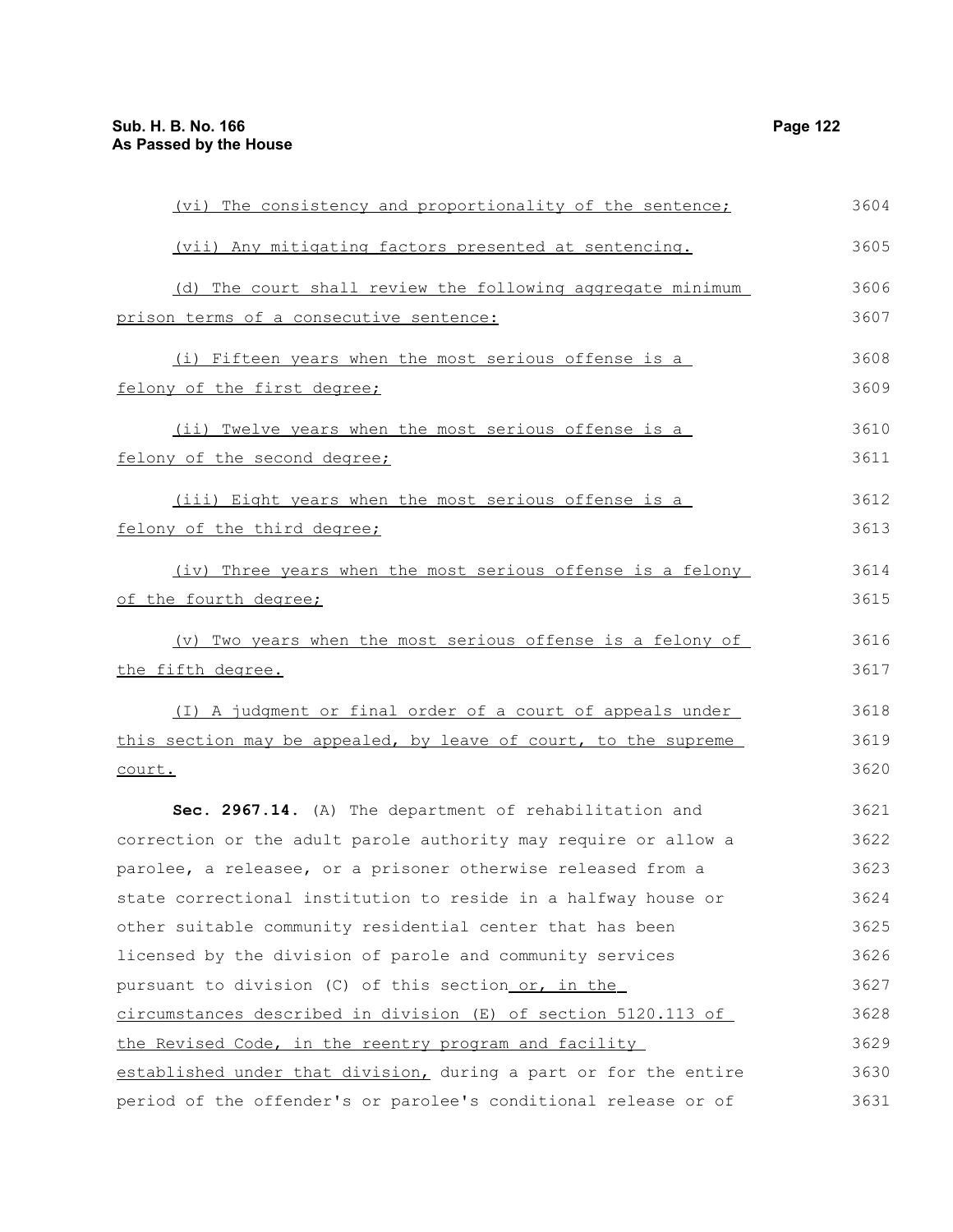## **Sub. H. B. No. 166 Page 123 As Passed by the House**

the releasee's term of post-release control. The court of common pleas that placed an offender under a sanction consisting of a term in a halfway house or in an alternative residential sanction may require the offender to reside in a halfway house or other suitable community residential center that is designated by the court and that has been licensed by the division pursuant to division (C) of this section during a part or for the entire period of the offender's residential sanction. 3632 3633 3634 3635 3636 3637 3638 3639

(B) The division of parole and community services may negotiate and enter into agreements with any public or private agency or a department or political subdivision of the state that operates a halfway house, reentry center, or community residential center that has been licensed by the division pursuant to division (C) of this section. An agreement under this division shall provide for the purchase of beds, shall set limits of supervision and levels of occupancy, and shall determine the scope of services for all eligible offenders, including those subject to a residential sanction, as defined in rules adopted by the director of rehabilitation and correction in accordance with Chapter 119. of the Revised Code, or those released from prison without supervision. The payments for beds and services shall not exceed the total operating costs of the halfway house, reentry center, or community residential center during the term of an agreement. The director of rehabilitation and correction shall adopt rules in accordance with Chapter 119. of the Revised Code for determining includable and excludable costs and income to be used in computing the agency's average daily per capita costs with its facility at full occupancy. 3640 3641 3642 3643 3644 3645 3646 3647 3648 3649 3650 3651 3652 3653 3654 3655 3656 3657 3658 3659

The director of rehabilitation and correction shall adopt rules providing for the use of no more than fifteen per cent of the amount appropriated to the department each fiscal year for 3660 3661 3662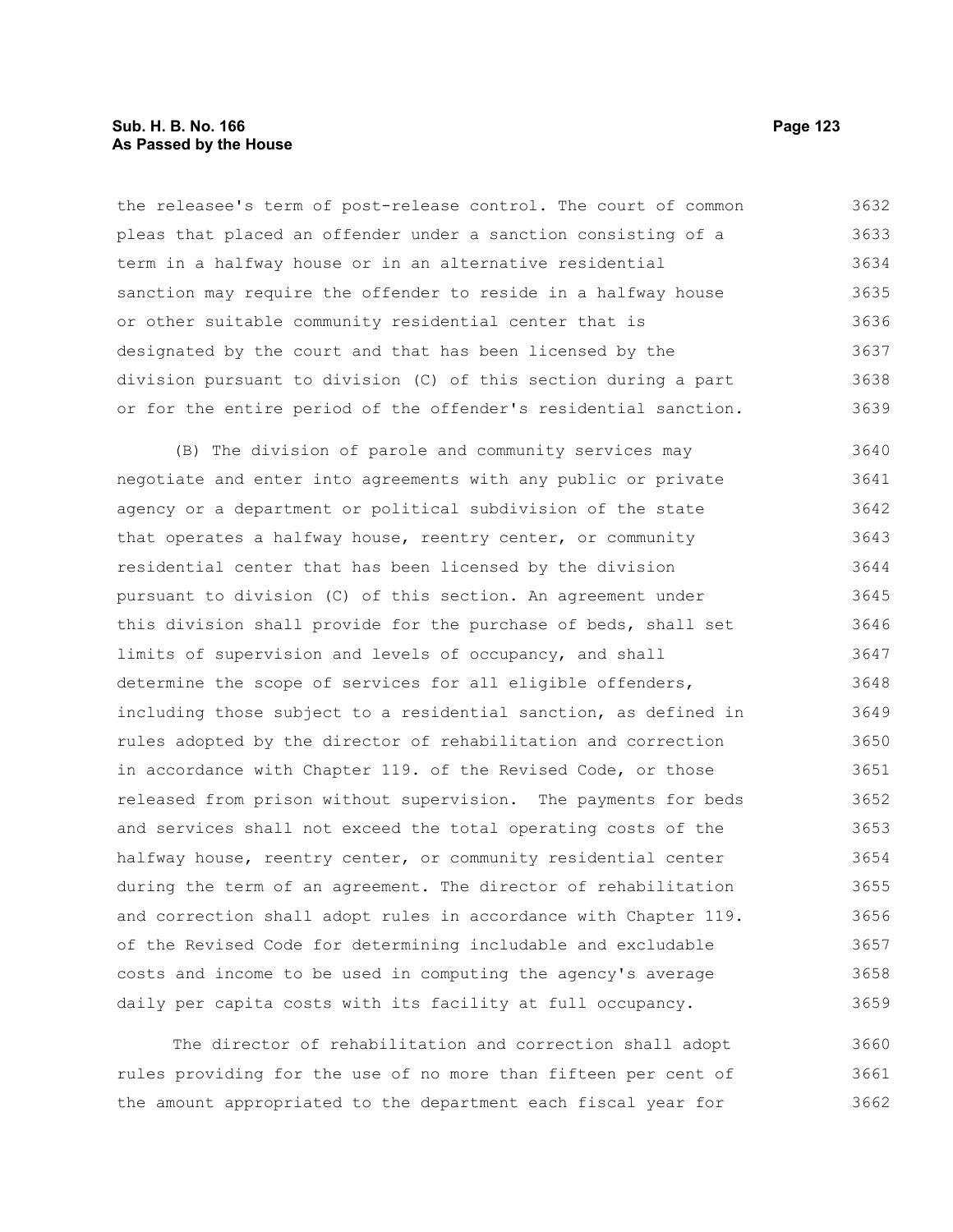## **Sub. H. B. No. 166 Page 124** Page 124 **As Passed by the House**

the halfway house, reentry center, and community residential center program to pay for contracts with licensed halfway houses for nonresidential services for offenders under the supervision of the adult parole authority, including but not limited to, offenders supervised pursuant to an agreement entered into by the adult parole authority and a court of common pleas under section 2301.32 of the Revised Code. The nonresidential services may include, but are not limited to, treatment for substance abuse, mental health counseling, counseling for sex offenders, electronic monitoring services, aftercare, and other nonresidential services that the director identifies by rule. 3663 3664 3665 3666 3667 3668 3669 3670 3671 3672 3673

(C) The division of parole and community services may license a halfway house, reentry center, or community residential center as a suitable facility for the care and treatment of adult offenders, including offenders sentenced under section 2929.16 or 2929.26 of the Revised Code, only if the halfway house, reentry center, or community residential center complies with the standards that the division adopts in accordance with Chapter 119. of the Revised Code for the licensure of halfway houses, reentry centers, and community residential centers. The division shall annually inspect each licensed halfway house, licensed reentry center, and licensed community residential center to determine if it is in compliance with the licensure standards. 3674 3675 3676 3677 3678 3679 3680 3681 3682 3683 3684 3685 3686

(D) The division of parole and community services may expend up to one-half per cent of the annual appropriation made for halfway house programs, for goods or services that benefit those programs. 3687 3688 3689 3690

Sec. 2967.191. (A) The department of rehabilitation and correction shall reduce the prison term of a prisoner, as 3691 3692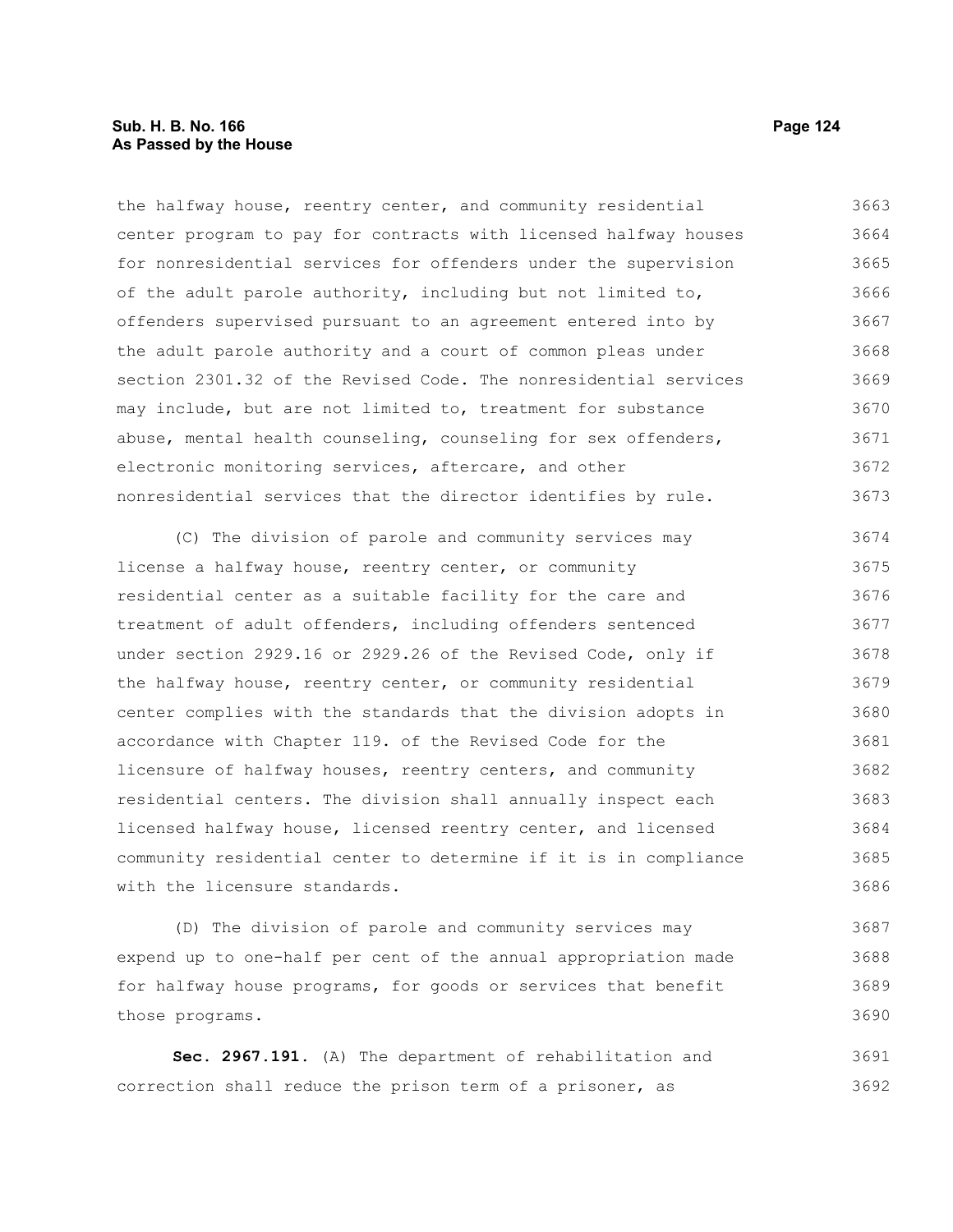## **Sub. H. B. No. 166 Page 125 As Passed by the House**

described in division (B) of this section, by the total number of days that the prisoner was confined for any reason arising out of the offense for which the prisoner was convicted and sentenced, including confinement in lieu of bail while awaiting trial, confinement for examination to determine the prisoner's competence to stand trial or sanity, confinement while awaiting transportation to the place where the prisoner is to serve the prisoner's prison term, as determined by the sentencing court under division (B)(2)(q)(i) of section 2929.19 of the Revised Code, and confinement in a juvenile facility. The department of rehabilitation and correction also shall reduce the stated prison term of a prisoner or, if the prisoner is serving a term for which there is parole eligibility, the minimum and maximum term or the parole eligibility date of the prisoner by the total number of days, if any, that the prisoner previously served in the custody of the department of rehabilitation and correction arising out of the offense for which the prisoner was convicted and sentenced. 3693 3694 3695 3696 3697 3698 3699 3700 3701 3702 3703 3704 3705 3706 3707 3708 3709 3710

(B) The reductions described in division (A) of this section shall be made to the following prison terms, as applicable: 3711 3712 3713

(1) The definite prison term of a prisoner serving a definite prison term as a stated prison term; 3714 3715

(2) The minimum and maximum term of a prisoner serving a non-life felony indefinite prison term as a stated prison term; 3716 3717

(3) The minimum and maximum term or the parole eligibility date of a prisoner serving a term for which there is parole eligibility. 3718 3719 3720

**Sec. 2967.193.** (A)(1) Except as provided in division (C) 3721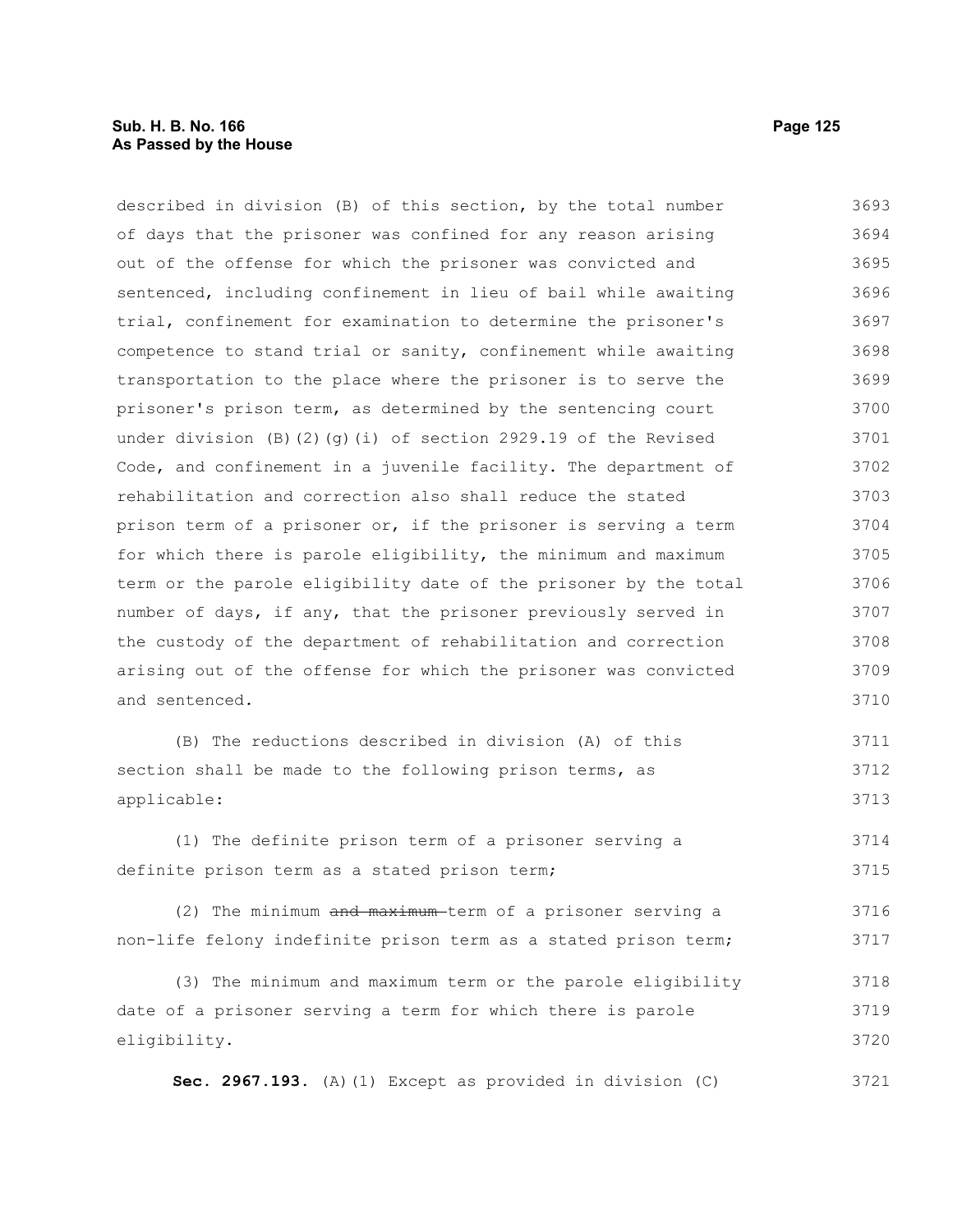#### **Sub. H. B. No. 166 Page 126 As Passed by the House**

of this section and subject to the maximum aggregate total specified in division (A)(3) of this section, a person confined in a state correctional institution or placed in the substance use disorder treatment program may provisionally earn one day or five days of credit, based on the category set forth in division (D)(1), (2), (3), (4), or (5) of this section in which the person is included, toward satisfaction of the person's stated prison term, as described in division (F) of this section, for each completed month during which the person, if confined in a state correctional institution, productively participates in an education program, vocational training, employment in prison industries, treatment for substance abuse, or any other constructive program developed by the department with specific standards for performance by prisoners or during which the person, if placed in the substance use disorder treatment program, productively participates in the program. Except as provided in division (C) of this section and subject to the maximum aggregate total specified in division (A)(3) of this section, a person so confined in a state correctional institution who successfully completes two programs or activities of that type may, in addition, provisionally earn up to five days of credit toward satisfaction of the person's stated prison term, as described in division (F) of this section, for the successful completion of the second program or activity. The person shall not be awarded any provisional days of credit for the successful completion of the first program or activity or for the successful completion of any program or activity that is completed after the second program or activity. At the end of each calendar month in which a person productively participates in a program or activity listed in this division or successfully completes a program or activity listed in this division, the department of rehabilitation and correction shall 3722 3723 3724 3725 3726 3727 3728 3729 3730 3731 3732 3733 3734 3735 3736 3737 3738 3739 3740 3741 3742 3743 3744 3745 3746 3747 3748 3749 3750 3751 3752 3753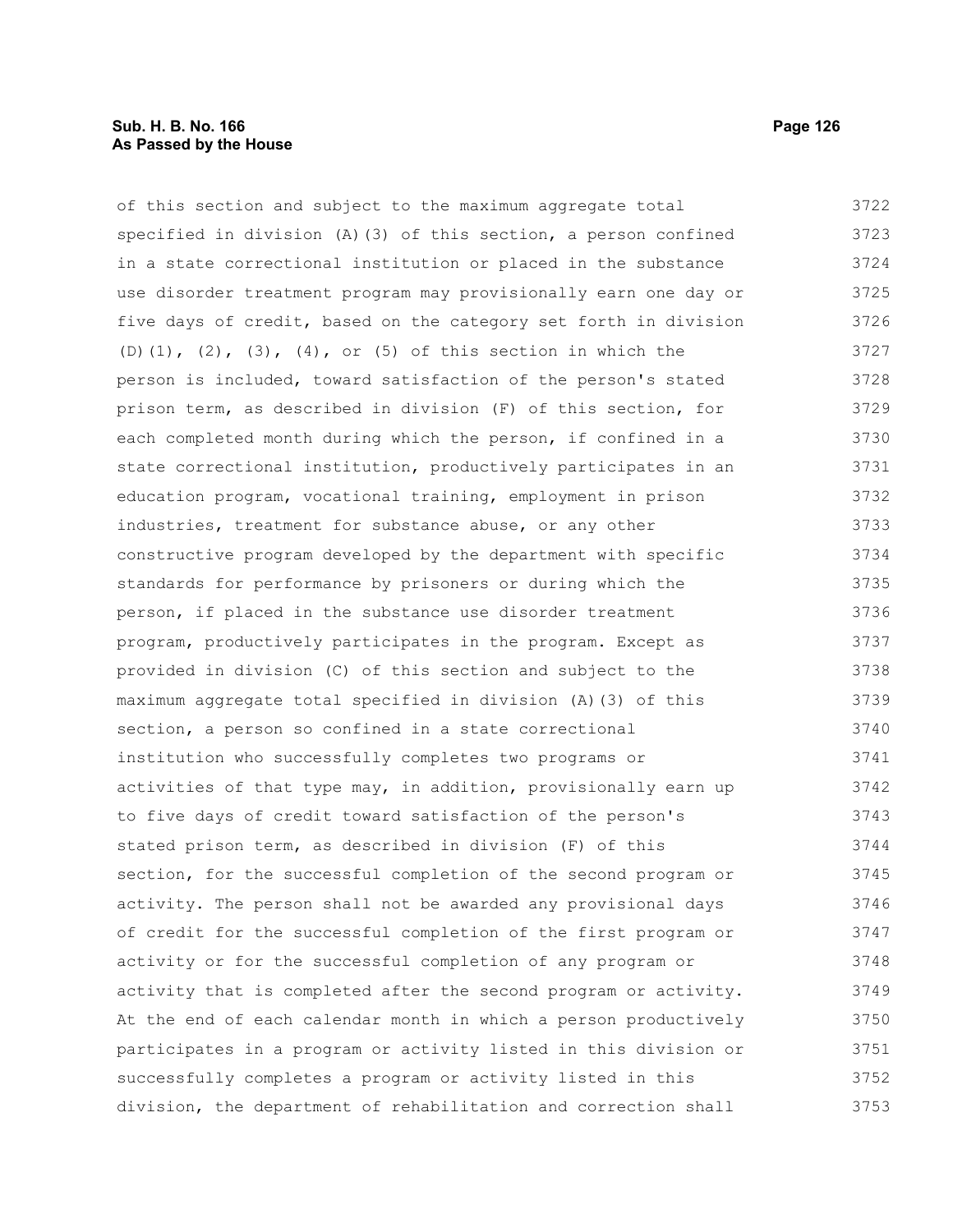## **Sub. H. B. No. 166 Page 127 As Passed by the House**

determine and record the total number of days credit that the person provisionally earned in that calendar month. If the person in a state correctional institution violates prison rules or the person in the substance use disorder treatment program violates program or department rules, the department may deny the person a credit that otherwise could have been provisionally awarded to the person or may withdraw one or more credits previously provisionally earned by the person. Days of credit provisionally earned by a person shall be finalized and awarded by the department subject to administrative review by the department of the person's conduct. 3754 3755 3756 3757 3758 3759 3760 3761 3762 3763 3764

(2) Unless a person is serving a mandatory prison term or a prison term for an offense of violence or a sexually oriented offense, and notwithstanding the maximum aggregate total specified in division (A)(3) of this section, a person who successfully completes any of the following shall earn ninety days of credit toward satisfaction of the person's stated prison term or a ten per cent reduction of the person's stated prison term, whichever is less: 3765 3766 3767 3768 3769 3770 3771 3772

(a) An Ohio high school diploma or Ohio certificate of high school equivalence certified by the Ohio central school system; 3773 3774 3775

(b) A therapeutic drug community program;

(c) All three phases of the department of rehabilitation and correction's intensive outpatient drug treatment program; 3777 3778

(d) A career technical vocational school program; 3779

(e) A college certification program; 3780

(f) The criteria for a certificate of achievement and employability as specified in division (A)(1) of section 2961.22 3781 3782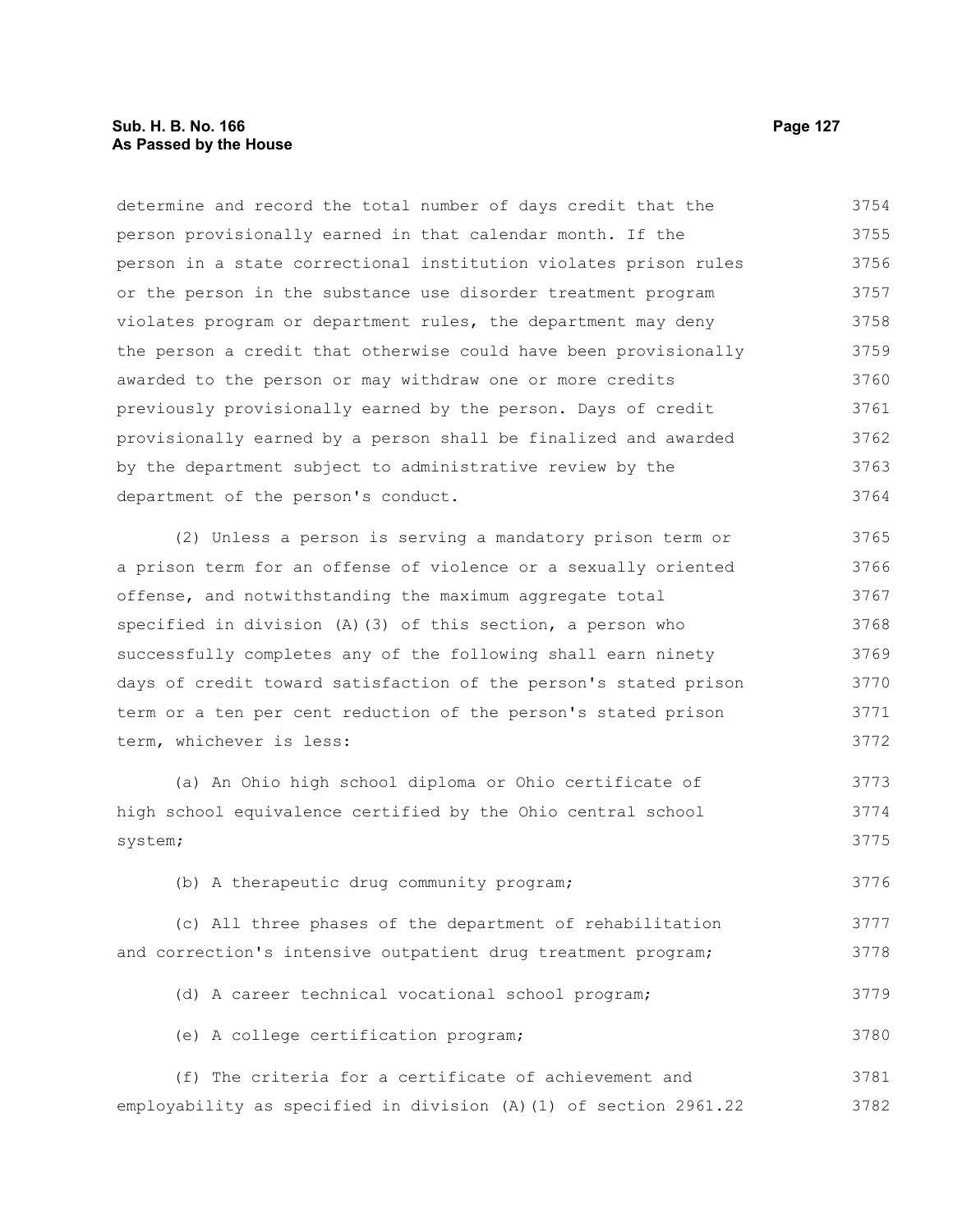of the Revised Code.

(3) Except for persons described in division (A)(2) of this section, the aggregate days of credit provisionally earned by a person for program or activity participation and program and activity completion under this section and the aggregate days of credit finally credited to a person under this section shall not exceed eight per cent of the total number of days in the person's stated prison term. 3784 3785 3786 3787 3788 3789 3790

(B) The department of rehabilitation and correction shall adopt rules that specify the programs or activities for which credit may be earned under this section, the criteria for determining productive participation in, or completion of, the programs or activities and the criteria for awarding credit, including criteria for awarding additional credit for successful program or activity completion, and the criteria for denying or withdrawing previously provisionally earned credit as a result of a violation of prison rules, or program or department rules, whichever is applicable. 3791 3792 3793 3794 3795 3796 3797 3798

(C) No person confined in a state correctional institution or placed in a substance use disorder treatment program to whom any of the following applies shall be awarded any days of credit under division (A) of this section: 3801 3802 3803 3804

(1) The person is serving a prison term that section 2929.13 or section 2929.14 of the Revised Code specifies cannot be reduced pursuant to this section or this chapter or is serving a sentence for which section 2967.13 or division (B) of section 2929.143 of the Revised Code specifies that the person is not entitled to any earned credit under this section. 3805 3806 3807 3808 3809 3810

(2) The person is sentenced to death or is serving a

3783

3799 3800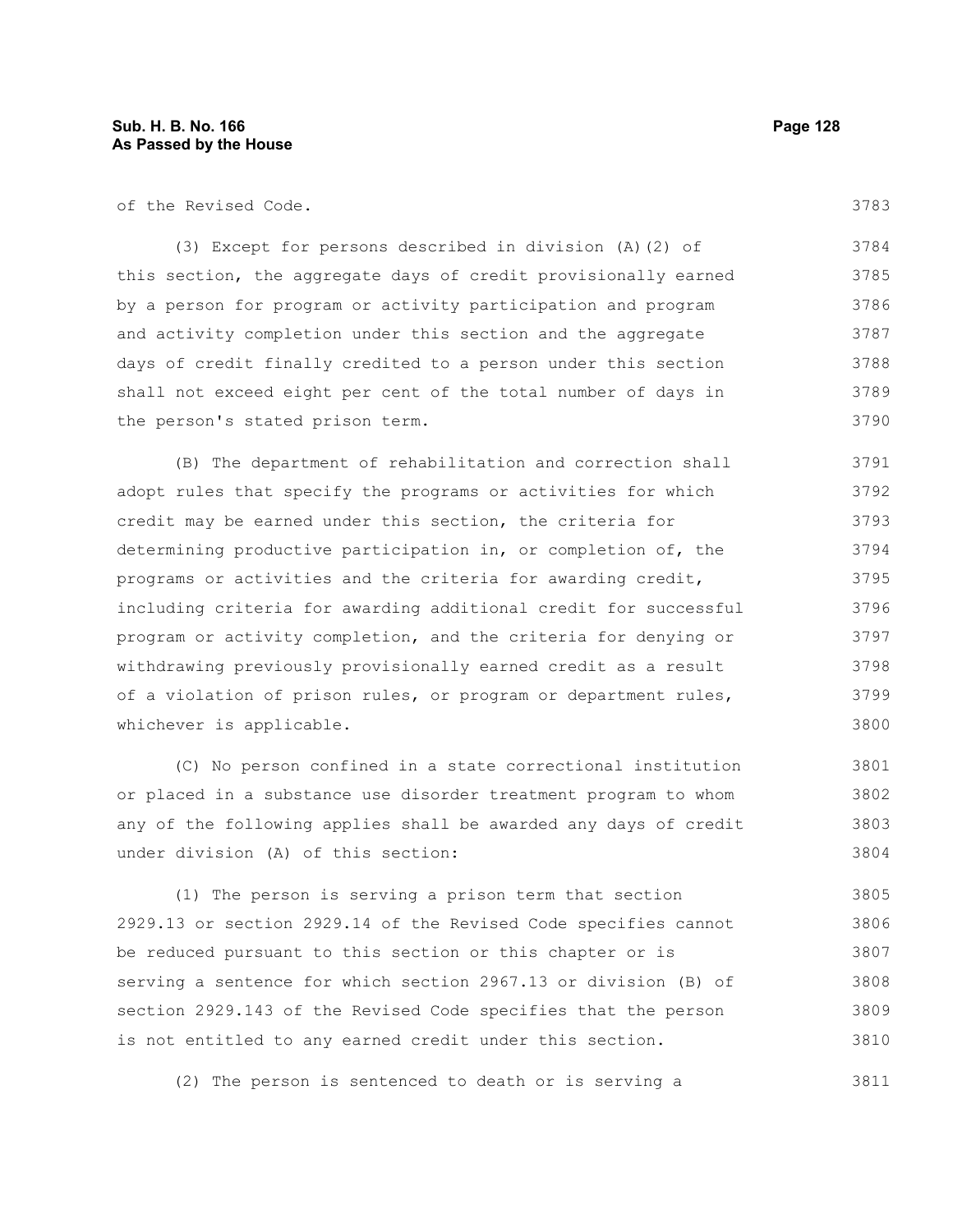prison term or a term of life imprisonment for aggravated murder, murder, or a conspiracy or attempt to commit, or complicity in committing, aggravated murder or murder. 3812 3813 3814

(3) The person is serving a sentence of life imprisonment without parole imposed pursuant to section 2929.03 or 2929.06 of the Revised Code, a prison term or a term of life imprisonment without parole imposed pursuant to section 2971.03 of the Revised Code, or a sentence for a sexually oriented offense that was committed on or after September 30, 2011. 3815 3816 3817 3818 3819 3820

(D) This division does not apply to a determination of whether a person confined in a state correctional institution or placed in a substance use disorder treatment program may earn any days of credit under division (A) of this section for successful completion of a second program or activity. The determination of whether a person confined in a state correctional institution may earn one day of credit or five days of credit under division (A) of this section for each completed month during which the person productively participates in a program or activity specified under that division shall be made in accordance with the following: 3821 3822 3823 3824 3825 3826 3827 3828 3829 3830 3831

(1) The offender may earn one day of credit under division (A) of this section, except as provided in division (C) of this section, if the most serious offense for which the offender is confined is any of the following that is a felony of the first or second degree: 3832 3833 3834 3835 3836

(a) A violation of division (A) of section 2903.04 or of section 2903.03, 2903.11, 2903.15, 2905.01, 2907.24, 2907.25, 2909.02, 2909.09, 2909.10, 2909.101, 2909.26, 2909.27, 2909.29, 2911.01, 2911.02, 2911.11, 2911.12, 2919.13, 2919.15, 2919.151, 2919.22, 2921.34, 2923.01, 2923.131, 2923.162, 2923.32, 2925.24, 3837 3838 3839 3840 3841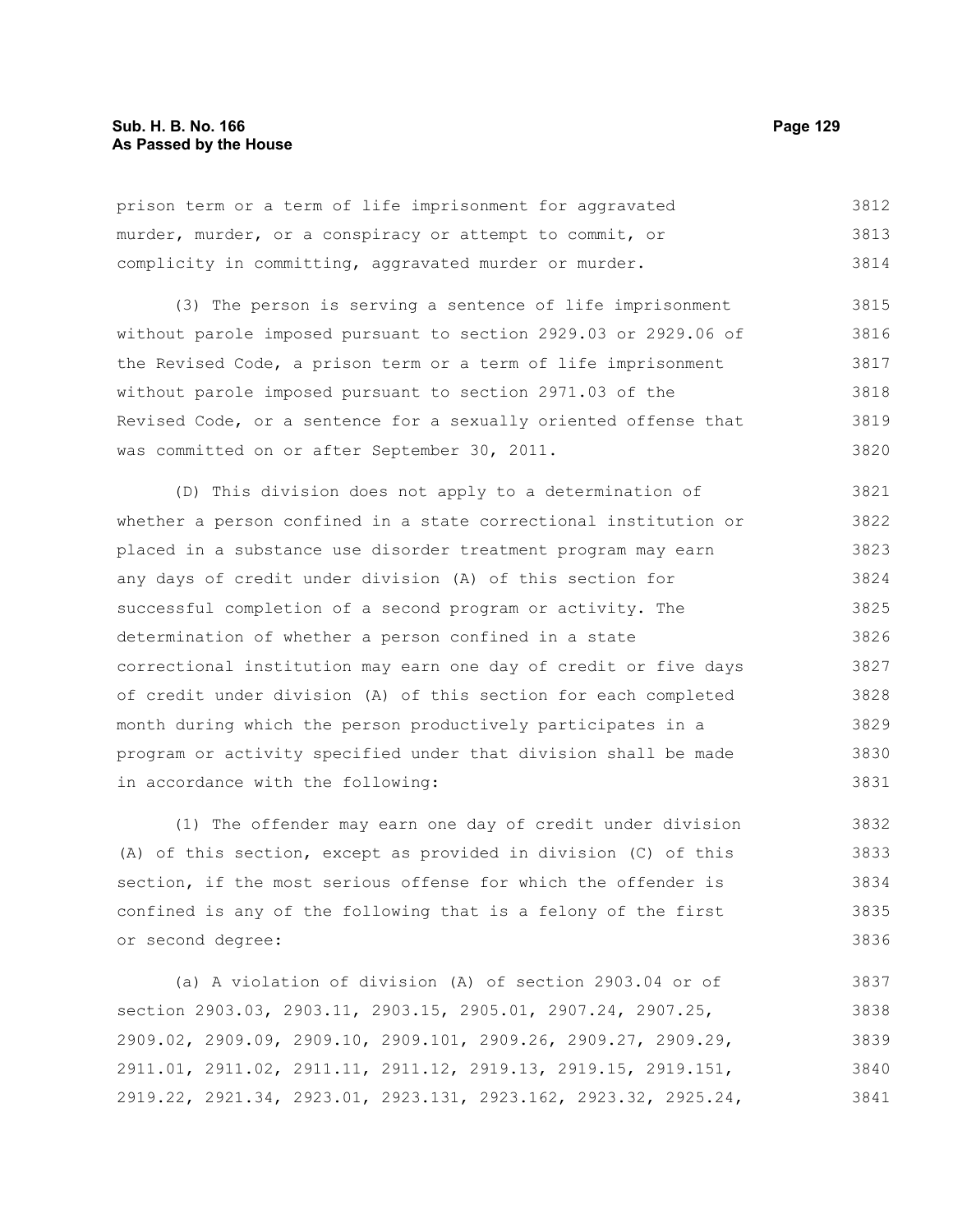or 2927.24 of the Revised Code;

(b) A conspiracy or attempt to commit, or complicity in committing, any other offense for which the maximum penalty is imprisonment for life or any offense listed in division (D)(1) (a) of this section. 3843 3844 3845 3846

(2) The offender may earn one day of credit under division (A) of this section, except as provided in division (C) of this section, if the offender is serving a stated prison term that includes a prison term imposed for a sexually oriented offense that the offender committed prior to September 30, 2011. 3847 3848 3849 3850 3851

(3) The offender may earn one day of credit under division (A) of this section, except as provided in division (C) of this section, if the offender is serving a stated prison term that includes a prison term imposed for a felony other than carrying a concealed weapon an essential element of which is any conduct or failure to act expressly involving any deadly weapon or dangerous ordnance. 3852 3853 3854 3855 3856 3857 3858

(4) Except as provided in division (C) of this section, if the most serious offense for which the offender is confined is a felony of the first or second degree and divisions  $(D)(1)$ ,  $(2)$ , and (3) of this section do not apply to the offender, the offender may earn one day of credit under division (A) of this section if the offender committed that offense prior to September 30, 2011, and the offender may earn five days of credit under division (A) of this section if the offender committed that offense on or after September 30, 2011. 3859 3860 3861 3862 3863 3864 3865 3866 3867

(5) Except as provided in division (C) of this section, if the most serious offense for which the offender is confined is a felony of the third, fourth, or fifth degree or an unclassified 3868 3869 3870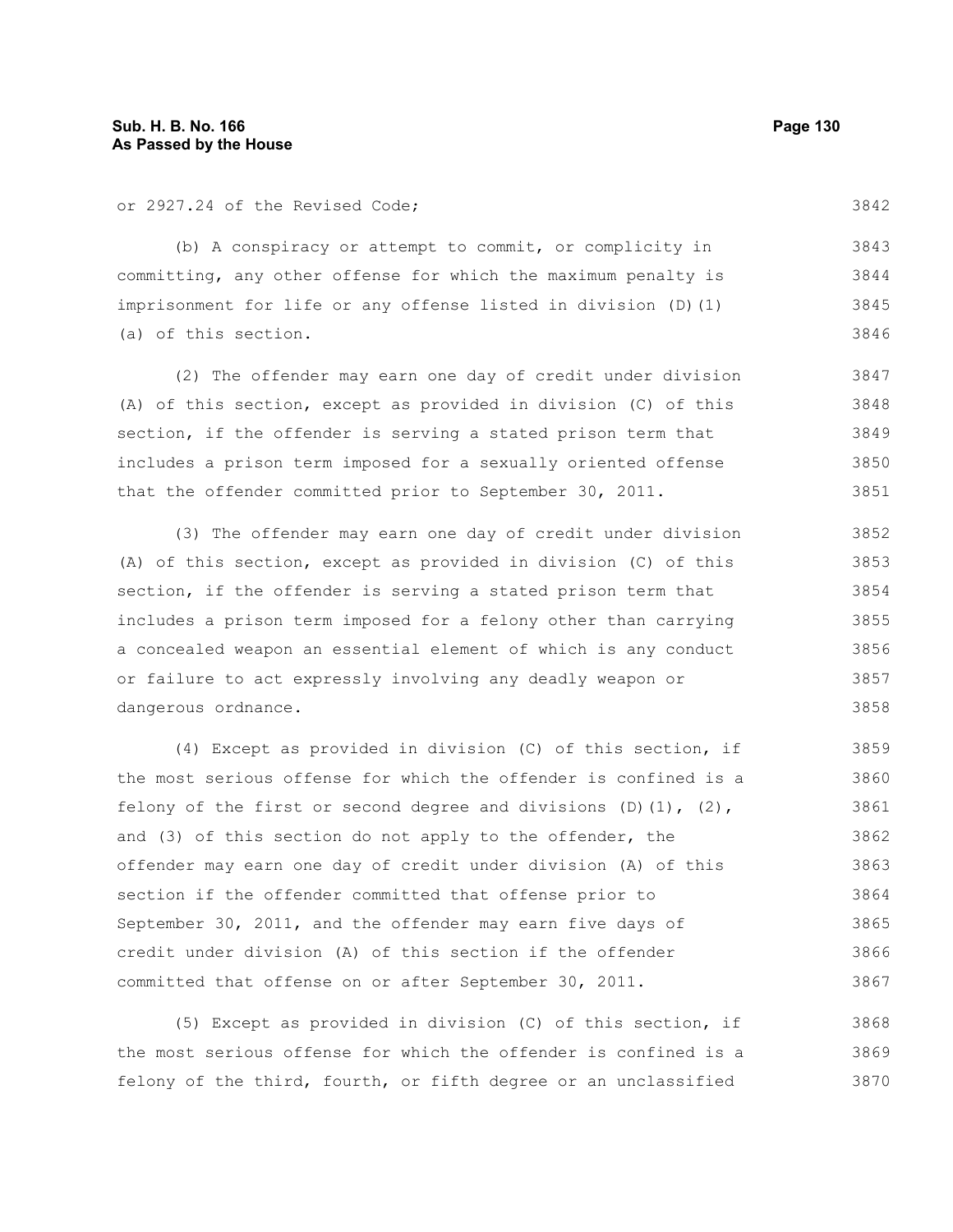## **Sub. H. B. No. 166 Page 131 As Passed by the House**

felony and neither division (D)(2) nor (3) of this section applies to the offender, the offender may earn one day of credit under division (A) of this section if the offender committed that offense prior to September 30, 2011, and the offender may earn five days of credit under division (A) of this section if the offender committed that offense on or after September 30, 2011. 3871 3872 3873 3874 3875 3876 3877

(E) The department annually shall seek and consider the written feedback of the Ohio prosecuting attorneys association, the Ohio judicial conference, the Ohio public defender, the Ohio association of criminal defense lawyers, and other organizations and associations that have an interest in the operation of the corrections system and the earned credits program under this section as part of its evaluation of the program and in determining whether to modify the program. 3878 3879 3880 3881 3882 3883 3884 3885

(F) Days of credit awarded under this section shall be applied toward satisfaction of a person's stated prison term as follows: 3886 3887 3888

(1) Toward the definite prison term of a prisoner serving a definite prison term as a stated prison term; 3889 3890

(2) Toward the minimum and maximum terms of a prisoner serving an-a non-life felony indefinite prison term imposed under division (A)(1)(a) or (2)(a) of section 2929.14 of the Revised Code for a felony of the first or second degree committed on or after the effective date of this amendment March 22, 2019. 3891 3892 3893 3894 3895 3896

(G) As used in this section: 3897

(1) "Sexually oriented offense" has the same meaning as in section 2950.01 of the Revised Code. 3898 3899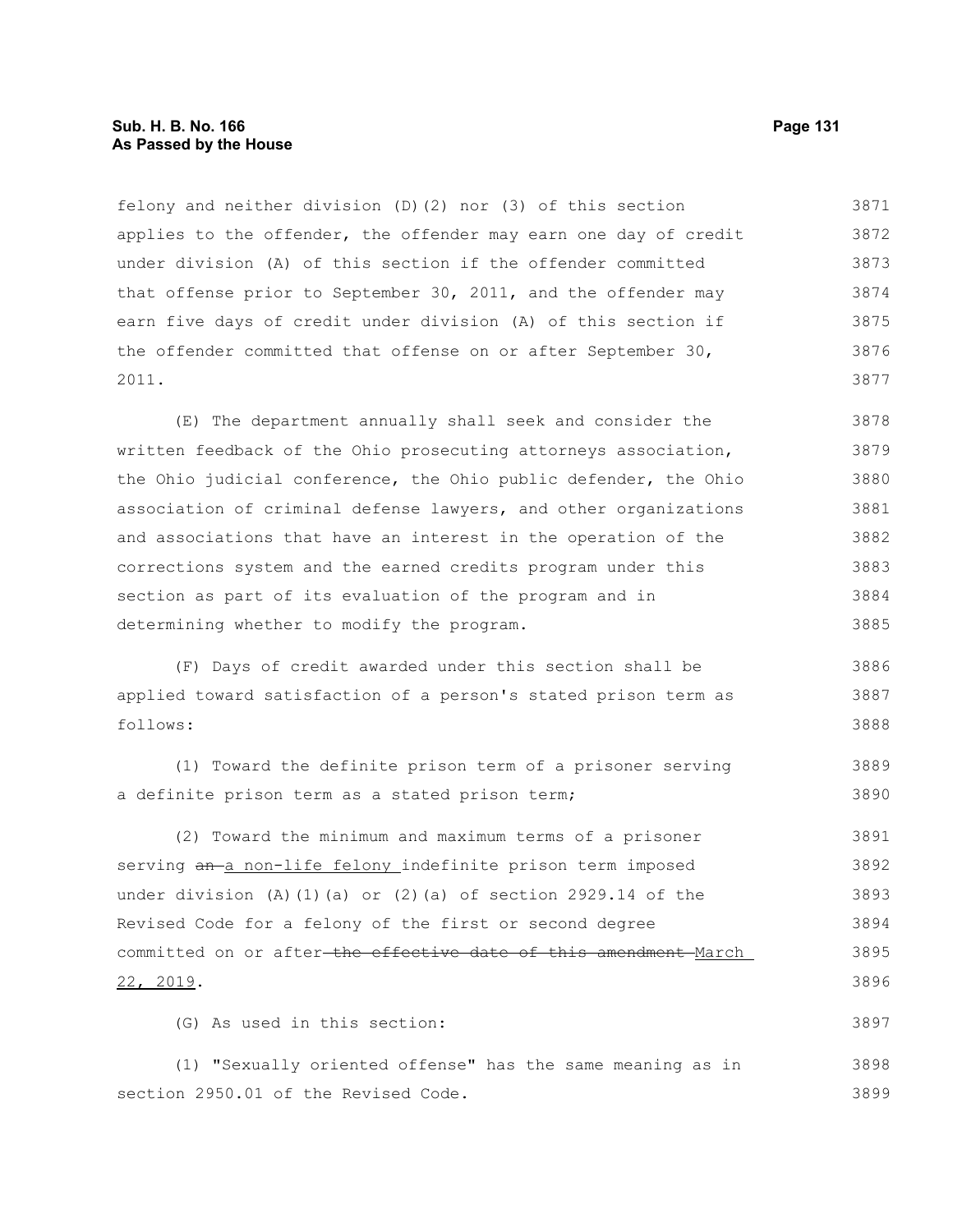(2) "Substance use disorder treatment program" means the substance use disorder treatment program established by the department of rehabilitation and correction under section 5120.035 of the Revised Code. **Sec. 2967.271.** (A) As used in this section: (1) "Offender's minimum prison term" means the minimum prison term imposed on an offender under a non-life felony indefinite prison term, diminished as provided in section 2967.191 or 2967.193 of the Revised Code or in any other provision of the Revised Code, other than division (F) of this section, that provides for diminution or reduction of an offender's sentence. (2) "Offender's aggregate minimum prison term" means the sum of all minimum prison terms imposed on an offender under a non-life felony indefinite prison term and all definite terms imposed on the offender, and that are sentenced to be served consecutively to one another or combined under division (C)(10) of section 2929.14 of the Revised Code as part of a non-life felony indefinite prison term diminished as provided in section 2967.191 or 2967.193 of the Revised Code or in any other provision of the Revised Code, other than division (F) of this section, that provides for diminution or reduction of an offender's sentence. (3) "Maximum prison term" has the same meaning as in section 2929.01 of the Revised Code. 3900 3901 3902 3903 3904 3905 3906 3907 3908 3909 3910 3911 3912 3913 3914 3915 3916 3917 3918 3919 3920 3921 3922 3923 3924

(4) "Offender's aggregate maximum prison term" means the sum of all maximum prison terms imposed on an offender and sentenced to be served consecutively to one another or combined under division (C)(10) of section 2929.14 of the Revised Code as 3925 3926 3927 3928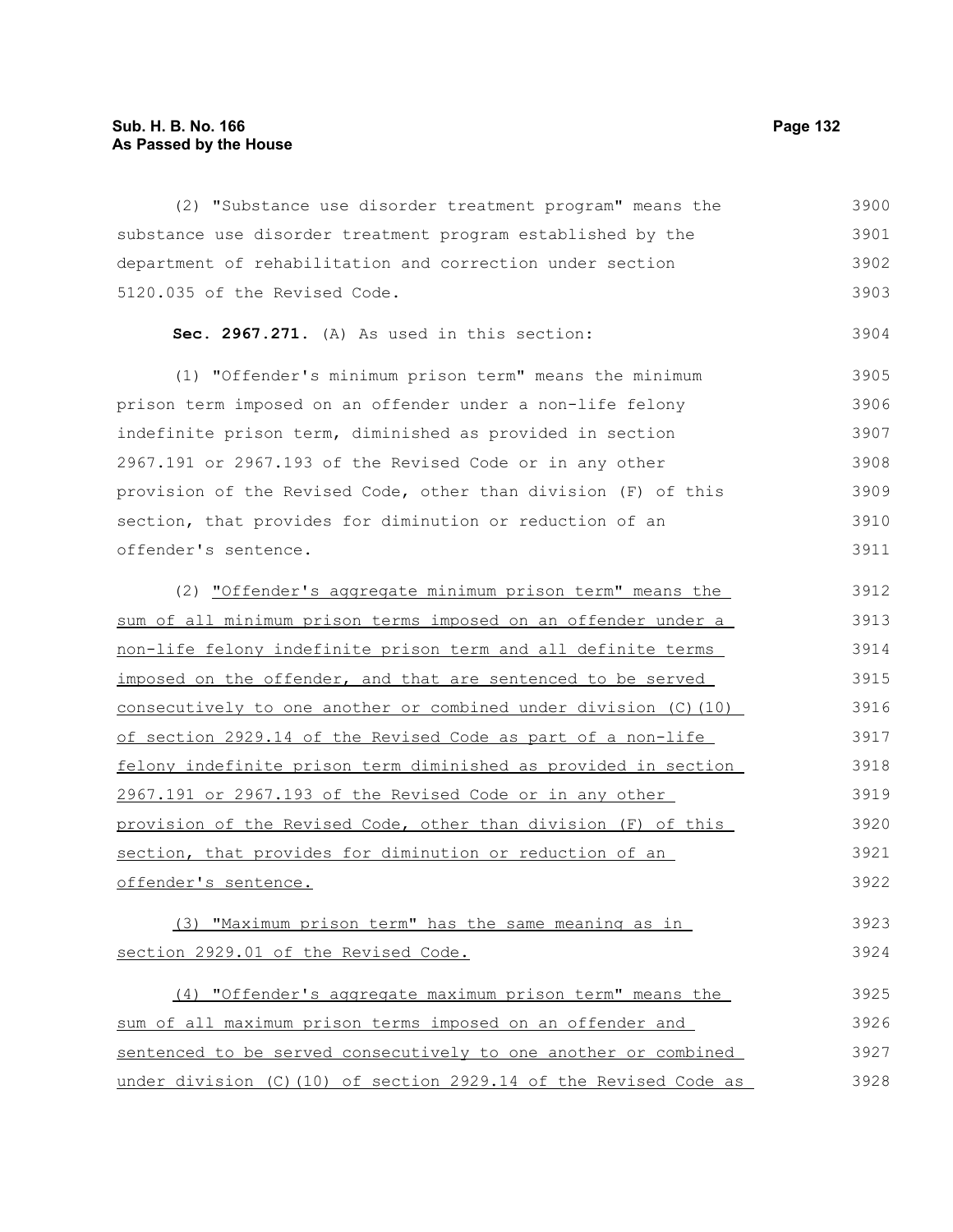#### part of a non-life felony indefinite sentence.

(5) "Offender's presumptive earned early release date" means the date that is determined under the procedures described in division (F) of this section by the reduction, if any, of an offender's minimum prison term or an offender's aggregate minimum prison term by the sentencing court and the crediting of that reduction toward the satisfaction of the minimum term or aggregate minimum term. 3930 3931 3932 3934 3935 3936

 $(3)$  (6) "Rehabilitative programs and activities" means education programs, vocational training, employment in prison industries, treatment for substance abuse, or other constructive programs developed by the department of rehabilitation and correction with specific standards for performance by prisoners. 3937 3938 3939 3940 3941

(4) (7) "Security level" means the security level in which an offender is classified under the inmate classification level system of the department of rehabilitation and correction that then is in effect. 3942 3943 3944 3945

(5) (8) "Sexually oriented offense" has the same meaning as in section 2950.01 of the Revised Code. 3946 3947

(B) When an offender is sentenced to a non-life felony indefinite prison term, there shall be a presumption that the person shall be released from service of the sentence on the earlier of the following: 3948 3949 3950 3951

```
(1) The expiration of the offender's minimum prison term
or on the offender's aggregate minimum prison term if the
offender is subject to an aggregate minimum prison term;
                                                                          3952
                                                                          3953
                                                                          3954
```
(2) The offender's presumptive earned early release date $\tau$ whichever is earlier. 3955 3956

3933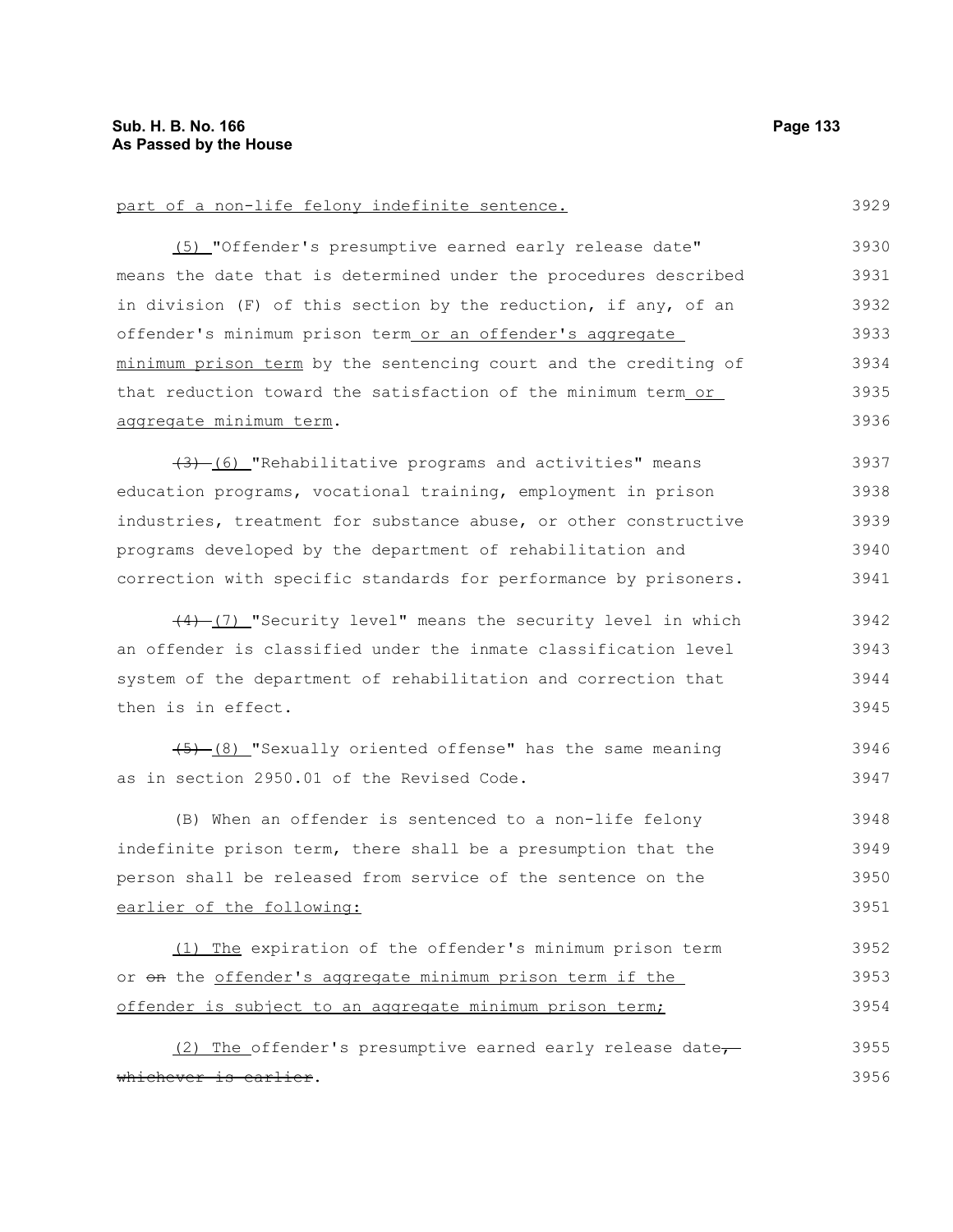## **Sub. H. B. No. 166 Page 134 As Passed by the House**

(C) The presumption established under division (B) of this section is a rebuttable presumption that the department of rehabilitation and correction may rebut as provided in this division. Unless the department rebuts the presumption, the offender shall be released from service of the sentence on the expiration of the offender's minimum prison term or on the offender's presumptive earned early release-date, whichever isearlier established in division (B) of this section. The department may rebut the presumption only if the department determines, at a hearing, that one or more of the following applies: (1) Regardless of the security level in which the offender is classified at the time of the hearing, both of the following apply: (a) During the offender's incarceration, the offender committed institutional rule infractions that involved compromising the security of a state correctional institution, compromising the safety of the staff of a state correctional institution or its inmates, or physical harm or the threat of physical harm to the staff of a state correctional institution or its inmates, or committed a violation of law that was not prosecuted, and the infractions or violations demonstrate that the offender has not been rehabilitated. (b) The offender's behavior while incarcerated, including, but not limited to the infractions and violations specified in division  $(C)$  (1)(a) of this section, demonstrate that the offender continues to pose a threat to society. (2) Regardless of the security level in which the offender 3958 3959 3960 3961 3962 3963 3964 3965 3966 3967 3968 3969 3970 3971 3972 3973 3974 3975 3976 3977 3978 3979 3980 3981 3982 3983 3984

is classified at the time of the hearing, the offender has been placed by the department in extended restrictive housing at any 3985 3986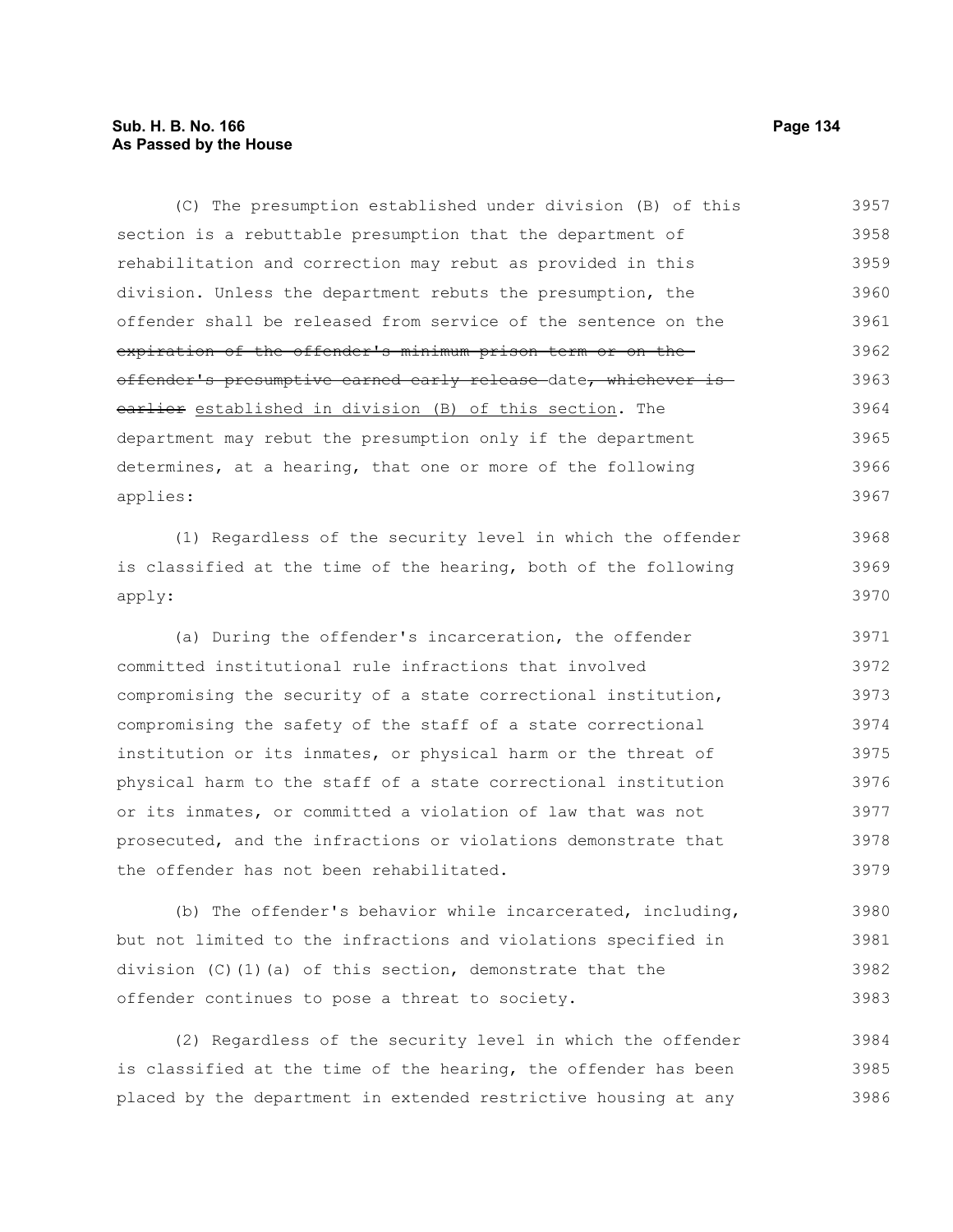time within the year preceding the date of the hearing.

(3) At the time of the hearing, the offender is classified by the department as a security level three, four, or five, or at a higher security level. 3988 3989 3990

(D)(1) If the department of rehabilitation and correction, pursuant to division (C) of this section, rebuts the presumption established under division (B) of this section, the department may maintain the offender's incarceration in a state correctional institution under the sentence after the expirationof the offender's minimum prison term or, for offenders who have a presumptive earned early release date, after the offender's presumptive earned early release date established in division (B) of this section. The department may maintain the offender's incarceration under this division for an additional period of incarceration determined by the department. The additional period of incarceration shall be a reasonable period determined by the department, shall be specified by the department, and shall not exceed the offender's maximum prison term or aggregate maximum prison term to which the offender is subject and that was imposed by the sentencing court. 3991 3992 3993 3994 3995 3996 3997 3998 3999 4000 4001 4002 4003 4004 4005 4006

(2) If the department maintains an offender's incarceration for an additional period under division (D)(1) of this section, there shall be a presumption that the offender shall be released on the expiration of the offender's minimumprison term plus the additional period of incarceration specified by the department as provided under that division- $\sigma$ for offenders who have a presumptive earned early release date, on the expiration of the additional period of incarceration to be served after the offender's presumptive earned early releasedate that is specified by the department as provided under that 4007 4008 4009 4010 4011 4012 4013 4014 4015 4016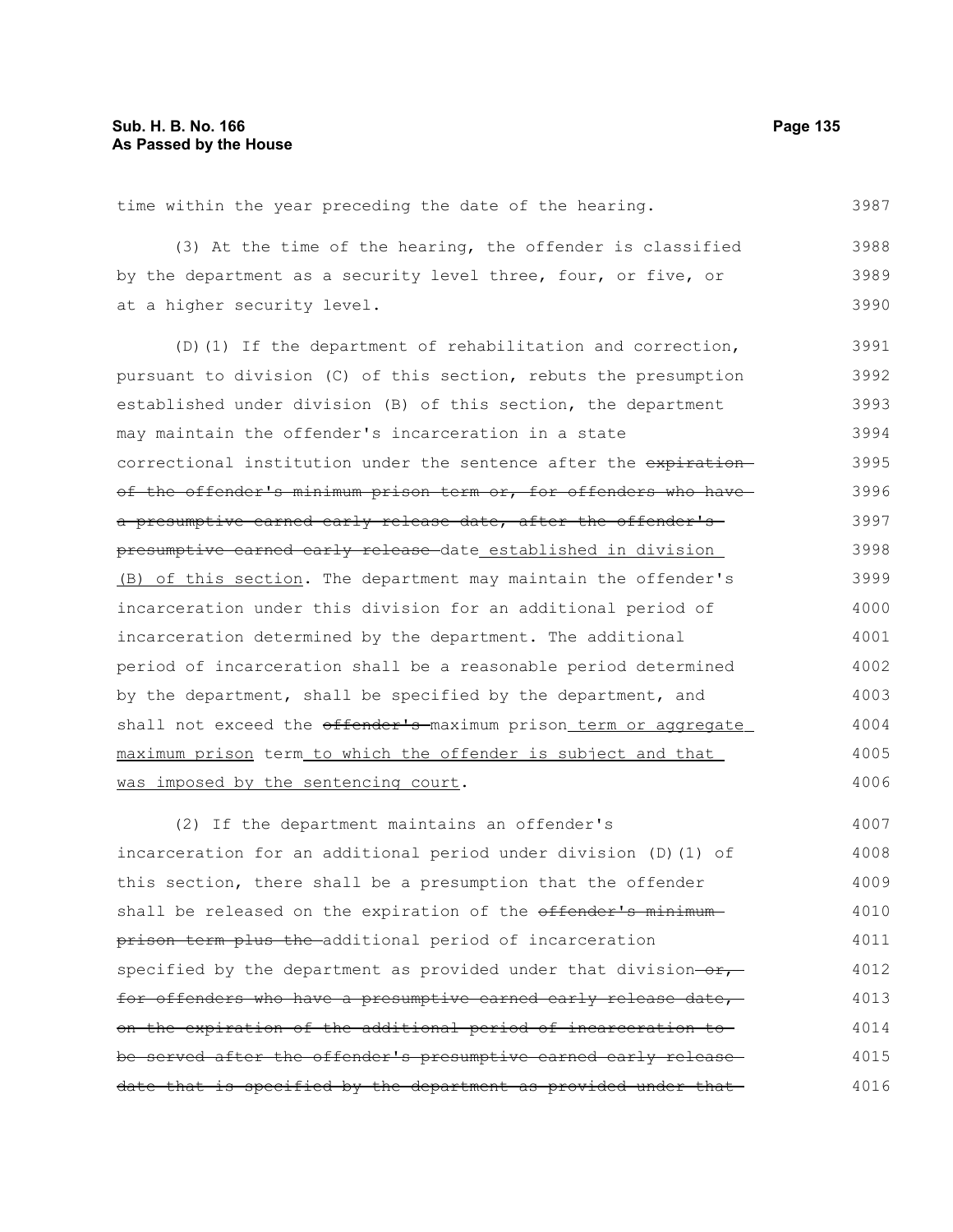division. The presumption is a rebuttable presumption that the department may rebut, but only if it conducts a hearing and makes the determinations specified in division (C) of this section, and if the department rebuts the presumption, it may maintain the offender's incarceration in a state correctional institution for an additional period determined as specified in division (D)(1) of this section. Unless the department rebuts the presumption at the hearing, the offender shall be released 4017 4018 4019 4020 4021 4022 4023 4024

from service of the sentence on the expiration of the offender'sminimum prison term plus the additional period of incarceration specified by the department-or, for offenders who have apresumptive earned early release date, on the expiration of the additional period of incarceration to be served after the offender's presumptive earned early release date as specified by the department. 4025 4026 4027 4028 4029 4030 4031

(3) The provisions of this division regarding the establishment of a rebuttable presumption, the department's rebuttal of the presumption, and the department's maintenance of an offender's incarceration for an additional period of incarceration apply, and may be utilized more than one time, during the remainder of the offender's incarceration. If the offender has not been released under division (C) or (D)(2) of this section or this division prior to the expiration of the offender's maximum prison term imposed as part of the offender's non-life felony indefinite prison termor aggregate maximum prison term to which the offender is subject, the offender shall be released upon the expiration of that maximum term or aggregate maximum term. If the offender is subject to an aggregate maximum prison term, the department shall rebut the presumption as provided in division (C) of this section at least once before commencing each portion of the aggregate maximum 4032 4033 4034 4035 4036 4037 4038 4039 4040 4041 4042 4043 4044 4045 4046 4047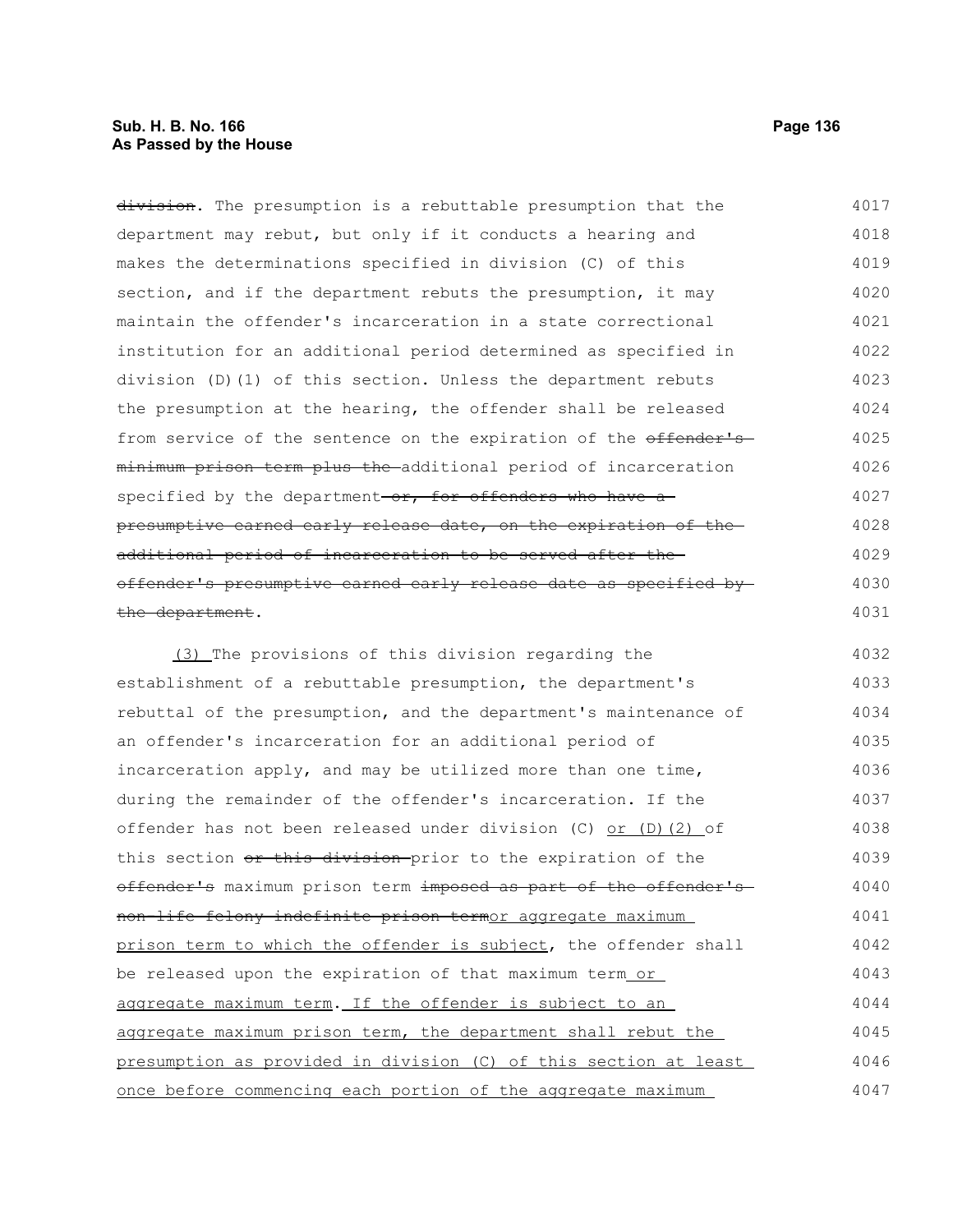| prison term that is attributable to an individual maximum prison | 4048 |
|------------------------------------------------------------------|------|
| term that was aggregated under division (C) (10) (b) of section  | 4049 |
| 2929.14 of the Revised Code. For purposes of this section, the   | 4050 |
| individual maximum prison term portions of an aggregate maximum  | 4051 |
| prison term shall be served in the same order as the             | 4052 |
| corresponding minimum prison term portions were served as part   | 4053 |
| of the aggregate minimum prison term.                            | 4054 |
| (E) The department shall provide notices of hearings to be       | 4055 |
| conducted under division (C) or (D) of this section in the same  | 4056 |
| manner, and to the same persons, as specified in section 2967.12 | 4057 |
| and Chapter 2930. of the Revised Code with respect to hearings   | 4058 |
| to be conducted regarding the possible release on parole of an   | 4059 |
| inmate.                                                          | 4060 |
| $(F)$ (1) The director of the department of rehabilitation       | 4061 |
| and correction may notify the sentencing court in writing that   | 4062 |
| the director is recommending that the court grant a reduction in | 4063 |

the minimum prison term imposed on a specified offender who is serving a non-life felony indefinite prison term and who is eligible under division (F)(8) of this section for such a reduction, due to the offender's exceptional conduct while incarcerated or the offender's adjustment to incarceration. If the director wishes to recommend such a reduction for an offender, the director shall send the notice to the court not earlier than ninety days prior to the date on which the director wishes to credit the reduction toward the satisfaction of the offender's minimum prison term. If the director recommends such a reduction for an offender, there shall be a presumption that the court shall grant the recommended reduction to the offender. The presumption established under this division is a rebuttable presumption that may be rebutted as provided in division (F)(4) of this section. 4064 4065 4066 4067 4068 4069 4070 4071 4072 4073 4074 4075 4076 4077 4078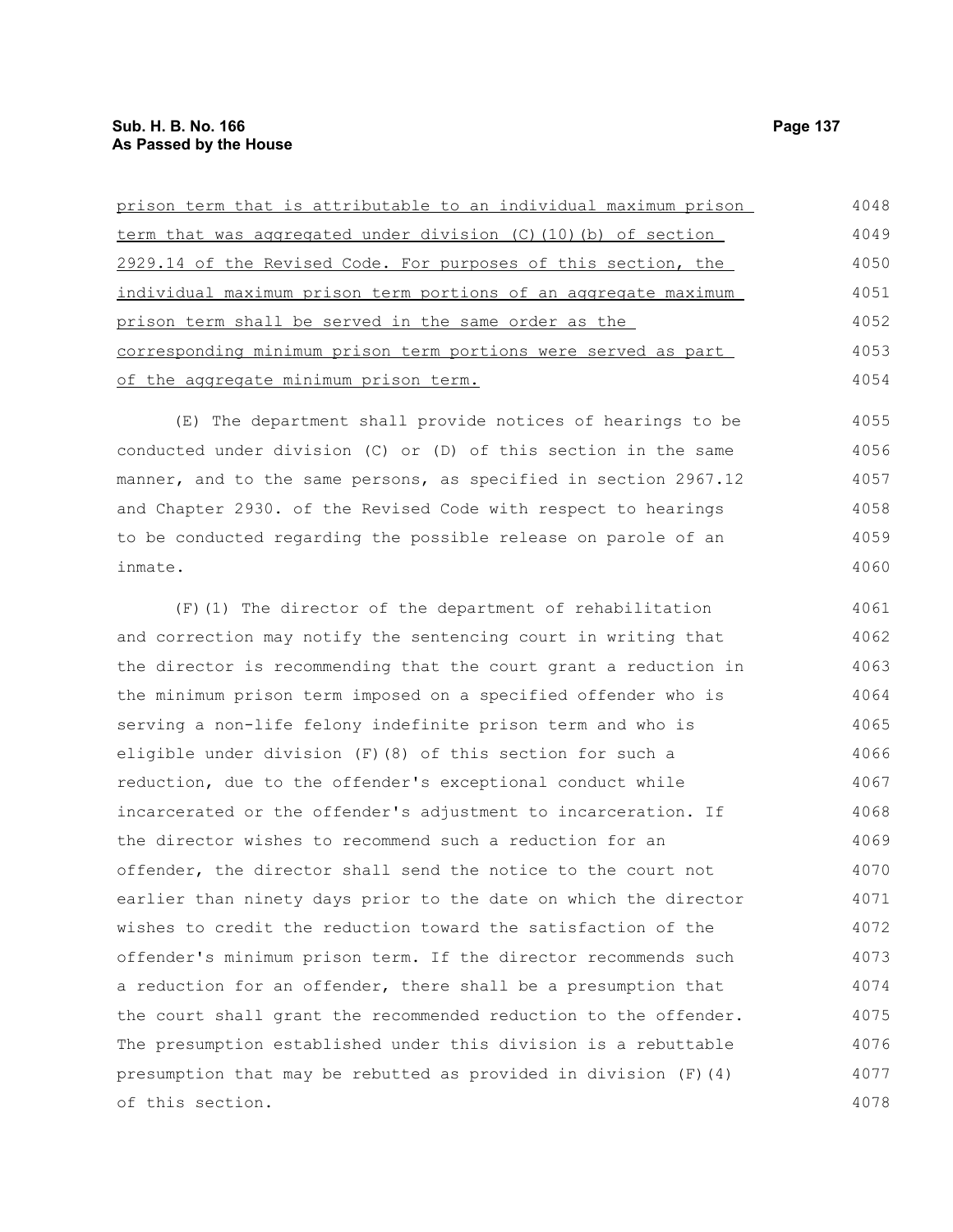## **Sub. H. B. No. 166 Page 138 As Passed by the House**

The director shall include with the notice sent to a court under this division an institutional summary report that covers the offender's participation while confined in a state correctional institution in rehabilitative programs and activities and any disciplinary action taken against the offender while so confined, and any other documentation requested by the court, if available. The notice the director sends to a court under this division shall do all of the following: (a) Identify the offender; (b) Specify the length of the recommended reduction, which 4079 4080 4081 4082 4083 4084 4085 4086 4087 4088 4089

shall be for five to fifteen per cent of the offender's minimum term determined in accordance with rules adopted by the department under division (F)(7) of this section; 4090 4091 4092

(c) Specify the reason or reasons that qualify the offender for the recommended reduction; 4093 4094

(d) Inform the court of the rebuttable presumption and that the court must either approve or, if the court finds that the presumption has been rebutted, disapprove of the recommended reduction, and that if it approves of the recommended reduction, it must grant the reduction; 4095 4096 4097 4098 4099

(e) Inform the court that it must notify the department of its decision as to approval or disapproval not later than sixty days after receipt of the notice from the director. 4100 4101 4102

(2) When the director, under division (F)(1) of this section, submits a notice to a sentencing court that the director is recommending that the court grant a reduction in the minimum prison term imposed on an offender serving a non-life felony indefinite prison term, the department promptly shall 4103 4104 4105 4106 4107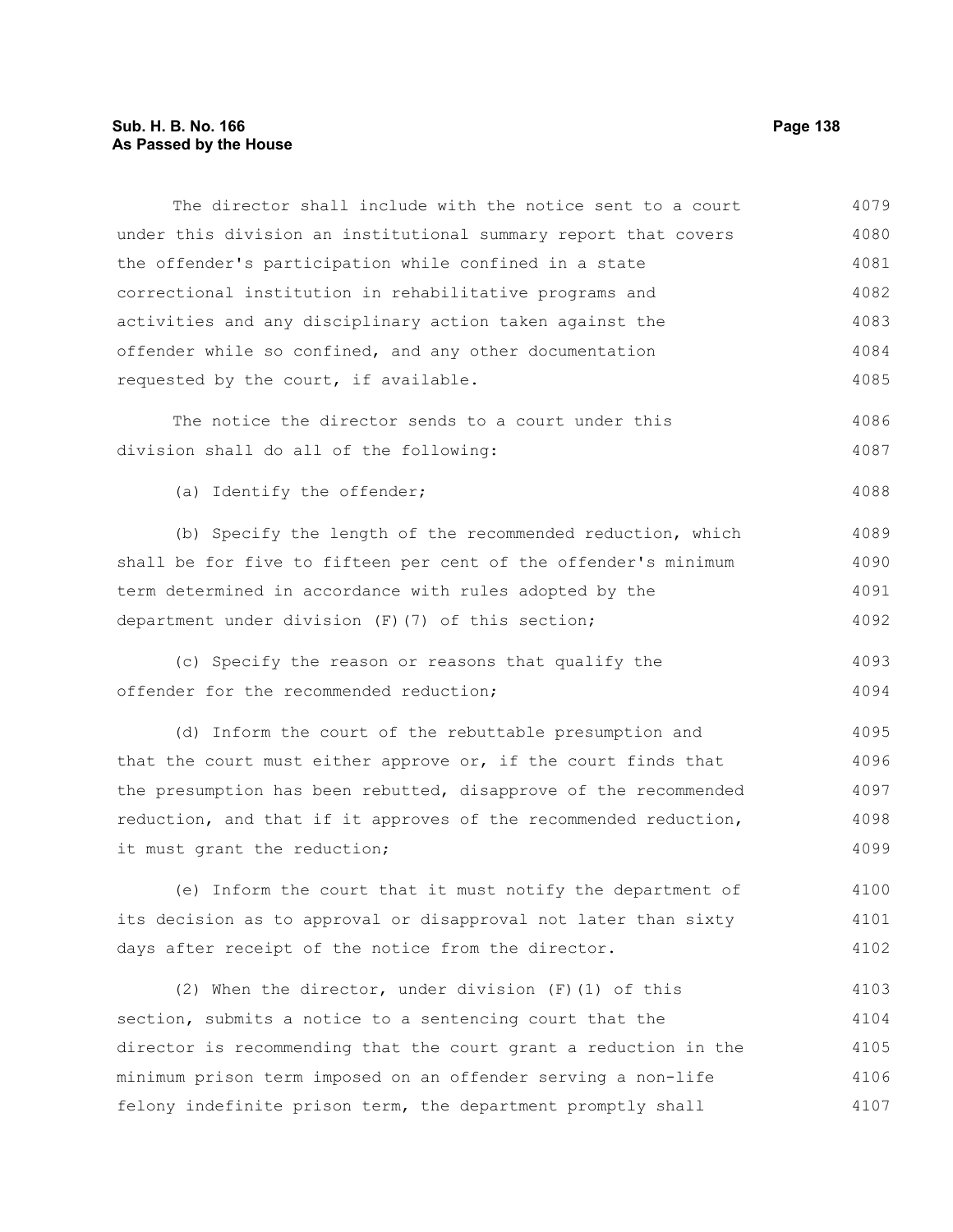# **Sub. H. B. No. 166 Page 139 As Passed by the House**

provide to the prosecuting attorney of the county in which the offender was indicted a copy of the written notice, a copy of the institutional summary report described in that division, and any other information provided to the court. 4108 4109 4110 4111

(3) Upon receipt of a notice submitted by the director under division (F)(1) of this section, the court shall schedule a hearing to consider whether to grant the reduction in the minimum prison term imposed on the specified offender that was recommended by the director or to find that the presumption has been rebutted and disapprove the recommended reduction. Upon scheduling the hearing, the court promptly shall give notice of the hearing to the prosecuting attorney of the county in which the offender was indicted and to the department. The notice shall inform the prosecuting attorney that the prosecuting attorney may submit to the court, prior to the date of the hearing, written information relevant to the recommendation and may present at the hearing written information and oral information relevant to the recommendation. 4112 4113 4114 4115 4116 4117 4118 4119 4120 4121 4122 4123 4124 4125

Upon receipt of the notice from the court, the prosecuting attorney shall notify the victim of the offender or the victim's representative of the recommendation by the director, the date, time, and place of the hearing, the fact that the victim may submit to the court, prior to the date of the hearing, written information relevant to the recommendation, and the address and procedure for submitting the information. 4126 4127 4128 4129 4130 4131 4132

(4) At the hearing scheduled under division (F)(3) of this section, the court shall afford the prosecuting attorney an opportunity to present written information and oral information relevant to the director's recommendation. In making its determination as to whether to grant or disapprove the reduction 4133 4134 4135 4136 4137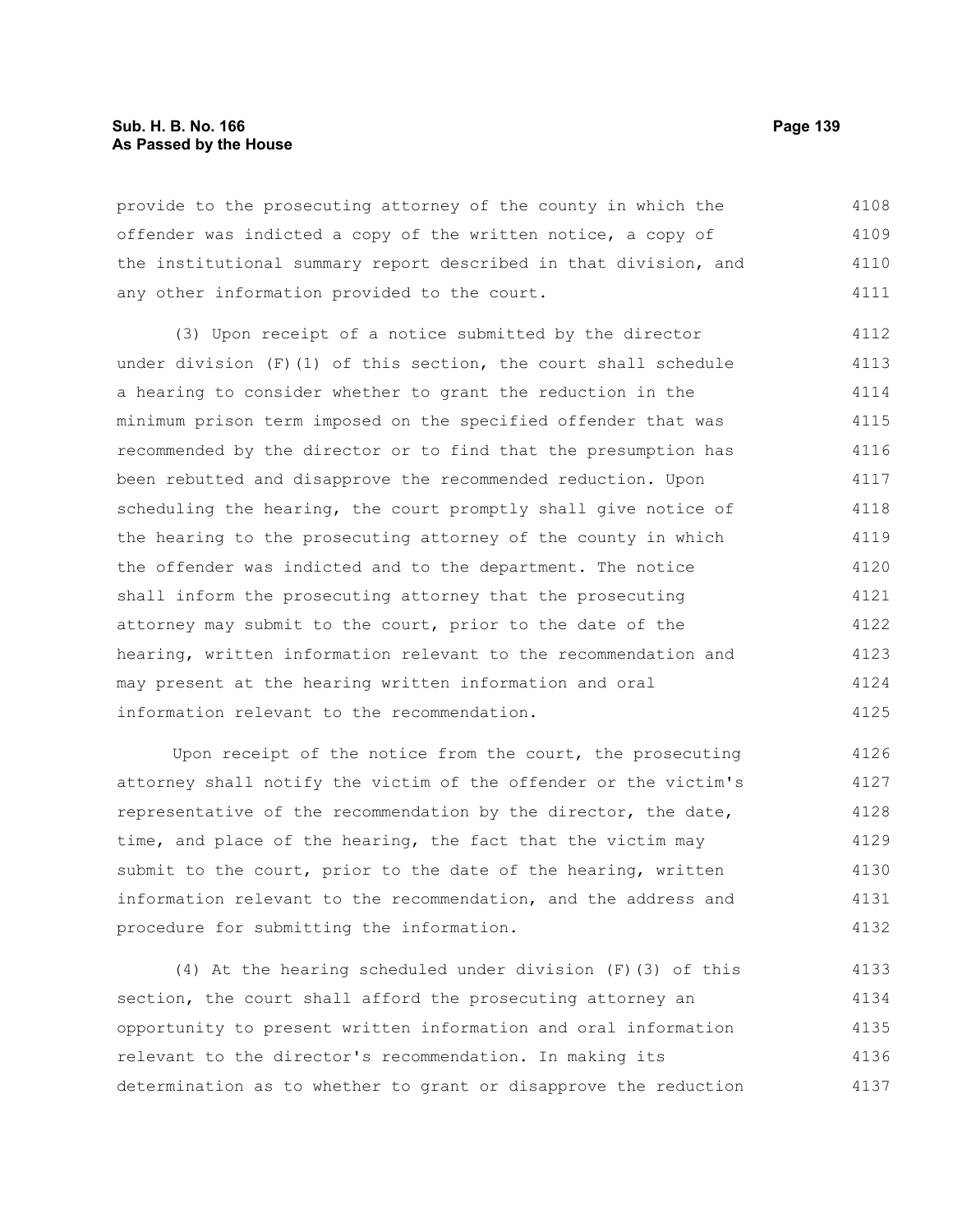## **Sub. H. B. No. 166 Page 140** Page 140 **As Passed by the House**

in the minimum prison term imposed on the specified offender that was recommended by the director, the court shall consider any report and other documentation submitted by the director, any information submitted by a victim, any information submitted or presented at the hearing by the prosecuting attorney, and all of the factors set forth in divisions (B) to (D) of section 2929.12 of the Revised Code that are relevant to the offender's offense and to the offender. 4138 4139 4140 4141 4142 4143 4144 4145

Unless the court, after considering at the hearing the specified reports, documentation, information, and relevant factors, finds that the presumption that the recommended reduction shall be granted has been rebutted and disapproves the recommended reduction, the court shall grant the recommended reduction. The court may disapprove the recommended reduction only if, after considering at the hearing the specified reports, documentation, information, and relevant factors, it finds that the presumption that the reduction shall be granted has been rebutted. The court may find that the presumption has been rebutted and disapprove the recommended reduction only if it determines at the hearing that one or more of the following applies: 4146 4147 4148 4149 4150 4151 4152 4153 4154 4155 4156 4157 4158

(a) Regardless of the security level in which the offender is classified at the time of the hearing, during the offender's incarceration, the offender committed institutional rule infractions that involved compromising the security of a state correctional institution, compromising the safety of the staff of a state correctional institution or its inmates, or physical harm or the threat of physical harm to the staff of a state correctional institution or its inmates, or committed a violation of law that was not prosecuted, and the infractions or violations demonstrate that the offender has not been 4159 4160 4161 4162 4163 4164 4165 4166 4167 4168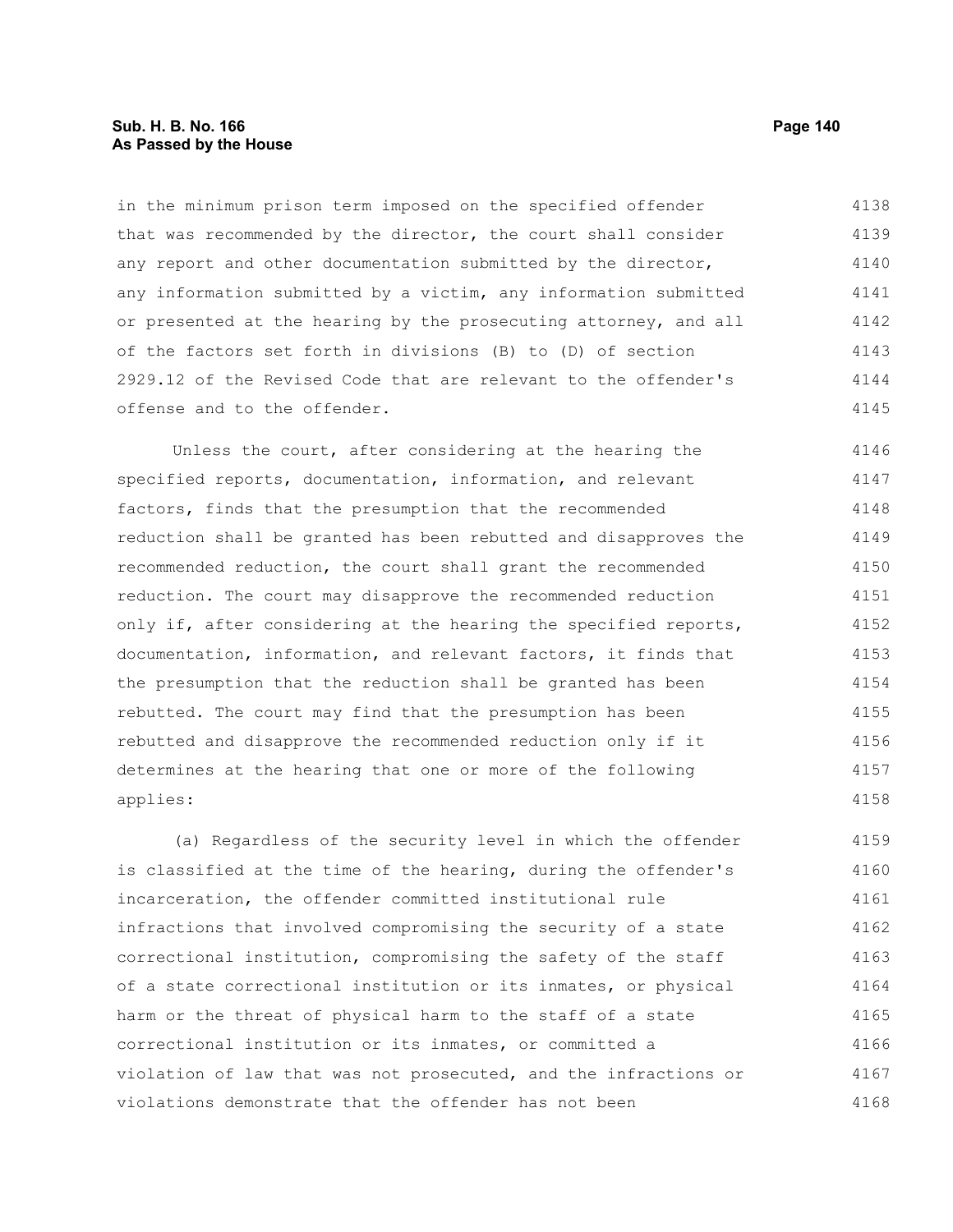rehabilitated.

4169

| (b) The offender's behavior while incarcerated, including,      | 4170 |
|-----------------------------------------------------------------|------|
| but not limited to, the infractions and violations specified in | 4171 |
| division $(F)$ (4) (a) of this section, demonstrates that the   | 4172 |
| offender continues to pose a threat to society.                 | 4173 |
| (c) At the time of the hearing, the offender is classified      | 4174 |
| by the department as a security level three, four, or five, or  | 4175 |
| at a higher security level.                                     | 4176 |
|                                                                 |      |

(d) During the offender's incarceration, the offender did not productively participate in a majority of the rehabilitative programs and activities recommended by the department for the offender, or the offender participated in a majority of such recommended programs or activities but did not successfully complete a reasonable number of the programs or activities in which the offender participated. 4177 4178 4179 4180 4181 4182 4183

(e) After release, the offender will not be residing in a halfway house, reentry center, or community residential center licensed under division (C) of section 2967.14 of the Revised Code and, after release, does not have any other place to reside at a fixed residence address. 4184 4185 4186 4187 4188

(5) If the court pursuant to division (F)(4) of this section finds that the presumption that the recommended reduction in the offender's minimum prison term has been rebutted and disapproves the recommended reduction, the court shall notify the department of the disapproval not later than sixty days after receipt of the notice from the director. The court shall specify in the notification the reason or reasons for which it found that the presumption was rebutted and disapproved the recommended reduction. The court shall not 4189 4190 4191 4192 4193 4194 4195 4196 4197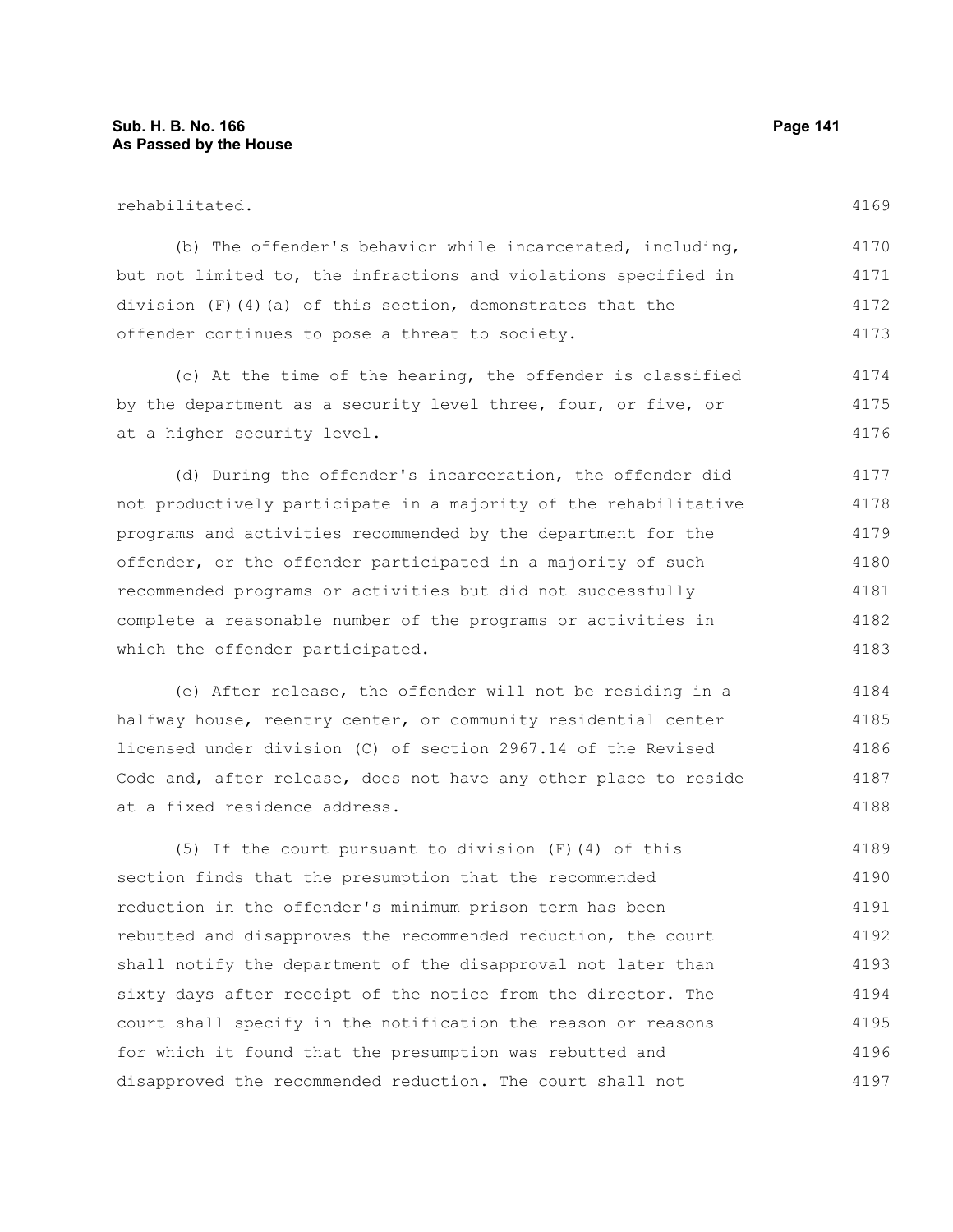## **Sub. H. B. No. 166 Page 142 As Passed by the House**

reduce the offender's minimum prison term, and the department shall not credit the amount of the disapproved reduction toward satisfaction of the offender's minimum prison term. 4198 4199 4200

If the court pursuant to division (F)(4) of this section grants the recommended reduction of the offender's minimum prison term, the court shall notify the department of the grant of the reduction not later than sixty days after receipt of the notice from the director, the court shall reduce the offender's minimum prison term in accordance with the recommendation submitted by the director, and the department shall credit the amount of the reduction toward satisfaction of the offender's minimum prison term. 4201 4202 4203 4204 4205 4206 4207 4208 4209

Upon deciding whether to disapprove or grant the recommended reduction of the offender's minimum prison term, the court shall notify the prosecuting attorney of the decision and the prosecuting attorney shall notify the victim or victim's representative of the court's decision. 4210 4211 4212 4213 4214

(6) If the court under division (F)(5) of this section grants the reduction in the minimum prison term imposed on an offender that was recommended by the director and reduces the offender's minimum prison term, the date determined by the department's crediting of the reduction toward satisfaction of the offender's minimum prison term is the offender's presumptive earned early release date. 4215 4216 4217 4218 4219 4220 4221

(7) The department of rehabilitation and correction by rule shall specify both of the following for offenders serving a non-life felony indefinite prison term: 4222 4223 4224

(a) The type of exceptional conduct while incarcerated and the type of adjustment to incarceration that will qualify an 4225 4226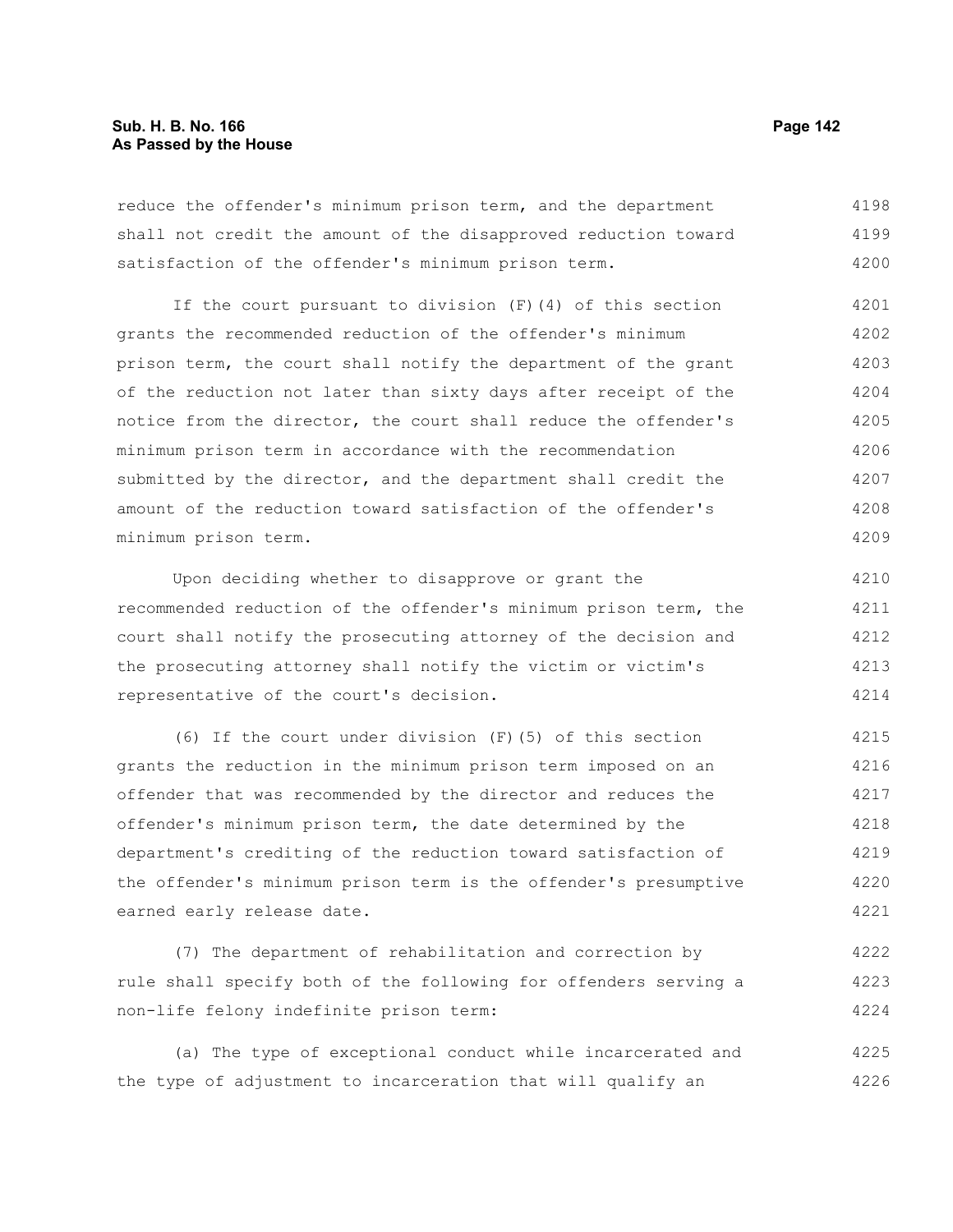offender serving such a prison term for a reduction under divisions (F)(1) to (6) of this section of the minimum prison term imposed on the offender under the non-life felony indefinite prison term. 4227 4228 4229 4230

(b) The per cent of reduction that it may recommend for, and that may be granted to, an offender serving such a prison term under divisions (F)(1) to (6) of this section, based on the offense level of the offense for which the prison term was imposed, with the department specifying the offense levels used for purposes of this division and assigning a specific percentage reduction within the range of five to fifteen per cent for each such offense level. 4231 4232 4233 4234 4235 4236 4237 4238

(8) Divisions (F)(1) to (6) of this section do not apply with respect to an offender serving a non-life felony indefinite prison term for a sexually oriented offense, and no offender serving such a prison term for a sexually oriented offense is eligible to be recommended for or granted, or may be recommended for or granted, a reduction under those divisions in the offender's minimum prison term imposed under that non-life felony indefinite prison term. 4239 4240 4241 4242 4243 4244 4245 4246

(G) If an offender is sentenced to a non-life felony indefinite prison term, any reference in a section of the Revised Code to a definite prison term shall be construed as referring to the offender's minimum term under that sentence plus any additional period of time of incarceration specified by the department under division (D)(1) or (2) of this section, except to the extent otherwise specified in the section or to the extent that that construction clearly would be inappropriate. 4247 4248 4249 4250 4251 4252 4253 4254 4255

**Sec. 5120.021.** (A) The provisions of Chapter 5120. of the 4256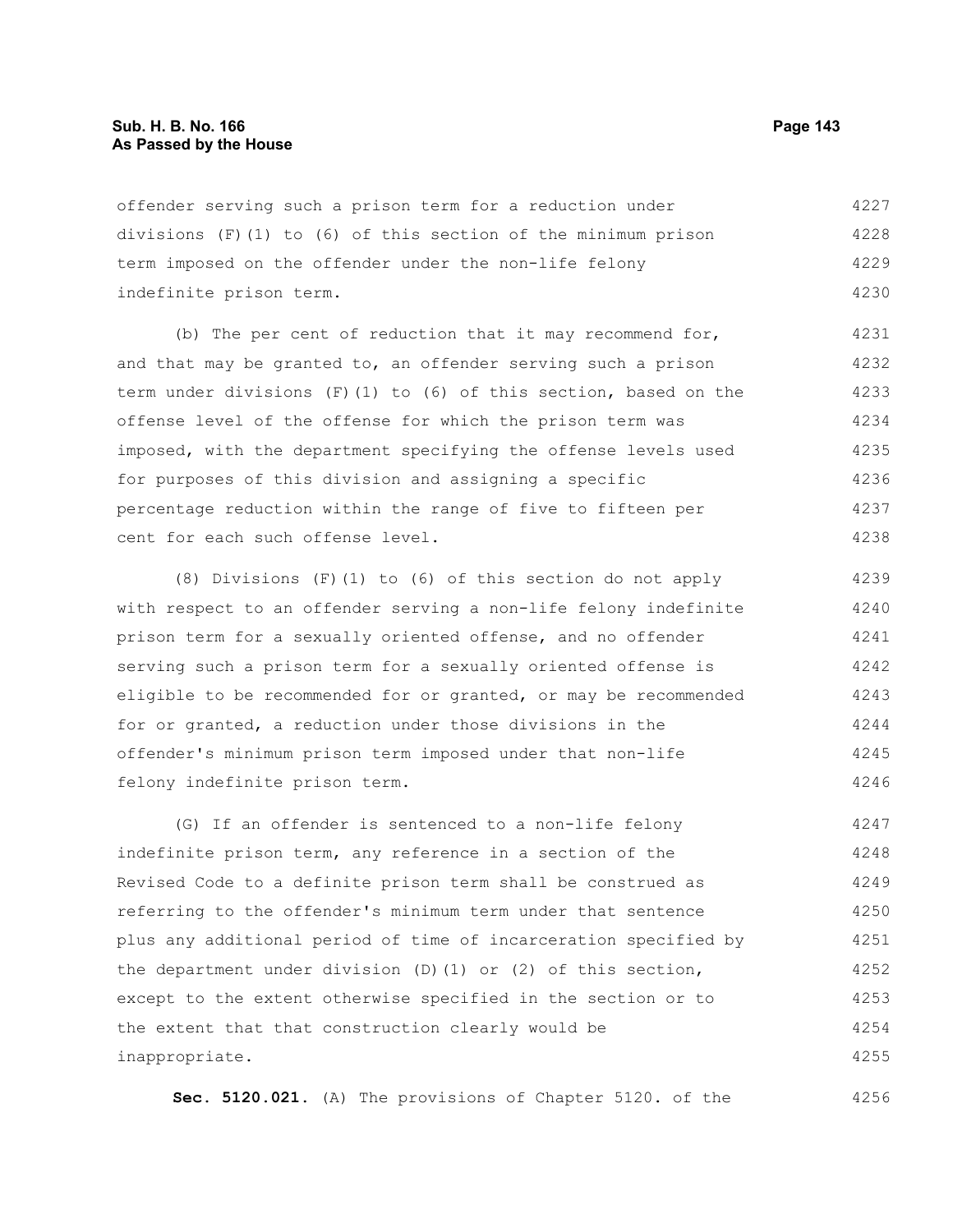Revised Code, as they existed prior to July 1, 1996, and that address the duration or potential duration of incarceration or parole or other forms of supervised release, apply to all persons upon whom a court imposed a term of imprisonment prior to July 1, 1996, and all persons upon whom a court, on or after July 1, 1996, and in accordance with law existing prior to July 1, 1996, imposed a term of imprisonment for an offense that was committed prior to July 1, 1996. 4257 4258 4259 4260 4261 4262 4263 4264

(B)(1) The provisions of Chapter 5120. of the Revised Code, as they exist on or after July 1, 1996, and that address the duration or potential duration of incarceration or supervised release, apply to all persons upon whom a court imposed a stated prison term for an offense committed on or after July 1, 1996. 4265 4266 4267 4268 4269 4270

(2) The provisions of Chapter 5120. of the Revised Code, as they exist on or after-the effective date of this amendment-March 22, 2019, and prior to the effective date of this amendment, apply to an offender who is released from confinement in a state correctional institution on or after-that date March 22, 2019, and prior to the effective date of this amendment. 4271 4272 4273 4274 4275 4276

(3) The provisions of Chapter 5120. of the Revised Code, as they exist on or after the effective date of this amendment, apply to an offender who is released from confinement in a state correctional institution on or after that date. 4277 4278 4279 4280

(C) Nothing in this section limits or affects the applicability of any provision in Chapter 5120. of the Revised Code, as amended or enacted on or after July 1, 1996, that pertains to an issue other than the duration or potential duration of incarceration or supervised release, to persons in custody or under the supervision of the department of 4281 4282 4283 4284 4285 4286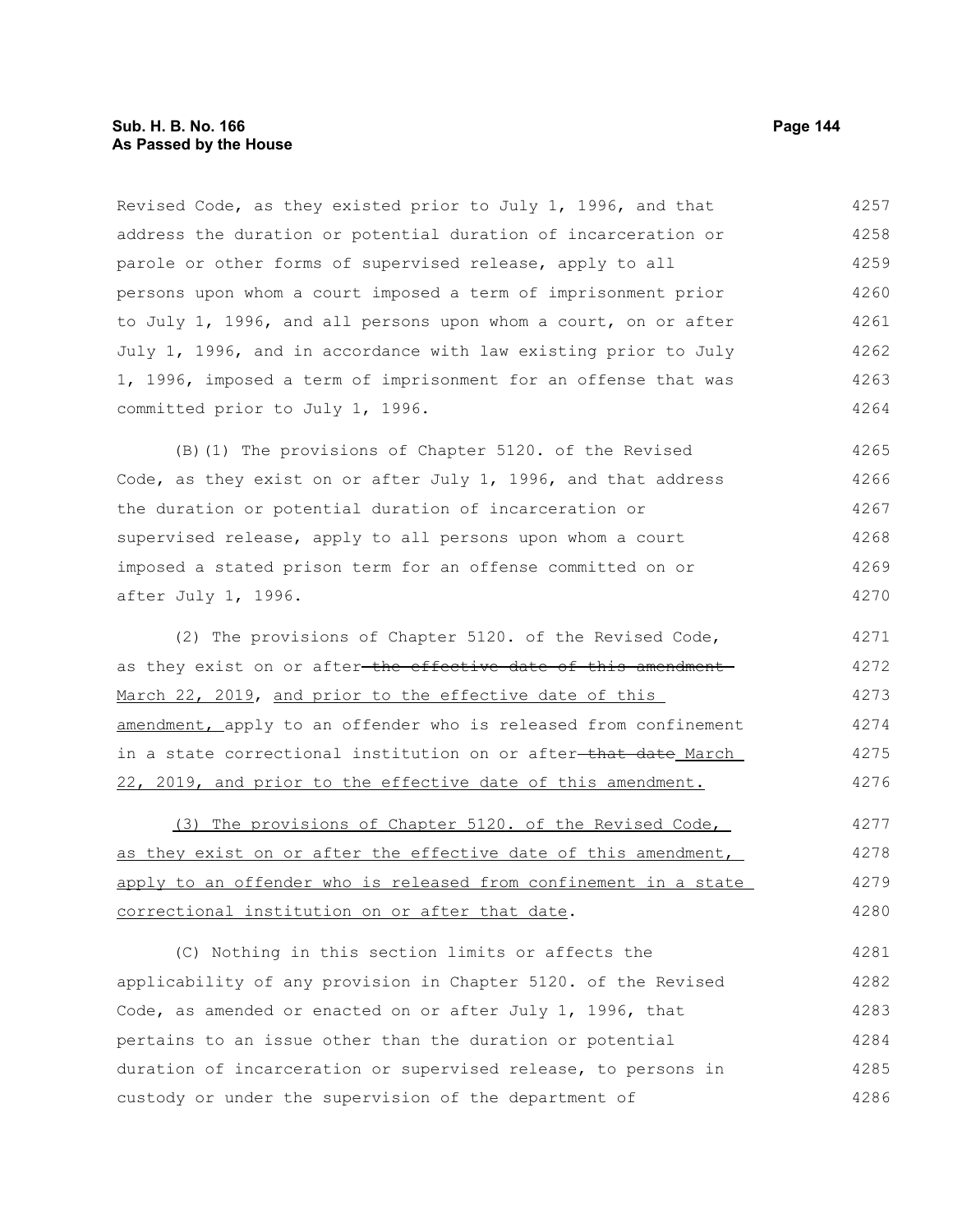| rehabilitation and correction.                                   | 4287 |
|------------------------------------------------------------------|------|
| Sec. 5120.038. (A) As used in this section $\tau$ :              | 4288 |
| (1) "GPS-monitored offender" means an offender who, on or        | 4289 |
| after the effective date of divisions (C) to (E) of this         | 4290 |
| section, is released from confinement in a state correctional    | 4291 |
| institution under a conditional pardon, parole, other form of    | 4292 |
| authorized release, or transitional control that includes global | 4293 |
| positioning system monitoring as a condition of the person's     | 4294 |
| release, or who, on or after that date, is placed under post-    | 4295 |
| release control that includes global positioning system          | 4296 |
| monitoring as a condition under the post-release control.        | 4297 |
| (2) "Law enforcement automated data system" means the law        | 4298 |
| enforcement automated data system, also known as LEADS,          | 4299 |
| established under section 5503.10 of the Revised Code.           | 4300 |
| (3) "Secondary entity" means an entity under contract with       | 4301 |
| a third-party contract administrator with which the department   | 4302 |
| of rehabilitation and correction has entered into a contract for | 4303 |
| global positioning system monitoring of GPS-monitored offenders. | 4304 |
| (B) Not later than June 30, 2019December 31, 2022, the           | 4305 |
| department of rehabilitation and correction shall study the      | 4306 |
| feasibility of contracting with a third-party contract-          | 4307 |
| administrator for global position system monitoring that would-  | 4308 |
| include a crime scene correlation program that could interface   | 4309 |
| by link with a statewide database for GPS-monitored offenders.   | 4310 |
| The study also shall analyze conduct a study that analyzes the   | 4311 |
| use of GPS monitoring as a supervision tool. In conducting the   | 4312 |
| study, the department shall consider all of the following        | 4313 |
| <del>factors:</del>                                              | 4314 |

(1) The ability of the department or another state entity 4315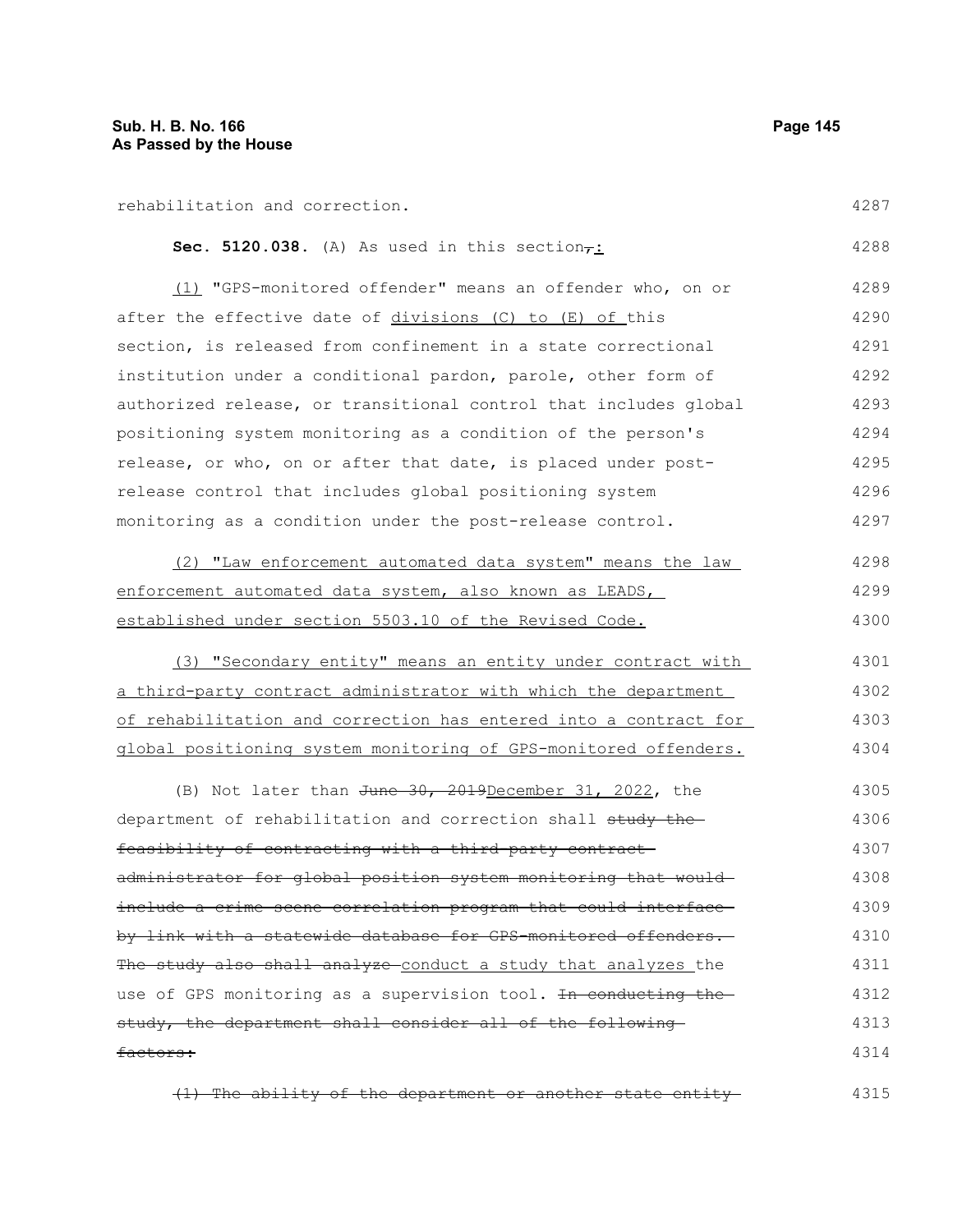| to establish and operate a statewide internet database of GPS-           | 4316 |
|--------------------------------------------------------------------------|------|
| monitored offenders and the specific information that such a             | 4317 |
| database could include.                                                  | 4318 |
| $(2)$ The capability for a GPS monitoring system run by a                | 4319 |
| third-party contract administrator to include a crime scene-             | 4320 |
| correlation program that interfaces by link with a statewide-            | 4321 |
| database of GPS-monitored offenders.                                     | 4322 |
| (3) The ability of local law enforcement representatives                 | 4323 |
| to remotely search a statewide internet database of GPS-                 | 4324 |
| monitored offenders that is linked with a crime scene-                   | 4325 |
| correlation program.                                                     | 4326 |
| (4) The capability for a GPS monitoring system with crime                | 4327 |
| scene correlation features to allow local law enforcement-               | 4328 |
| representatives without a subpoena or warrant to access-                 | 4329 |
| information contained in the crime scene correlation program-            | 4330 |
| about a GPS-monitored offender, including the offender's current-        | 4331 |
| <del>location, the offender's location at previous points in time,</del> | 4332 |
| the location of recent criminal activity in or near the                  | 4333 |
| offender's inclusionary or exclusionary zones included as-               | 4334 |
| restrictions under the offender's supervision, and any possible-         | 4335 |
| connection between the offender's location and that recent-              | 4336 |
| eriminal activity.                                                       | 4337 |
| $   -$<br>(5) The ability of law enforcement representatives to          | 4338 |
| obtain, without a warrant or subpoena, information about a GPS-          | 4339 |
| monitored offender from either an employee of the department or-         | 4340 |
| a third-party contract administrator who is monitoring the-              | 4341 |
| offender, including information of the types listed in division-         | 4342 |
| $(B)$ $(4)$ of this section.                                             | 4343 |
| (6) The types of offenders for whom GPS monitoring would-                | 4344 |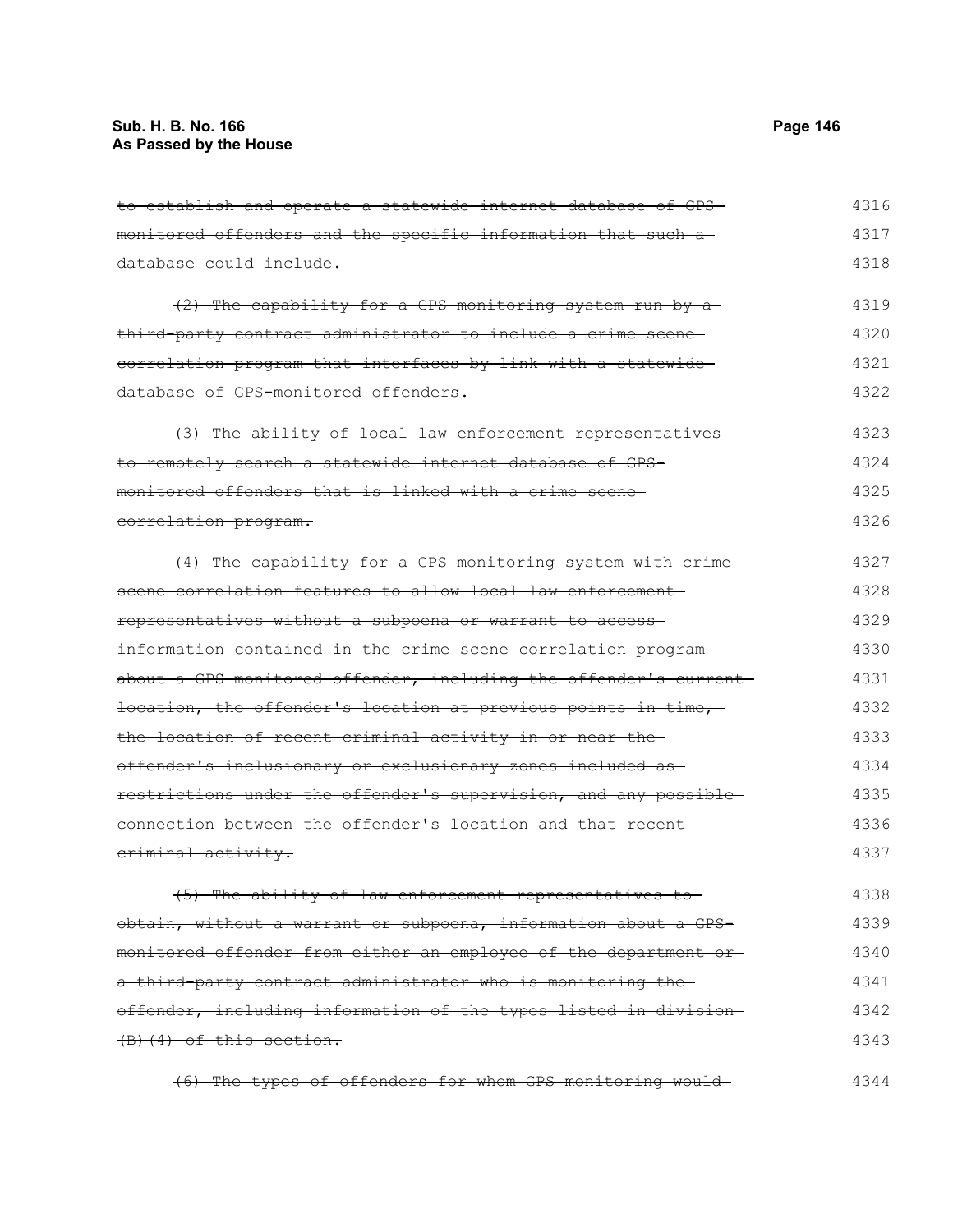| be beneficial, the appropriate length for monitoring, and the         | 4345 |
|-----------------------------------------------------------------------|------|
| costs related to GPS monitoring.                                      | 4346 |
| (C) Upon completion of the study specified in this                    | 4347 |
| division (B) of this section, the department shall submit copies      | 4348 |
| of the study to the president and minority leader of the senate,      | 4349 |
| the speaker and minority leader of the house of representatives,      | 4350 |
| and the governor.                                                     | 4351 |
| (C)(1) On and after the effective date of this amendment,             | 4352 |
| each global positioning system monitor that is used to monitor a      | 4353 |
| GPS-monitored offender shall specify and monitor restrictions         | 4354 |
| for the offender. The restrictions shall include for the              | 4355 |
| offender inclusionary zones and, to the extent necessary,             | 4356 |
| exclusionary zones, and may include for the offender a curfew         | 4357 |
| specifying times of required presence in the inclusionary zone        | 4358 |
| and any other reasonable restrictions.                                | 4359 |
| (2) Each contract that the department of rehabilitation               | 4360 |
| and correction enters into on or after the effective date of          | 4361 |
| this amendment with a third-party contract administrator for          | 4362 |
| global positioning system monitoring of GPS-monitored offenders       | 4363 |
| shall require all of the following:                                   | 4364 |
| (a) That the global positioning system used by the                    | 4365 |
| administrator, or by any secondary entity under contract with         | 4366 |
| the administrator to perform the actual monitoring of the             | 4367 |
| offender, include a crime scene correlation program to which          | 4368 |
| <u>access can be obtained as described in division (E)(2) of this</u> | 4369 |
| section;                                                              | 4370 |
| (b) That the crime scene correlation program included in              | 4371 |
| the administrator's system, or in the system of a secondary           | 4372 |
| entity under contract with the administrator to perform the           | 4373 |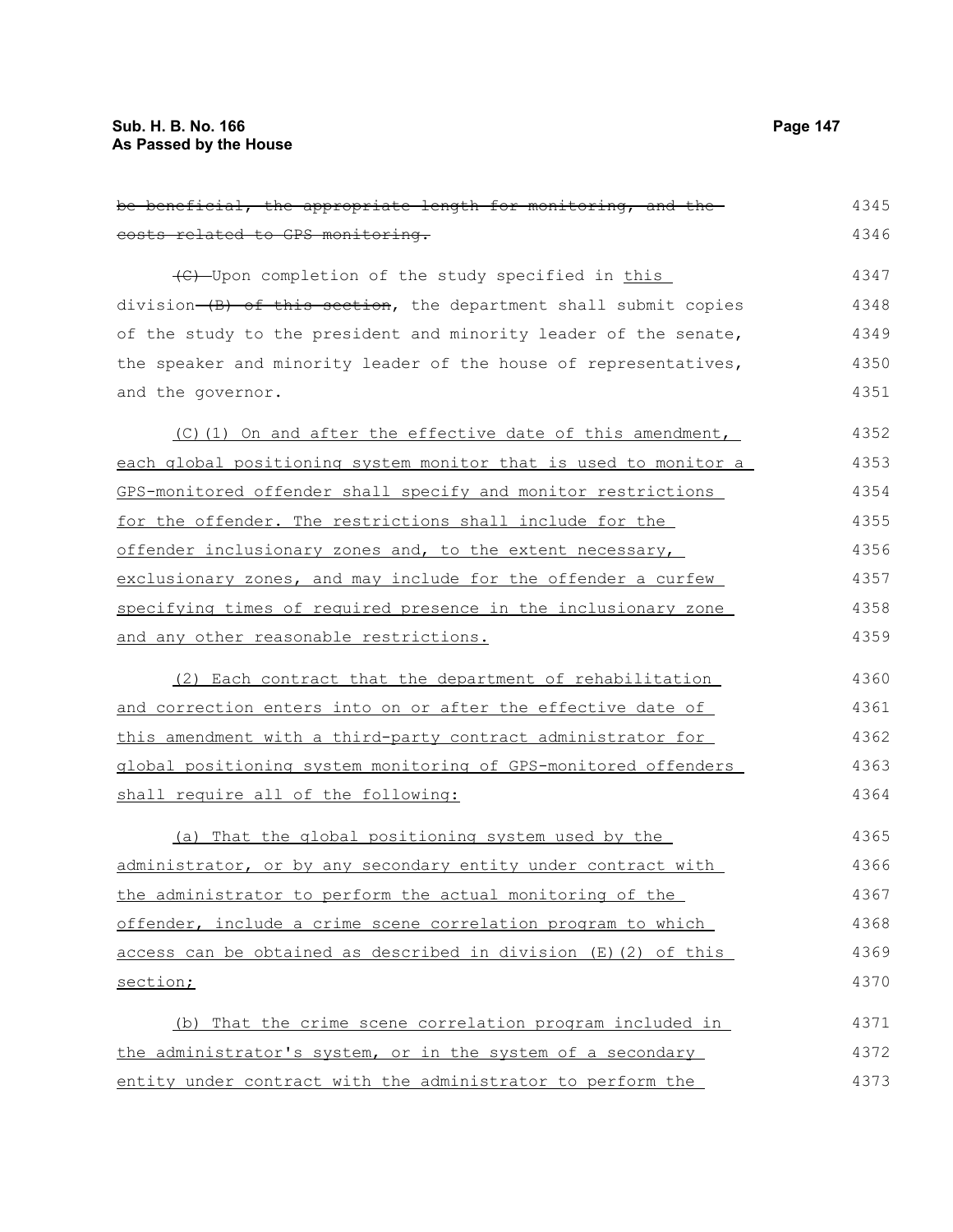actual monitoring of the offender, will allow local law enforcement representatives or their designees to obtain, without need for a subpoena or warrant, real-time access or active global positioning system access to information contained in the program about a GPS-monitored offender's location at that time and, to the extent that it is available, at other previous points in time identified by the representative or designee, about the location of recent criminal activity in or near the offender's inclusionary or exclusionary zones, and about any possible connection between the offender's location and that recent criminal activity; (c) That the administrator, or the secondary entity under contract with the administrator to perform the actual monitoring of the offender, allow access to the crime scene correlation program included in the administrator's or secondary entity's system to law enforcement representatives as described in division (E)(2) of this section; (d) That the global positioning system used by the administrator, or by any secondary entity under contract with the administrator to perform the actual monitoring of the offender, be monitored continuously and that the access described in divisions  $(C)(2)(b)$  and  $(c)$  of this section be afforded twenty-four hours a day and seven days a week. (D)(1) On and after the effective date of this amendment, any third-party contract administrator used for global 4374 4375 4376 4377 4378 4379 4380 4381 4382 4383 4384 4385 4386 4387 4388 4389 4390 4391 4392 4393 4394 4395 4396 4397 4398

positioning system monitoring of a GPS-monitored offender, and

any secondary entity under contract with such a third-party contract administrator to perform the actual monitoring of a GPS-monitored offender, shall comply in the monitoring of the

offender with system requirements of the department of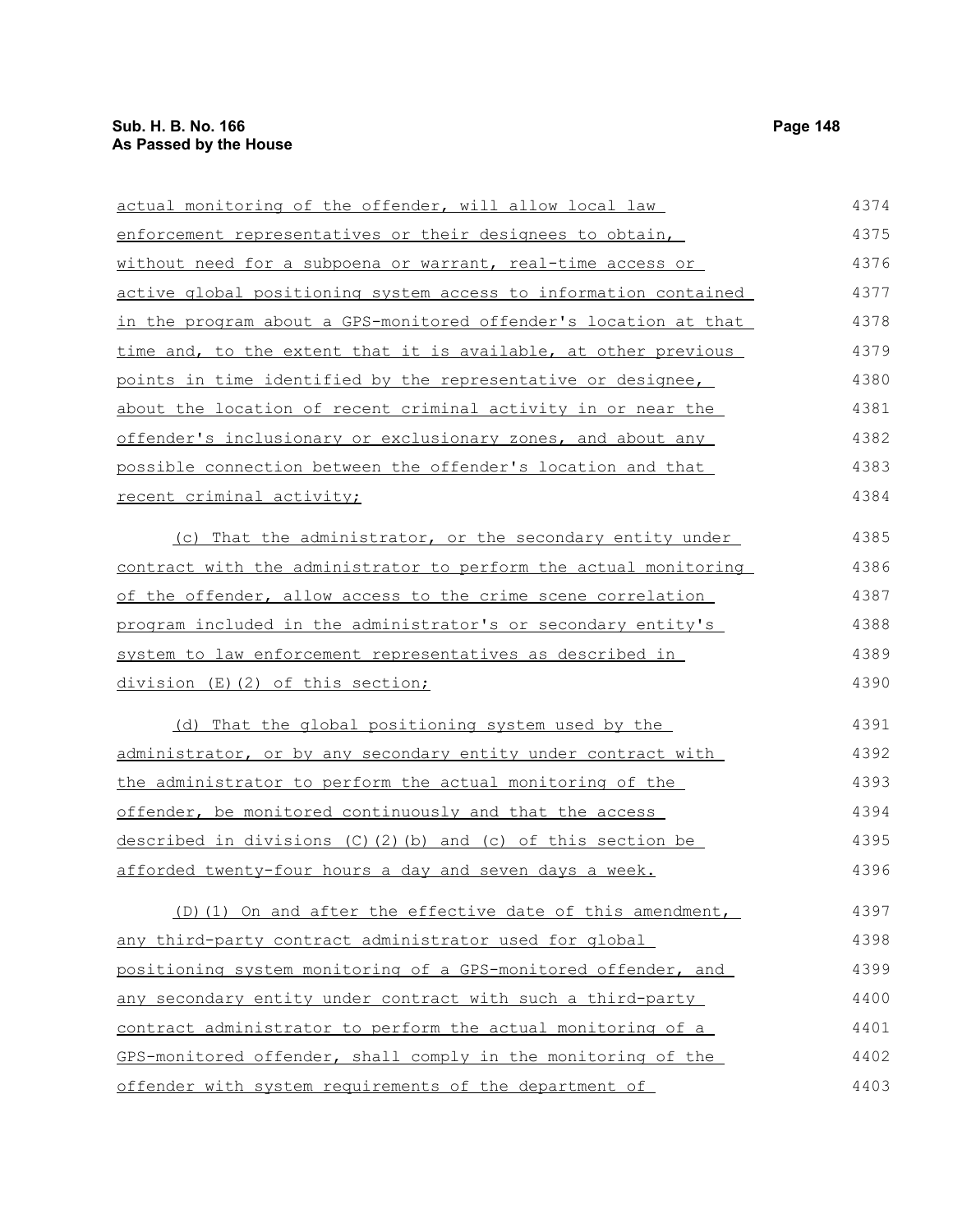| rehabilitation and correction that exist on that date for global | 4404 |
|------------------------------------------------------------------|------|
| positioning system monitoring of such offenders.                 | 4405 |
| (2) If, on the effective date of this amendment, the             | 4406 |
| department of rehabilitation and correction has not established  | 4407 |
| system requirements of the type described in division (D) (1) of | 4408 |
| this section, within a reasonable period of time after that      | 4409 |
| effective date, the department shall establish system            | 4410 |
| requirements for global positioning system monitoring of GPS-    | 4411 |
| monitored offenders. After establishment of the requirements,    | 4412 |
| the department, any third-party contract administrator used for  | 4413 |
| global positioning system monitoring, and any secondary entity   | 4414 |
| under contract with such a third-party contract administrator to | 4415 |
| perform the actual monitoring of a GPS-monitored offender, shall | 4416 |
| comply with the established system requirements in the           | 4417 |
| monitoring of a GPS-monitored offender.                          | 4418 |
| (E)(1)(a) As soon as possible after, but not later than          | 4419 |
| twelve months after, the effective date of this amendment, the   | 4420 |
| department of rehabilitation and correction shall adopt          | 4421 |
| procedures that the department and third-party contract          | 4422 |
| administrators that are being used for global positioning system | 4423 |
| monitoring of a GPS-monitored offender shall use to provide to   | 4424 |
| the bureau of criminal identification and investigation the      | 4425 |
| information specified in division (E)(3) of this section for     | 4426 |
| each GPS-monitored offender being monitored by the department or | 4427 |
| administrator.                                                   | 4428 |
| (b) On and after the date on which the department of             | 4429 |
| rehabilitation and correction adopts the procedures specified in | 4430 |
| division (E)(1)(a) of this section, the department shall provide | 4431 |
| to the bureau of criminal identification and investigation the   | 4432 |
| information specified in division (E) (3) of this section for    | 4433 |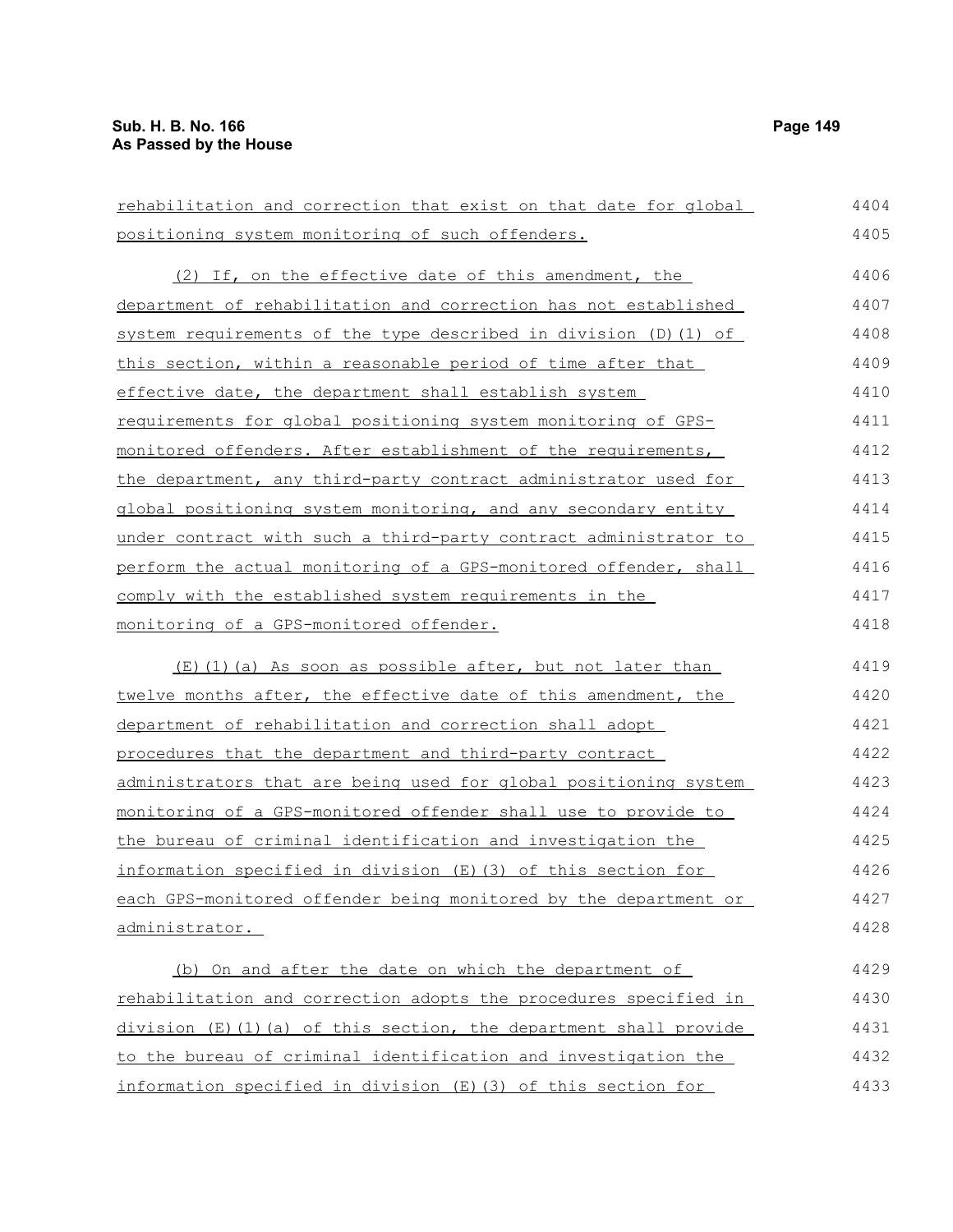| each GPS-monitored offender that is being monitored by the              | 4434 |
|-------------------------------------------------------------------------|------|
| department, and each third-party contract administrator that is         | 4435 |
| being used for global positioning system monitoring of a GPS-           | 4436 |
| monitored offender shall provide to the bureau the information          | 4437 |
| specified in division (E) (3) of this section for each GPS-             | 4438 |
| <u>monitored offender that is being monitored by the administrator.</u> | 4439 |
| If the third-party contract administrator has contracted with a         | 4440 |
| secondary entity to perform the actual monitoring of a GPS-             | 4441 |
| monitored offender, the information the administrator provides          | 4442 |
| to the bureau also shall include the information specified in           | 4443 |
| division (E)(3) of this section for each GPS-monitored offender         | 4444 |
| that is being monitored by the secondary entity. The department         | 4445 |
| and each third-party administrator shall provide the information        | 4446 |
| in accordance with the procedures adopted by the department             | 4447 |
| under division (E) (1) (a) of this section. Upon receipt of such        | 4448 |
| information, the bureau immediately shall enter the information         | 4449 |
| into the law enforcement automated data system. The                     | 4450 |
| superintendent of the state highway patrol shall ensure that the        | 4451 |
| law enforcement automated data system is so configured as to            | 4452 |
| permit the entry into, and transmission through, the system of          | 4453 |
| that information.                                                       | 4454 |
| (c) If any information the department of rehabilitation                 | 4455 |
| and correction provides under divisions $(E)$ (1) (a) and (b) of        | 4456 |
| this section to the bureau of criminal identification and               | 4457 |
| investigation becomes inaccurate, the department immediately            | 4458 |
| shall update the information so that it is current and accurate         | 4459 |
| and immediately provide the updated information to the bureau.          | 4460 |
| If any information a third-party contract administrator provides        | 4461 |
| under divisions $(E)$ (1) (a) and (b) of this section to the bureau     | 4462 |
| of criminal identification and investigation, including any             | 4463 |
| information with respect to a secondary entity under contract           | 4464 |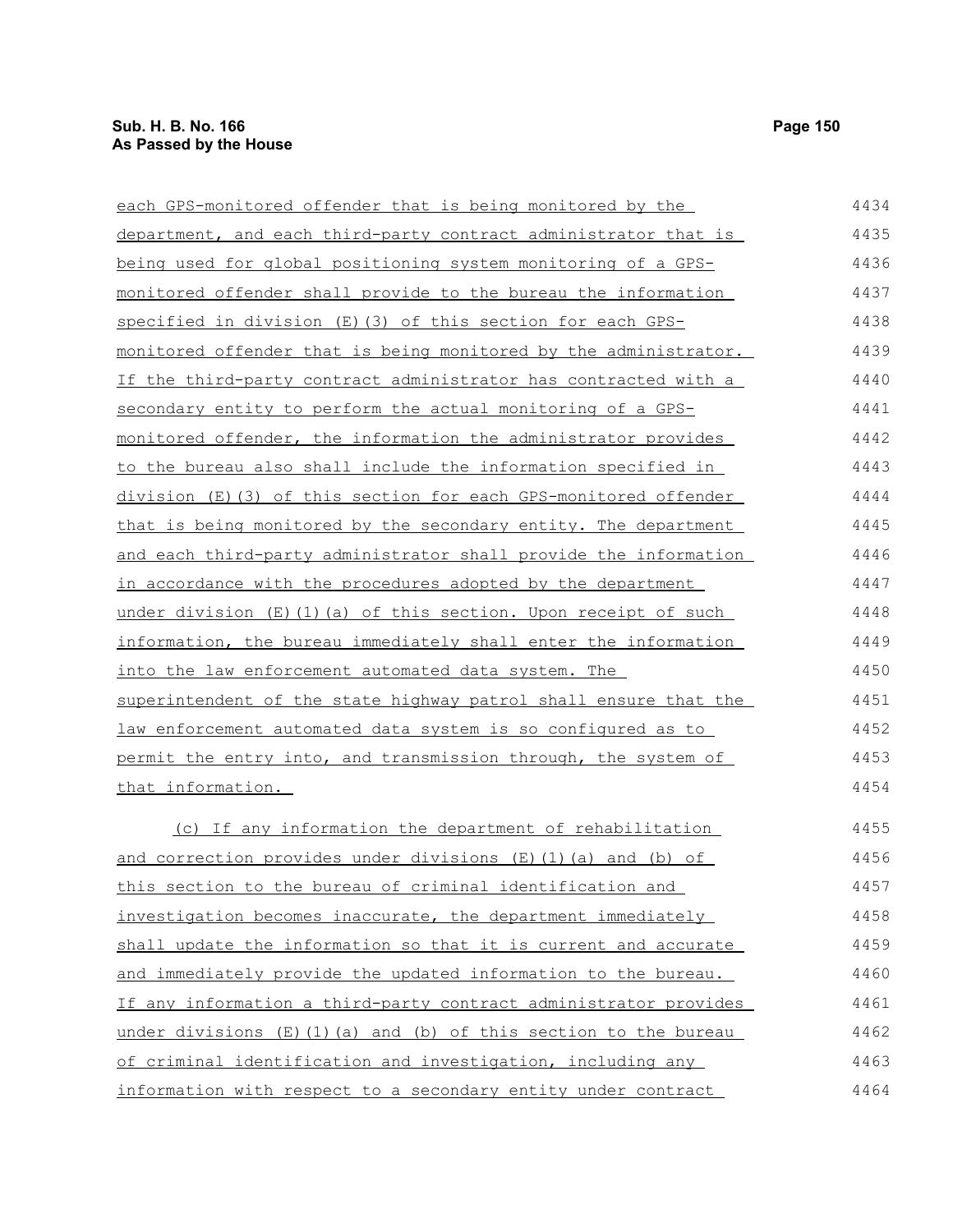| with the administrator, becomes inaccurate, the administrator            | 4465 |
|--------------------------------------------------------------------------|------|
| immediately shall update the information so that it is current           | 4466 |
| and accurate and immediately provide the updated information to          | 4467 |
| the bureau. Upon receipt of such updated information, the bureau         | 4468 |
| immediately shall enter the updated information into the law             | 4469 |
| <u>enforcement automated data system.</u>                                | 4470 |
| (2) If a local law enforcement representative, through use               | 4471 |
| of the law enforcement automated data system or in any other             | 4472 |
| manner, learns the identity of, and contact information for, an          | 4473 |
| employee of the department who is monitoring a GPS-monitored             | 4474 |
| offender, the identity of, and contact information for, a third-         | 4475 |
| party contract administrator that is being used for global               | 4476 |
| positioning system monitoring of a GPS-monitored offender, or            | 4477 |
| the identity of, and contact information for, a secondary entity         | 4478 |
| <u>under contract with such a third-party contract administrator to </u> | 4479 |
| perform the actual monitoring of a GPS-monitored offender, the           | 4480 |
| representative or another law enforcement officer designated by          | 4481 |
| the representative may contact the employee, the administrator,          | 4482 |
| <u>or the secondary entity and, without need for a subpoena or </u>      | 4483 |
| <u>warrant, request real-time access or active global positioning</u>    | 4484 |
| <u>system access to information about the offender's location at</u>     | 4485 |
| that time and at other previous points in time identified by the         | 4486 |
| <u>representative or designee. Upon receipt of a request as </u>         | 4487 |
| described in this division, the employee of the department, the          | 4488 |
| third-party contract administrator, or the secondary entity,             | 4489 |
| without need for a subpoena or warrant, shall provide the                | 4490 |
| representative or designee with the requested information                | 4491 |
| regarding the offender's location at that time and, to the               | 4492 |
| extent that it is available, at the other identified previous            | 4493 |
| points in time. A request under this division also may request           | 4494 |
|                                                                          |      |

information that the employee, administrator, or secondary

4495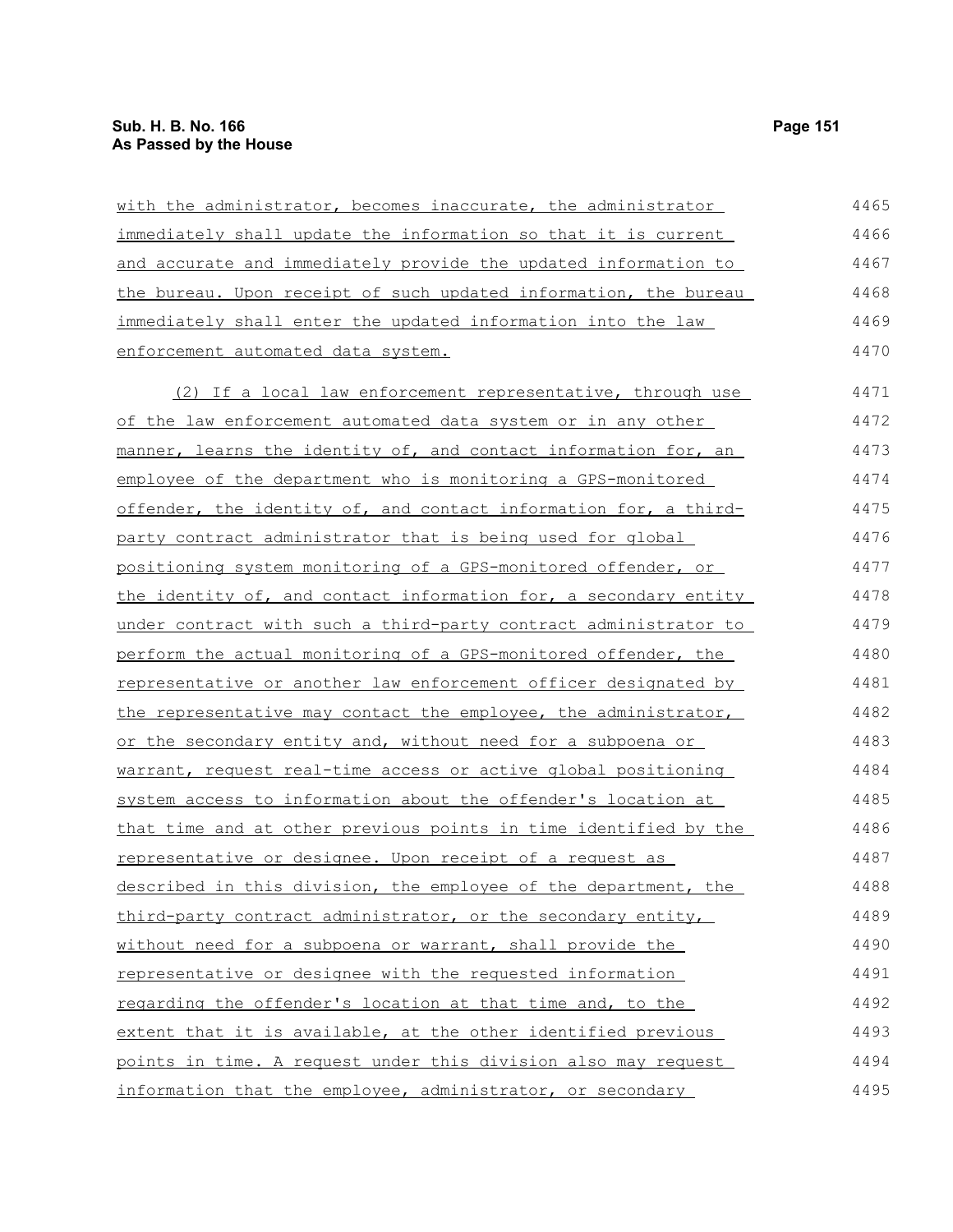entity has obtained about the location of recent criminal activity in or near the GPS-monitored offender's inclusionary or exclusionary zones, and about any possible connection between the offender's location and that recent criminal activity, and, upon receipt of such a request, the employee, administrator, or secondary entity, without need for a subpoena or warrant, shall provide the representative or designee with that information to the extent that it is available. (3) The information to be entered into the law enforcement automated data system as required under division (E)(1) of this section shall include, for each GPS-monitored offender for whom the information is required, all of the following: (a) The offender's name; (b) The offense or offenses for which the offender is subject to global positioning system monitoring and the offender's other criminal history; (c) The offender's residence address; (d) The monitoring parameters and restrictions for the offender, including all inclusionary zones, exclusionary zones, and inclusionary zone curfews for the offender and all other restrictions placed on the offender; (e) The identity of, and contact information for, whichever of the following is applicable: (i) If an employee of the department is monitoring the offender, the employee; (ii) If a third-party contract administrator is being used for global positioning system monitoring of the offender, the third-party contract administrator; 4496 4497 4498 4499 4500 4501 4502 4503 4504 4505 4506 4507 4508 4509 4510 4511 4512 4513 4514 4515 4516 4517 4518 4519 4520 4521 4522 4523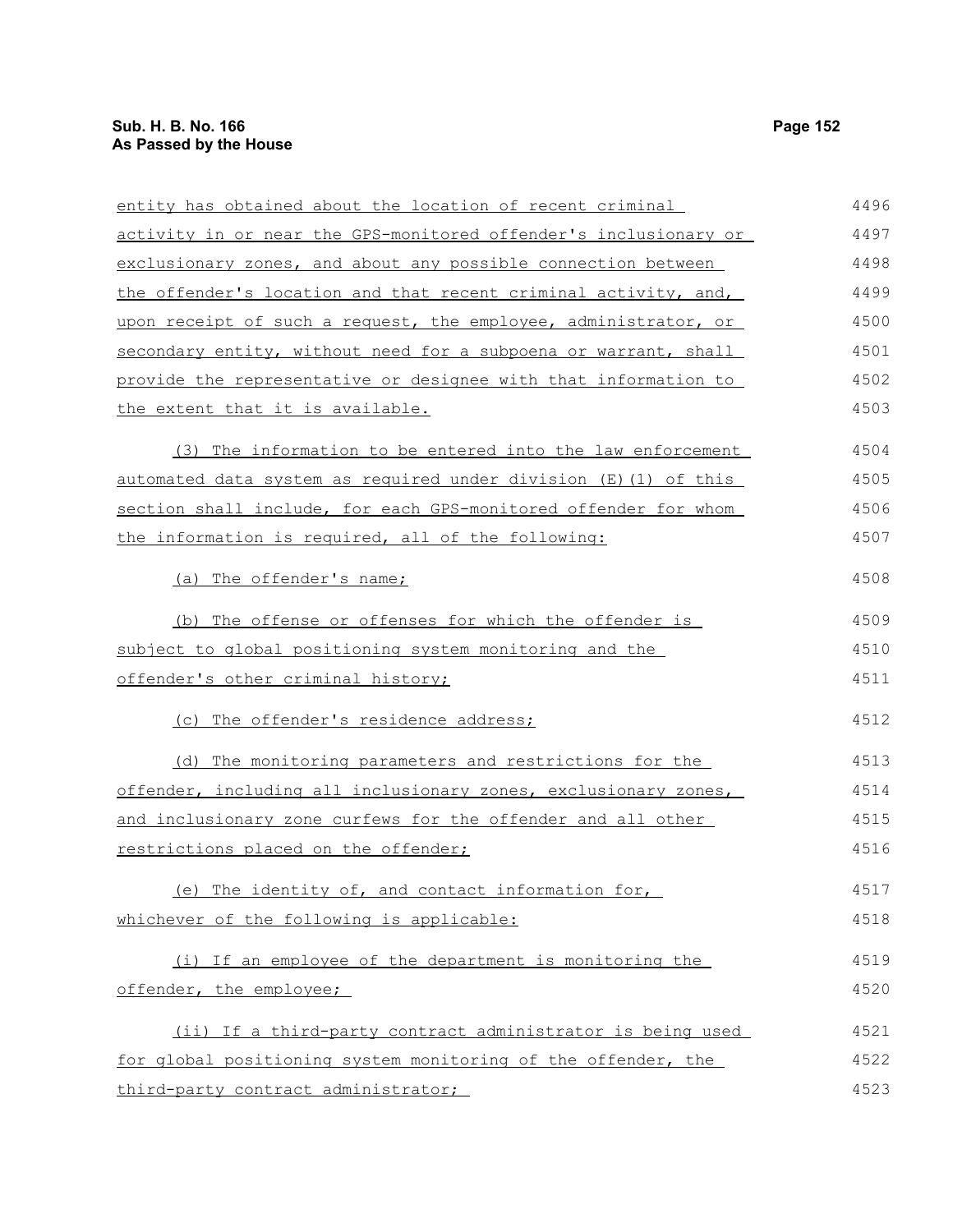(iii) If a secondary entity under contract with a thirdparty contract administrator is performing the actual monitoring of a GPS-monitored offender, the secondary entity. (f) All previous violations of the monitoring parameters and restrictions applicable to the offender under the global positioning system monitoring that then is in effect for the offender. **Sec. 5120.113.** (A) For each inmate committed to the department of rehabilitation and correction, except as provided in division (B) of this section, the department shall prepare a written reentry plan for the inmate to help guide the inmate's 4524 4525 4526 4527 4528 4529 4530 4531 4532 4533 4534

rehabilitation program during imprisonment, to assist in the inmate's reentry into the community, and to assess the inmate's needs upon release. 4535 4536 4537

(B) Division (A) of this section does not apply to an inmate who has been sentenced to life imprisonment without parole or who has been sentenced to death. Division (A) of this section does not apply to any inmate who is expected to be imprisoned for thirty days or less, but the department may prepare a written reentry plan of the type described in that division if the department determines that the plan is needed. 4538 4539 4540 4541 4542 4543 4544

(C) The department may collect, if available, any social and other information that will aid in the preparation of reentry plans under this section. 4545 4546 4547

(D) In the event the department does not prepare a written reentry plan as specified in division (A) of this section, or makes a decision to not prepare a written reentry plan under division (B) of this section or to not collect information under division (C) of this section, that fact does not give rise to a 4548 4549 4550 4551 4552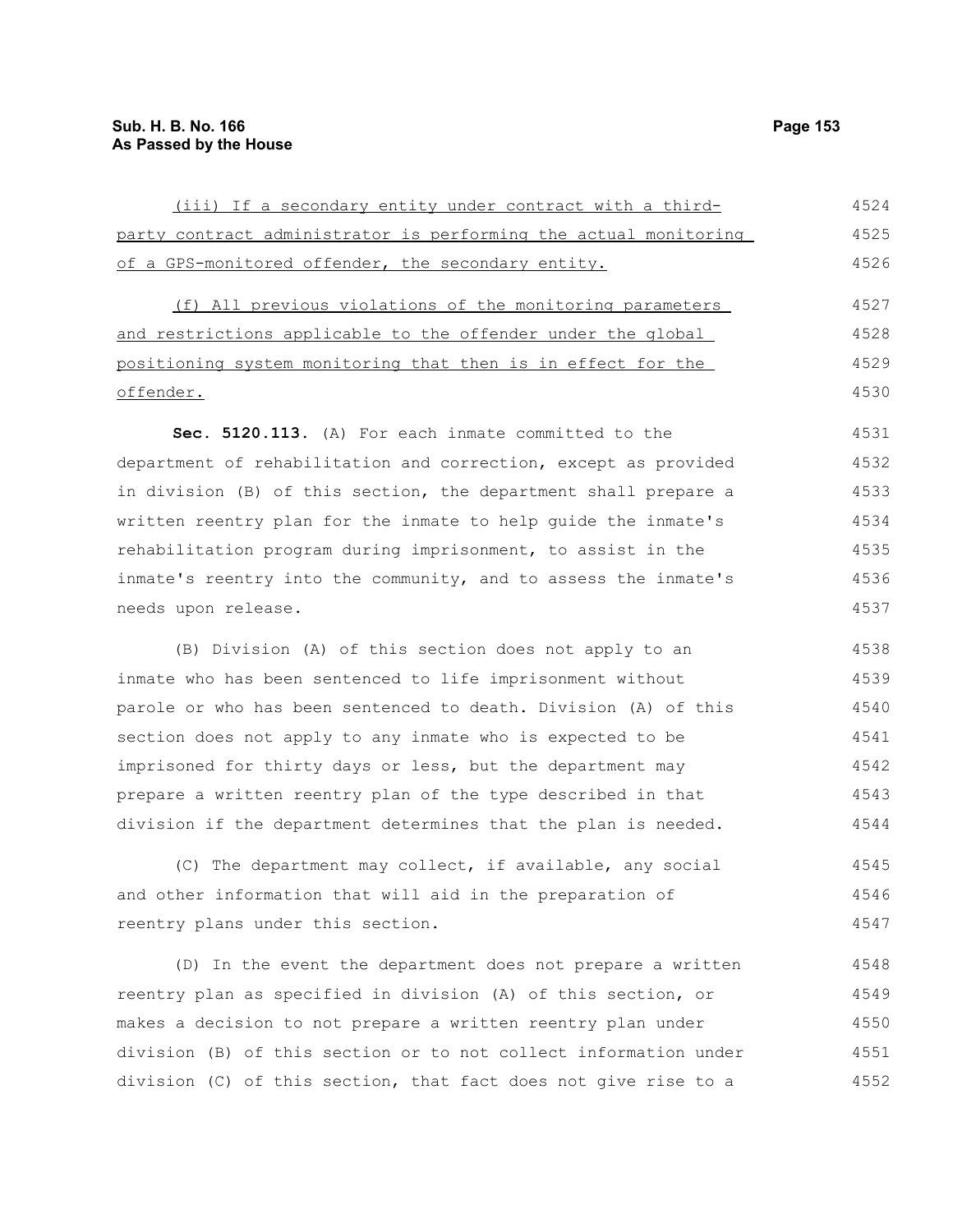| claim for damages against the state, the department, the         | 4553 |
|------------------------------------------------------------------|------|
| director of the department, or any employee of the department.   | 4554 |
| (E)(1) As used in this division, "target offender" means a       | 4555 |
| parolee, a releasee, or a prisoner otherwise released from a     | 4556 |
| state correctional institution with respect to whom both of the  | 4557 |
| following apply:                                                 | 4558 |
| (a) The department of rehabilitation and correction or the       | 4559 |
| adult parole authority intends to require the parolee, releasee, | 4560 |
| or prisoner to reside in a halfway house, reentry center, or     | 4561 |
| community residential center that has been licensed by the       | 4562 |
| division of parole and community services pursuant to division   | 4563 |
| (C) of section 2967.14 of the Revised Code during a part or for  | 4564 |
| the entire period of the prisoner's or parolee's conditional     | 4565 |
| release or of the releasee's term of post-release control.       | 4566 |
| (b) No halfway house, reentry center, or community               | 4567 |
| residential center that has been licensed as described in        | 4568 |
| division (E)(1) of this section will accept the prisoner,        | 4569 |
| parolee, or releasee to reside in the facility.                  | 4570 |
| (2) Not later than twenty-four months after the effective        | 4571 |
| date of this amendment, the department, through the adult parole | 4572 |
| authority, shall establish and implement a reentry program for   | 4573 |
| all target offenders. The program shall include a facility. The  | 4574 |
| program and facility shall satisfy all of the standards that the | 4575 |
| division of parole and community services adopts in accordance   | 4576 |
| with Chapter 119. of the Revised Code for the licensure of       | 4577 |
| halfway houses, reentry centers, and community residential       | 4578 |
| centers. Upon the establishment and implementation of the        | 4579 |
| program and facility, the department or authority shall require  | 4580 |
| that all target offenders reside in the program's facility       | 4581 |
| during a part or for the entire period of the target offender's  | 4582 |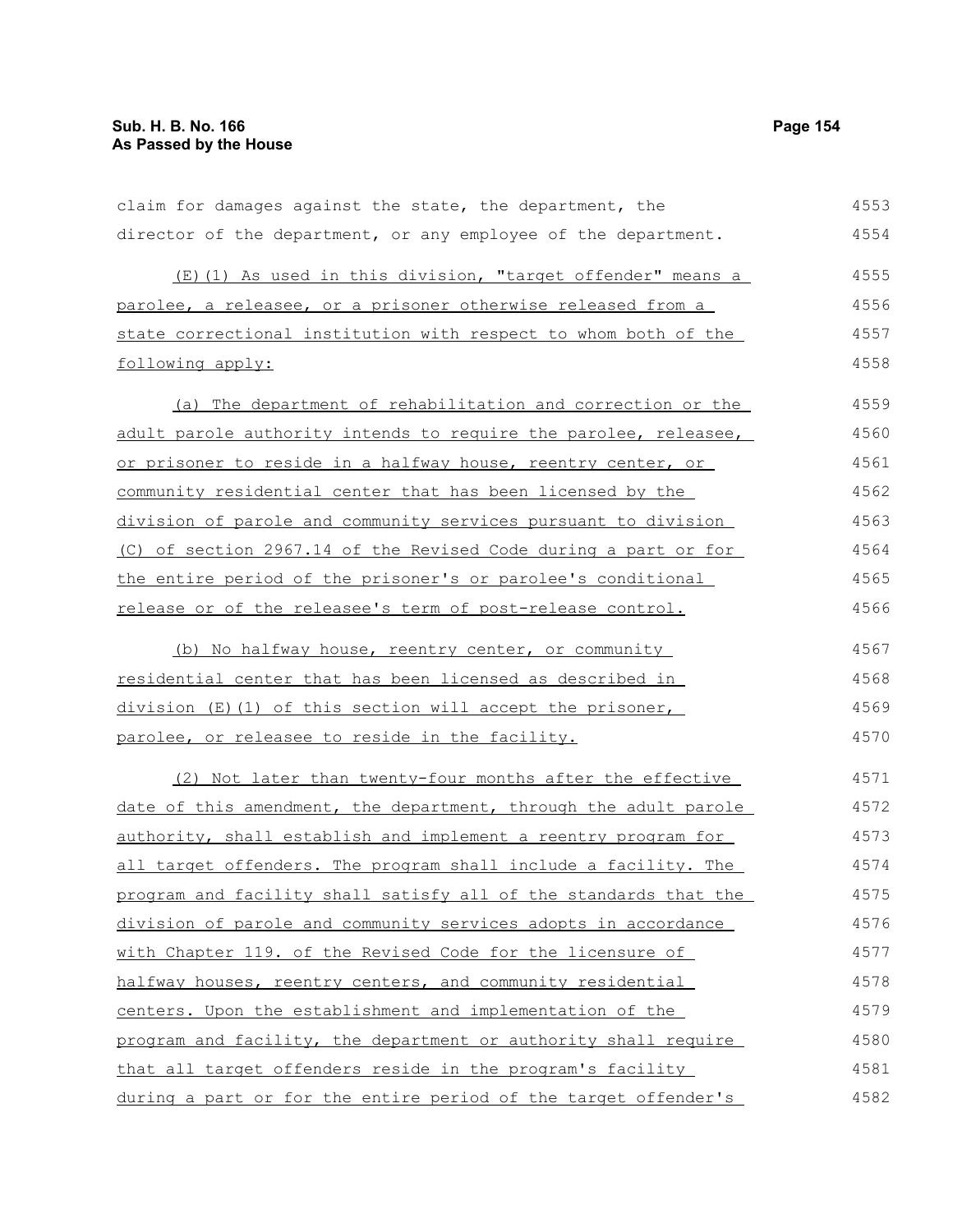## conditional release or term of post-release control. **Sec. 5120.66.** (A) Within ninety days after November 23, 2005, but not before January 1, 2006, the department of rehabilitation and correction shall establish and operate on the internet a database that contains all of the following: (1) For each inmate in the custody of the department under a sentence imposed for a conviction of or plea of guilty to any offense, all of the following information: (a) The inmate's name; (b) For each offense for which the inmate was sentenced to a prison term or term of imprisonment and is in the department's custody, the name of the offense, the Revised Code section of which the offense is a violation, the gender of each victim of the offense if those facts are known, whether each victim of the offense was an adult or child if those facts are known, whether any victim of the offense was a law enforcement officer if that fact is known, the range of the possible prison terms or term of imprisonment that could have been imposed for the offense, the actual prison term or term of imprisonment imposed for the 4583 4584 4585 4586 4587 4588 4589 4590 4591 4592 4593 4594 4595 4596 4597 4598 4599 4600 4601

offense, the county in which the offense was committed, the date on which the inmate began serving the prison term or term of imprisonment imposed for the offense, and whichever of the following is applicable: 4602 4603 4604 4605

(i) The date on which the inmate will be eligible for parole relative to the offense if the prison term or term of imprisonment is an indefinite term or life term with parole eligibility; 4606 4607 4608 4609

(ii) The date on which the term ends if the prison term is a definite term; 4610 4611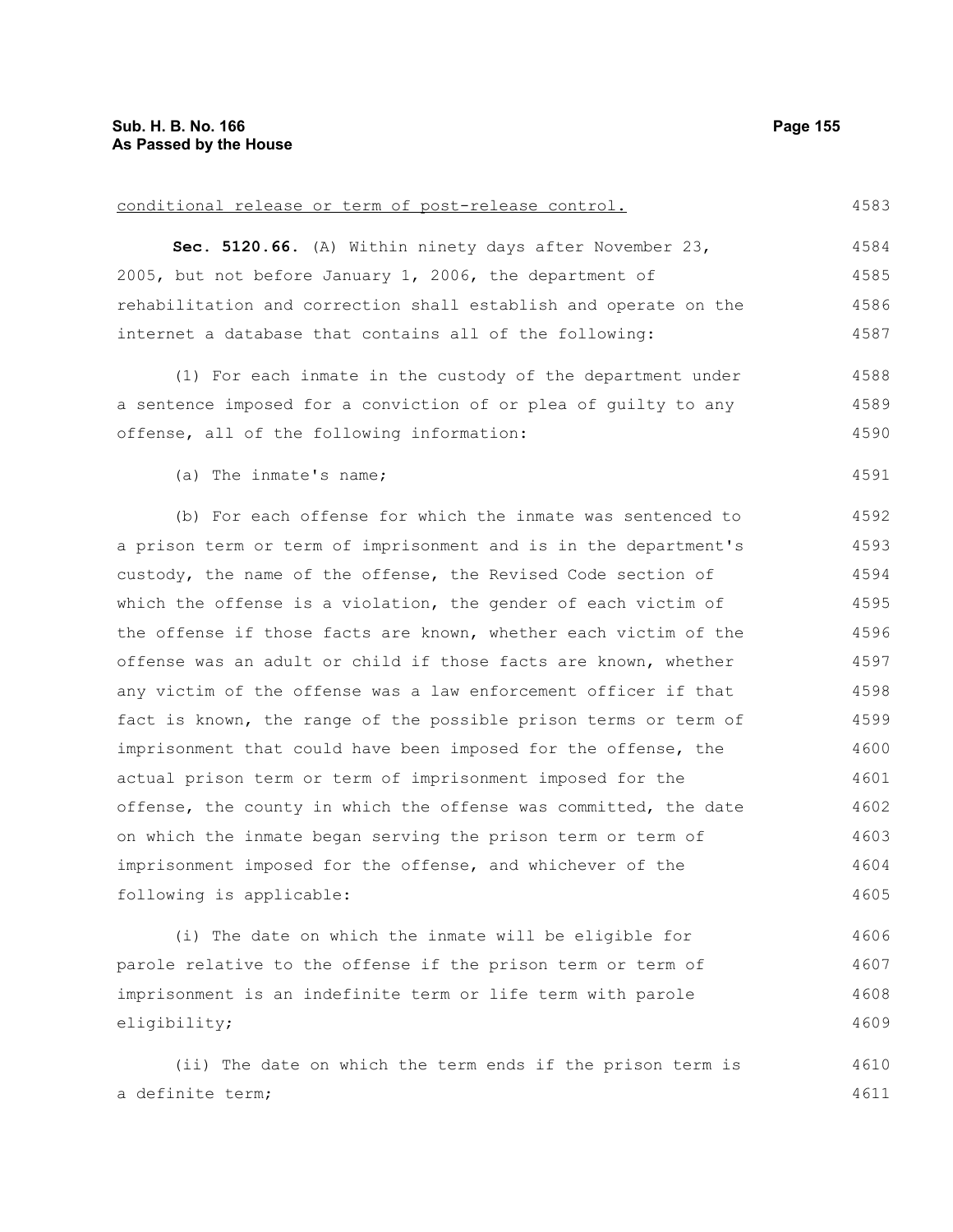(iii) The date on which the inmate will be eligible for presumptive release under section 2967.271 of the Revised Code, if the inmate is serving a non-life felony indefinite prison term. 4612 4613 4614 4615

(c) All of the following information that is applicable regarding the inmate: 4616 4617

(i) If known to the department prior to the conduct of any hearing for judicial release of the defendant pursuant to section 2929.20 of the Revised Code in relation to any prison term or term of imprisonment the inmate is serving for any offense or any hearing for release of the defendant pursuant to section 2967.19 of the Revised Code in relation to any such term, notice of the fact that the inmate will be having a hearing regarding a possible grant of judicial release or release, the date of the hearing, and the right of any person pursuant to division (J) of section 2929.20 or division (H) of section 2967.19 of the Revised Code, whichever is applicable, to submit to the court a written statement regarding the possible judicial release or release. The department also shall post notice of the submission to a sentencing court of any recommendation for early release of the inmate pursuant to section 2967.19 of the Revised Code, as required by division (E) of that section. 4618 4619 4620 4621 4622 4623 4624 4625 4626 4627 4628 4629 4630 4631 4632 4633 4634

(ii) If the inmate is serving a prison term pursuant to division (A)(3), (B)(1)(a), (b), or (c), (B)(2)(a), (b), or (c), or  $(B)(3)(a)$ ,  $(b)$ ,  $(c)$ , or  $(d)$  of section 2971.03 of the Revised Code, prior to the conduct of any hearing pursuant to section 2971.05 of the Revised Code to determine whether to modify the requirement that the inmate serve the entire prison term in a state correctional facility in accordance with division (C) of 4635 4636 4637 4638 4639 4640 4641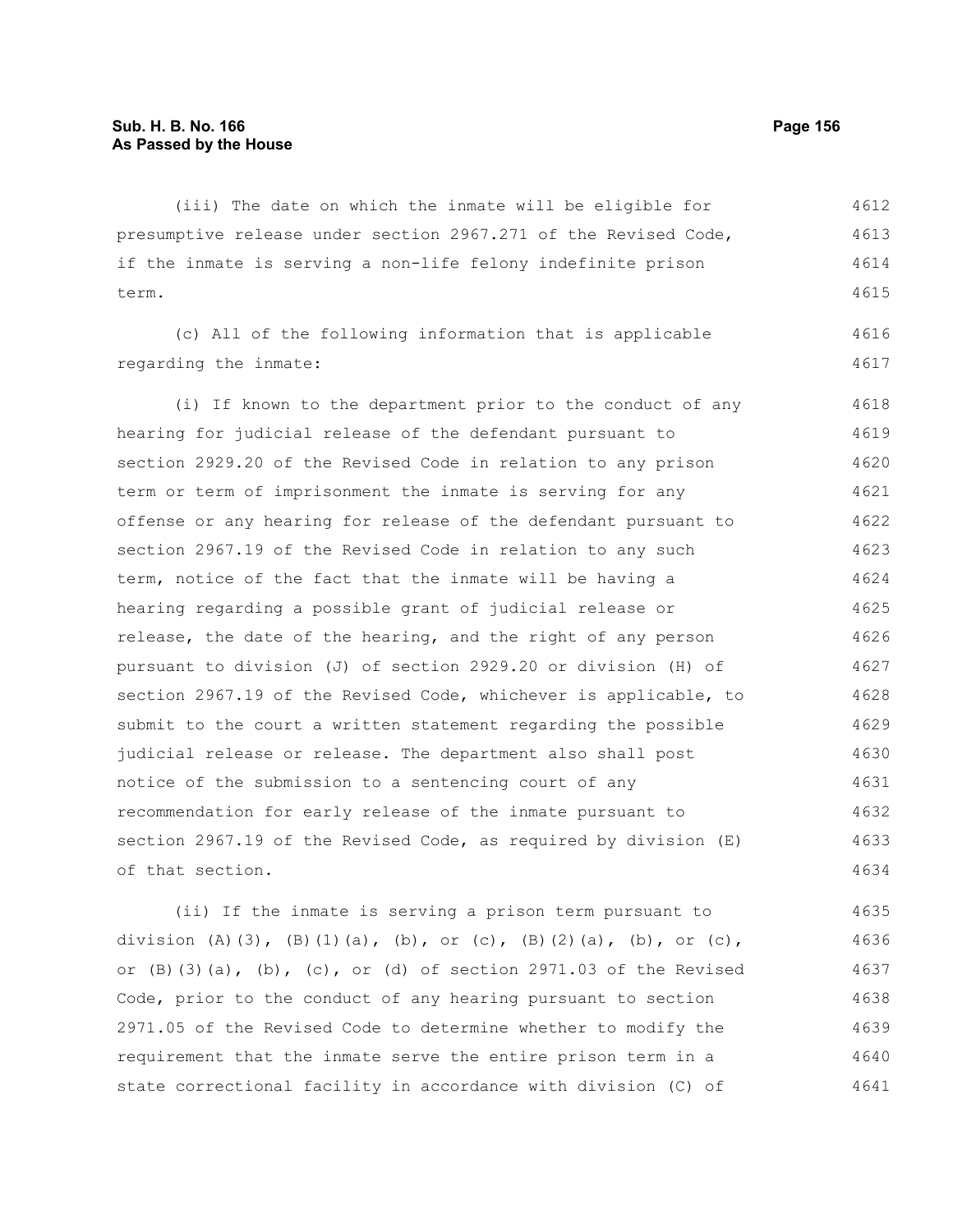## **Sub. H. B. No. 166 Page 157** Page 157 **As Passed by the House**

that section, whether to continue, revise, or revoke any existing modification of that requirement, or whether to terminate the prison term in accordance with division (D) of that section, notice of the fact that the inmate will be having a hearing regarding those determinations and the date of the hearing; 4642 4643 4644 4645 4646 4647

(iii) At least sixty days before the adult parole authority recommends a pardon or commutation of sentence for the inmate, at least sixty days prior to a hearing before the adult parole authority regarding a grant of parole to the inmate in relation to any prison term or term of imprisonment the inmate is serving for any offense, or at least sixty days prior to a hearing before the department regarding a determination of whether the inmate must be released under division (C) or (D) $(2)$ of section 2967.271 of the Revised Code if the inmate is serving a non-life felony indefinite prison term, notice of the fact that the inmate might be under consideration for a pardon or commutation of sentence or will be having a hearing regarding a possible grant of parole or release, the date of any hearing regarding a possible grant of parole or release, and the right of any person to submit a written statement regarding the pending action; 4648 4649 4650 4651 4652 4653 4654 4655 4656 4657 4658 4659 4660 4661 4662 4663

(iv) At least sixty days before the inmate is transferred to transitional control under section 2967.26 of the Revised Code in relation to any prison term or term of imprisonment the inmate is serving for any offense, notice of the pendency of the transfer, the date of the possible transfer, and the right of any person to submit a statement regarding the possible transfer; 4664 4665 4666 4667 4668 4669 4670

(v) Prompt notice of the inmate's escape from any facility 4671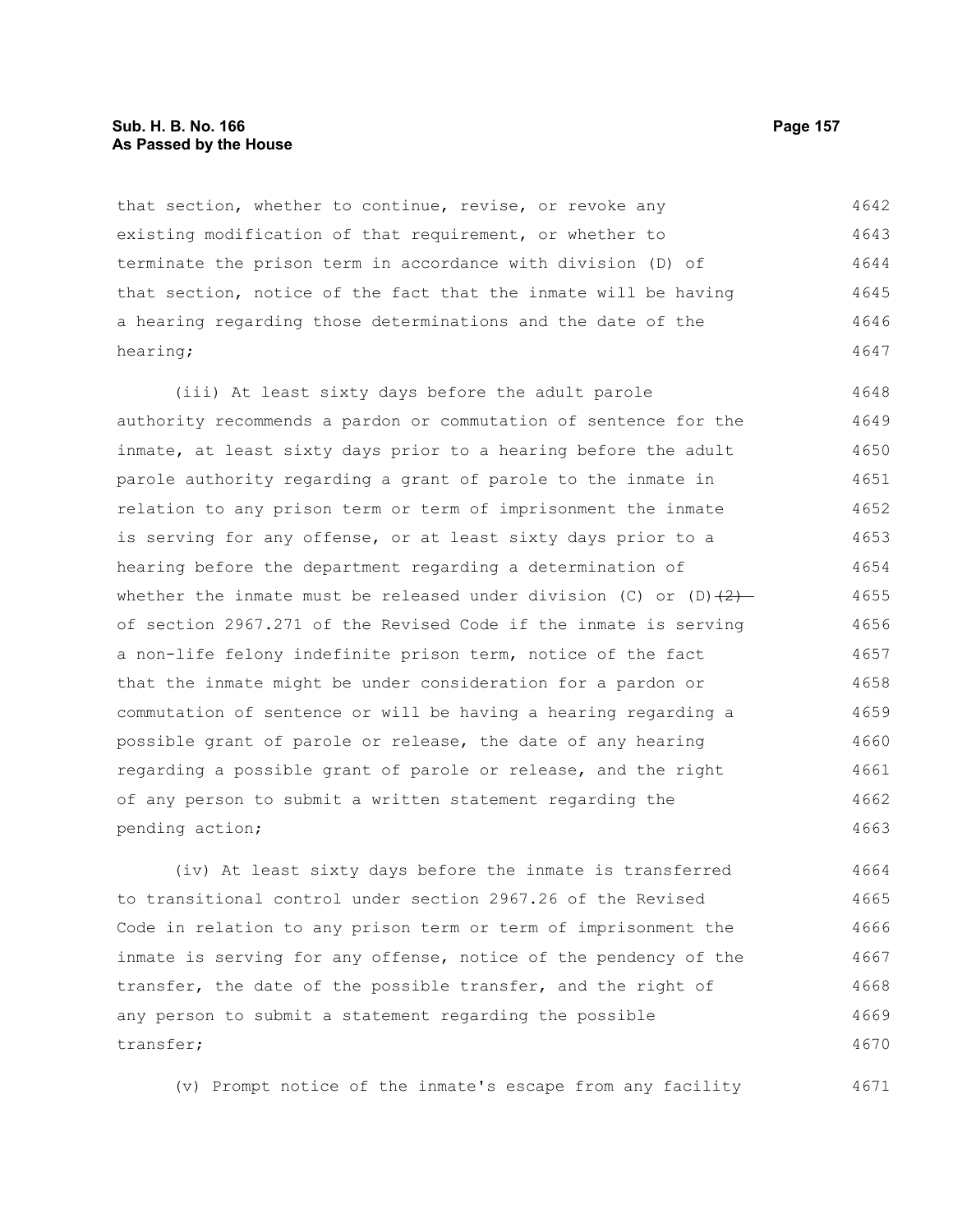| in which the inmate was incarcerated and of the capture of the<br>inmate after an escape; | 4672<br>4673 |
|-------------------------------------------------------------------------------------------|--------------|
| (vi) Notice of the inmate's death while in confinement;                                   | 4674         |
| (vii) Prior to the release of the inmate from confinement,                                | 4675         |
| notice of the fact that the inmate will be released, of the date                          | 4676         |
| of the release, and, if applicable, of the standard terms and                             | 4677         |
| conditions of the release;                                                                | 4678         |
| (viii) Notice of the inmate's judicial release pursuant to                                | 4679         |
| section 2929.20 of the Revised Code or release pursuant to                                | 4680         |
| section 2967.19 of the Revised Code.                                                      | 4681         |
| (2) Information as to where a person can send written                                     | 4682         |
| statements of the types referred to in divisions (A) (1) (c) (i),                         | 4683         |
| (iii), and (iv) of this section.                                                          | 4684         |
| (B) (1) The department shall update the database required                                 | 4685         |
| under division (A) of this section every twenty-four hours to                             | 4686         |
| ensure that the information it contains is accurate and current.                          | 4687         |
| (2) The database required under division (A) of this                                      | 4688         |
| section is a public record open for inspection under section                              | 4689         |
| 149.43 of the Revised Code. The department shall make the                                 | 4690         |
| database searchable by inmate name and by the county and zip                              | 4691         |
| code where the offender intends to reside after release from a                            | 4692         |
| state correctional institution if this information is known to                            | 4693         |
| the department.                                                                           | 4694         |
| (3) The database required under division (A) of this                                      | 4695         |
| section may contain information regarding inmates who are listed                          | 4696         |
| in the database in addition to the information described in that                          | 4697         |
| division.                                                                                 | 4698         |
| (4) No information included on the database required under                                | 4699         |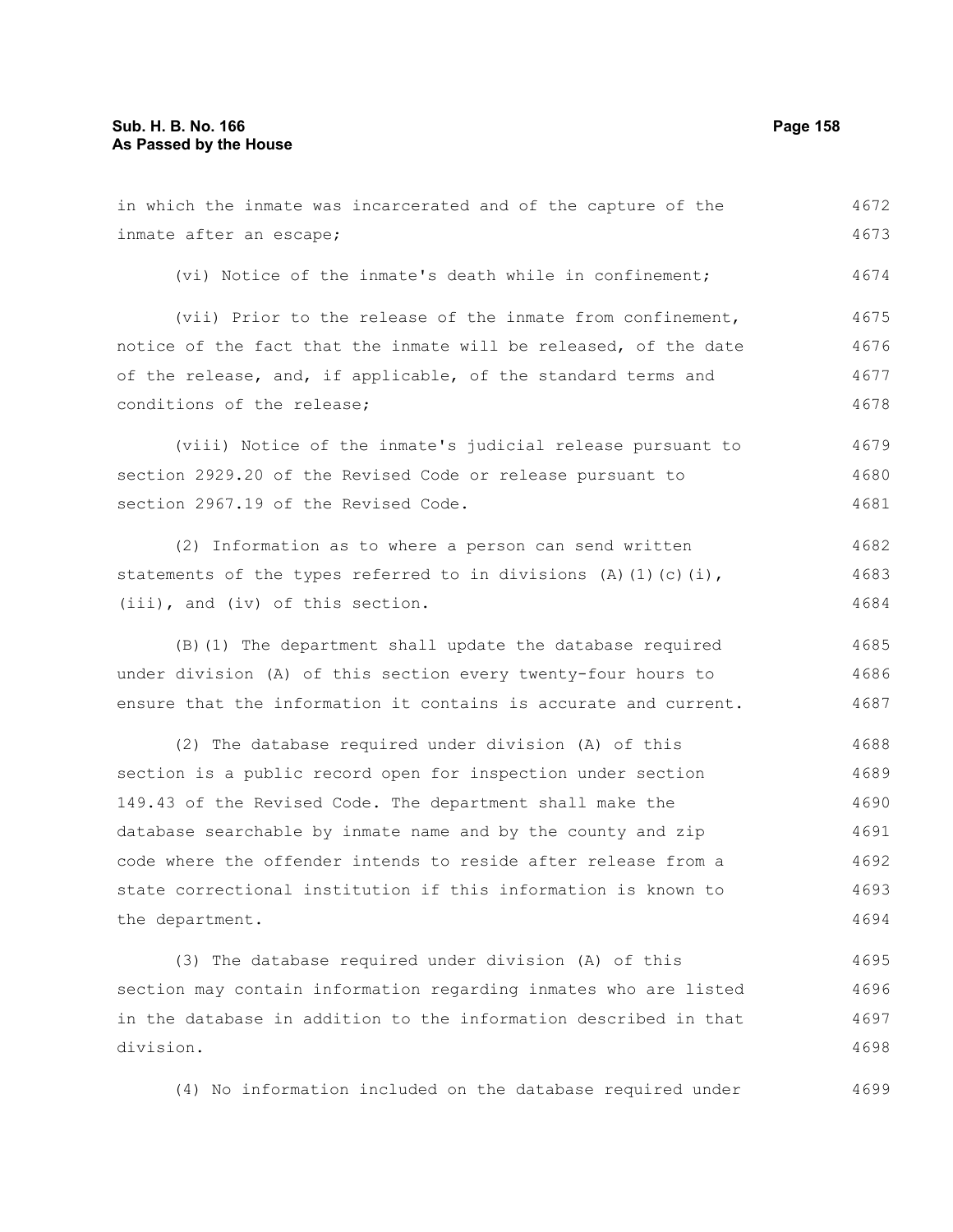division (A) of this section shall identify or enable the

execute an effective program of offender supervision. The

identification of any victim of any offense committed by an

4700 4701

4728

## inmate. (C) The failure of the department to comply with the requirements of division (A) or (B) of this section does not give any rights or any grounds for appeal or post-conviction relief to any inmate. (D) This section, and the related provisions of sections 2929.20, 2967.03, 2967.12, and 2967.26 of the Revised Code enacted in the act in which this section was enacted, shall be known as "Laura's Law." (E) As used in this section, "non-life felony indefinite prison term" has the same meaning as in section 2929.01 of the Revised Code. **Sec. 5149.04.** (A) Persons paroled, conditionally pardoned, or released to community supervision shall be under jurisdiction of the adult parole authority and shall be supervised by the field services section through its staff of parole and field officers in such manner as to insure as nearly as possible the offender's rehabilitation while at the same time providing maximum protection to the general public. All state and local officials shall furnish such information to officers of the section as they may request in the performance of their duties. (B) The superintendent, or superintendents, of the field services section shall be a person, or persons, especially qualified by training and experience in the field of corrections. The superintendent, or superintendents, shall supervise the work of the section and shall formulate and 4702 4703 4704 4705 4706 4707 4708 4709 4710 4711 4712 4713 4714 4715 4716 4717 4718 4719 4720 4721 4722 4723 4724 4725 4726 4727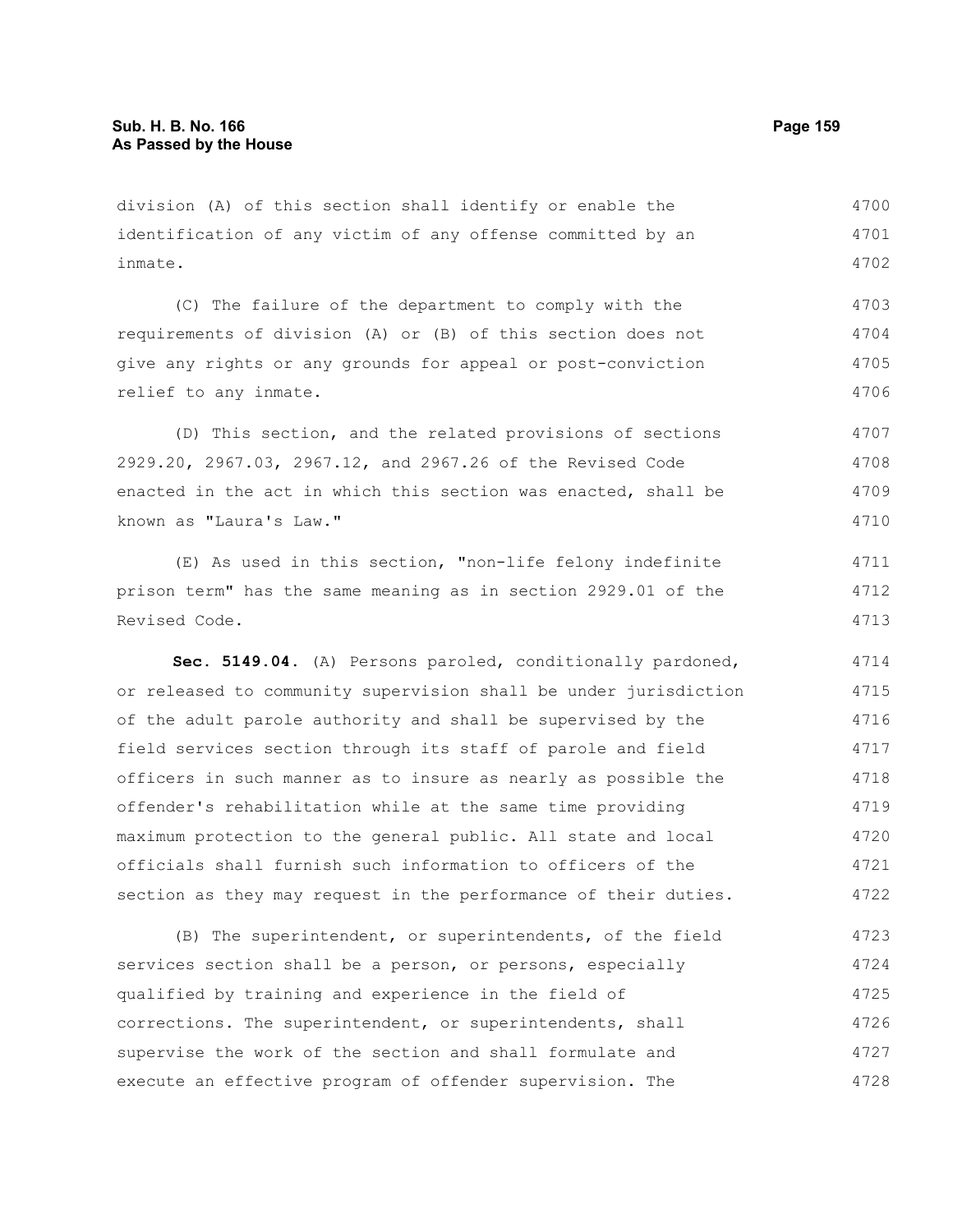## **Sub. H. B. No. 166 Page 160 As Passed by the House**

superintendent, or superintendents, shall collect and preserve any records and statistics with respect to offenders that are required by the chief of the authority. The section also shall include other personnel who are necessary for the performance of the section's duties. 4729 4730 4731 4732 4733

No person shall be appointed as a superintendent who is not qualified by education or experience in correctional work including law enforcement, probation, or parole work, in law, in social work, or in a combination of the three categories. 4734 4735 4736 4737

(C) The superintendent, or superintendents, of the field services section, with the approval of the chief of the authority, may establish district offices for the section and may assign necessary parole and field officers and clerical staff to the district offices. 4738 4739 4740 4741 4742

(D) The field services section in the exercise of its supervision over offenders and persons conditionally pardoned shall carry out all lawful orders, terms, and conditions prescribed by the authority, the chief of the division of parole and community services, or the governor. 4743 4744 4745 4746 4747

(E)(1) As used in division (E) of this section: 4748

(a) "Caseload" means the maximum number of persons paroled, conditionally pardoned, or released to community supervision who should be under the supervision of any parole or field officer, based on the aggregate of the workload of the officer for each of those persons. 4749 4750 4751 4752 4753

(b) "Parole or field officer" means a parole or field officer of the field services section. 4754 4755

(c) "Workload" means the minimum number of hours that a parole or field officer is expected to dedicate to each person 4756 4757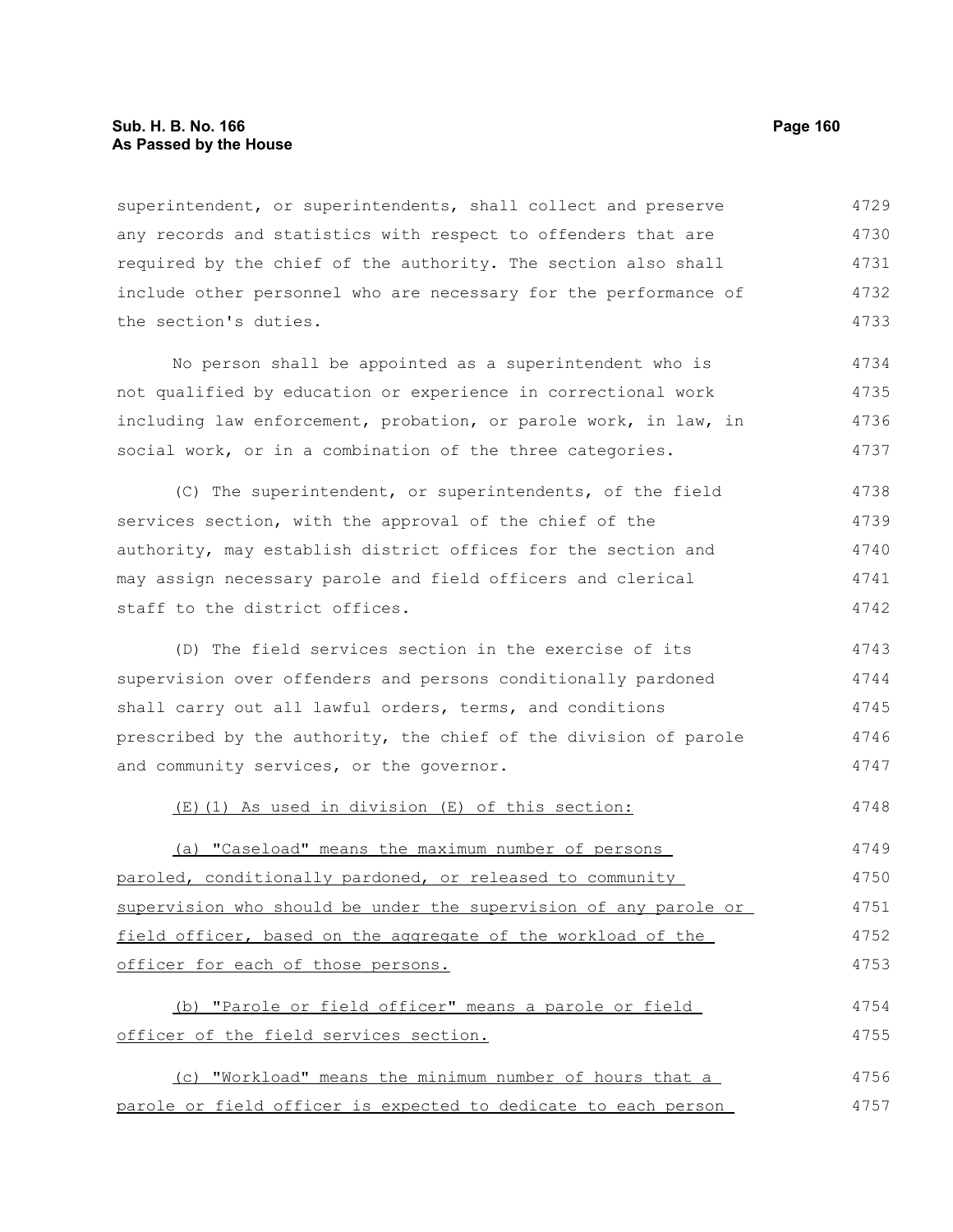| paroled, conditionally pardoned, or released to community        | 4758 |
|------------------------------------------------------------------|------|
| supervision who is under the officer's supervision, based on the | 4759 |
| <u>person's risk classification.</u>                             | 4760 |
| (2) Not later than one year after the effective date of          | 4761 |
| this amendment, the adult parole authority shall establish       | 4762 |
| supervision standards for parole and field officers. The         | 4763 |
| standards shall include a specification of a caseload and a      | 4764 |
| workload for parole and field officers. The caseload and         | 4765 |
| workload specified in the standards shall comport with industry  | 4766 |
| standards set forth by the American probation and parole         | 4767 |
| association.                                                     | 4768 |
| (3) Not later than two years after establishing the              | 4769 |
| standards required under division (E) (2) of this section, the   | 4770 |
| department of rehabilitation and correction shall ensure that    | 4771 |
| the field services section has enough parole and field officers  | 4772 |
| to comply with the standards and that the officers have been     | 4773 |
| trained to the extent required to comply with the standards.     | 4774 |
| Section 2. That existing sections 181.21, 2152.13,               | 4775 |
| 2152.14, 2901.011, 2929.01, 2929.14, 2929.144, 2929.19, 2930.16, | 4776 |
| 2945.37, 2945.401, 2949.08, 2951.03, 2953.07, 2967.14, 2967.191, | 4777 |
| 2967.193, 2967.271, 5120.021, 5120.038, 5120.113, 5120.66, and   | 4778 |
| 5149.04 of the Revised Code are hereby repealed.                 | 4779 |
| Section 3. That section 2953.08 of the Revised Code is           | 4780 |
| hereby repealed.                                                 | 4781 |
| Section 4. The General Assembly, applying the principle          | 4782 |
| stated in division (B) of section 1.52 of the Revised Code that  | 4783 |
| amendments are to be harmonized if reasonably capable of         | 4784 |
| simultaneous operation, finds that the following sections,       | 4785 |
| presented in this act as composites of the sections as amended   | 4786 |